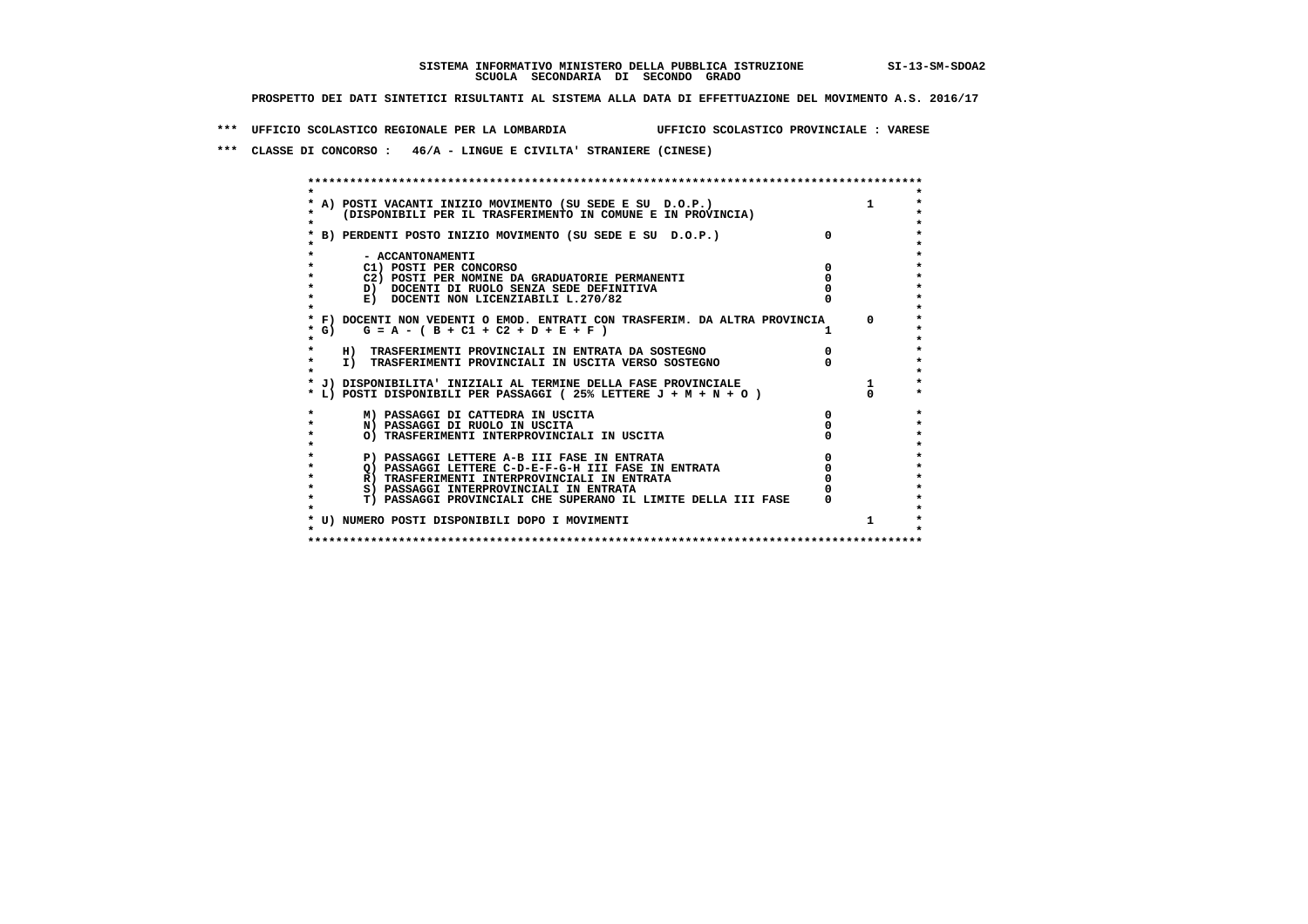**\*\*\* UFFICIO SCOLASTICO REGIONALE PER LA LOMBARDIA UFFICIO SCOLASTICO PROVINCIALE : VARESE**

 **\*\*\* CLASSE DI CONCORSO : 1/A - AEROTECNICA E COSTRUZIONI AERONAUTICHE**

|        | A) POSTI VACANTI INIZIO MOVIMENTO (SU SEDE E SU D.O.P.)                    |            |
|--------|----------------------------------------------------------------------------|------------|
|        | (DISPONIBILI PER IL TRASFERIMENTO IN COMUNE E IN PROVINCIA)                |            |
|        | B) PERDENTI POSTO INIZIO MOVIMENTO (SU SEDE E SU D.O.P.)                   |            |
|        |                                                                            |            |
|        | - ACCANTONAMENTI                                                           |            |
|        | C1) POSTI PER CONCORSO                                                     |            |
|        | C2) POSTI PER NOMINE DA GRADUATORIE PERMANENTI                             |            |
|        | D) DOCENTI DI RUOLO SENZA SEDE DEFINITIVA                                  |            |
|        | E) DOCENTI NON LICENZIABILI L.270/82                                       |            |
|        |                                                                            |            |
|        | * F) DOCENTI NON VEDENTI O EMOD. ENTRATI CON TRASFERIM. DA ALTRA PROVINCIA | $^{\circ}$ |
| $*$ G) | $G = A - (B + C1 + C2 + D + E + F)$                                        |            |
|        |                                                                            |            |
|        | H) TRASFERIMENTI PROVINCIALI IN ENTRATA DA SOSTEGNO                        |            |
|        | I) TRASFERIMENTI PROVINCIALI IN USCITA VERSO SOSTEGNO                      |            |
|        | * J) DISPONIBILITA' INIZIALI AL TERMINE DELLA FASE PROVINCIALE             |            |
|        | * L) POSTI DISPONIBILI PER PASSAGGI (25% LETTERE J + M + N + O )           |            |
|        |                                                                            |            |
|        | M) PASSAGGI DI CATTEDRA IN USCITA                                          |            |
|        | N) PASSAGGI DI RUOLO IN USCITA                                             |            |
|        | O) TRASFERIMENTI INTERPROVINCIALI IN USCITA                                |            |
|        |                                                                            |            |
|        | P) PASSAGGI LETTERE A-B III FASE IN ENTRATA                                |            |
|        | Q) PASSAGGI LETTERE C-D-E-F-G-H III FASE IN ENTRATA                        |            |
|        | R) TRASFERIMENTI INTERPROVINCIALI IN ENTRATA                               |            |
|        | S) PASSAGGI INTERPROVINCIALI IN ENTRATA                                    |            |
|        | T) PASSAGGI PROVINCIALI CHE SUPERANO IL LIMITE DELLA III FASE              |            |
|        | * U) NUMERO POSTI DISPONIBILI DOPO I MOVIMENTI                             |            |
|        |                                                                            |            |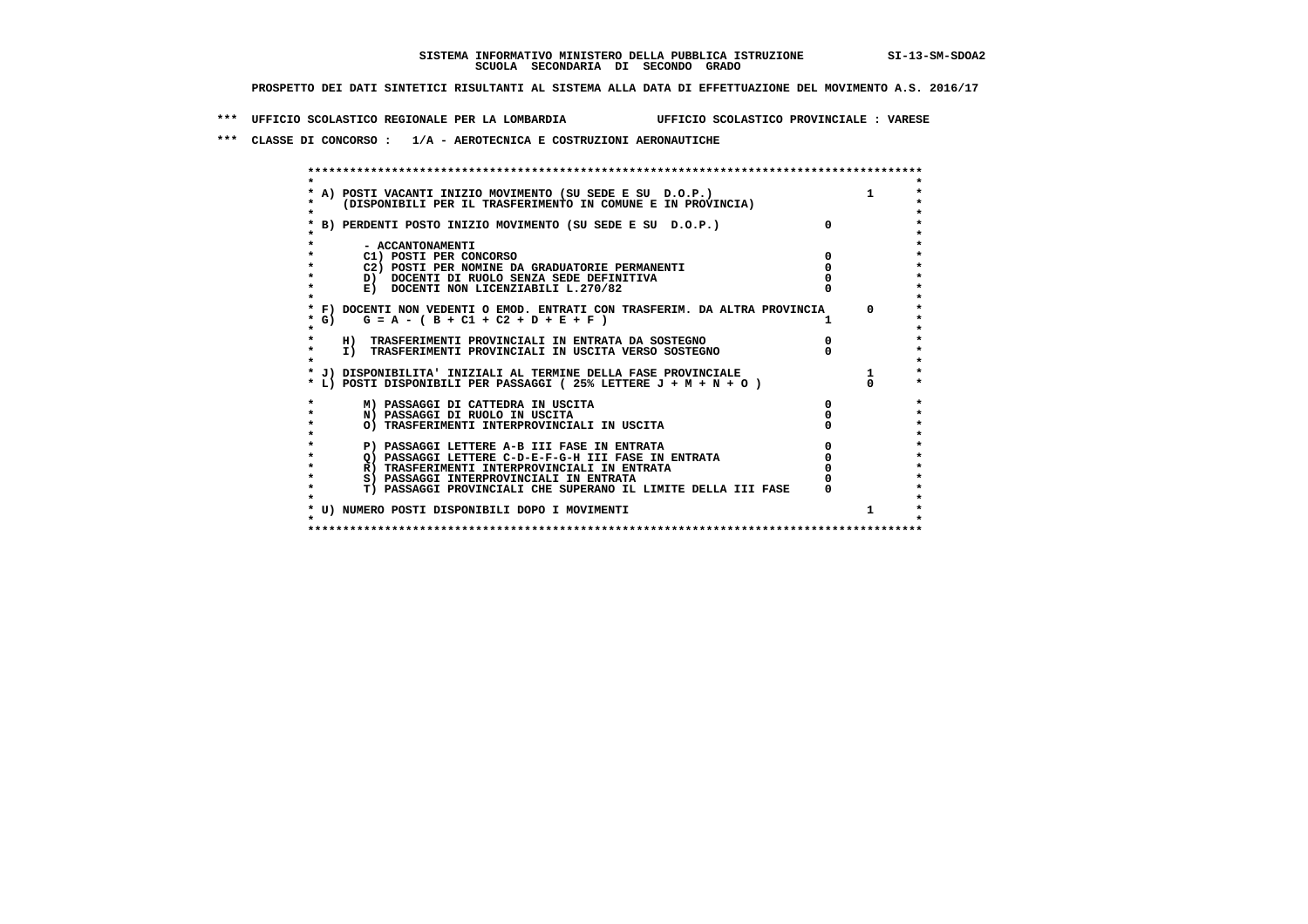**\*\*\* UFFICIO SCOLASTICO REGIONALE PER LA LOMBARDIA UFFICIO SCOLASTICO PROVINCIALE : VARESE**

 **\*\*\* CLASSE DI CONCORSO : 7/A - ARTE DELLA FOTOGRAFIA E DELLA GRAFICA PUBBLICITARIA**

|         | * A) POSTI VACANTI INIZIO MOVIMENTO (SU SEDE E SU D.O.P.)                  |                |
|---------|----------------------------------------------------------------------------|----------------|
|         | (DISPONIBILI PER IL TRASFERIMENTO IN COMUNE E IN PROVINCIA)                |                |
|         |                                                                            |                |
|         | * B) PERDENTI POSTO INIZIO MOVIMENTO (SU SEDE E SU D.O.P.)                 |                |
|         |                                                                            |                |
|         | - ACCANTONAMENTI                                                           |                |
|         | C1) POSTI PER CONCORSO                                                     |                |
|         | C2) POSTI PER NOMINE DA GRADUATORIE PERMANENTI                             |                |
|         | D) DOCENTI DI RUOLO SENZA SEDE DEFINITIVA                                  |                |
|         | E) DOCENTI NON LICENZIABILI L.270/82                                       |                |
|         |                                                                            |                |
|         | * F) DOCENTI NON VEDENTI O EMOD. ENTRATI CON TRASFERIM. DA ALTRA PROVINCIA | $\Omega$       |
| $*$ G)  | $G = A - (B + C1 + C2 + D + E + F)$                                        |                |
|         |                                                                            |                |
|         | H) TRASFERIMENTI PROVINCIALI IN ENTRATA DA SOSTEGNO                        |                |
| $\star$ | I) TRASFERIMENTI PROVINCIALI IN USCITA VERSO SOSTEGNO                      |                |
|         |                                                                            |                |
|         | * J) DISPONIBILITA' INIZIALI AL TERMINE DELLA FASE PROVINCIALE             | $\overline{3}$ |
|         | * L) POSTI DISPONIBILI PER PASSAGGI (25% LETTERE J + M + N + O)            |                |
|         |                                                                            |                |
|         | M) PASSAGGI DI CATTEDRA IN USCITA                                          |                |
|         | N) PASSAGGI DI RUOLO IN USCITA                                             |                |
|         | O) TRASFERIMENTI INTERPROVINCIALI IN USCITA                                |                |
|         |                                                                            |                |
|         | P) PASSAGGI LETTERE A-B III FASE IN ENTRATA                                |                |
|         | O) PASSAGGI LETTERE C-D-E-F-G-H III FASE IN ENTRATA                        |                |
|         | R) TRASFERIMENTI INTERPROVINCIALI IN ENTRATA                               |                |
|         | S) PASSAGGI INTERPROVINCIALI IN ENTRATA                                    |                |
|         | T) PASSAGGI PROVINCIALI CHE SUPERANO IL LIMITE DELLA III FASE              |                |
|         |                                                                            |                |
|         | * U) NUMERO POSTI DISPONIBILI DOPO I MOVIMENTI                             | 3.             |
|         |                                                                            |                |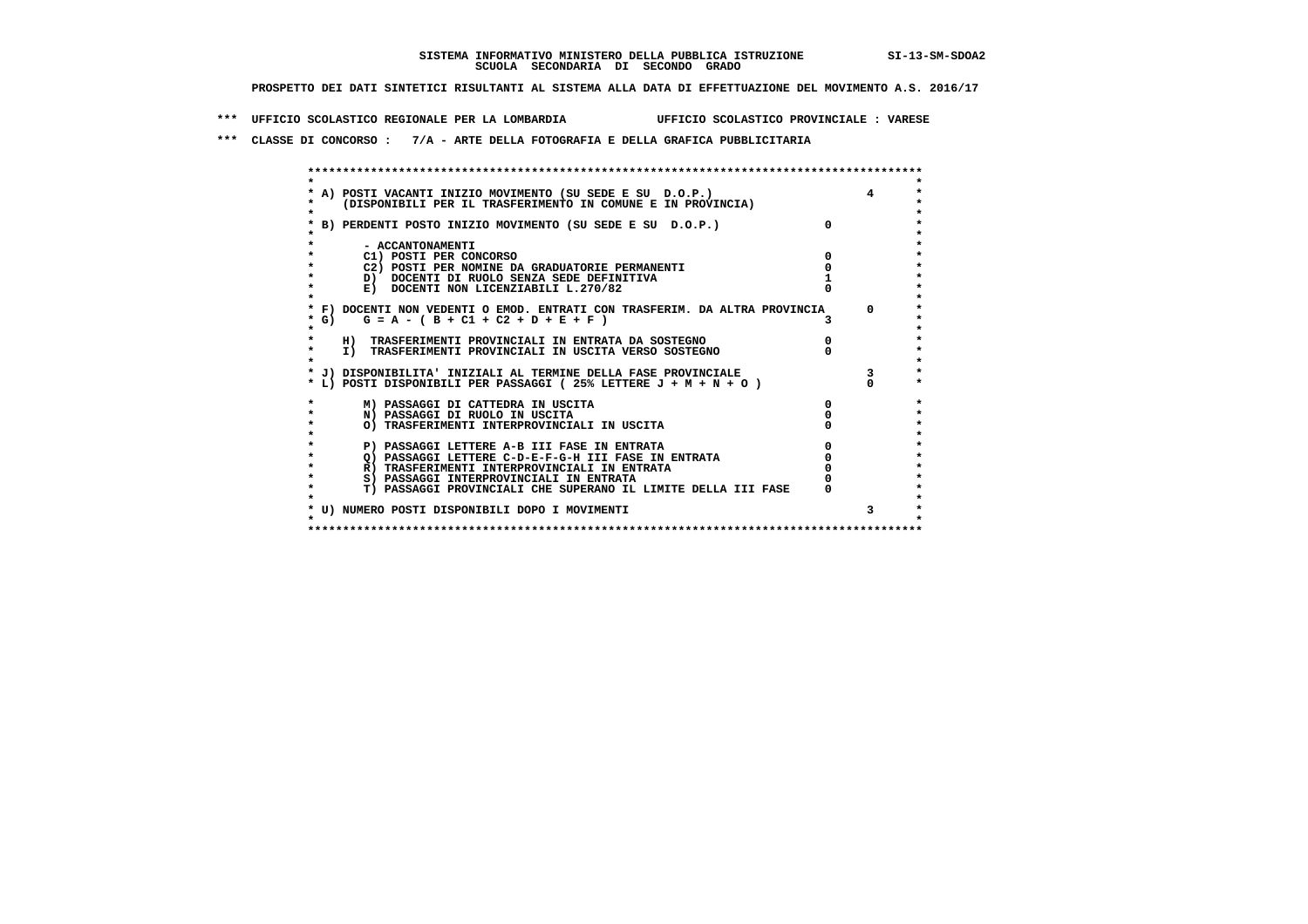**\*\*\* UFFICIO SCOLASTICO REGIONALE PER LA LOMBARDIA UFFICIO SCOLASTICO PROVINCIALE : VARESE**

 **\*\*\* CLASSE DI CONCORSO : 13/A - CHIMICA E TECNOLOGIE CHIMICHE**

|        | A) POSTI VACANTI INIZIO MOVIMENTO (SU SEDE E SU D.O.P.)<br>(DISPONIBILI PER IL TRASFERIMENTO IN COMUNE E IN PROVINCIA) |          |
|--------|------------------------------------------------------------------------------------------------------------------------|----------|
|        | B) PERDENTI POSTO INIZIO MOVIMENTO (SU SEDE E SU D.O.P.)                                                               |          |
|        | - ACCANTONAMENTI                                                                                                       |          |
|        | C1) POSTI PER CONCORSO                                                                                                 |          |
|        | C2) POSTI PER NOMINE DA GRADUATORIE PERMANENTI                                                                         |          |
|        | D) DOCENTI DI RUOLO SENZA SEDE DEFINITIVA                                                                              |          |
|        | E) DOCENTI NON LICENZIABILI L.270/82                                                                                   |          |
|        | * F) DOCENTI NON VEDENTI O EMOD. ENTRATI CON TRASFERIM. DA ALTRA PROVINCIA                                             | $\Omega$ |
| $*$ G) | $G = A - (B + C1 + C2 + D + E + F)$                                                                                    |          |
|        | H) TRASFERIMENTI PROVINCIALI IN ENTRATA DA SOSTEGNO                                                                    |          |
|        | I) TRASFERIMENTI PROVINCIALI IN USCITA VERSO SOSTEGNO                                                                  |          |
|        | * J) DISPONIBILITA' INIZIALI AL TERMINE DELLA FASE PROVINCIALE                                                         | 5        |
|        | * L) POSTI DISPONIBILI PER PASSAGGI (25% LETTERE J + M + N + O)                                                        |          |
|        | M) PASSAGGI DI CATTEDRA IN USCITA                                                                                      |          |
|        | N) PASSAGGI DI RUOLO IN USCITA                                                                                         |          |
|        | O) TRASFERIMENTI INTERPROVINCIALI IN USCITA                                                                            |          |
|        | P) PASSAGGI LETTERE A-B III FASE IN ENTRATA                                                                            |          |
|        | O) PASSAGGI LETTERE C-D-E-F-G-H III FASE IN ENTRATA                                                                    |          |
|        | R) TRASFERIMENTI INTERPROVINCIALI IN ENTRATA                                                                           |          |
|        | S) PASSAGGI INTERPROVINCIALI IN ENTRATA                                                                                |          |
|        | T) PASSAGGI PROVINCIALI CHE SUPERANO IL LIMITE DELLA III FASE                                                          |          |
|        | * U) NUMERO POSTI DISPONIBILI DOPO I MOVIMENTI                                                                         | 5.       |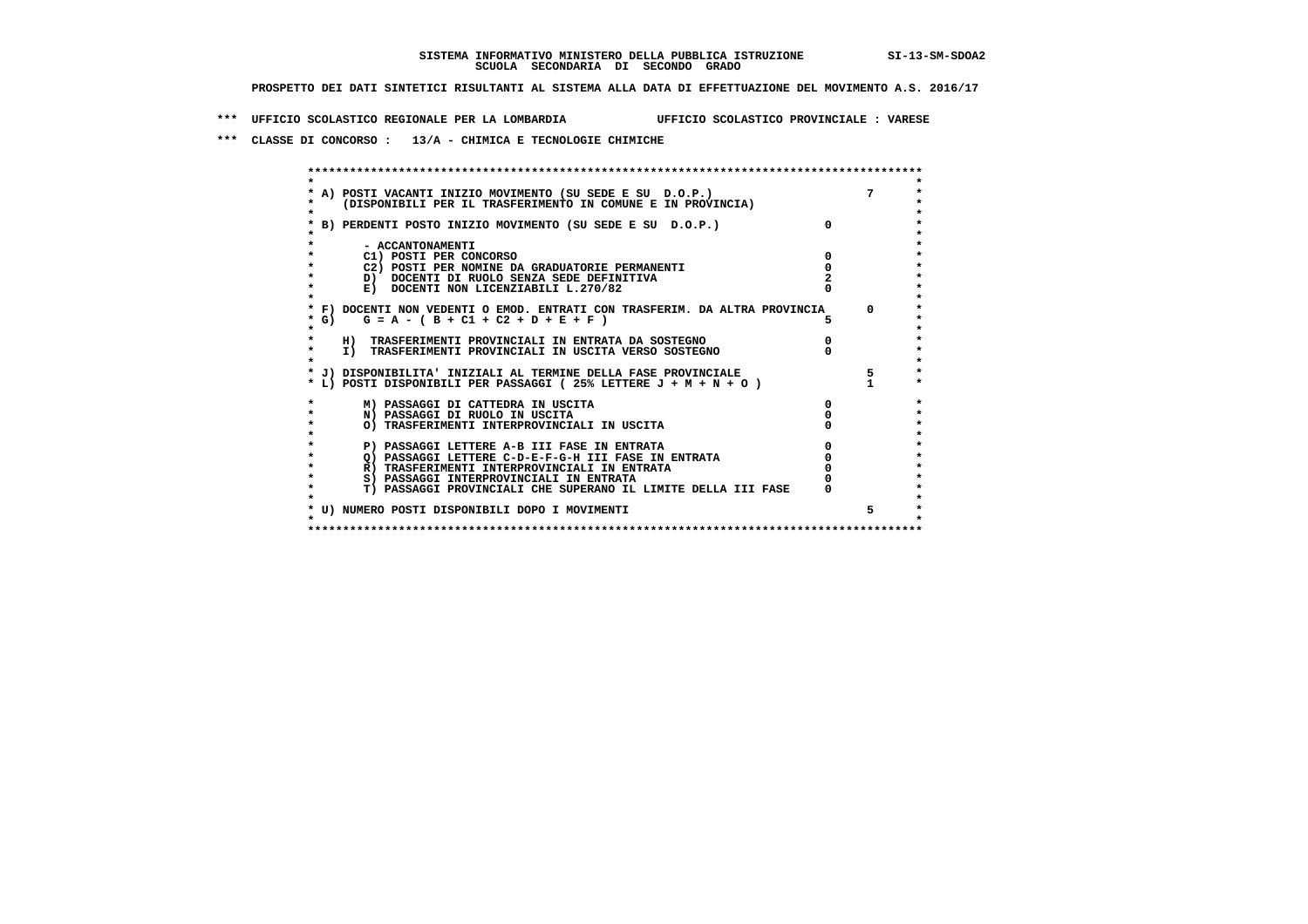**\*\*\* UFFICIO SCOLASTICO REGIONALE PER LA LOMBARDIA UFFICIO SCOLASTICO PROVINCIALE : VARESE**

 **\*\*\* CLASSE DI CONCORSO : 16/A - COSTRUZIONI, TECNOLOGIA DELLE COSTRUZIONI E DISEGNO TECNICO**

 **\*\*\*\*\*\*\*\*\*\*\*\*\*\*\*\*\*\*\*\*\*\*\*\*\*\*\*\*\*\*\*\*\*\*\*\*\*\*\*\*\*\*\*\*\*\*\*\*\*\*\*\*\*\*\*\*\*\*\*\*\*\*\*\*\*\*\*\*\*\*\*\*\*\*\*\*\*\*\*\*\*\*\*\*\*\*\*\* \* \*** $\ddot{\phantom{0}}$  **\* A) POSTI VACANTI INIZIO MOVIMENTO (SU SEDE E SU D.O.P.) 6 \*** $\star$  **\* (DISPONIBILI PER IL TRASFERIMENTO IN COMUNE E IN PROVINCIA) \*** $\bullet$  **\* \* \* B) PERDENTI POSTO INIZIO MOVIMENTO (SU SEDE E SU D.O.P.) 0 \* \* \* \* - ACCANTONAMENTI \* \* C1) POSTI PER CONCORSO 0 \* \* C2) POSTI PER NOMINE DA GRADUATORIE PERMANENTI 0 \*b**  $\overline{D}$  **docenti di RUOLO SENZA SEDE DEFINITIVA** 1<br> **E DOCENTI NON** LICENZIABILI I. 270/82 1 **1 E) DOCENTI NON LICENZIABILI L.270/82 \* \* \* F) DOCENTI NON VEDENTI O EMOD. ENTRATI CON TRASFERIM. DA ALTRA PROVINCIA 0 \***  $\star$  **G)** G = A - ( B + C1 + C2 + D + E + F )  **\* \*** $\bullet$  **\* H) TRASFERIMENTI PROVINCIALI IN ENTRATA DA SOSTEGNO 0 \* \* I) TRASFERIMENTI PROVINCIALI IN USCITA VERSO SOSTEGNO 0 \* \* \* \* J) DISPONIBILITA' INIZIALI AL TERMINE DELLA FASE PROVINCIALE 5 \* \* L) POSTI DISPONIBILI PER PASSAGGI ( 25% LETTERE J + M + N + O ) 1 \* \* M) PASSAGGI DI CATTEDRA IN USCITA 0 \* \* N) PASSAGGI DI RUOLO IN USCITA 0 \*** $\star$  **\* O) TRASFERIMENTI INTERPROVINCIALI IN USCITA 0 \* \* \* \* P) PASSAGGI LETTERE A-B III FASE IN ENTRATA 0 \*** $\star$  **\* Q) PASSAGGI LETTERE C-D-E-F-G-H III FASE IN ENTRATA 0 \* \* R) TRASFERIMENTI INTERPROVINCIALI IN ENTRATA 0 \* \* S) PASSAGGI INTERPROVINCIALI IN ENTRATA 0 \*** $\bullet$  **\* T) PASSAGGI PROVINCIALI CHE SUPERANO IL LIMITE DELLA III FASE 0 \*** $\star$  **\* \* \* U) NUMERO POSTI DISPONIBILI DOPO I MOVIMENTI 5 \* \* \* \*\*\*\*\*\*\*\*\*\*\*\*\*\*\*\*\*\*\*\*\*\*\*\*\*\*\*\*\*\*\*\*\*\*\*\*\*\*\*\*\*\*\*\*\*\*\*\*\*\*\*\*\*\*\*\*\*\*\*\*\*\*\*\*\*\*\*\*\*\*\*\*\*\*\*\*\*\*\*\*\*\*\*\*\*\*\*\***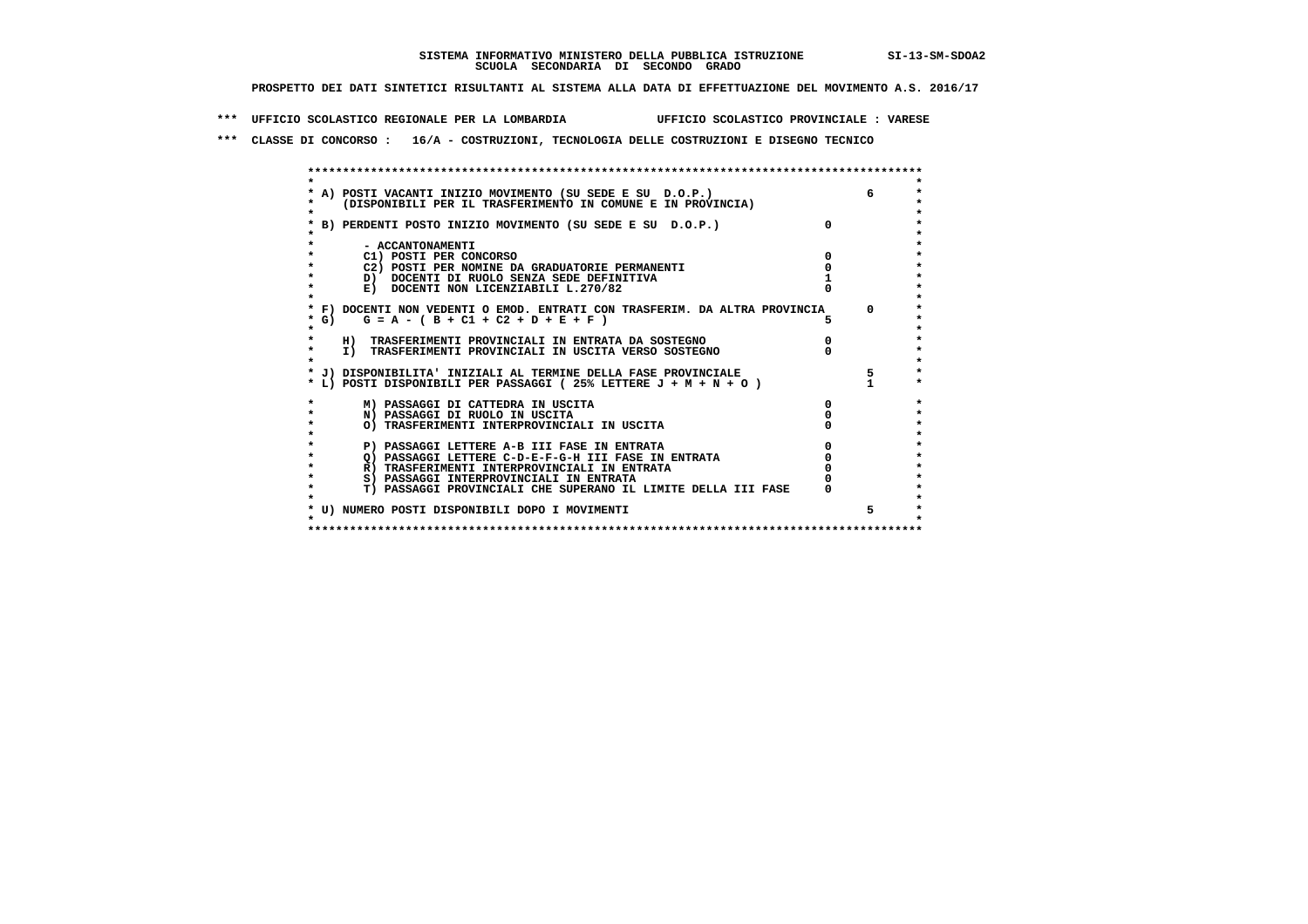**\*\*\* UFFICIO SCOLASTICO REGIONALE PER LA LOMBARDIA UFFICIO SCOLASTICO PROVINCIALE : VARESE**

 **\*\*\* CLASSE DI CONCORSO : 17/A DISCIPLINE ECONOMICO-AZIENDALI**

|        | A) POSTI VACANTI INIZIO MOVIMENTO (SU SEDE E SU D.O.P.)                                            |              | 15              |
|--------|----------------------------------------------------------------------------------------------------|--------------|-----------------|
|        | (DISPONIBILI PER IL TRASFERIMENTO IN COMUNE E IN PROVINCIA)                                        |              |                 |
|        |                                                                                                    |              |                 |
|        | B) PERDENTI POSTO INIZIO MOVIMENTO (SU SEDE E SU D.O.P.)                                           |              |                 |
|        |                                                                                                    |              |                 |
|        | - ACCANTONAMENTI                                                                                   |              |                 |
|        | C1) POSTI PER CONCORSO                                                                             |              |                 |
|        | C2) POSTI PER NOMINE DA GRADUATORIE PERMANENTI                                                     |              |                 |
|        | D) DOCENTI DI RUOLO SENZA SEDE DEFINITIVA                                                          |              |                 |
|        | E) DOCENTI NON LICENZIABILI L.270/82                                                               |              |                 |
|        | * F) DOCENTI NON VEDENTI O EMOD. ENTRATI CON TRASFERIM. DA ALTRA PROVINCIA                         |              | 0               |
| $*$ G) | $G = A - (B + C1 + C2 + D + E + F)$                                                                | $12^{\circ}$ |                 |
|        |                                                                                                    |              |                 |
|        | H) TRASFERIMENTI PROVINCIALI IN ENTRATA DA SOSTEGNO                                                |              |                 |
|        | I) TRASFERIMENTI PROVINCIALI IN USCITA VERSO SOSTEGNO                                              |              |                 |
|        |                                                                                                    |              |                 |
|        | * J) DISPONIBILITA' INIZIALI AL TERMINE DELLA FASE PROVINCIALE                                     |              | 13              |
|        | * L) POSTI DISPONIBILI PER PASSAGGI (25% LETTERE J + M + N + O)                                    |              |                 |
|        |                                                                                                    |              |                 |
|        | M) PASSAGGI DI CATTEDRA IN USCITA                                                                  |              |                 |
|        | N) PASSAGGI DI RUOLO IN USCITA                                                                     |              |                 |
|        | O) TRASFERIMENTI INTERPROVINCIALI IN USCITA                                                        |              |                 |
|        |                                                                                                    |              |                 |
|        | P) PASSAGGI LETTERE A-B III FASE IN ENTRATA<br>O) PASSAGGI LETTERE C-D-E-F-G-H III FASE IN ENTRATA |              |                 |
|        | R) TRASFERIMENTI INTERPROVINCIALI IN ENTRATA                                                       |              |                 |
|        | S) PASSAGGI INTERPROVINCIALI IN ENTRATA                                                            |              |                 |
|        | T) PASSAGGI PROVINCIALI CHE SUPERANO IL LIMITE DELLA III FASE                                      |              |                 |
|        |                                                                                                    |              |                 |
|        | * U) NUMERO POSTI DISPONIBILI DOPO I MOVIMENTI                                                     |              | 13 <sup>2</sup> |
|        |                                                                                                    |              |                 |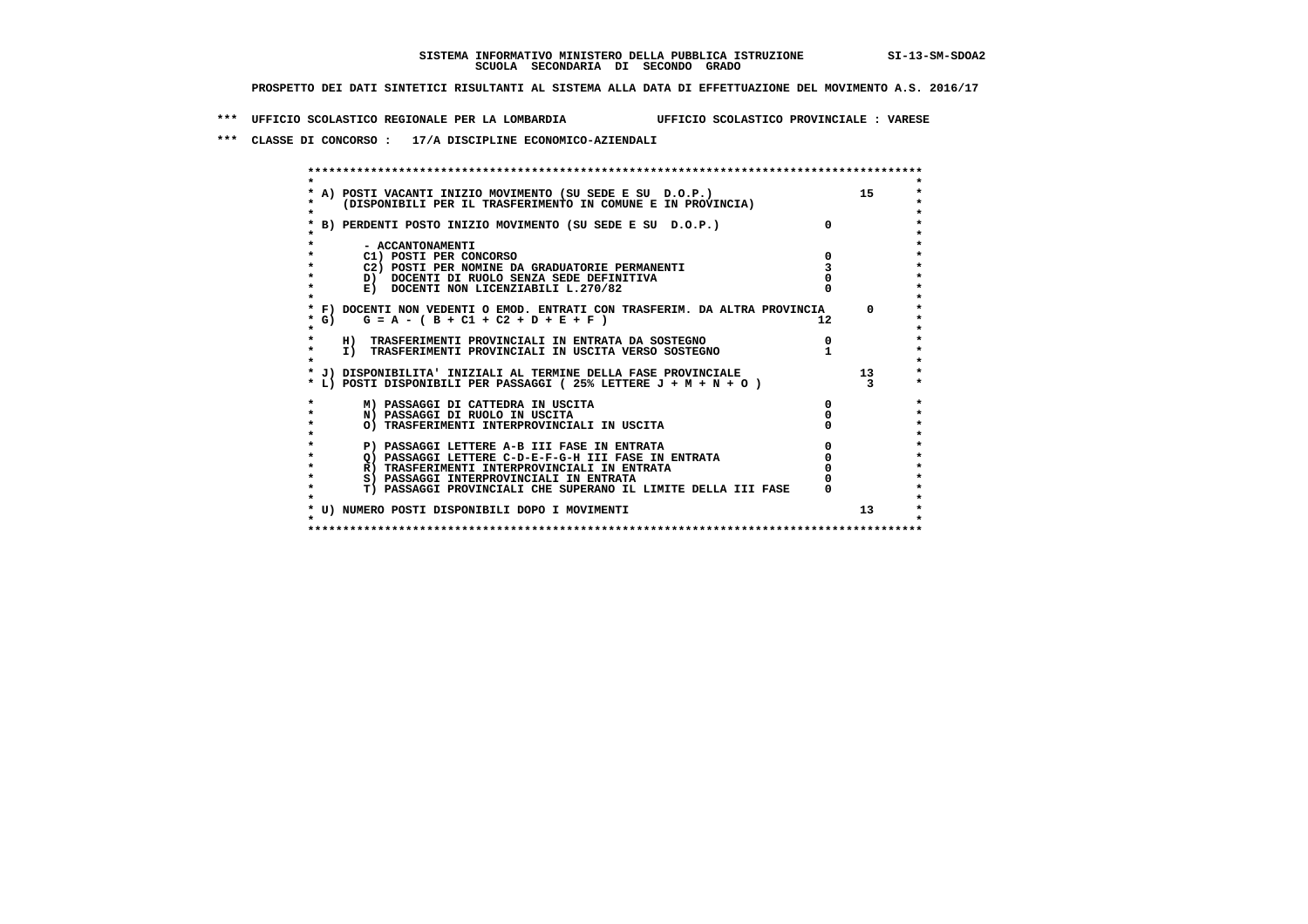**\*\*\* UFFICIO SCOLASTICO REGIONALE PER LA LOMBARDIA UFFICIO SCOLASTICO PROVINCIALE : VARESE**

 **\*\*\* CLASSE DI CONCORSO : 18/A DISCIPLINE GEOMETRICHE, ARCHITETTONICHE, ARREDAMENTO E SCENOTECNICA**

|                  | * A) POSTI VACANTI INIZIO MOVIMENTO (SU SEDE E SU D.O.P.)                  |                | 5          |
|------------------|----------------------------------------------------------------------------|----------------|------------|
|                  | (DISPONIBILI PER IL TRASFERIMENTO IN COMUNE E IN PROVINCIA)                |                |            |
|                  |                                                                            |                |            |
|                  | * B) PERDENTI POSTO INIZIO MOVIMENTO (SU SEDE E SU D.O.P.)                 | $\Omega$       |            |
|                  |                                                                            |                |            |
| - ACCANTONAMENTI |                                                                            |                |            |
|                  | C1) POSTI PER CONCORSO                                                     |                |            |
|                  | C2) POSTI PER NOMINE DA GRADUATORIE PERMANENTI                             |                |            |
|                  | D) DOCENTI DI RUOLO SENZA SEDE DEFINITIVA                                  |                |            |
|                  | E) DOCENTI NON LICENZIABILI L.270/82                                       |                |            |
|                  |                                                                            |                |            |
|                  | * F) DOCENTI NON VEDENTI O EMOD. ENTRATI CON TRASFERIM. DA ALTRA PROVINCIA |                | $^{\circ}$ |
| $*$ G)           | $G = A - (B + C1 + C2 + D + E + F)$                                        | $\overline{4}$ |            |
|                  |                                                                            |                |            |
|                  | H) TRASFERIMENTI PROVINCIALI IN ENTRATA DA SOSTEGNO                        |                |            |
|                  | I) TRASFERIMENTI PROVINCIALI IN USCITA VERSO SOSTEGNO                      |                |            |
|                  |                                                                            |                |            |
|                  | * J) DISPONIBILITA' INIZIALI AL TERMINE DELLA FASE PROVINCIALE             |                |            |
|                  | * L) POSTI DISPONIBILI PER PASSAGGI (25% LETTERE $J + M + N + O$ )         |                |            |
|                  |                                                                            |                |            |
|                  | M) PASSAGGI DI CATTEDRA IN USCITA                                          | <sup>0</sup>   |            |
|                  | N) PASSAGGI DI RUOLO IN USCITA                                             |                |            |
|                  | O) TRASFERIMENTI INTERPROVINCIALI IN USCITA                                |                |            |
|                  |                                                                            |                |            |
|                  | P) PASSAGGI LETTERE A-B III FASE IN ENTRATA                                |                |            |
|                  | O) PASSAGGI LETTERE C-D-E-F-G-H III FASE IN ENTRATA                        |                |            |
|                  | R) TRASFERIMENTI INTERPROVINCIALI IN ENTRATA                               |                |            |
|                  | S) PASSAGGI INTERPROVINCIALI IN ENTRATA                                    |                |            |
|                  | T) PASSAGGI PROVINCIALI CHE SUPERANO IL LIMITE DELLA III FASE              |                |            |
|                  |                                                                            |                |            |
|                  | * U) NUMERO POSTI DISPONIBILI DOPO I MOVIMENTI                             |                | 3          |
|                  |                                                                            |                |            |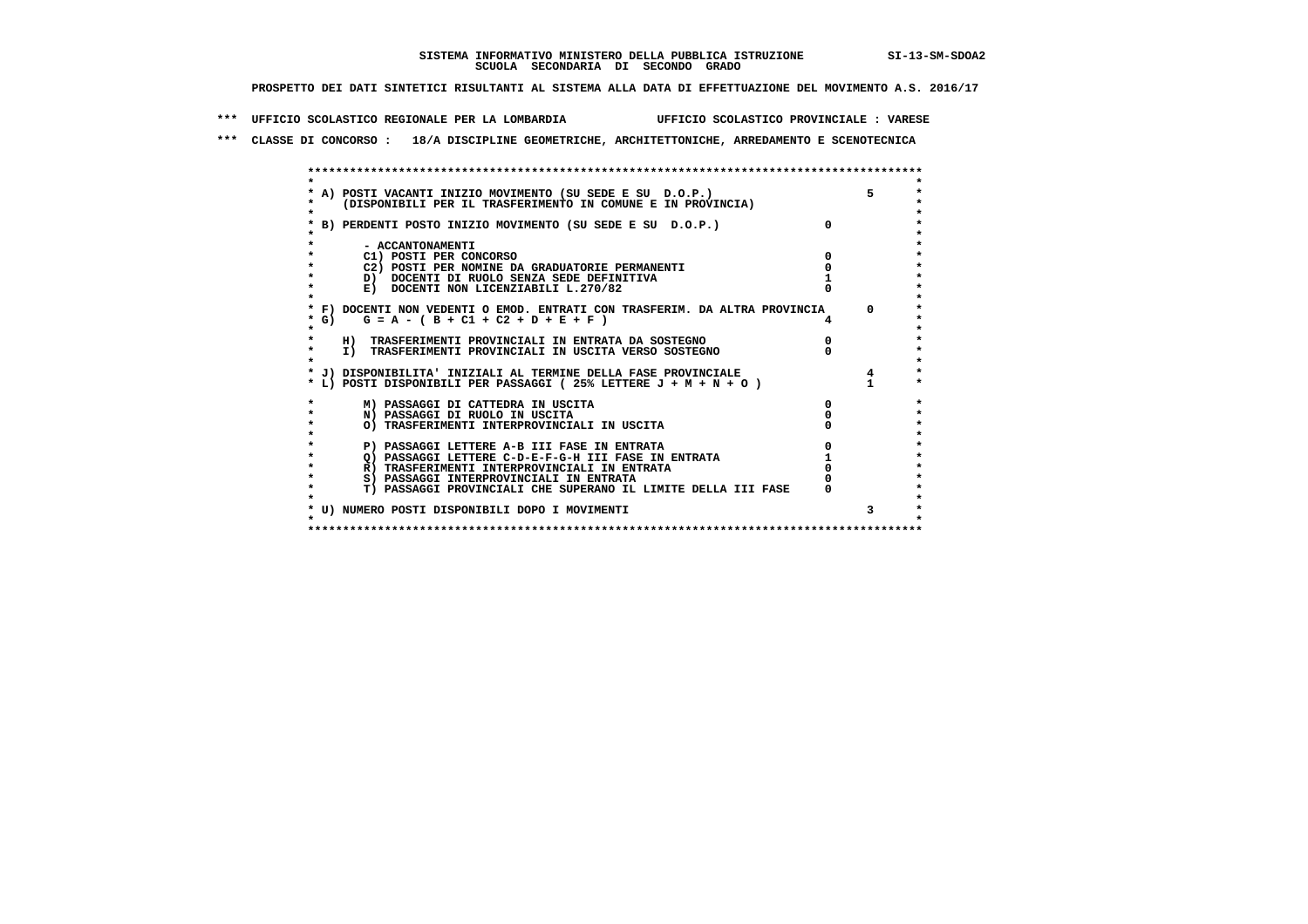**\*\*\* UFFICIO SCOLASTICO REGIONALE PER LA LOMBARDIA UFFICIO SCOLASTICO PROVINCIALE : VARESE**

 **\*\*\* CLASSE DI CONCORSO : 19/A - DISCIPLINE GIURIDICHE ED ECONOMICHE**

|        | A) POSTI VACANTI INIZIO MOVIMENTO (SU SEDE E SU D.O.P.)                             |    | 48 |
|--------|-------------------------------------------------------------------------------------|----|----|
|        | (DISPONIBILI PER IL TRASFERIMENTO IN COMUNE E IN PROVINCIA)                         |    |    |
|        | B) PERDENTI POSTO INIZIO MOVIMENTO (SU SEDE E SU D.O.P.)                            |    |    |
|        |                                                                                     |    |    |
|        | - ACCANTONAMENTI                                                                    |    |    |
|        | C1) POSTI PER CONCORSO                                                              |    |    |
|        | C2) POSTI PER NOMINE DA GRADUATORIE PERMANENTI                                      |    |    |
|        | D) DOCENTI DI RUOLO SENZA SEDE DEFINITIVA                                           |    |    |
|        | E) DOCENTI NON LICENZIABILI L.270/82                                                |    |    |
|        |                                                                                     |    |    |
|        | * F) DOCENTI NON VEDENTI O EMOD. ENTRATI CON TRASFERIM. DA ALTRA PROVINCIA          |    |    |
| $*$ G) | $G = A - (B + C1 + C2 + D + E + F)$                                                 | 43 |    |
|        |                                                                                     |    |    |
|        | H) TRASFERIMENTI PROVINCIALI IN ENTRATA DA SOSTEGNO                                 |    |    |
|        | I) TRASFERIMENTI PROVINCIALI IN USCITA VERSO SOSTEGNO                               |    |    |
|        |                                                                                     |    |    |
|        | * J) DISPONIBILITA' INIZIALI AL TERMINE DELLA FASE PROVINCIALE                      |    | 42 |
|        | * L)        POSTI    DISPONIBILI        PER PASSAGGI  ( 25% LETTERE J + M + N + O ) |    | 10 |
|        |                                                                                     |    |    |
|        | M) PASSAGGI DI CATTEDRA IN USCITA                                                   | 0  |    |
|        | N) PASSAGGI DI RUOLO IN USCITA                                                      |    |    |
|        | O) TRASFERIMENTI INTERPROVINCIALI IN USCITA                                         |    |    |
|        |                                                                                     |    |    |
|        | P) PASSAGGI LETTERE A-B III FASE IN ENTRATA                                         |    |    |
|        | O) PASSAGGI LETTERE C-D-E-F-G-H III FASE IN ENTRATA                                 |    |    |
|        | R) TRASFERIMENTI INTERPROVINCIALI IN ENTRATA                                        |    |    |
|        | S) PASSAGGI INTERPROVINCIALI IN ENTRATA                                             |    |    |
|        | T) PASSAGGI PROVINCIALI CHE SUPERANO IL LIMITE DELLA III FASE                       |    |    |
|        |                                                                                     |    | 42 |
|        | * U) NUMERO POSTI DISPONIBILI DOPO I MOVIMENTI                                      |    |    |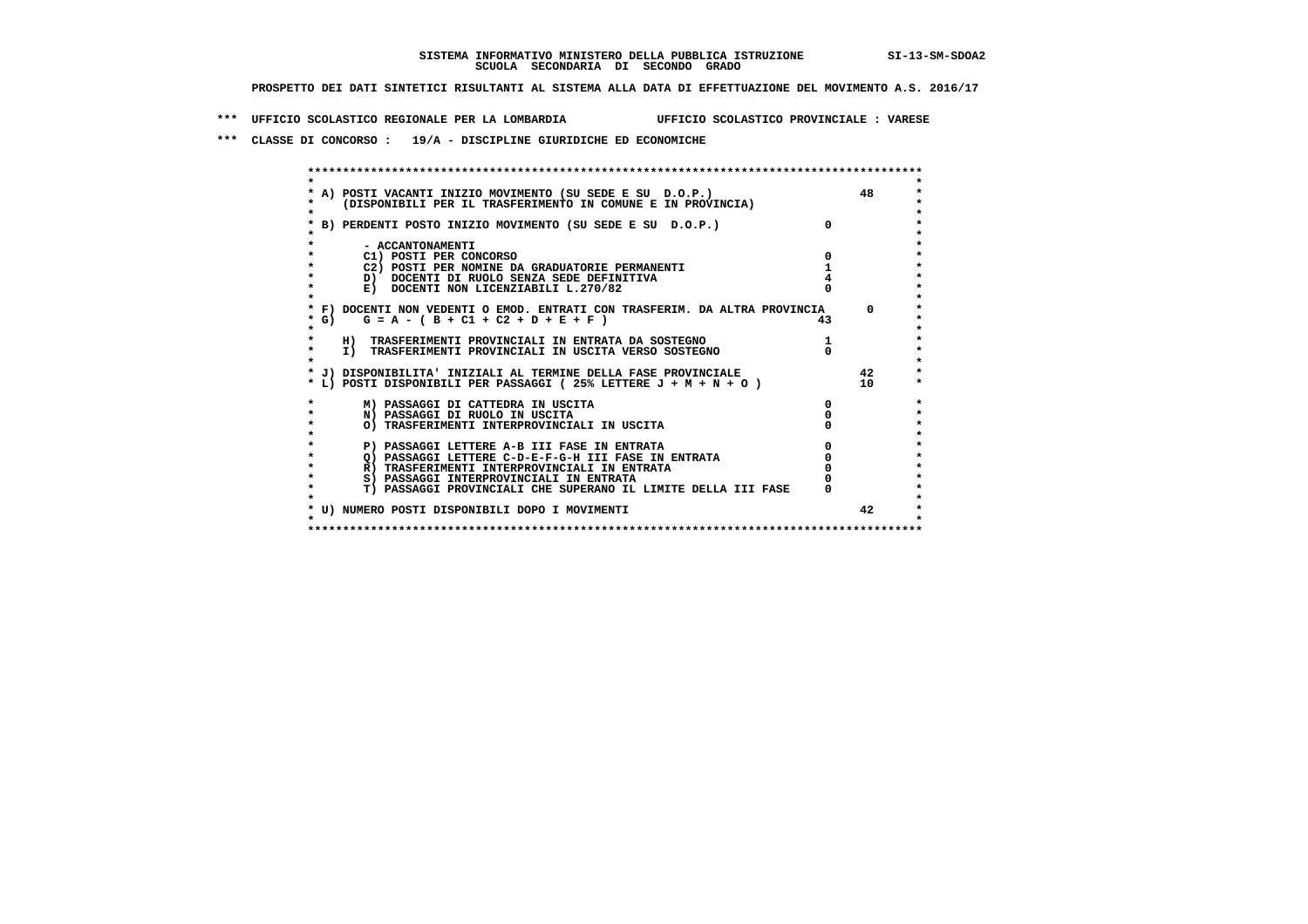**\*\*\* UFFICIO SCOLASTICO REGIONALE PER LA LOMBARDIA UFFICIO SCOLASTICO PROVINCIALE : VARESE**

 **\*\*\* CLASSE DI CONCORSO : 20/A - DISCIPLINE MECCANICHE E TECNOLOGIA**

|        | A) POSTI VACANTI INIZIO MOVIMENTO (SU SEDE E SU D.O.P.)                                                                            |          |
|--------|------------------------------------------------------------------------------------------------------------------------------------|----------|
|        | (DISPONIBILI PER IL TRASFERIMENTO IN COMUNE E IN PROVINCIA)                                                                        |          |
|        | B) PERDENTI POSTO INIZIO MOVIMENTO (SU SEDE E SU D.O.P.)                                                                           |          |
|        |                                                                                                                                    |          |
|        | - ACCANTONAMENTI                                                                                                                   |          |
|        | C1) POSTI PER CONCORSO                                                                                                             |          |
|        | C2) POSTI PER NOMINE DA GRADUATORIE PERMANENTI                                                                                     |          |
|        | D) DOCENTI DI RUOLO SENZA SEDE DEFINITIVA                                                                                          |          |
|        | E) DOCENTI NON LICENZIABILI L.270/82                                                                                               |          |
|        |                                                                                                                                    |          |
|        | * F) DOCENTI NON VEDENTI O EMOD. ENTRATI CON TRASFERIM. DA ALTRA PROVINCIA                                                         | $\Omega$ |
| $*$ G) | $G = A - (B + C1 + C2 + D + E + F)$                                                                                                |          |
|        |                                                                                                                                    |          |
|        | H) TRASFERIMENTI PROVINCIALI IN ENTRATA DA SOSTEGNO                                                                                |          |
|        | I) TRASFERIMENTI PROVINCIALI IN USCITA VERSO SOSTEGNO                                                                              |          |
|        |                                                                                                                                    |          |
|        | * J) DISPONIBILITA' INIZIALI AL TERMINE DELLA FASE PROVINCIALE<br>* L) POSTI DISPONIBILI PER PASSAGGI (25% LETTERE J + M + N + O ) |          |
|        |                                                                                                                                    |          |
|        | M) PASSAGGI DI CATTEDRA IN USCITA                                                                                                  |          |
|        | N) PASSAGGI DI RUOLO IN USCITA                                                                                                     |          |
|        | O) TRASFERIMENTI INTERPROVINCIALI IN USCITA                                                                                        |          |
|        |                                                                                                                                    |          |
|        | P) PASSAGGI LETTERE A-B III FASE IN ENTRATA                                                                                        |          |
|        | Q) PASSAGGI LETTERE C-D-E-F-G-H III FASE IN ENTRATA                                                                                |          |
|        | R) TRASFERIMENTI INTERPROVINCIALI IN ENTRATA                                                                                       |          |
|        | S) PASSAGGI INTERPROVINCIALI IN ENTRATA                                                                                            |          |
|        | T) PASSAGGI PROVINCIALI CHE SUPERANO IL LIMITE DELLA III FASE                                                                      |          |
|        | * U) NUMERO POSTI DISPONIBILI DOPO I MOVIMENTI                                                                                     |          |
|        |                                                                                                                                    |          |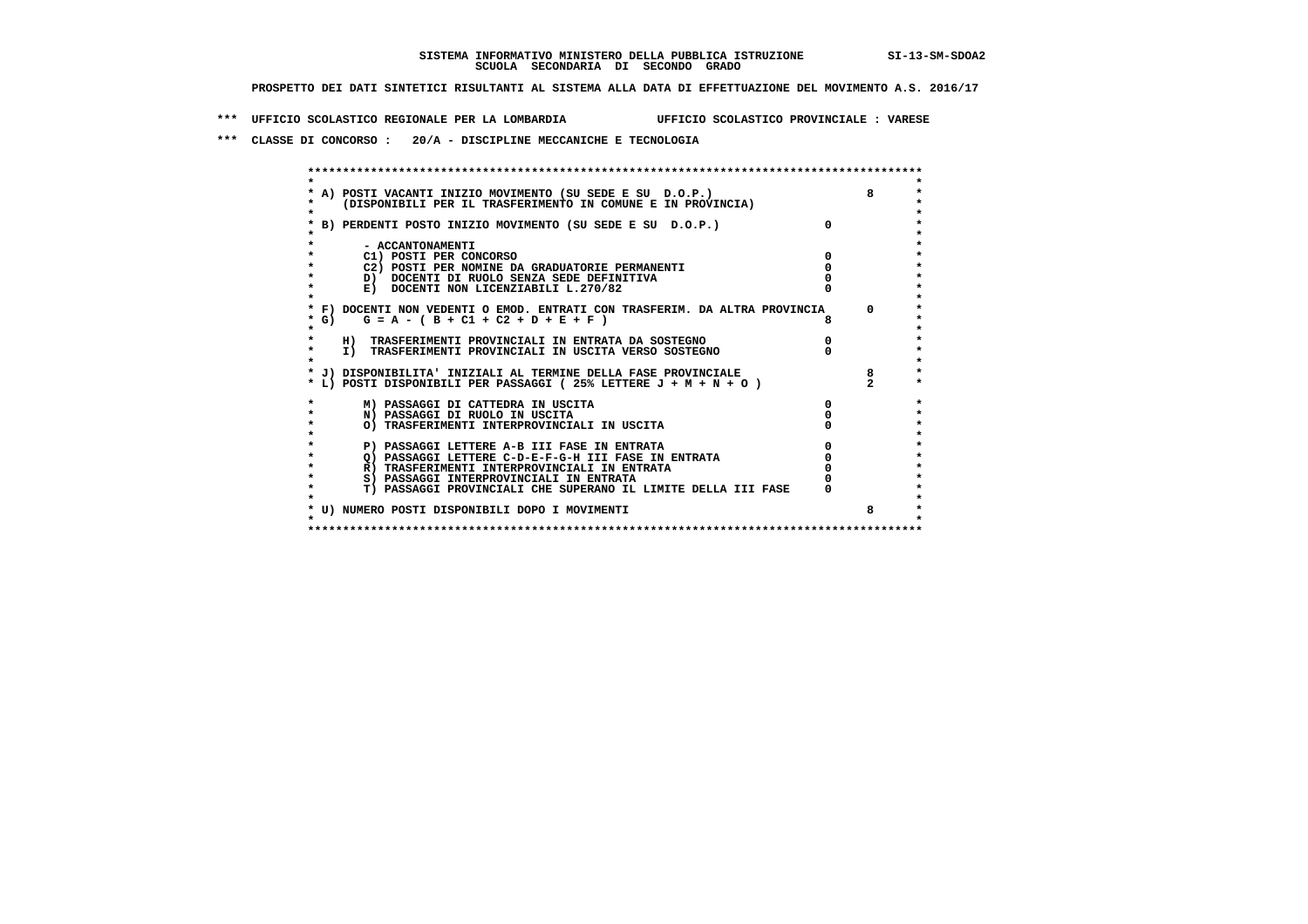**\*\*\* UFFICIO SCOLASTICO REGIONALE PER LA LOMBARDIA UFFICIO SCOLASTICO PROVINCIALE : VARESE**

 **\*\*\* CLASSE DI CONCORSO : 21/A - DISCIPLINE PITTORICHE**

|        | * A) POSTI VACANTI INIZIO MOVIMENTO (SU SEDE E SU D.O.P.)                  |          | $7^{\circ}$ |
|--------|----------------------------------------------------------------------------|----------|-------------|
|        | (DISPONIBILI PER IL TRASFERIMENTO IN COMUNE E IN PROVINCIA)                |          |             |
|        | B) PERDENTI POSTO INIZIO MOVIMENTO (SU SEDE E SU D.O.P.)                   | $\Omega$ |             |
|        | - ACCANTONAMENTI                                                           |          |             |
|        | C1) POSTI PER CONCORSO                                                     |          |             |
|        | C2) POSTI PER NOMINE DA GRADUATORIE PERMANENTI                             |          |             |
|        | D) DOCENTI DI RUOLO SENZA SEDE DEFINITIVA                                  |          |             |
|        | E) DOCENTI NON LICENZIABILI L.270/82                                       |          |             |
|        | * F) DOCENTI NON VEDENTI O EMOD. ENTRATI CON TRASFERIM. DA ALTRA PROVINCIA |          | $^{\circ}$  |
| $*$ G) | $G = A - (B + C1 + C2 + D + E + F)$                                        | 5.       |             |
|        | H) TRASFERIMENTI PROVINCIALI IN ENTRATA DA SOSTEGNO                        |          |             |
|        | I) TRASFERIMENTI PROVINCIALI IN USCITA VERSO SOSTEGNO                      |          |             |
|        | * J) DISPONIBILITA' INIZIALI AL TERMINE DELLA FASE PROVINCIALE             |          | 5           |
|        | * L) POSTI DISPONIBILI PER PASSAGGI (25% LETTERE $J + M + N + O$ )         |          |             |
|        | M) PASSAGGI DI CATTEDRA IN USCITA                                          |          |             |
|        | N) PASSAGGI DI RUOLO IN USCITA                                             |          |             |
|        | O) TRASFERIMENTI INTERPROVINCIALI IN USCITA                                |          |             |
|        |                                                                            |          |             |
|        | P) PASSAGGI LETTERE A-B III FASE IN ENTRATA                                |          |             |
|        | O) PASSAGGI LETTERE C-D-E-F-G-H III FASE IN ENTRATA                        |          |             |
|        | R) TRASFERIMENTI INTERPROVINCIALI IN ENTRATA                               |          |             |
|        | S) PASSAGGI INTERPROVINCIALI IN ENTRATA                                    |          |             |
|        | T) PASSAGGI PROVINCIALI CHE SUPERANO IL LIMITE DELLA III FASE              |          |             |
|        | * U) NUMERO POSTI DISPONIBILI DOPO I MOVIMENTI                             |          |             |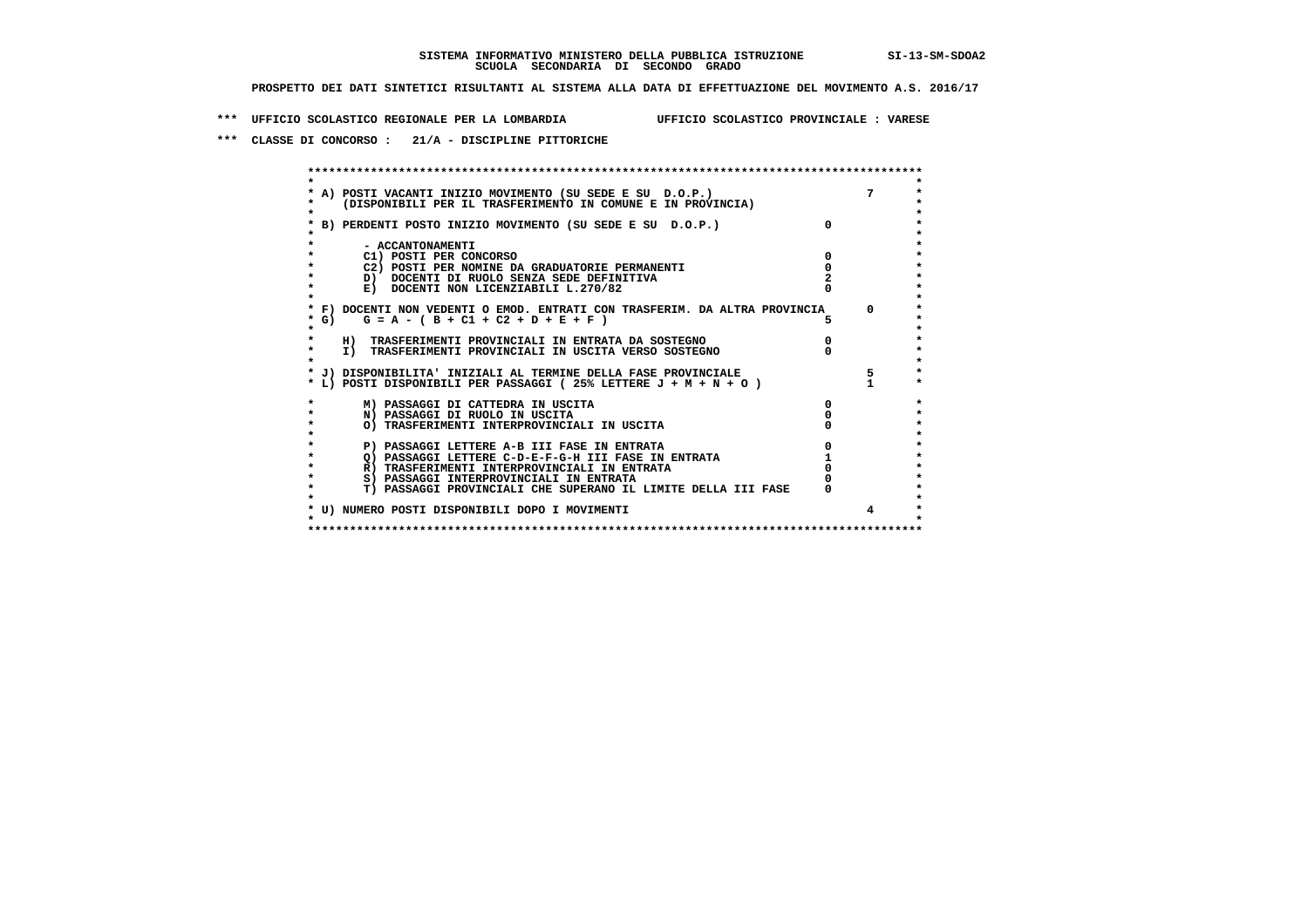**\*\*\* UFFICIO SCOLASTICO REGIONALE PER LA LOMBARDIA UFFICIO SCOLASTICO PROVINCIALE : VARESE**

 **\*\*\* CLASSE DI CONCORSO : 22/A - DISCIPLINE PLASTICHE**

|            | * A) POSTI VACANTI INIZIO MOVIMENTO (SU SEDE E SU D.O.P.)<br>(DISPONIBILI PER IL TRASFERIMENTO IN COMUNE E IN PROVINCIA) |          |              |
|------------|--------------------------------------------------------------------------------------------------------------------------|----------|--------------|
|            | B) PERDENTI POSTO INIZIO MOVIMENTO (SU SEDE E SU D.O.P.)                                                                 | $\Omega$ |              |
|            | - ACCANTONAMENTI                                                                                                         |          |              |
|            | C1) POSTI PER CONCORSO                                                                                                   |          |              |
|            | C2) POSTI PER NOMINE DA GRADUATORIE PERMANENTI                                                                           |          |              |
|            | D) DOCENTI DI RUOLO SENZA SEDE DEFINITIVA                                                                                |          |              |
|            | E) DOCENTI NON LICENZIABILI L.270/82                                                                                     |          |              |
|            |                                                                                                                          |          |              |
|            | * F) DOCENTI NON VEDENTI O EMOD. ENTRATI CON TRASFERIM. DA ALTRA PROVINCIA                                               |          | $\mathbf{0}$ |
| $\star$ G) | $G = A - (B + C1 + C2 + D + E + F)$                                                                                      |          |              |
|            |                                                                                                                          |          |              |
|            | H) TRASFERIMENTI PROVINCIALI IN ENTRATA DA SOSTEGNO                                                                      |          |              |
|            | I) TRASFERIMENTI PROVINCIALI IN USCITA VERSO SOSTEGNO                                                                    |          |              |
|            |                                                                                                                          |          |              |
|            | * J) DISPONIBILITA' INIZIALI AL TERMINE DELLA FASE PROVINCIALE                                                           |          |              |
|            | * L) POSTI DISPONIBILI PER PASSAGGI (25% LETTERE J + M + N + O)                                                          |          |              |
|            | M) PASSAGGI DI CATTEDRA IN USCITA                                                                                        |          |              |
|            | N) PASSAGGI DI RUOLO IN USCITA                                                                                           |          |              |
|            | O) TRASFERIMENTI INTERPROVINCIALI IN USCITA                                                                              |          |              |
|            |                                                                                                                          |          |              |
|            | P) PASSAGGI LETTERE A-B III FASE IN ENTRATA                                                                              |          |              |
|            | O) PASSAGGI LETTERE C-D-E-F-G-H III FASE IN ENTRATA                                                                      |          |              |
|            | R) TRASFERIMENTI INTERPROVINCIALI IN ENTRATA                                                                             |          |              |
|            | S) PASSAGGI INTERPROVINCIALI IN ENTRATA                                                                                  |          |              |
|            | T) PASSAGGI PROVINCIALI CHE SUPERANO IL LIMITE DELLA III FASE                                                            |          |              |
|            |                                                                                                                          |          |              |
|            | * U) NUMERO POSTI DISPONIBILI DOPO I MOVIMENTI                                                                           |          | 3            |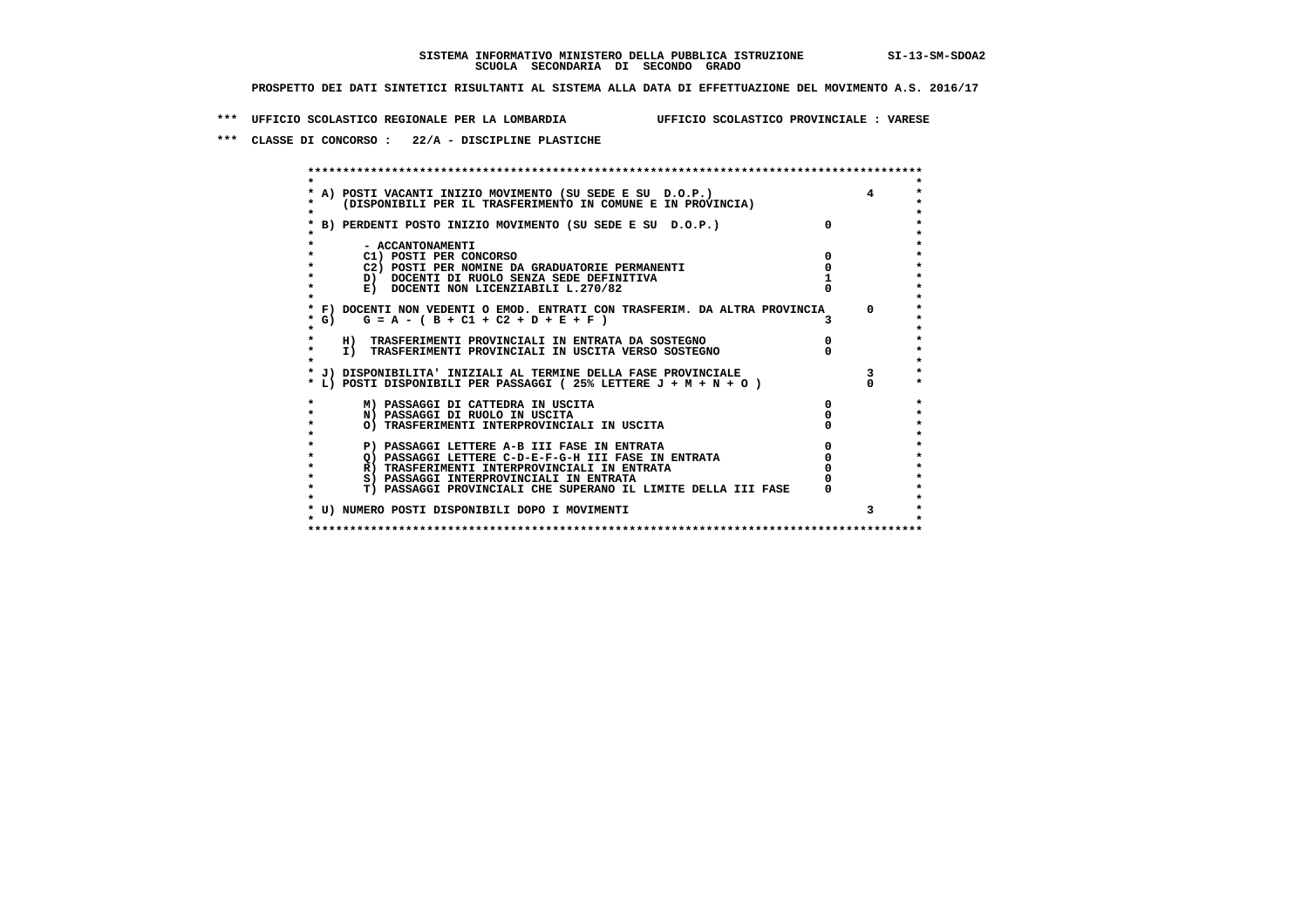**\*\*\* UFFICIO SCOLASTICO REGIONALE PER LA LOMBARDIA UFFICIO SCOLASTICO PROVINCIALE : VARESE**

 **\*\*\* CLASSE DI CONCORSO : 25/A - DISEGNO E STORIA DELL'ARTE**

|           |                                                                                                                          |    | 37              |
|-----------|--------------------------------------------------------------------------------------------------------------------------|----|-----------------|
|           | * A) POSTI VACANTI INIZIO MOVIMENTO (SU SEDE E SU D.O.P.)<br>(DISPONIBILI PER IL TRASFERIMENTO IN COMUNE E IN PROVINCIA) |    |                 |
|           |                                                                                                                          |    |                 |
|           | * B) PERDENTI POSTO INIZIO MOVIMENTO (SU SEDE E SU D.O.P.)                                                               |    |                 |
|           |                                                                                                                          |    |                 |
|           | - ACCANTONAMENTI                                                                                                         |    |                 |
|           | C1) POSTI PER CONCORSO                                                                                                   |    |                 |
|           | C2) POSTI PER NOMINE DA GRADUATORIE PERMANENTI                                                                           |    |                 |
|           | D) DOCENTI DI RUOLO SENZA SEDE DEFINITIVA                                                                                |    |                 |
|           | E) DOCENTI NON LICENZIABILI L.270/82                                                                                     |    |                 |
|           |                                                                                                                          |    |                 |
|           | * F) DOCENTI NON VEDENTI O EMOD. ENTRATI CON TRASFERIM. DA ALTRA PROVINCIA                                               |    | $^{\circ}$      |
| $*$ G)    | $G = A - (B + C1 + C2 + D + E + F)$                                                                                      | 35 |                 |
|           |                                                                                                                          |    |                 |
|           | H) TRASFERIMENTI PROVINCIALI IN ENTRATA DA SOSTEGNO                                                                      |    |                 |
| $\star$   | I) TRASFERIMENTI PROVINCIALI IN USCITA VERSO SOSTEGNO                                                                    |    |                 |
|           |                                                                                                                          |    |                 |
|           | * J) DISPONIBILITA' INIZIALI AL TERMINE DELLA FASE PROVINCIALE                                                           |    | 35              |
|           | * L) POSTI DISPONIBILI PER PASSAGGI (25% LETTERE J + M + N + O )                                                         |    |                 |
|           | M) PASSAGGI DI CATTEDRA IN USCITA                                                                                        |    |                 |
| $\star$   | N) PASSAGGI DI RUOLO IN USCITA                                                                                           |    |                 |
| $\bullet$ | O) TRASFERIMENTI INTERPROVINCIALI IN USCITA                                                                              |    |                 |
|           |                                                                                                                          |    |                 |
|           | P) PASSAGGI LETTERE A-B III FASE IN ENTRATA                                                                              |    |                 |
|           | O) PASSAGGI LETTERE C-D-E-F-G-H III FASE IN ENTRATA                                                                      |    |                 |
|           | R) TRASFERIMENTI INTERPROVINCIALI IN ENTRATA                                                                             |    |                 |
| $\star$   | S) PASSAGGI INTERPROVINCIALI IN ENTRATA                                                                                  |    |                 |
|           | T) PASSAGGI PROVINCIALI CHE SUPERANO IL LIMITE DELLA III FASE                                                            |    |                 |
|           |                                                                                                                          |    | 32 <sup>2</sup> |
|           | * U) NUMERO POSTI DISPONIBILI DOPO I MOVIMENTI                                                                           |    |                 |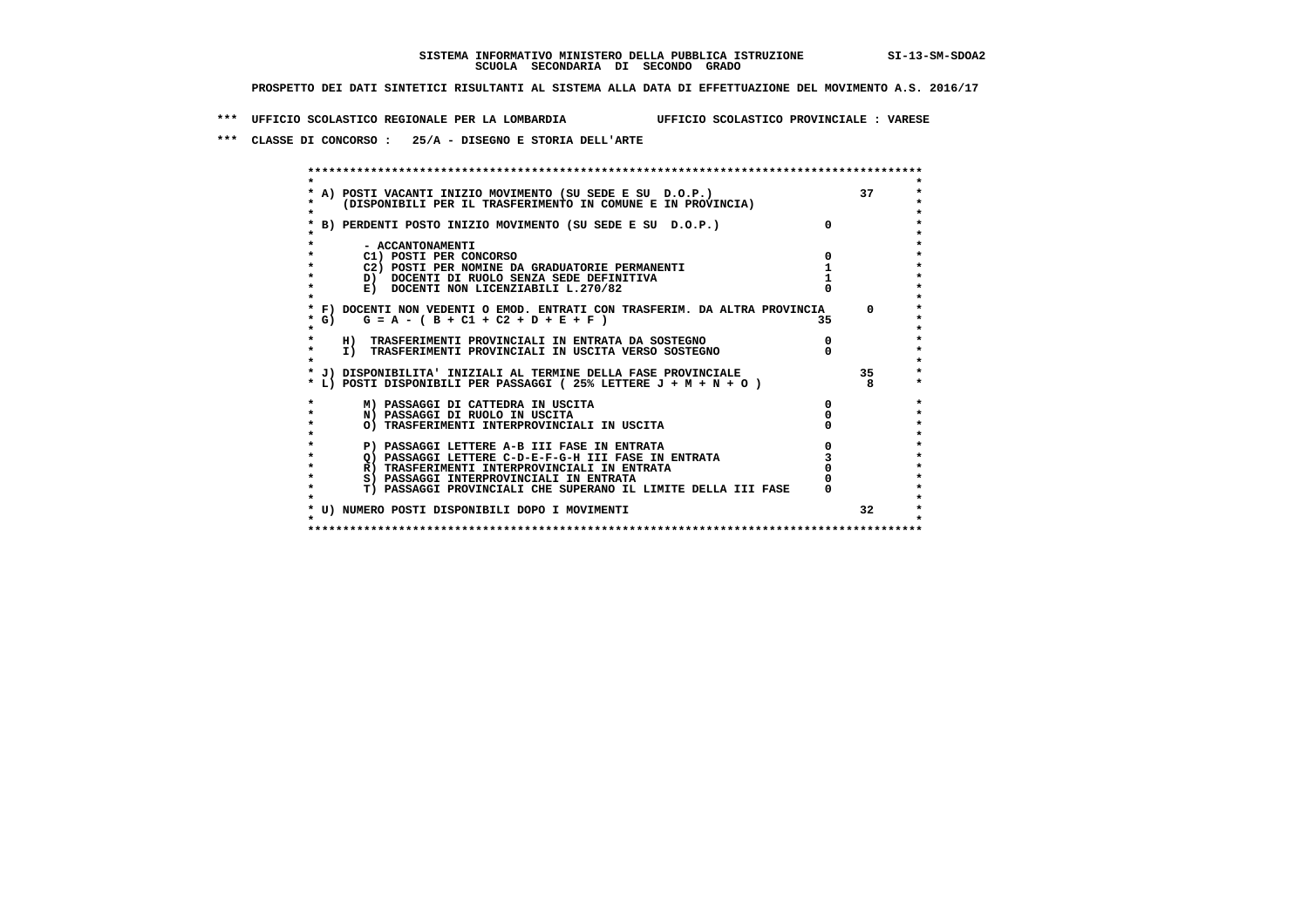**\*\*\* UFFICIO SCOLASTICO REGIONALE PER LA LOMBARDIA UFFICIO SCOLASTICO PROVINCIALE : VARESE**

 **\*\*\* CLASSE DI CONCORSO : 29/A - EDUCAZIONE FISICA NEGLI ISTITUTI E SCUOLE DI ISTRUZIONE SECONDARIA DI II GRADO**

|         | * A) POSTI VACANTI INIZIO MOVIMENTO (SU SEDE E SU D.O.P.)                  |              | 30 <sup>2</sup> |
|---------|----------------------------------------------------------------------------|--------------|-----------------|
|         | (DISPONIBILI PER IL TRASFERIMENTO IN COMUNE E IN PROVINCIA)                |              |                 |
|         | * B) PERDENTI POSTO INIZIO MOVIMENTO (SU SEDE E SU D.O.P.)                 |              |                 |
|         |                                                                            |              |                 |
|         | - ACCANTONAMENTI                                                           |              |                 |
|         | C1) POSTI PER CONCORSO                                                     |              |                 |
|         | C2) POSTI PER NOMINE DA GRADUATORIE PERMANENTI                             |              |                 |
| $\star$ | D) DOCENTI DI RUOLO SENZA SEDE DEFINITIVA                                  |              |                 |
| $\star$ | E) DOCENTI NON LICENZIABILI L.270/82                                       |              |                 |
|         | * F) DOCENTI NON VEDENTI O EMOD. ENTRATI CON TRASFERIM. DA ALTRA PROVINCIA |              | $\Omega$        |
| * G)    | $G = A - (B + C1 + C2 + D + E + F)$                                        | 24           |                 |
|         |                                                                            |              |                 |
|         | H) TRASFERIMENTI PROVINCIALI IN ENTRATA DA SOSTEGNO                        |              |                 |
| $\star$ | I) TRASFERIMENTI PROVINCIALI IN USCITA VERSO SOSTEGNO                      |              |                 |
|         |                                                                            |              |                 |
|         | * J) DISPONIBILITA' INIZIALI AL TERMINE DELLA FASE PROVINCIALE             |              | 23              |
|         | * L) POSTI DISPONIBILI PER PASSAGGI (25% LETTERE J + M + N + O)            |              |                 |
| $\star$ | M) PASSAGGI DI CATTEDRA IN USCITA                                          | <sup>0</sup> |                 |
| $\star$ | N) PASSAGGI DI RUOLO IN USCITA                                             |              |                 |
| $\star$ | O) TRASFERIMENTI INTERPROVINCIALI IN USCITA                                |              |                 |
|         |                                                                            |              |                 |
| $\star$ | P) PASSAGGI LETTERE A-B III FASE IN ENTRATA                                |              |                 |
| $\star$ | O) PASSAGGI LETTERE C-D-E-F-G-H III FASE IN ENTRATA                        |              |                 |
| $\star$ | R) TRASFERIMENTI INTERPROVINCIALI IN ENTRATA                               |              |                 |
| $\star$ | S) PASSAGGI INTERPROVINCIALI IN ENTRATA                                    |              |                 |
| *       | T) PASSAGGI PROVINCIALI CHE SUPERANO IL LIMITE DELLA III FASE              |              |                 |
|         | * U) NUMERO POSTI DISPONIBILI DOPO I MOVIMENTI                             |              | 22              |
|         |                                                                            |              |                 |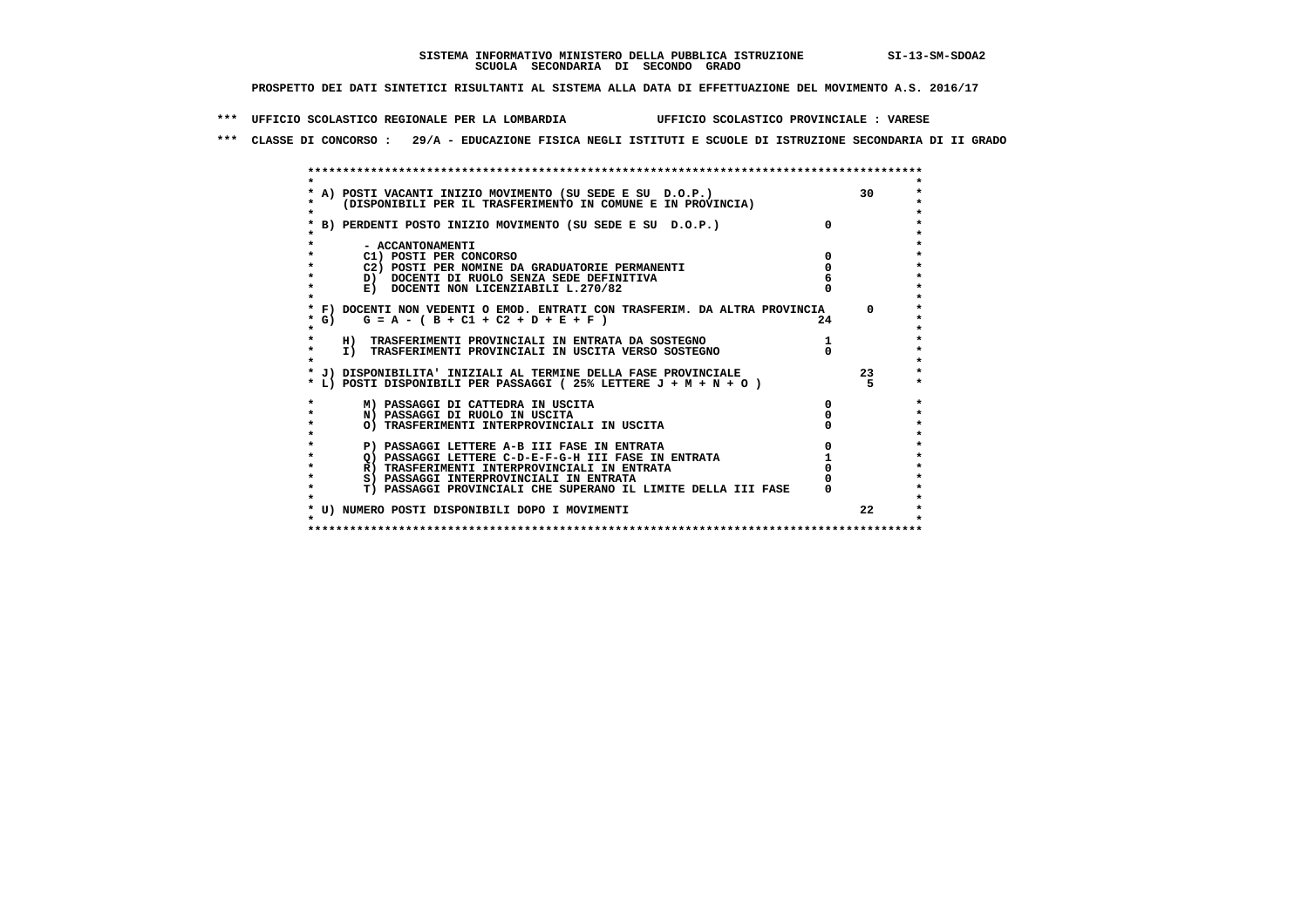**\*\*\* UFFICIO SCOLASTICO REGIONALE PER LA LOMBARDIA UFFICIO SCOLASTICO PROVINCIALE : VARESE**

 **\*\*\* CLASSE DI CONCORSO : 31/A - EDUCAZIONE MUSICALE NEGLI ISTITUTI E SCUOLE DI ISTRUZIONE SECONDARIA DI II GRADO**

|           | A) POSTI VACANTI INIZIO MOVIMENTO (SU SEDE E SU D.O.P.)                    | 9          |
|-----------|----------------------------------------------------------------------------|------------|
|           | (DISPONIBILI PER IL TRASFERIMENTO IN COMUNE E IN PROVINCIA)                |            |
|           | B) PERDENTI POSTO INIZIO MOVIMENTO (SU SEDE E SU D.O.P.)                   |            |
|           |                                                                            |            |
|           | - ACCANTONAMENTI                                                           |            |
|           | C1) POSTI PER CONCORSO                                                     |            |
|           | C2) POSTI PER NOMINE DA GRADUATORIE PERMANENTI                             |            |
|           | D) DOCENTI DI RUOLO SENZA SEDE DEFINITIVA                                  |            |
|           | E) DOCENTI NON LICENZIABILI L.270/82                                       |            |
|           |                                                                            |            |
|           | * F) DOCENTI NON VEDENTI O EMOD. ENTRATI CON TRASFERIM. DA ALTRA PROVINCIA | $^{\circ}$ |
| * G)      | $G = A - (B + C1 + C2 + D + E + F)$                                        |            |
|           |                                                                            |            |
|           | H) TRASFERIMENTI PROVINCIALI IN ENTRATA DA SOSTEGNO                        |            |
| $\star$   | I) TRASFERIMENTI PROVINCIALI IN USCITA VERSO SOSTEGNO                      |            |
|           |                                                                            |            |
|           | * J) DISPONIBILITA' INIZIALI AL TERMINE DELLA FASE PROVINCIALE             |            |
|           | * L) POSTI DISPONIBILI PER PASSAGGI (25% LETTERE J + M + N + O)            |            |
|           |                                                                            |            |
|           | M) PASSAGGI DI CATTEDRA IN USCITA                                          |            |
| $\star$   | N) PASSAGGI DI RUOLO IN USCITA                                             |            |
| $\bullet$ | O) TRASFERIMENTI INTERPROVINCIALI IN USCITA                                |            |
|           |                                                                            |            |
|           | P) PASSAGGI LETTERE A-B III FASE IN ENTRATA                                |            |
|           | O) PASSAGGI LETTERE C-D-E-F-G-H III FASE IN ENTRATA                        |            |
|           | R) TRASFERIMENTI INTERPROVINCIALI IN ENTRATA                               |            |
|           | S) PASSAGGI INTERPROVINCIALI IN ENTRATA                                    |            |
|           | T) PASSAGGI PROVINCIALI CHE SUPERANO IL LIMITE DELLA III FASE              |            |
|           |                                                                            |            |
|           | * U) NUMERO POSTI DISPONIBILI DOPO I MOVIMENTI                             |            |
|           |                                                                            |            |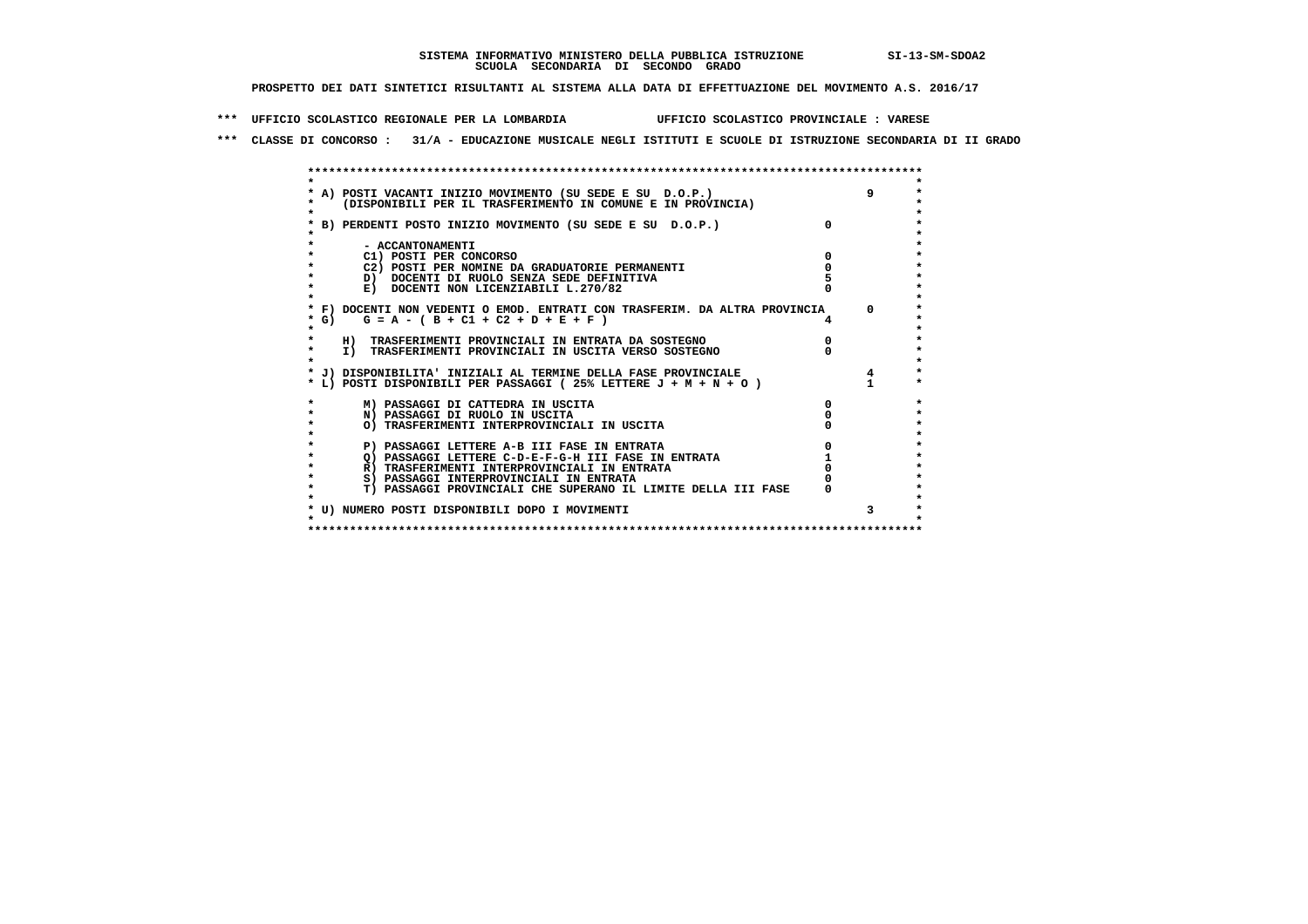**\*\*\* UFFICIO SCOLASTICO REGIONALE PER LA LOMBARDIA UFFICIO SCOLASTICO PROVINCIALE : VARESE**

 **\*\*\* CLASSE DI CONCORSO : 34/A - ELETTRONICA**

 **\*\*\*\*\*\*\*\*\*\*\*\*\*\*\*\*\*\*\*\*\*\*\*\*\*\*\*\*\*\*\*\*\*\*\*\*\*\*\*\*\*\*\*\*\*\*\*\*\*\*\*\*\*\*\*\*\*\*\*\*\*\*\*\*\*\*\*\*\*\*\*\*\*\*\*\*\*\*\*\*\*\*\*\*\*\*\*\* \* \*** $\ddot{\phantom{0}}$  **\* A) POSTI VACANTI INIZIO MOVIMENTO (SU SEDE E SU D.O.P.) 12 \*** $\star$  **\* (DISPONIBILI PER IL TRASFERIMENTO IN COMUNE E IN PROVINCIA) \*** $\bullet$  **\* \* \* B) PERDENTI POSTO INIZIO MOVIMENTO (SU SEDE E SU D.O.P.) 0 \* \* \* \* - ACCANTONAMENTI \* \* C1) POSTI PER CONCORSO 0 \* \* C2) POSTI PER NOMINE DA GRADUATORIE PERMANENTI 0 \* \* D) DOCENTI DI RUOLO SENZA SEDE DEFINITIVA 1 \*E) DOCENTI NON LICENZIABILI L.270/82 \* \* \* F) DOCENTI NON VEDENTI O EMOD. ENTRATI CON TRASFERIM. DA ALTRA PROVINCIA 0 \***  $\star$  **G)** G = A - ( B + C1 + C2 + D + E + F )  **\* \*** $\bullet$  **\* H) TRASFERIMENTI PROVINCIALI IN ENTRATA DA SOSTEGNO 0 \* \* I) TRASFERIMENTI PROVINCIALI IN USCITA VERSO SOSTEGNO 0 \* \* \* \* J) DISPONIBILITA' INIZIALI AL TERMINE DELLA FASE PROVINCIALE 11 \* \* L) POSTI DISPONIBILI PER PASSAGGI ( 25% LETTERE J + M + N + O ) 2 \*** $\ddot{\phantom{1}}$  **\* M) PASSAGGI DI CATTEDRA IN USCITA 0 \* \* N) PASSAGGI DI RUOLO IN USCITA 0 \*** $\star$  **\* O) TRASFERIMENTI INTERPROVINCIALI IN USCITA 0 \* \* \*** $\star$  **P) PASSAGGI LETTERE A-B III FASE IN ENTRATA**  $\begin{array}{c} 0 \\ 0 \\ 1 \end{array}$  $\begin{array}{c} 0 \\ \text{PASSAGGI LETERE} \end{array}$  $\begin{array}{c} 0 \\ \text{PASSAGGI LETERE} \end{array}$  $\star$  **\* Q) PASSAGGI LETTERE C-D-E-F-G-H III FASE IN ENTRATA 0 \*R) TRASFERIMENTI INTERPROVINCIALI IN ENTRATA** 0<br> **S)** PASSAGGI INTERPROVINCIALI IN ENTRATA 0 **\*** S) PASSAGGI INTERPROVINCIALI IN ENTRATA  $\bullet$  **\* T) PASSAGGI PROVINCIALI CHE SUPERANO IL LIMITE DELLA III FASE 0 \*** $\star$  **\* \*** $\star$  **\* U) NUMERO POSTI DISPONIBILI DOPO I MOVIMENTI 11 \* \* \* \*\*\*\*\*\*\*\*\*\*\*\*\*\*\*\*\*\*\*\*\*\*\*\*\*\*\*\*\*\*\*\*\*\*\*\*\*\*\*\*\*\*\*\*\*\*\*\*\*\*\*\*\*\*\*\*\*\*\*\*\*\*\*\*\*\*\*\*\*\*\*\*\*\*\*\*\*\*\*\*\*\*\*\*\*\*\*\***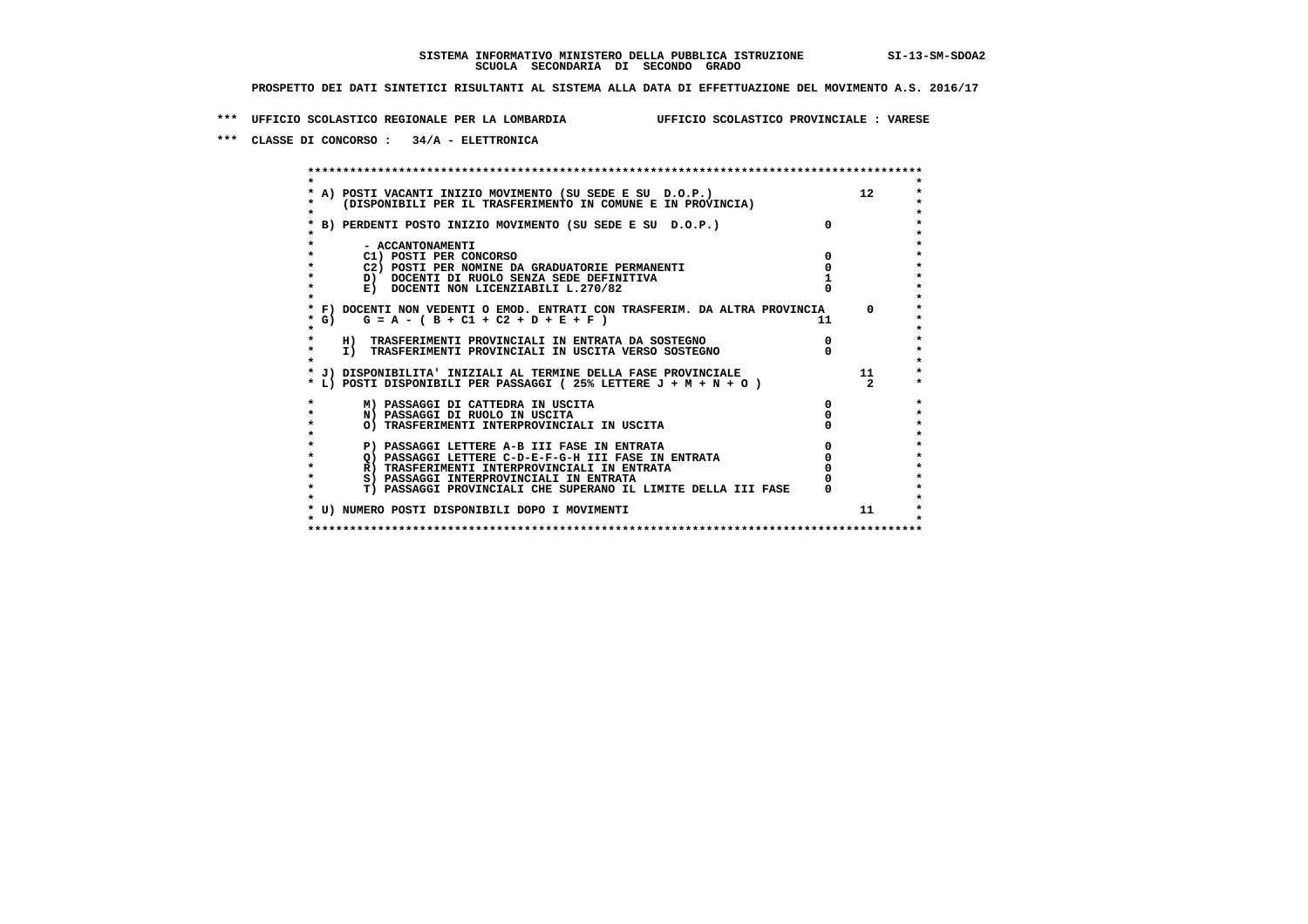**\*\*\* UFFICIO SCOLASTICO REGIONALE PER LA LOMBARDIA UFFICIO SCOLASTICO PROVINCIALE : VARESE**

 **\*\*\* CLASSE DI CONCORSO : 35/A - ELETTROTECNICA**

 **\*\*\*\*\*\*\*\*\*\*\*\*\*\*\*\*\*\*\*\*\*\*\*\*\*\*\*\*\*\*\*\*\*\*\*\*\*\*\*\*\*\*\*\*\*\*\*\*\*\*\*\*\*\*\*\*\*\*\*\*\*\*\*\*\*\*\*\*\*\*\*\*\*\*\*\*\*\*\*\*\*\*\*\*\*\*\*\* \* \*** $\ddot{\phantom{1}}$  **\* A) POSTI VACANTI INIZIO MOVIMENTO (SU SEDE E SU D.O.P.) 10 \*** $\star$  **\* (DISPONIBILI PER IL TRASFERIMENTO IN COMUNE E IN PROVINCIA) \*** $\bullet$  **\* \* \* B) PERDENTI POSTO INIZIO MOVIMENTO (SU SEDE E SU D.O.P.) 0 \* \* \* \* - ACCANTONAMENTI \* \* C1) POSTI PER CONCORSO 0 \* \* C2) POSTI PER NOMINE DA GRADUATORIE PERMANENTI 0 \*b b** docenti di RUOLO SENZA SEDE DEFINITIVA  $\overline{D}$  **b**  $\overline{D}$  0  $\overline{D}$  0  $\overline{D}$  0  $\overline{D}$  0  $\overline{D}$  0  $\overline{D}$  0  $\overline{D}$  0  $\overline{D}$  0  $\overline{D}$  0  $\overline{D}$  0  $\overline{D}$  0  $\overline{D}$  0  $\overline{D}$  0  $\overline{D}$  0  $\overline{D}$ **E) DOCENTI NON LICENZIABILI L.270/82 \* \* \* F) DOCENTI NON VEDENTI O EMOD. ENTRATI CON TRASFERIM. DA ALTRA PROVINCIA 0 \* \* G) G = A - ( B + C1 + C2 + D + E + F ) 10 \* \* \*** $\bullet$  **\* H) TRASFERIMENTI PROVINCIALI IN ENTRATA DA SOSTEGNO 0 \* \* I) TRASFERIMENTI PROVINCIALI IN USCITA VERSO SOSTEGNO 0 \* \* \* \* J) DISPONIBILITA' INIZIALI AL TERMINE DELLA FASE PROVINCIALE 10 \* \* L) POSTI DISPONIBILI PER PASSAGGI ( 25% LETTERE J + M + N + O ) 2 \*** $\bullet$  **\* M) PASSAGGI DI CATTEDRA IN USCITA 0 \* \* N) PASSAGGI DI RUOLO IN USCITA 0 \*** $\star$  **\* O) TRASFERIMENTI INTERPROVINCIALI IN USCITA 0 \* \* \*** $\star$  **P) PASSAGGI LETTERE A-B III FASE IN ENTRATA**  $\begin{array}{c} 0 \\ 0 \\ 1 \end{array}$  $\begin{array}{c} 0 \\ \text{PASSAGGI LETERE} \\ \text{N} \end{array}$  $\star$  **\* Q) PASSAGGI LETTERE C-D-E-F-G-H III FASE IN ENTRATA 0 \*R) TRASFERIMENTI INTERPROVINCIALI IN ENTRATA** 0<br> **S)** PASSAGGI INTERPROVINCIALI IN ENTRATA 0 **\*** S) PASSAGGI INTERPROVINCIALI IN ENTRATA  $\bullet$  **\* T) PASSAGGI PROVINCIALI CHE SUPERANO IL LIMITE DELLA III FASE 0 \*** $\star$  **\* \*** $\star$  **\* U) NUMERO POSTI DISPONIBILI DOPO I MOVIMENTI 10 \* \* \* \*\*\*\*\*\*\*\*\*\*\*\*\*\*\*\*\*\*\*\*\*\*\*\*\*\*\*\*\*\*\*\*\*\*\*\*\*\*\*\*\*\*\*\*\*\*\*\*\*\*\*\*\*\*\*\*\*\*\*\*\*\*\*\*\*\*\*\*\*\*\*\*\*\*\*\*\*\*\*\*\*\*\*\*\*\*\*\***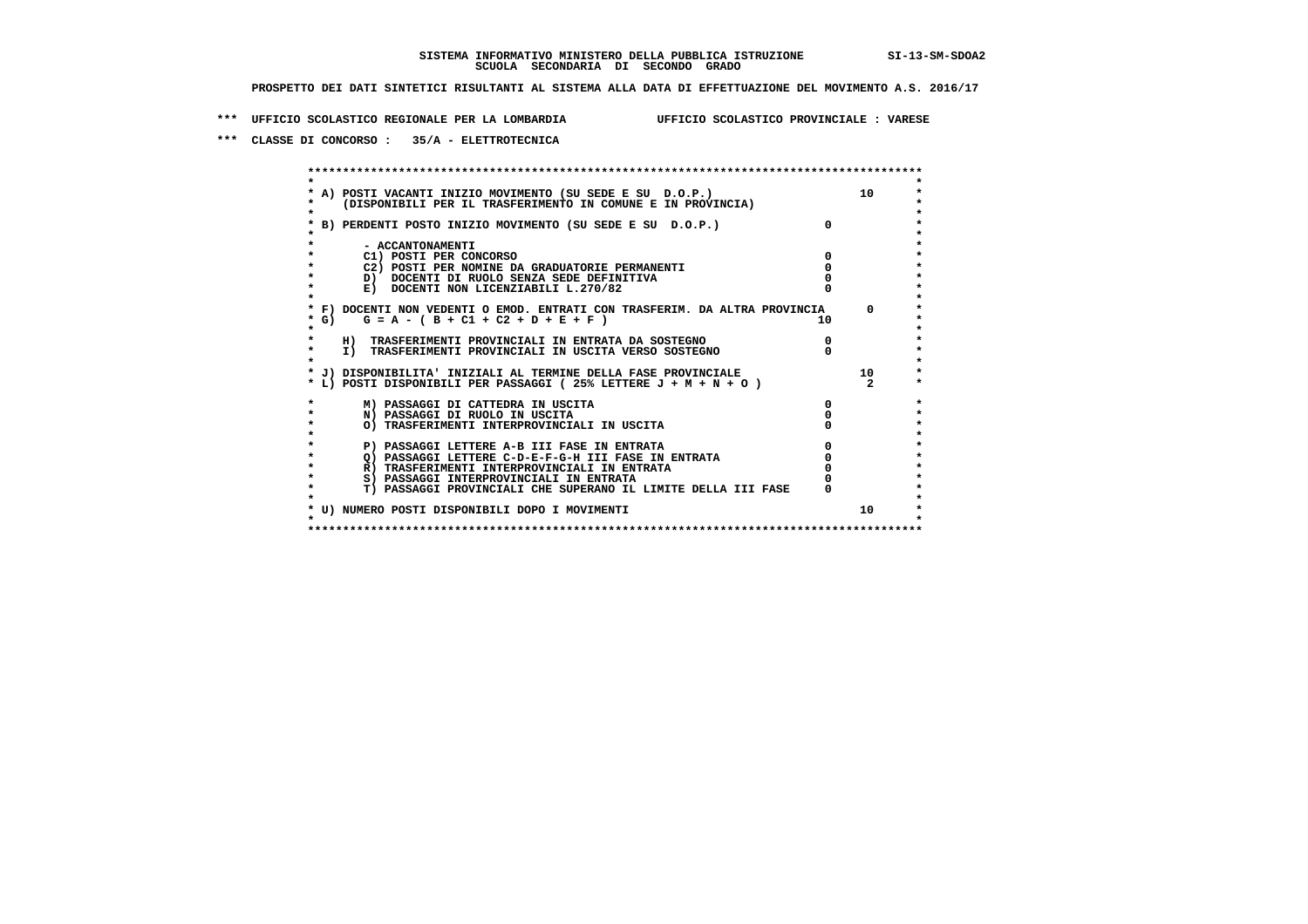**\*\*\* UFFICIO SCOLASTICO REGIONALE PER LA LOMBARDIA UFFICIO SCOLASTICO PROVINCIALE : VARESE**

 **\*\*\* CLASSE DI CONCORSO : 36/A - FILOSOFIA, PSICOLOGIA E SCIENZE DELL' EDUCAZIONE**

 **\*\*\*\*\*\*\*\*\*\*\*\*\*\*\*\*\*\*\*\*\*\*\*\*\*\*\*\*\*\*\*\*\*\*\*\*\*\*\*\*\*\*\*\*\*\*\*\*\*\*\*\*\*\*\*\*\*\*\*\*\*\*\*\*\*\*\*\*\*\*\*\*\*\*\*\*\*\*\*\*\*\*\*\*\*\*\*\* \* \*** $\ddot{\phantom{1}}$  **\* A) POSTI VACANTI INIZIO MOVIMENTO (SU SEDE E SU D.O.P.) 12 \*** $\star$  **\* (DISPONIBILI PER IL TRASFERIMENTO IN COMUNE E IN PROVINCIA) \*** $\bullet$  **\* \* \* B) PERDENTI POSTO INIZIO MOVIMENTO (SU SEDE E SU D.O.P.) 0 \* \* \* \* - ACCANTONAMENTI \* \* C1) POSTI PER CONCORSO 0 \* \* C2) POSTI PER NOMINE DA GRADUATORIE PERMANENTI 1 \*b b** docenti di RUOLO SENZA SEDE DEFINITIVA  $\overline{2}$  **b**  $\overline{2}$   $\overline{2}$   $\overline{2}$   $\overline{2}$   $\overline{2}$   $\overline{2}$   $\overline{2}$   $\overline{2}$   $\overline{2}$   $\overline{2}$   $\overline{2}$   $\overline{2}$   $\overline{2}$   $\overline{2}$   $\overline{2}$   $\overline{2}$   $\overline{2}$   $\overline{2}$  **E) DOCENTI NON LICENZIABILI L.270/82 \* \* \* F) DOCENTI NON VEDENTI O EMOD. ENTRATI CON TRASFERIM. DA ALTRA PROVINCIA 0 \* \* G) G = A - ( B + C1 + C2 + D + E + F ) 9 \* \* \*** $\bullet$  **\* H) TRASFERIMENTI PROVINCIALI IN ENTRATA DA SOSTEGNO 0 \* \* I) TRASFERIMENTI PROVINCIALI IN USCITA VERSO SOSTEGNO 0 \* \* \* \* J) DISPONIBILITA' INIZIALI AL TERMINE DELLA FASE PROVINCIALE 9 \* \* L) POSTI DISPONIBILI PER PASSAGGI ( 25% LETTERE J + M + N + O ) 2 \*** $\ddot{\phantom{0}}$  **\* M) PASSAGGI DI CATTEDRA IN USCITA 1 \* \* N) PASSAGGI DI RUOLO IN USCITA 0 \*** $\star$  **\* O) TRASFERIMENTI INTERPROVINCIALI IN USCITA 0 \* \* \* \* P) PASSAGGI LETTERE A-B III FASE IN ENTRATA 0 \*** $\star$  **\* Q) PASSAGGI LETTERE C-D-E-F-G-H III FASE IN ENTRATA 2 \*R) TRASFERIMENTI INTERPROVINCIALI IN ENTRATA** 0<br> **8) PASSAGGI INTERPROVINCIALI IN ENTRATA** 0 **\*** S) PASSAGGI INTERPROVINCIALI IN ENTRATA  $\ddot{\phantom{1}}$  **\* T) PASSAGGI PROVINCIALI CHE SUPERANO IL LIMITE DELLA III FASE 0 \*** $\star$  **\* \* \* U) NUMERO POSTI DISPONIBILI DOPO I MOVIMENTI 8 \* \* \* \*\*\*\*\*\*\*\*\*\*\*\*\*\*\*\*\*\*\*\*\*\*\*\*\*\*\*\*\*\*\*\*\*\*\*\*\*\*\*\*\*\*\*\*\*\*\*\*\*\*\*\*\*\*\*\*\*\*\*\*\*\*\*\*\*\*\*\*\*\*\*\*\*\*\*\*\*\*\*\*\*\*\*\*\*\*\*\***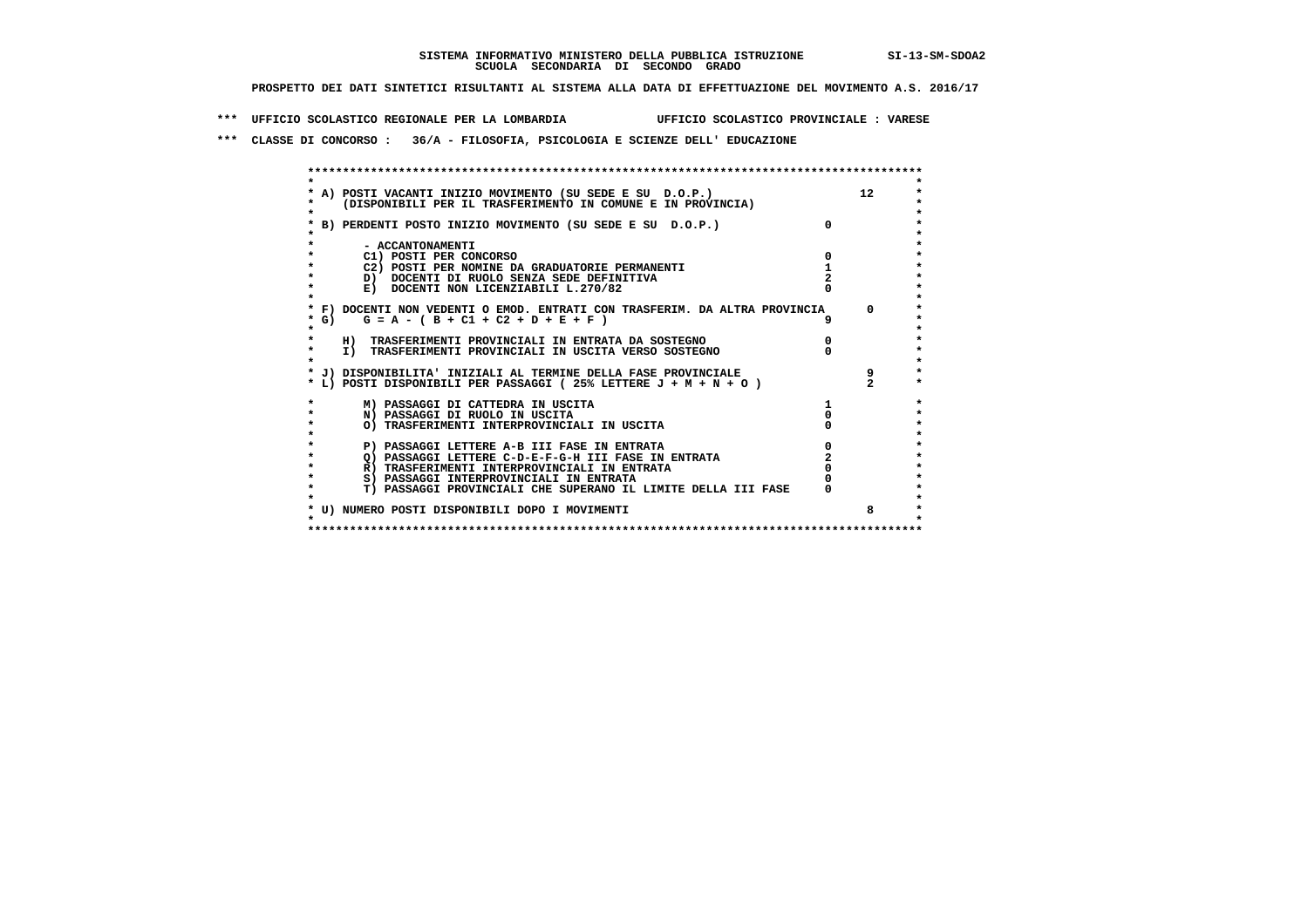**\*\*\* UFFICIO SCOLASTICO REGIONALE PER LA LOMBARDIA UFFICIO SCOLASTICO PROVINCIALE : VARESE**

 **\*\*\* CLASSE DI CONCORSO : 37/A - FILOSOFIA E STORIA**

|         | A) POSTI VACANTI INIZIO MOVIMENTO (SU SEDE E SU D.O.P.)                                                                              |              | 27       |
|---------|--------------------------------------------------------------------------------------------------------------------------------------|--------------|----------|
|         | (DISPONIBILI PER IL TRASFERIMENTO IN COMUNE E IN PROVINCIA)                                                                          |              |          |
|         | B) PERDENTI POSTO INIZIO MOVIMENTO (SU SEDE E SU D.O.P.)                                                                             | $\mathsf{n}$ |          |
|         |                                                                                                                                      |              |          |
|         | - ACCANTONAMENTI                                                                                                                     |              |          |
|         | C1) POSTI PER CONCORSO<br>C2) POSTI PER NOMINE DA GRADUATORIE PERMANENTI                                                             |              |          |
|         | D) DOCENTI DI RUOLO SENZA SEDE DEFINITIVA                                                                                            |              |          |
|         | E) DOCENTI NON LICENZIABILI L.270/82                                                                                                 |              |          |
|         |                                                                                                                                      |              |          |
|         | * F) DOCENTI NON VEDENTI O EMOD. ENTRATI CON TRASFERIM. DA ALTRA PROVINCIA                                                           |              | $\Omega$ |
| $*$ G)  | $G = A - (B + C1 + C2 + D + E + F)$                                                                                                  | 25.          |          |
|         |                                                                                                                                      |              |          |
|         | H) TRASFERIMENTI PROVINCIALI IN ENTRATA DA SOSTEGNO                                                                                  |              |          |
| $\star$ | I) TRASFERIMENTI PROVINCIALI IN USCITA VERSO SOSTEGNO                                                                                |              |          |
|         |                                                                                                                                      |              | 24       |
|         | * J) DISPONIBILITA' INIZIALI AL TERMINE DELLA FASE PROVINCIALE<br>* L) POSTI DISPONIBILI PER PASSAGGI (25% LETTERE $J + M + N + O$ ) |              | 6        |
|         |                                                                                                                                      |              |          |
|         | M) PASSAGGI DI CATTEDRA IN USCITA                                                                                                    | 0            |          |
|         | N) PASSAGGI DI RUOLO IN USCITA                                                                                                       |              |          |
|         | O) TRASFERIMENTI INTERPROVINCIALI IN USCITA                                                                                          |              |          |
|         |                                                                                                                                      |              |          |
|         | P) PASSAGGI LETTERE A-B III FASE IN ENTRATA                                                                                          |              |          |
|         | O) PASSAGGI LETTERE C-D-E-F-G-H III FASE IN ENTRATA                                                                                  |              |          |
|         | R) TRASFERIMENTI INTERPROVINCIALI IN ENTRATA                                                                                         |              |          |
|         | S) PASSAGGI INTERPROVINCIALI IN ENTRATA                                                                                              |              |          |
|         | T) PASSAGGI PROVINCIALI CHE SUPERANO IL LIMITE DELLA III FASE                                                                        |              |          |
|         | * U) NUMERO POSTI DISPONIBILI DOPO I MOVIMENTI                                                                                       |              | 21       |
|         |                                                                                                                                      |              |          |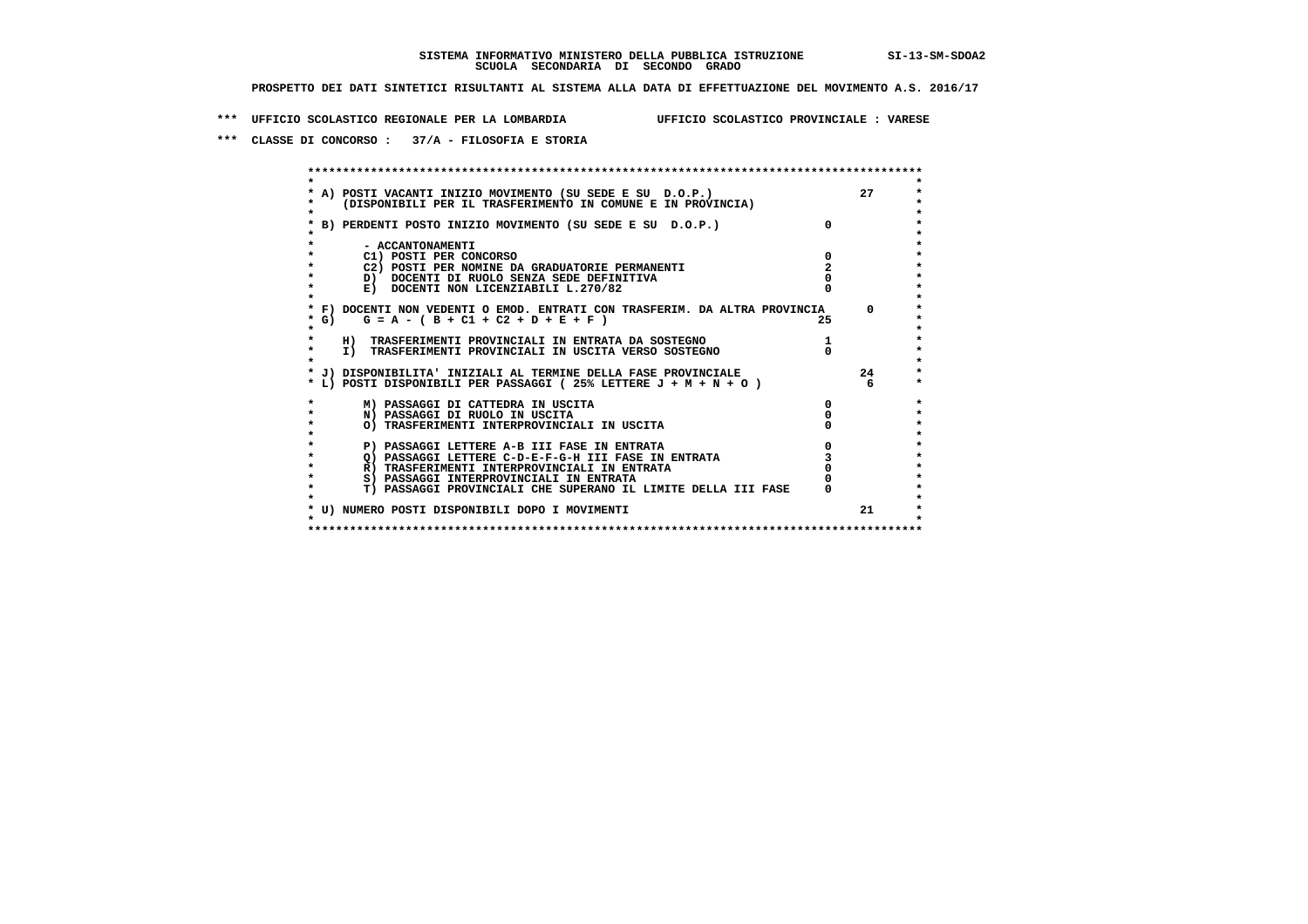**\*\*\* UFFICIO SCOLASTICO REGIONALE PER LA LOMBARDIA UFFICIO SCOLASTICO PROVINCIALE : VARESE**

 **\*\*\* CLASSE DI CONCORSO : 38/A - FISICA**

 **\*\*\*\*\*\*\*\*\*\*\*\*\*\*\*\*\*\*\*\*\*\*\*\*\*\*\*\*\*\*\*\*\*\*\*\*\*\*\*\*\*\*\*\*\*\*\*\*\*\*\*\*\*\*\*\*\*\*\*\*\*\*\*\*\*\*\*\*\*\*\*\*\*\*\*\*\*\*\*\*\*\*\*\*\*\*\*\* \* \*** $\ddot{\phantom{0}}$  **\* A) POSTI VACANTI INIZIO MOVIMENTO (SU SEDE E SU D.O.P.) 5 \*** $\star$  **\* (DISPONIBILI PER IL TRASFERIMENTO IN COMUNE E IN PROVINCIA) \*** $\bullet$  **\* \* \* B) PERDENTI POSTO INIZIO MOVIMENTO (SU SEDE E SU D.O.P.) 0 \* \* \* \* - ACCANTONAMENTI \* \* C1) POSTI PER CONCORSO 0 \* \* C2) POSTI PER NOMINE DA GRADUATORIE PERMANENTI 0 \*b b** docenti di RUOLO SENZA SEDE DEFINITIVA  $\overline{2}$  **b**  $\overline{2}$   $\overline{2}$   $\overline{2}$   $\overline{2}$   $\overline{2}$   $\overline{2}$   $\overline{2}$   $\overline{2}$   $\overline{2}$   $\overline{2}$   $\overline{2}$   $\overline{2}$   $\overline{2}$   $\overline{2}$   $\overline{2}$   $\overline{2}$   $\overline{2}$   $\overline{2}$  **E)** DOCENTI NON LICENZIABILI L.270/82  **\* \* \* F) DOCENTI NON VEDENTI O EMOD. ENTRATI CON TRASFERIM. DA ALTRA PROVINCIA 0 \* \* G) G = A - ( B + C1 + C2 + D + E + F ) 3 \* \* \*** $\bullet$  **\* H) TRASFERIMENTI PROVINCIALI IN ENTRATA DA SOSTEGNO 0 \* \* I) TRASFERIMENTI PROVINCIALI IN USCITA VERSO SOSTEGNO 1 \* \* \* \* J) DISPONIBILITA' INIZIALI AL TERMINE DELLA FASE PROVINCIALE 4 \* \* L) POSTI DISPONIBILI PER PASSAGGI ( 25% LETTERE J + M + N + O ) 1 \* \* M) PASSAGGI DI CATTEDRA IN USCITA 1 \* \* N) PASSAGGI DI RUOLO IN USCITA 0 \*** $\star$  **\* O) TRASFERIMENTI INTERPROVINCIALI IN USCITA 0 \* \* \* \* P) PASSAGGI LETTERE A-B III FASE IN ENTRATA 0 \*** $\star$  **\* Q) PASSAGGI LETTERE C-D-E-F-G-H III FASE IN ENTRATA 0 \*R) TRASFERIMENTI INTERPROVINCIALI IN ENTRATA** 0<br> **S)** PASSAGGI INTERPROVINCIALI IN ENTRATA 0 **\*** S) PASSAGGI INTERPROVINCIALI IN ENTRATA  $\ddot{\phantom{1}}$  **\* T) PASSAGGI PROVINCIALI CHE SUPERANO IL LIMITE DELLA III FASE 0 \*** $\star$  **\* \* \* U) NUMERO POSTI DISPONIBILI DOPO I MOVIMENTI 5 \* \* \* \*\*\*\*\*\*\*\*\*\*\*\*\*\*\*\*\*\*\*\*\*\*\*\*\*\*\*\*\*\*\*\*\*\*\*\*\*\*\*\*\*\*\*\*\*\*\*\*\*\*\*\*\*\*\*\*\*\*\*\*\*\*\*\*\*\*\*\*\*\*\*\*\*\*\*\*\*\*\*\*\*\*\*\*\*\*\*\***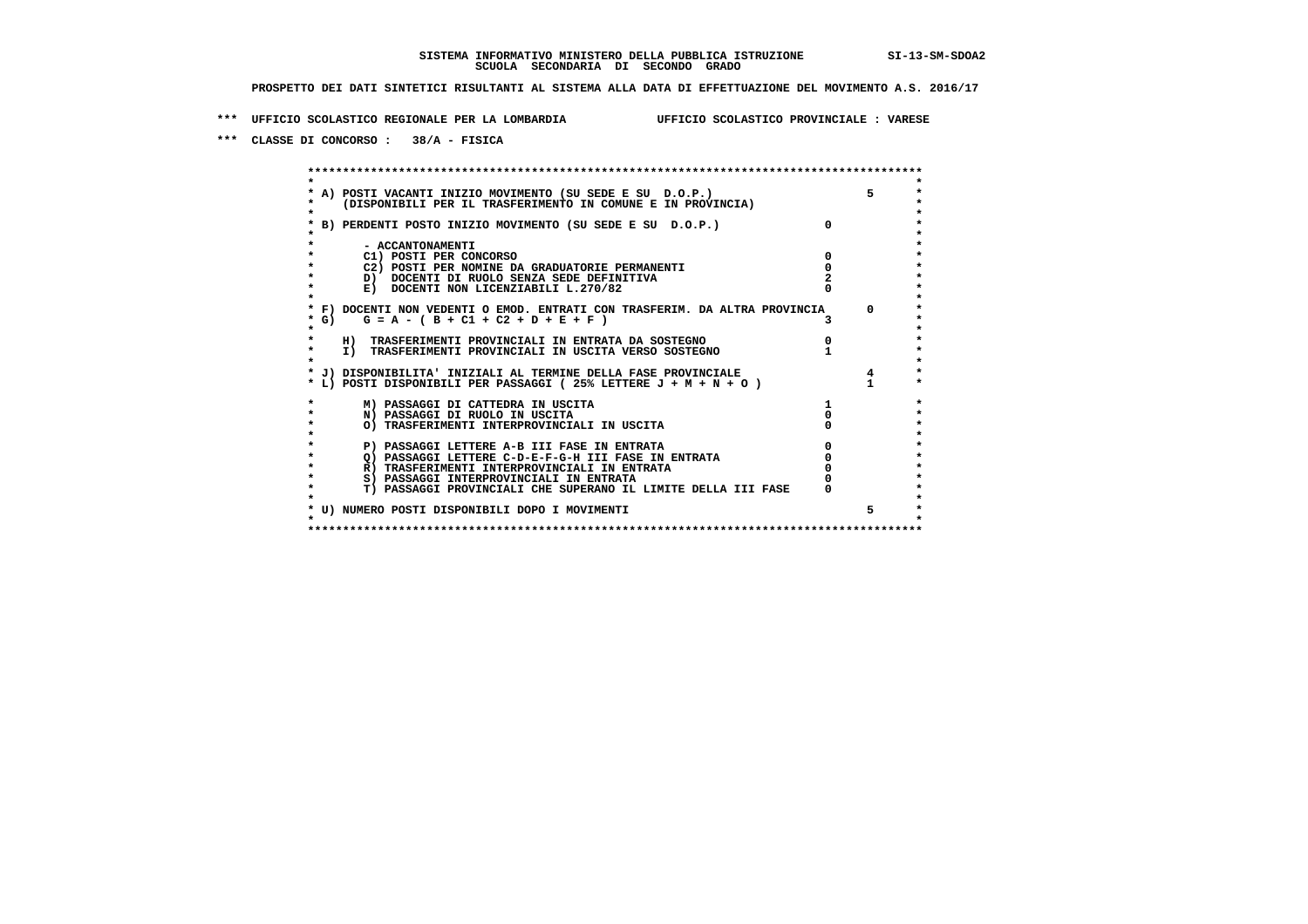**\*\*\* UFFICIO SCOLASTICO REGIONALE PER LA LOMBARDIA UFFICIO SCOLASTICO PROVINCIALE : VARESE**

 **\*\*\* CLASSE DI CONCORSO : 39/A - GEOGRAFIA**

 **\*\*\*\*\*\*\*\*\*\*\*\*\*\*\*\*\*\*\*\*\*\*\*\*\*\*\*\*\*\*\*\*\*\*\*\*\*\*\*\*\*\*\*\*\*\*\*\*\*\*\*\*\*\*\*\*\*\*\*\*\*\*\*\*\*\*\*\*\*\*\*\*\*\*\*\*\*\*\*\*\*\*\*\*\*\*\*\* \* \*** $\ddot{\phantom{0}}$  **\* A) POSTI VACANTI INIZIO MOVIMENTO (SU SEDE E SU D.O.P.) 7 \* \* (DISPONIBILI PER IL TRASFERIMENTO IN COMUNE E IN PROVINCIA) \* \* \* \* B) PERDENTI POSTO INIZIO MOVIMENTO (SU SEDE E SU D.O.P.) 0 \* \* \* \* - ACCANTONAMENTI \* \* C1) POSTI PER CONCORSO 0 \* \* C2) POSTI PER NOMINE DA GRADUATORIE PERMANENTI 0 \*b b** docenti di RUOLO SENZA SEDE DEFINITIVA  $\overline{D}$  **b**  $\overline{D}$  0  $\overline{D}$  0  $\overline{D}$  0  $\overline{D}$  0  $\overline{D}$  0  $\overline{D}$  0  $\overline{D}$  0  $\overline{D}$  0  $\overline{D}$  0  $\overline{D}$  0  $\overline{D}$  0  $\overline{D}$  0  $\overline{D}$  0  $\overline{D}$  0  $\overline{D}$ **E)** DOCENTI NON LICENZIABILI L.270/82  **\* \* \* F) DOCENTI NON VEDENTI O EMOD. ENTRATI CON TRASFERIM. DA ALTRA PROVINCIA 0 \* \* G) G = A - ( B + C1 + C2 + D + E + F ) 7 \* \* \*** $\bullet$  **\* H) TRASFERIMENTI PROVINCIALI IN ENTRATA DA SOSTEGNO 0 \* \* I) TRASFERIMENTI PROVINCIALI IN USCITA VERSO SOSTEGNO 0 \* \* \* \* J) DISPONIBILITA' INIZIALI AL TERMINE DELLA FASE PROVINCIALE 7 \* \* L) POSTI DISPONIBILI PER PASSAGGI ( 25% LETTERE J + M + N + O ) 1 \* \* M) PASSAGGI DI CATTEDRA IN USCITA 0 \* \* N) PASSAGGI DI RUOLO IN USCITA 0 \*** $\star$  **\* O) TRASFERIMENTI INTERPROVINCIALI IN USCITA 0 \* \* \* \* P) PASSAGGI LETTERE A-B III FASE IN ENTRATA 0 \*** $\star$  **\* Q) PASSAGGI LETTERE C-D-E-F-G-H III FASE IN ENTRATA 0 \*R) TRASFERIMENTI INTERPROVINCIALI IN ENTRATA** 0<br> **S)** PASSAGGI INTERPROVINCIALI IN ENTRATA 0 **\*** S) PASSAGGI INTERPROVINCIALI IN ENTRATA  $\ddot{\phantom{1}}$  **\* T) PASSAGGI PROVINCIALI CHE SUPERANO IL LIMITE DELLA III FASE 0 \*** $\star$  **\* \* \* U) NUMERO POSTI DISPONIBILI DOPO I MOVIMENTI 7 \* \* \* \*\*\*\*\*\*\*\*\*\*\*\*\*\*\*\*\*\*\*\*\*\*\*\*\*\*\*\*\*\*\*\*\*\*\*\*\*\*\*\*\*\*\*\*\*\*\*\*\*\*\*\*\*\*\*\*\*\*\*\*\*\*\*\*\*\*\*\*\*\*\*\*\*\*\*\*\*\*\*\*\*\*\*\*\*\*\*\***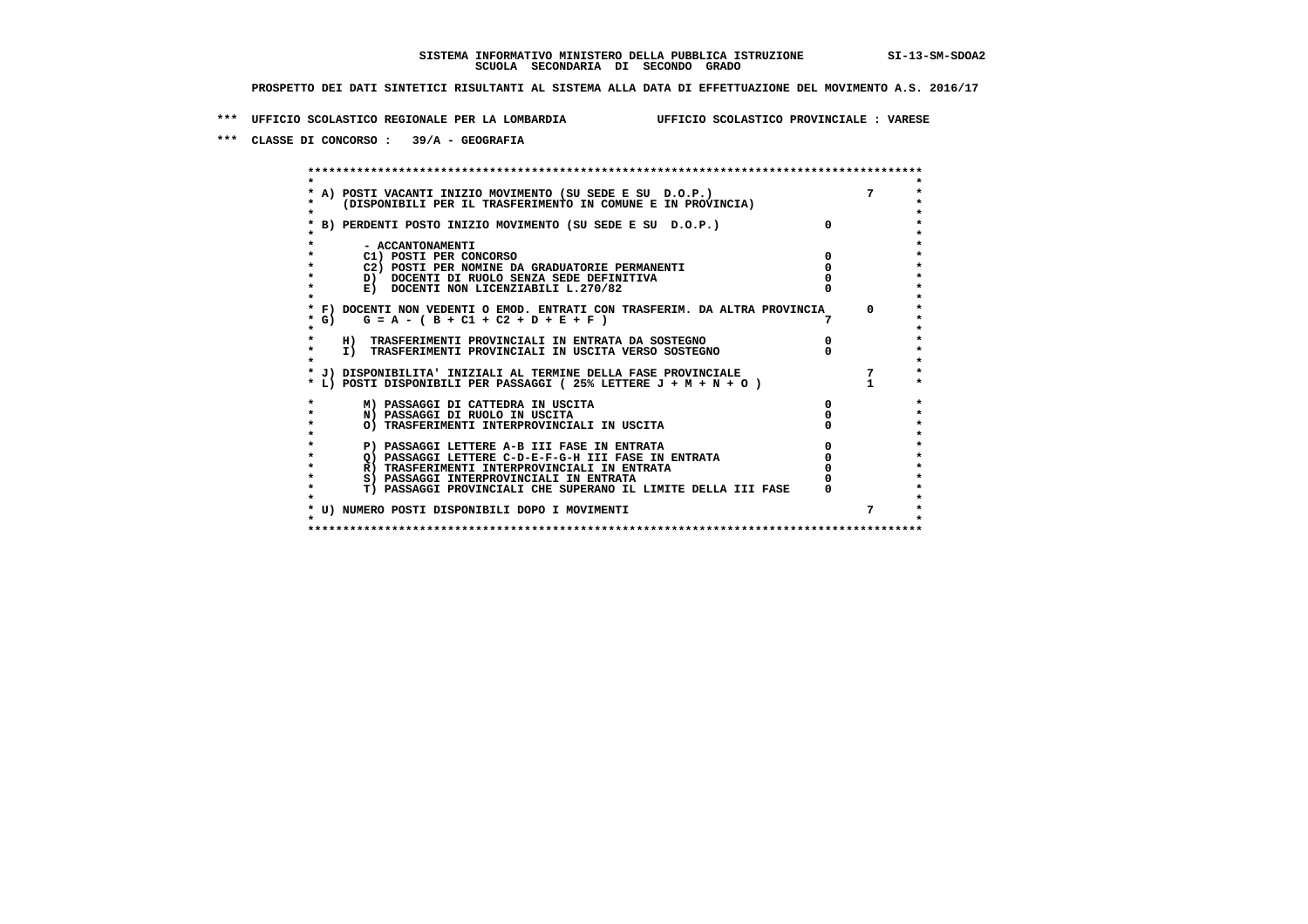**\*\*\* UFFICIO SCOLASTICO REGIONALE PER LA LOMBARDIA UFFICIO SCOLASTICO PROVINCIALE : VARESE**

 **\*\*\* CLASSE DI CONCORSO : 40/A - IGIENE, ANATOMIA, FISIOLOGIA, PATOLOGIA GENERALE E DELL'APPARATO MASTICATORIO**

|         | * A) POSTI VACANTI INIZIO MOVIMENTO (SU SEDE E SU D.O.P.)                  |            |
|---------|----------------------------------------------------------------------------|------------|
|         | (DISPONIBILI PER IL TRASFERIMENTO IN COMUNE E IN PROVINCIA)                |            |
|         |                                                                            |            |
|         | * B) PERDENTI POSTO INIZIO MOVIMENTO (SU SEDE E SU D.O.P.)                 |            |
|         |                                                                            |            |
|         | - ACCANTONAMENTI                                                           |            |
|         | C1) POSTI PER CONCORSO                                                     |            |
|         | C2) POSTI PER NOMINE DA GRADUATORIE PERMANENTI                             |            |
|         | D) DOCENTI DI RUOLO SENZA SEDE DEFINITIVA                                  |            |
|         | E) DOCENTI NON LICENZIABILI L.270/82                                       |            |
|         |                                                                            |            |
|         | * F) DOCENTI NON VEDENTI O EMOD. ENTRATI CON TRASFERIM. DA ALTRA PROVINCIA | $^{\circ}$ |
| $*$ G)  | $G = A - (B + C1 + C2 + D + E + F)$                                        |            |
|         |                                                                            |            |
|         | H) TRASFERIMENTI PROVINCIALI IN ENTRATA DA SOSTEGNO                        |            |
| $\star$ | I) TRASFERIMENTI PROVINCIALI IN USCITA VERSO SOSTEGNO                      |            |
|         |                                                                            |            |
|         | * J) DISPONIBILITA' INIZIALI AL TERMINE DELLA FASE PROVINCIALE             |            |
|         | * L) POSTI DISPONIBILI PER PASSAGGI (25% LETTERE J + M + N + O )           |            |
|         | M) PASSAGGI DI CATTEDRA IN USCITA                                          |            |
|         | N) PASSAGGI DI RUOLO IN USCITA                                             |            |
|         | O) TRASFERIMENTI INTERPROVINCIALI IN USCITA                                |            |
|         |                                                                            |            |
|         | P) PASSAGGI LETTERE A-B III FASE IN ENTRATA                                |            |
|         | O) PASSAGGI LETTERE C-D-E-F-G-H III FASE IN ENTRATA                        |            |
| $\star$ | R) TRASFERIMENTI INTERPROVINCIALI IN ENTRATA                               |            |
|         | S) PASSAGGI INTERPROVINCIALI IN ENTRATA                                    |            |
|         | T) PASSAGGI PROVINCIALI CHE SUPERANO IL LIMITE DELLA III FASE              |            |
|         |                                                                            |            |
|         | * U) NUMERO POSTI DISPONIBILI DOPO I MOVIMENTI                             |            |
|         |                                                                            |            |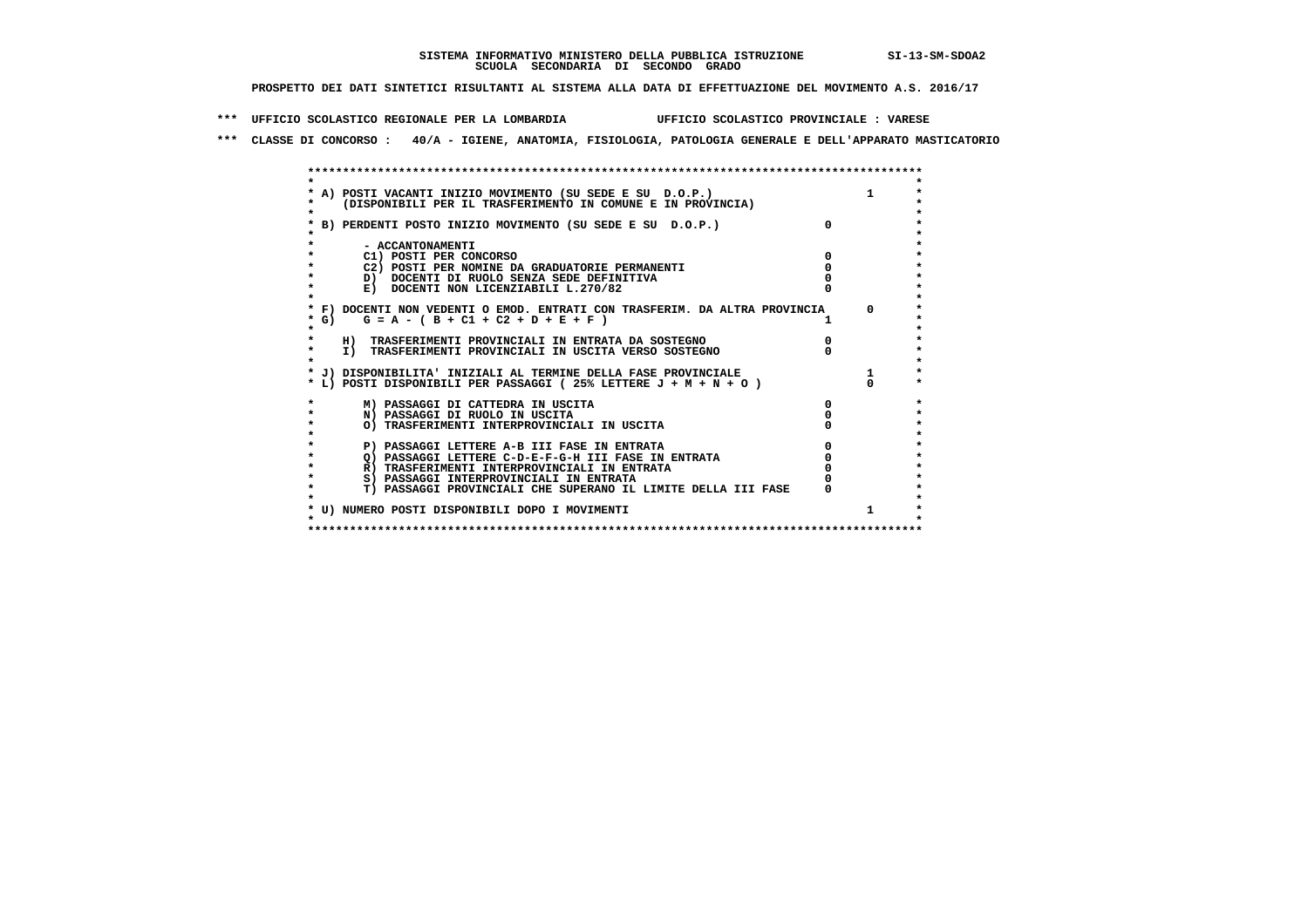**\*\*\* UFFICIO SCOLASTICO REGIONALE PER LA LOMBARDIA UFFICIO SCOLASTICO PROVINCIALE : VARESE**

 **\*\*\* CLASSE DI CONCORSO : 42/A - INFORMATICA**

 **\*\*\*\*\*\*\*\*\*\*\*\*\*\*\*\*\*\*\*\*\*\*\*\*\*\*\*\*\*\*\*\*\*\*\*\*\*\*\*\*\*\*\*\*\*\*\*\*\*\*\*\*\*\*\*\*\*\*\*\*\*\*\*\*\*\*\*\*\*\*\*\*\*\*\*\*\*\*\*\*\*\*\*\*\*\*\*\* \* \*** $\ddot{\phantom{0}}$  **\* A) POSTI VACANTI INIZIO MOVIMENTO (SU SEDE E SU D.O.P.) 17 \*** $\star$  **\* (DISPONIBILI PER IL TRASFERIMENTO IN COMUNE E IN PROVINCIA) \*** $\bullet$  **\* \* \* B) PERDENTI POSTO INIZIO MOVIMENTO (SU SEDE E SU D.O.P.) 0 \* \* \* \* - ACCANTONAMENTI \* \* C1) POSTI PER CONCORSO 0 \* \* C2) POSTI PER NOMINE DA GRADUATORIE PERMANENTI 0 \*b b** docenti di RUOLO SENZA SEDE DEFINITIVA  $\overline{D}$  **b**  $\overline{D}$  0  $\overline{D}$  0  $\overline{D}$  0  $\overline{D}$  0  $\overline{D}$  0  $\overline{D}$  0  $\overline{D}$  0  $\overline{D}$  0  $\overline{D}$  0  $\overline{D}$  0  $\overline{D}$  0  $\overline{D}$  0  $\overline{D}$  0  $\overline{D}$  0  $\overline{D}$ **E) DOCENTI NON LICENZIABILI L.270/82 \* \* \* F) DOCENTI NON VEDENTI O EMOD. ENTRATI CON TRASFERIM. DA ALTRA PROVINCIA 0 \* \* G) G = A - ( B + C1 + C2 + D + E + F ) 17 \* \* \* \* H) TRASFERIMENTI PROVINCIALI IN ENTRATA DA SOSTEGNO 0 \* \* I) TRASFERIMENTI PROVINCIALI IN USCITA VERSO SOSTEGNO 0 \* \* \* \* J) DISPONIBILITA' INIZIALI AL TERMINE DELLA FASE PROVINCIALE 17 \* \* L) POSTI DISPONIBILI PER PASSAGGI ( 25% LETTERE J + M + N + O ) 4 \*** $\ddot{\phantom{1}}$  **\* M) PASSAGGI DI CATTEDRA IN USCITA 0 \* \* N) PASSAGGI DI RUOLO IN USCITA 0 \*** $\star$  **\* O) TRASFERIMENTI INTERPROVINCIALI IN USCITA 0 \* \* \*** $\star$  **P) PASSAGGI LETTERE A-B III FASE IN ENTRATA**  $\begin{array}{c} 0 \\ 0 \\ 1 \end{array}$  $\begin{array}{c} 0 \\ \text{PASSAGGI LETERE} \\ \text{N} \end{array}$  $\star$  **\* Q) PASSAGGI LETTERE C-D-E-F-G-H III FASE IN ENTRATA 0 \*R) TRASFERIMENTI INTERPROVINCIALI IN ENTRATA** 0<br> **S)** PASSAGGI INTERPROVINCIALI IN ENTRATA 0 **\*** S) PASSAGGI INTERPROVINCIALI IN ENTRATA  $\ddot{\phantom{1}}$  **\* T) PASSAGGI PROVINCIALI CHE SUPERANO IL LIMITE DELLA III FASE 0 \*** $\star$  **\* \*** $\star$  **\* U) NUMERO POSTI DISPONIBILI DOPO I MOVIMENTI 17 \* \* \* \*\*\*\*\*\*\*\*\*\*\*\*\*\*\*\*\*\*\*\*\*\*\*\*\*\*\*\*\*\*\*\*\*\*\*\*\*\*\*\*\*\*\*\*\*\*\*\*\*\*\*\*\*\*\*\*\*\*\*\*\*\*\*\*\*\*\*\*\*\*\*\*\*\*\*\*\*\*\*\*\*\*\*\*\*\*\*\***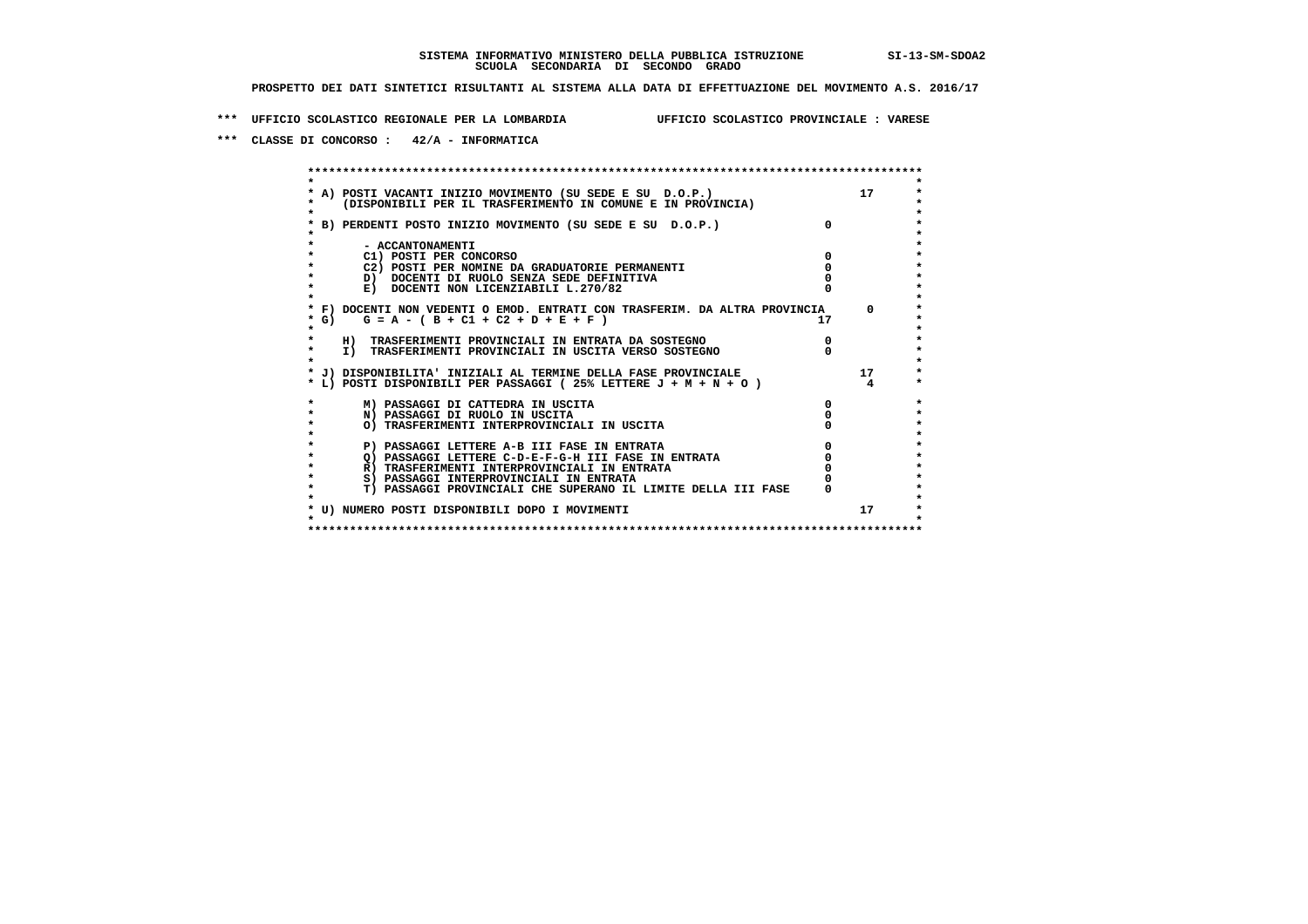**\*\*\* UFFICIO SCOLASTICO REGIONALE PER LA LOMBARDIA UFFICIO SCOLASTICO PROVINCIALE : VARESE**

 **\*\*\* CLASSE DI CONCORSO : 47/A - MATEMATICA**

 **\*\*\*\*\*\*\*\*\*\*\*\*\*\*\*\*\*\*\*\*\*\*\*\*\*\*\*\*\*\*\*\*\*\*\*\*\*\*\*\*\*\*\*\*\*\*\*\*\*\*\*\*\*\*\*\*\*\*\*\*\*\*\*\*\*\*\*\*\*\*\*\*\*\*\*\*\*\*\*\*\*\*\*\*\*\*\*\* \* \*** $\ddot{\phantom{1}}$  **\* A) POSTI VACANTI INIZIO MOVIMENTO (SU SEDE E SU D.O.P.) 35 \*** $\star$  **\* (DISPONIBILI PER IL TRASFERIMENTO IN COMUNE E IN PROVINCIA) \*** $\bullet$  **\* \* \* B) PERDENTI POSTO INIZIO MOVIMENTO (SU SEDE E SU D.O.P.) 0 \* \* \* \* - ACCANTONAMENTI \* \* C1) POSTI PER CONCORSO 0 \* \* C2) POSTI PER NOMINE DA GRADUATORIE PERMANENTI 0 \* \* D) DOCENTI DI RUOLO SENZA SEDE DEFINITIVA 11 \*E)** DOCENTI NON LICENZIABILI L.270/82  **\* \* \* F) DOCENTI NON VEDENTI O EMOD. ENTRATI CON TRASFERIM. DA ALTRA PROVINCIA 0 \* \* G) G = A - ( B + C1 + C2 + D + E + F ) 24 \* \* \*** $\star$  **\* H) TRASFERIMENTI PROVINCIALI IN ENTRATA DA SOSTEGNO 0 \* \* I) TRASFERIMENTI PROVINCIALI IN USCITA VERSO SOSTEGNO 0 \* \* \* \* J) DISPONIBILITA' INIZIALI AL TERMINE DELLA FASE PROVINCIALE 24 \* \* L) POSTI DISPONIBILI PER PASSAGGI ( 25% LETTERE J + M + N + O ) 6 \*** $\ddot{\phantom{1}}$  **\* M) PASSAGGI DI CATTEDRA IN USCITA 0 \* \* N) PASSAGGI DI RUOLO IN USCITA 0 \*** $\star$  **\* O) TRASFERIMENTI INTERPROVINCIALI IN USCITA 0 \* \* \*** $\star$  **P) PASSAGGI LETTERE A-B III FASE IN ENTRATA**  $\begin{array}{c} 0 \\ 0 \\ 1 \end{array}$  $\begin{array}{c} 0 \\ \text{PASSAGGI LETERE} \\ \text{N} \end{array}$  $\star$  **\* Q) PASSAGGI LETTERE C-D-E-F-G-H III FASE IN ENTRATA 0 \*R) TRASFERIMENTI INTERPROVINCIALI IN ENTRATA** 0<br> **S)** PASSAGGI INTERPROVINCIALI IN ENTRATA 0 **\*** S) PASSAGGI INTERPROVINCIALI IN ENTRATA  $\bullet$  **\* T) PASSAGGI PROVINCIALI CHE SUPERANO IL LIMITE DELLA III FASE 0 \*** $\star$  **\* \*** $\star$  **\* U) NUMERO POSTI DISPONIBILI DOPO I MOVIMENTI 24 \* \* \* \*\*\*\*\*\*\*\*\*\*\*\*\*\*\*\*\*\*\*\*\*\*\*\*\*\*\*\*\*\*\*\*\*\*\*\*\*\*\*\*\*\*\*\*\*\*\*\*\*\*\*\*\*\*\*\*\*\*\*\*\*\*\*\*\*\*\*\*\*\*\*\*\*\*\*\*\*\*\*\*\*\*\*\*\*\*\*\***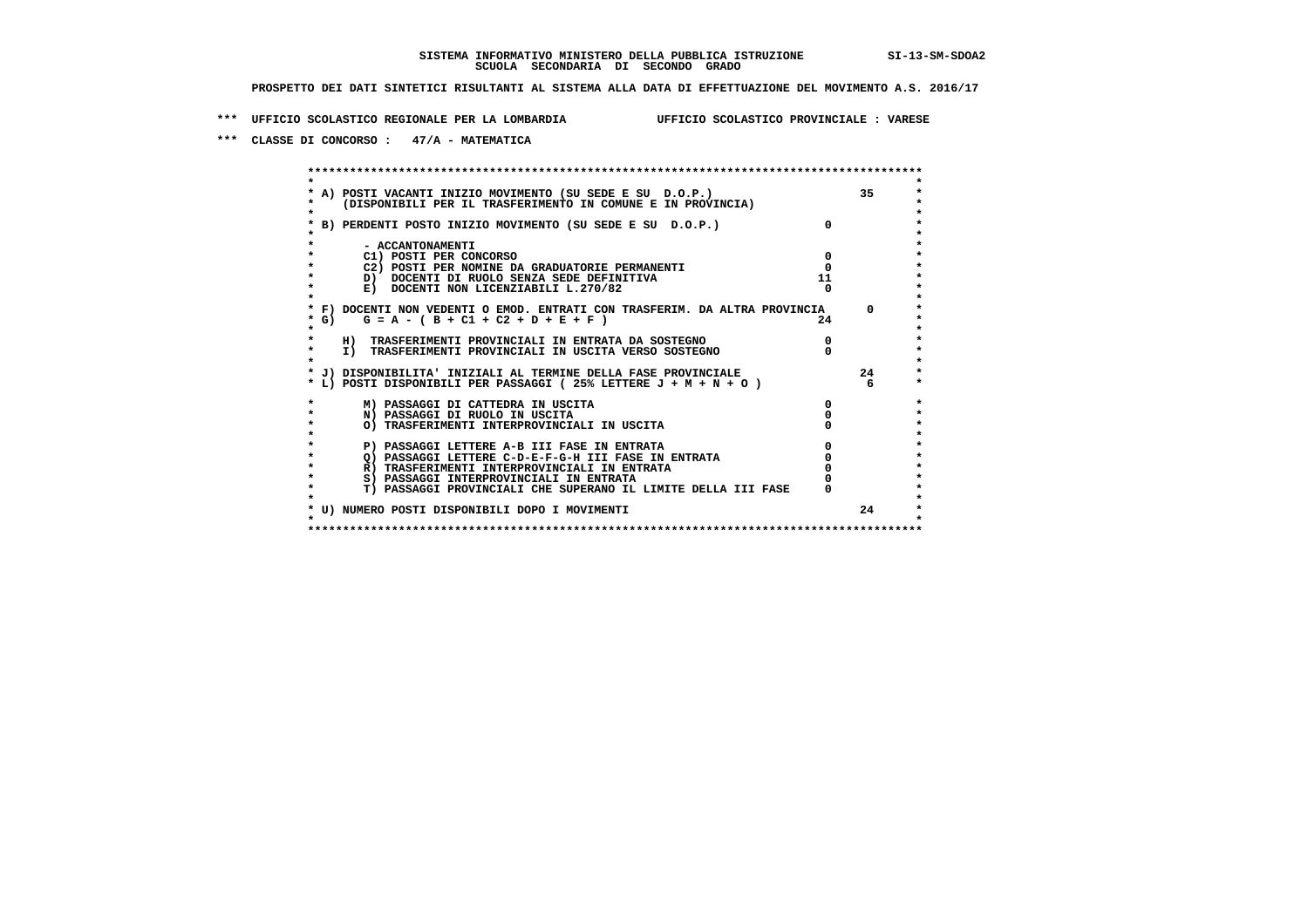**\*\*\* UFFICIO SCOLASTICO REGIONALE PER LA LOMBARDIA UFFICIO SCOLASTICO PROVINCIALE : VARESE**

 **\*\*\* CLASSE DI CONCORSO : 48/A - MATEMATICA APPLICATA**

|                                                                                                                                                                                                                                          | A) POSTI VACANTI INIZIO MOVIMENTO (SU SEDE E SU D.O.P.)<br>(DISPONIBILI PER IL TRASFERIMENTO IN COMUNE E IN PROVINCIA) |          | 11       |
|------------------------------------------------------------------------------------------------------------------------------------------------------------------------------------------------------------------------------------------|------------------------------------------------------------------------------------------------------------------------|----------|----------|
|                                                                                                                                                                                                                                          | B) PERDENTI POSTO INIZIO MOVIMENTO (SU SEDE E SU D.O.P.)                                                               | $\Omega$ |          |
|                                                                                                                                                                                                                                          | - ACCANTONAMENTI                                                                                                       |          |          |
|                                                                                                                                                                                                                                          | C1) POSTI PER CONCORSO                                                                                                 |          |          |
|                                                                                                                                                                                                                                          | C2) POSTI PER NOMINE DA GRADUATORIE PERMANENTI                                                                         |          |          |
|                                                                                                                                                                                                                                          | D) DOCENTI DI RUOLO SENZA SEDE DEFINITIVA                                                                              |          |          |
|                                                                                                                                                                                                                                          | E) DOCENTI NON LICENZIABILI L.270/82                                                                                   |          |          |
|                                                                                                                                                                                                                                          | * F) DOCENTI NON VEDENTI O EMOD. ENTRATI CON TRASFERIM. DA ALTRA PROVINCIA                                             |          | $\Omega$ |
| G) and the set of the set of the set of the set of the set of the set of the set of the set of the set of the<br>Set of the set of the set of the set of the set of the set of the set of the set of the set of the set of the<br>S<br>* | $G = A - (B + C1 + C2 + D + E + F)$                                                                                    |          |          |
|                                                                                                                                                                                                                                          | H) TRASFERIMENTI PROVINCIALI IN ENTRATA DA SOSTEGNO                                                                    |          |          |
|                                                                                                                                                                                                                                          | I) TRASFERIMENTI PROVINCIALI IN USCITA VERSO SOSTEGNO                                                                  |          |          |
|                                                                                                                                                                                                                                          | * J) DISPONIBILITA' INIZIALI AL TERMINE DELLA FASE PROVINCIALE                                                         |          | 9        |
|                                                                                                                                                                                                                                          | * L) POSTI DISPONIBILI PER PASSAGGI (25% LETTERE $J + M + N + O$ )                                                     |          |          |
|                                                                                                                                                                                                                                          | M) PASSAGGI DI CATTEDRA IN USCITA                                                                                      |          |          |
|                                                                                                                                                                                                                                          | N) PASSAGGI DI RUOLO IN USCITA                                                                                         |          |          |
|                                                                                                                                                                                                                                          | O) TRASFERIMENTI INTERPROVINCIALI IN USCITA                                                                            |          |          |
|                                                                                                                                                                                                                                          | P) PASSAGGI LETTERE A-B III FASE IN ENTRATA                                                                            |          |          |
|                                                                                                                                                                                                                                          | O) PASSAGGI LETTERE C-D-E-F-G-H III FASE IN ENTRATA                                                                    |          |          |
|                                                                                                                                                                                                                                          | R) TRASFERIMENTI INTERPROVINCIALI IN ENTRATA                                                                           |          |          |
|                                                                                                                                                                                                                                          | S) PASSAGGI INTERPROVINCIALI IN ENTRATA                                                                                |          |          |
|                                                                                                                                                                                                                                          | T) PASSAGGI PROVINCIALI CHE SUPERANO IL LIMITE DELLA III FASE                                                          |          |          |
|                                                                                                                                                                                                                                          | * U) NUMERO POSTI DISPONIBILI DOPO I MOVIMENTI                                                                         |          | 9        |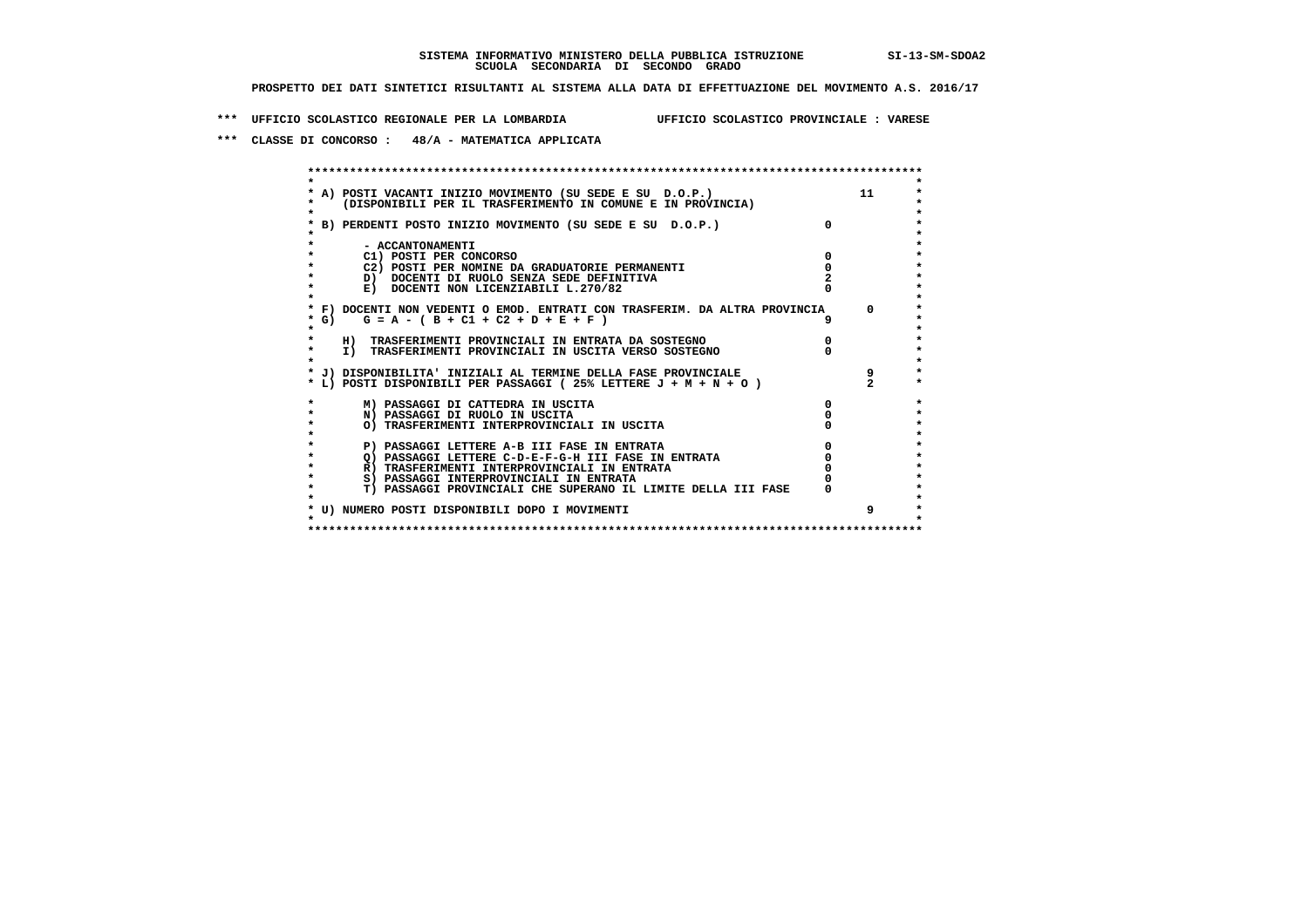**\*\*\* UFFICIO SCOLASTICO REGIONALE PER LA LOMBARDIA UFFICIO SCOLASTICO PROVINCIALE : VARESE**

 **\*\*\* CLASSE DI CONCORSO : 49/A - MATEMATICA E FISICA**

|        | A) POSTI VACANTI INIZIO MOVIMENTO (SU SEDE E SU D.O.P.)<br>(DISPONIBILI PER IL TRASFERIMENTO IN COMUNE E IN PROVINCIA) |              | 34       |
|--------|------------------------------------------------------------------------------------------------------------------------|--------------|----------|
|        | B) PERDENTI POSTO INIZIO MOVIMENTO (SU SEDE E SU D.O.P.)                                                               | $\mathsf{n}$ |          |
|        | - ACCANTONAMENTI                                                                                                       |              |          |
|        | C1) POSTI PER CONCORSO                                                                                                 |              |          |
|        | C2) POSTI PER NOMINE DA GRADUATORIE PERMANENTI                                                                         |              |          |
|        | D) DOCENTI DI RUOLO SENZA SEDE DEFINITIVA                                                                              |              |          |
|        | E) DOCENTI NON LICENZIABILI L.270/82                                                                                   |              |          |
|        | * F) DOCENTI NON VEDENTI O EMOD. ENTRATI CON TRASFERIM. DA ALTRA PROVINCIA                                             |              | $\Omega$ |
| $*$ G) | $G = A - (B + C1 + C2 + D + E + F)$                                                                                    | 28           |          |
|        | H) TRASFERIMENTI PROVINCIALI IN ENTRATA DA SOSTEGNO                                                                    |              |          |
| *      | I) TRASFERIMENTI PROVINCIALI IN USCITA VERSO SOSTEGNO                                                                  |              |          |
|        | * J) DISPONIBILITA' INIZIALI AL TERMINE DELLA FASE PROVINCIALE                                                         |              | 28       |
|        | * L) POSTI DISPONIBILI PER PASSAGGI (25% LETTERE $J + M + N + O$ )                                                     |              |          |
|        | M) PASSAGGI DI CATTEDRA IN USCITA                                                                                      | <sup>0</sup> |          |
|        | N) PASSAGGI DI RUOLO IN USCITA                                                                                         |              |          |
|        | O) TRASFERIMENTI INTERPROVINCIALI IN USCITA                                                                            |              |          |
|        | P) PASSAGGI LETTERE A-B III FASE IN ENTRATA                                                                            |              |          |
|        | O) PASSAGGI LETTERE C-D-E-F-G-H III FASE IN ENTRATA                                                                    |              |          |
|        | R) TRASFERIMENTI INTERPROVINCIALI IN ENTRATA                                                                           |              |          |
|        | S) PASSAGGI INTERPROVINCIALI IN ENTRATA                                                                                |              |          |
|        | T) PASSAGGI PROVINCIALI CHE SUPERANO IL LIMITE DELLA III FASE                                                          |              |          |
|        | * U) NUMERO POSTI DISPONIBILI DOPO I MOVIMENTI                                                                         |              | 27       |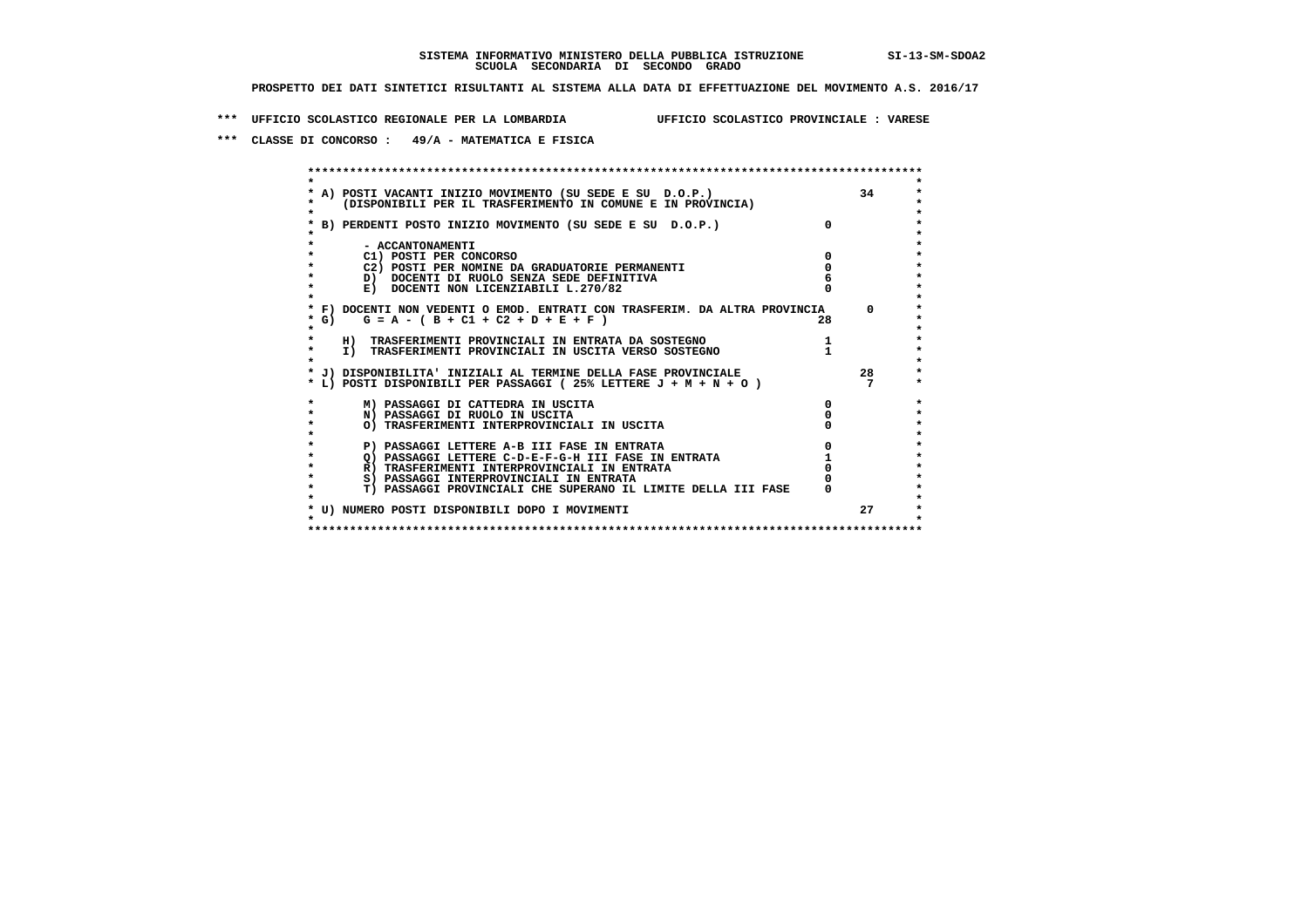**\*\*\* UFFICIO SCOLASTICO REGIONALE PER LA LOMBARDIA UFFICIO SCOLASTICO PROVINCIALE : VARESE**

 **\*\*\* CLASSE DI CONCORSO : 50/A - MATERIE LETTERARIE NEGLI ISTITUTI DI ISTRUZIONE SECONDARIA DI II GRADO**

|           | * A) POSTI VACANTI INIZIO MOVIMENTO (SU SEDE E SU D.O.P.)<br>(DISPONIBILI PER IL TRASFERIMENTO IN COMUNE E IN PROVINCIA) |     | 50         |
|-----------|--------------------------------------------------------------------------------------------------------------------------|-----|------------|
|           | * B) PERDENTI POSTO INIZIO MOVIMENTO (SU SEDE E SU D.O.P.)                                                               |     |            |
|           | - ACCANTONAMENTI                                                                                                         |     |            |
|           | C1) POSTI PER CONCORSO                                                                                                   | 0   |            |
|           |                                                                                                                          |     |            |
| $\bullet$ | C2) POSTI PER NOMINE DA GRADUATORIE PERMANENTI                                                                           |     |            |
|           | D) DOCENTI DI RUOLO SENZA SEDE DEFINITIVA                                                                                |     |            |
|           | E) DOCENTI NON LICENZIABILI L.270/82                                                                                     |     |            |
|           | * F) DOCENTI NON VEDENTI O EMOD. ENTRATI CON TRASFERIM. DA ALTRA PROVINCIA                                               |     | $^{\circ}$ |
| $*$ G)    | $G = A - (B + C1 + C2 + D + E + F)$                                                                                      | 40. |            |
| *         |                                                                                                                          |     |            |
| $\star$   | H) TRASFERIMENTI PROVINCIALI IN ENTRATA DA SOSTEGNO                                                                      | 0   |            |
| $\star$   | I) TRASFERIMENTI PROVINCIALI IN USCITA VERSO SOSTEGNO                                                                    |     |            |
|           |                                                                                                                          |     |            |
|           | * J) DISPONIBILITA' INIZIALI AL TERMINE DELLA FASE PROVINCIALE                                                           |     | 41         |
|           | * L) POSTI DISPONIBILI PER PASSAGGI (25% LETTERE J + M + N + O )                                                         |     | 10         |
|           |                                                                                                                          |     |            |
|           | M) PASSAGGI DI CATTEDRA IN USCITA                                                                                        |     |            |
| $\star$   | N) PASSAGGI DI RUOLO IN USCITA                                                                                           |     |            |
| $\star$   | O) TRASFERIMENTI INTERPROVINCIALI IN USCITA                                                                              |     |            |
|           |                                                                                                                          |     |            |
|           | P) PASSAGGI LETTERE A-B III FASE IN ENTRATA                                                                              |     |            |
|           | O) PASSAGGI LETTERE C-D-E-F-G-H III FASE IN ENTRATA                                                                      |     |            |
|           | R) TRASFERIMENTI INTERPROVINCIALI IN ENTRATA                                                                             |     |            |
| $\star$   | S) PASSAGGI INTERPROVINCIALI IN ENTRATA                                                                                  |     |            |
| $\star$   | T) PASSAGGI PROVINCIALI CHE SUPERANO IL LIMITE DELLA III FASE                                                            |     |            |
|           |                                                                                                                          |     |            |
|           |                                                                                                                          |     |            |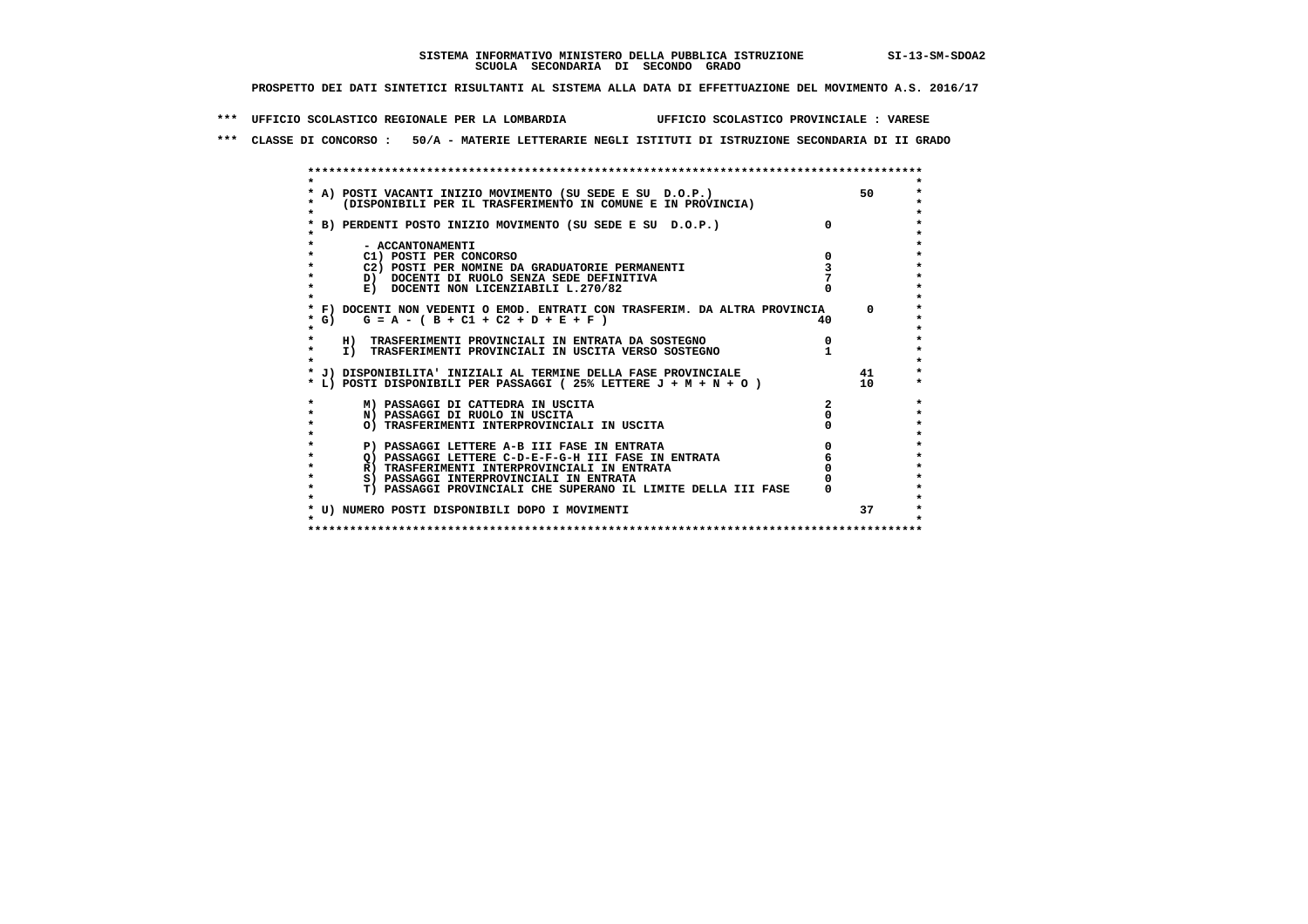**\*\*\* UFFICIO SCOLASTICO REGIONALE PER LA LOMBARDIA UFFICIO SCOLASTICO PROVINCIALE : VARESE**

 **\*\*\* CLASSE DI CONCORSO : 51/A - MATERIE LETTERARIE E LATINO NEI LICEI E NELL'ISTITUTO MAGISTRALE**

|      | * A) POSTI VACANTI INIZIO MOVIMENTO (SU SEDE E SU D.O.P.)                  |              | 14              |
|------|----------------------------------------------------------------------------|--------------|-----------------|
|      | (DISPONIBILI PER IL TRASFERIMENTO IN COMUNE E IN PROVINCIA)                |              |                 |
|      |                                                                            |              |                 |
|      | * B) PERDENTI POSTO INIZIO MOVIMENTO (SU SEDE E SU D.O.P.)                 | <sup>o</sup> |                 |
|      |                                                                            |              |                 |
|      | - ACCANTONAMENTI                                                           |              |                 |
|      | C1) POSTI PER CONCORSO                                                     |              |                 |
|      | C2) POSTI PER NOMINE DA GRADUATORIE PERMANENTI                             |              |                 |
|      | D) DOCENTI DI RUOLO SENZA SEDE DEFINITIVA                                  |              |                 |
|      | E) DOCENTI NON LICENZIABILI L.270/82                                       |              |                 |
|      |                                                                            |              |                 |
|      | * F) DOCENTI NON VEDENTI O EMOD. ENTRATI CON TRASFERIM. DA ALTRA PROVINCIA |              | $\Omega$        |
| * G) | $G = A - (B + C1 + C2 + D + E + F)$                                        | 13           |                 |
|      |                                                                            |              |                 |
|      | H) TRASFERIMENTI PROVINCIALI IN ENTRATA DA SOSTEGNO                        |              |                 |
|      | I) TRASFERIMENTI PROVINCIALI IN USCITA VERSO SOSTEGNO                      |              |                 |
|      |                                                                            |              |                 |
|      | * J) DISPONIBILITA' INIZIALI AL TERMINE DELLA FASE PROVINCIALE             |              | 13 <sup>7</sup> |
|      | * L) POSTI DISPONIBILI PER PASSAGGI (25% LETTERE $J + M + N + O$ )         |              |                 |
|      | M) PASSAGGI DI CATTEDRA IN USCITA                                          |              |                 |
|      | N) PASSAGGI DI RUOLO IN USCITA                                             |              |                 |
|      | O) TRASFERIMENTI INTERPROVINCIALI IN USCITA                                |              |                 |
|      |                                                                            |              |                 |
|      | P) PASSAGGI LETTERE A-B III FASE IN ENTRATA                                |              |                 |
|      | O) PASSAGGI LETTERE C-D-E-F-G-H III FASE IN ENTRATA                        |              |                 |
|      | R) TRASFERIMENTI INTERPROVINCIALI IN ENTRATA                               |              |                 |
|      | S) PASSAGGI INTERPROVINCIALI IN ENTRATA                                    |              |                 |
|      | T) PASSAGGI PROVINCIALI CHE SUPERANO IL LIMITE DELLA III FASE              |              |                 |
|      |                                                                            |              |                 |
|      | * U) NUMERO POSTI DISPONIBILI DOPO I MOVIMENTI                             |              | 11              |
|      |                                                                            |              |                 |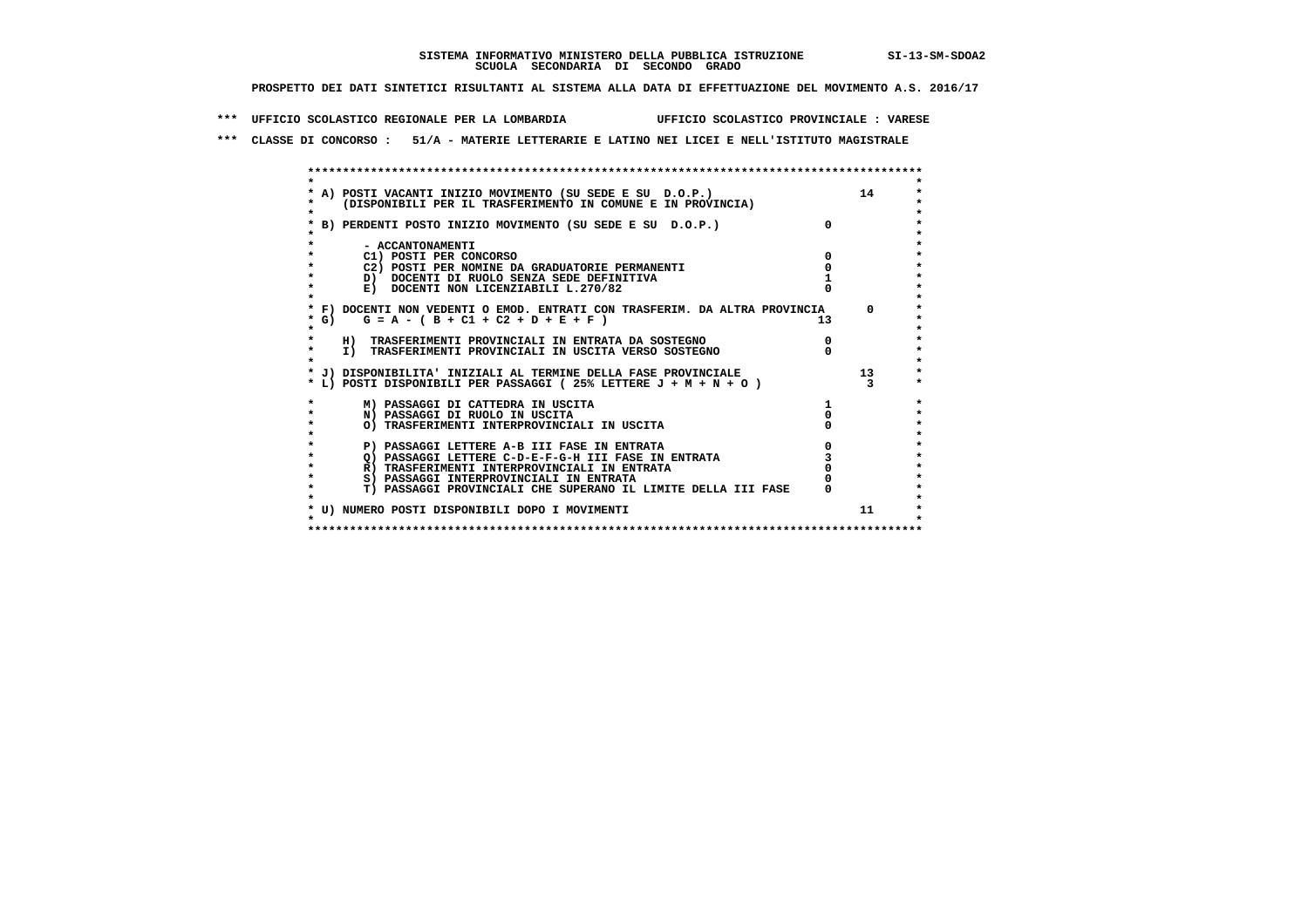**\*\*\* UFFICIO SCOLASTICO REGIONALE PER LA LOMBARDIA UFFICIO SCOLASTICO PROVINCIALE : VARESE**

 **\*\*\* CLASSE DI CONCORSO : 52/A - MATERIE LETTERARIE, LATINO E GRECO NEL LICEO CLASSICO**

|         | * A) POSTI VACANTI INIZIO MOVIMENTO (SU SEDE E SU D.O.P.)                  | 5.       |
|---------|----------------------------------------------------------------------------|----------|
|         | (DISPONIBILI PER IL TRASFERIMENTO IN COMUNE E IN PROVINCIA)                |          |
|         |                                                                            |          |
|         | * B) PERDENTI POSTO INIZIO MOVIMENTO (SU SEDE E SU D.O.P.)                 |          |
|         |                                                                            |          |
|         | - ACCANTONAMENTI                                                           |          |
|         | C1) POSTI PER CONCORSO                                                     |          |
|         | C2) POSTI PER NOMINE DA GRADUATORIE PERMANENTI                             |          |
|         | D) DOCENTI DI RUOLO SENZA SEDE DEFINITIVA                                  |          |
| $\star$ | E) DOCENTI NON LICENZIABILI L.270/82                                       |          |
|         |                                                                            |          |
|         | * F) DOCENTI NON VEDENTI O EMOD. ENTRATI CON TRASFERIM. DA ALTRA PROVINCIA | $\Omega$ |
| * G)    | $G = A - (B + C1 + C2 + D + E + F)$                                        |          |
|         |                                                                            |          |
|         | H) TRASFERIMENTI PROVINCIALI IN ENTRATA DA SOSTEGNO                        |          |
| $\star$ | I) TRASFERIMENTI PROVINCIALI IN USCITA VERSO SOSTEGNO                      |          |
|         |                                                                            |          |
|         | * J) DISPONIBILITA' INIZIALI AL TERMINE DELLA FASE PROVINCIALE             |          |
|         | * L) POSTI DISPONIBILI PER PASSAGGI (25% LETTERE J + M + N + O)            |          |
|         |                                                                            |          |
|         | M) PASSAGGI DI CATTEDRA IN USCITA                                          |          |
|         | N) PASSAGGI DI RUOLO IN USCITA                                             |          |
| $\star$ | O) TRASFERIMENTI INTERPROVINCIALI IN USCITA                                |          |
|         |                                                                            |          |
|         | P) PASSAGGI LETTERE A-B III FASE IN ENTRATA                                |          |
|         | O) PASSAGGI LETTERE C-D-E-F-G-H III FASE IN ENTRATA                        |          |
|         | R) TRASFERIMENTI INTERPROVINCIALI IN ENTRATA                               |          |
|         | S) PASSAGGI INTERPROVINCIALI IN ENTRATA                                    |          |
|         | T) PASSAGGI PROVINCIALI CHE SUPERANO IL LIMITE DELLA III FASE              |          |
|         |                                                                            |          |
|         | * U) NUMERO POSTI DISPONIBILI DOPO I MOVIMENTI                             | 2        |
|         |                                                                            |          |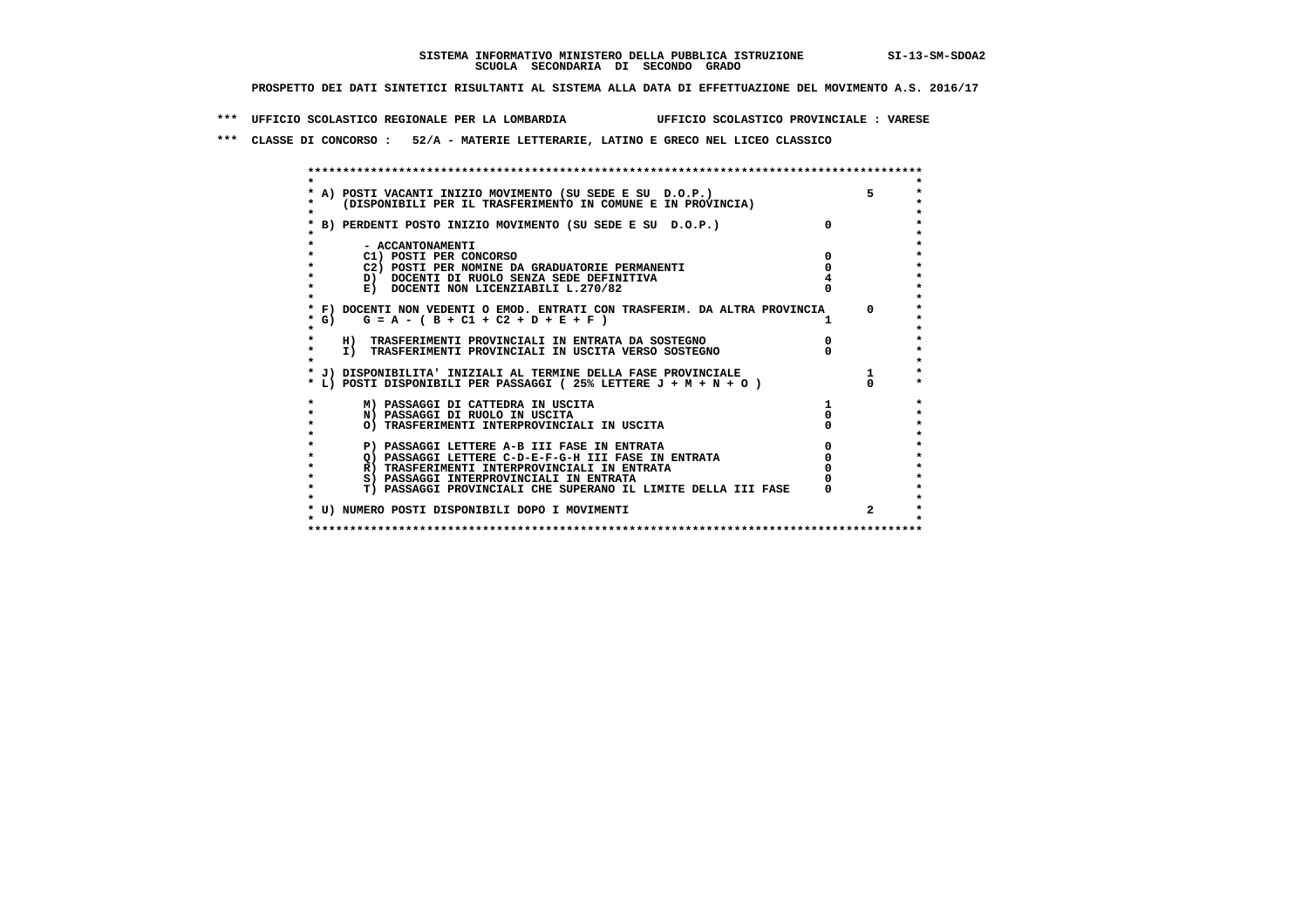**\*\*\* UFFICIO SCOLASTICO REGIONALE PER LA LOMBARDIA UFFICIO SCOLASTICO PROVINCIALE : VARESE**

 **\*\*\* CLASSE DI CONCORSO : 57/A - SCIENZA DEGLI ALIMENTI**

|         | A) POSTI VACANTI INIZIO MOVIMENTO (SU SEDE E SU D.O.P.)<br>(DISPONIBILI PER IL TRASFERIMENTO IN COMUNE E IN PROVINCIA) |   | $\mathbf{1}$ |
|---------|------------------------------------------------------------------------------------------------------------------------|---|--------------|
|         | B) PERDENTI POSTO INIZIO MOVIMENTO (SU SEDE E SU D.O.P.)                                                               |   |              |
|         | - ACCANTONAMENTI                                                                                                       |   |              |
|         | C1) POSTI PER CONCORSO                                                                                                 |   |              |
|         | C2) POSTI PER NOMINE DA GRADUATORIE PERMANENTI                                                                         |   |              |
|         | D) DOCENTI DI RUOLO SENZA SEDE DEFINITIVA                                                                              |   |              |
|         | E) DOCENTI NON LICENZIABILI L.270/82                                                                                   |   |              |
|         | * F) DOCENTI NON VEDENTI O EMOD. ENTRATI CON TRASFERIM. DA ALTRA PROVINCIA                                             |   | $^{\circ}$   |
| $*$ G)  | $G = A - (B + C1 + C2 + D + E + F)$                                                                                    |   |              |
|         | H) TRASFERIMENTI PROVINCIALI IN ENTRATA DA SOSTEGNO                                                                    |   |              |
| $\star$ | I) TRASFERIMENTI PROVINCIALI IN USCITA VERSO SOSTEGNO                                                                  |   |              |
|         | * J) DISPONIBILITA' INIZIALI AL TERMINE DELLA FASE PROVINCIALE                                                         |   | $\mathbf{1}$ |
|         | * L) POSTI DISPONIBILI PER PASSAGGI (25% LETTERE J + M + N + O)                                                        |   |              |
|         | M) PASSAGGI DI CATTEDRA IN USCITA                                                                                      | 0 |              |
|         | N) PASSAGGI DI RUOLO IN USCITA                                                                                         |   |              |
|         | O) TRASFERIMENTI INTERPROVINCIALI IN USCITA                                                                            |   |              |
|         | P) PASSAGGI LETTERE A-B III FASE IN ENTRATA                                                                            |   |              |
|         | O) PASSAGGI LETTERE C-D-E-F-G-H III FASE IN ENTRATA                                                                    |   |              |
|         | R) TRASFERIMENTI INTERPROVINCIALI IN ENTRATA                                                                           |   |              |
|         | S) PASSAGGI INTERPROVINCIALI IN ENTRATA                                                                                |   |              |
|         | T) PASSAGGI PROVINCIALI CHE SUPERANO IL LIMITE DELLA III FASE                                                          |   |              |
|         |                                                                                                                        |   | 1            |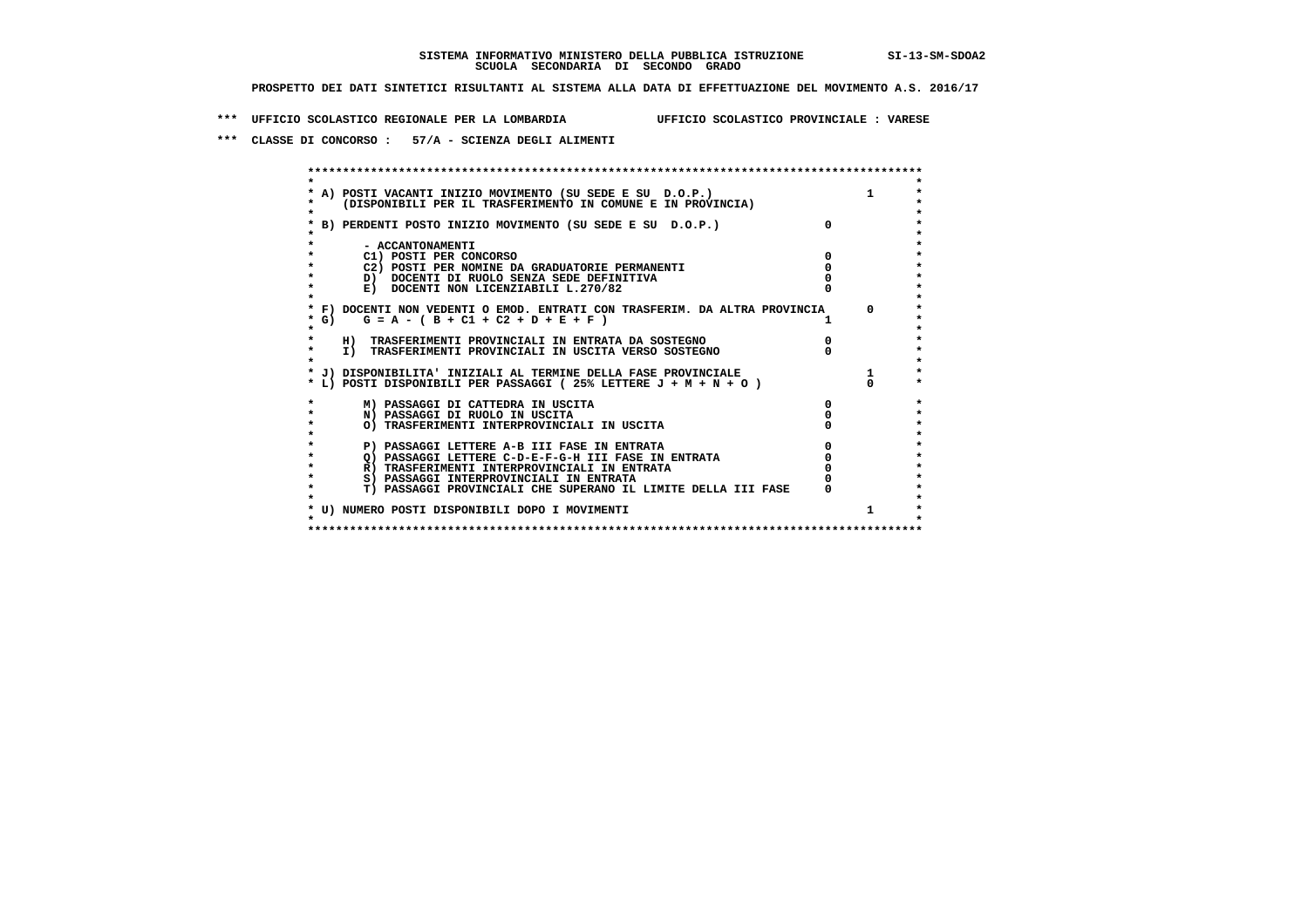**\*\*\* UFFICIO SCOLASTICO REGIONALE PER LA LOMBARDIA UFFICIO SCOLASTICO PROVINCIALE : VARESE**

 **\*\*\* CLASSE DI CONCORSO : 58/A - SCIENZE E MECCANICA AGRARIA, COSTRUZIONI RURALI E TECNICHE DI GESTIONE AZIENDALE**

|              | * A) POSTI VACANTI INIZIO MOVIMENTO (SU SEDE E SU D.O.P.)                  |          |
|--------------|----------------------------------------------------------------------------|----------|
|              | (DISPONIBILI PER IL TRASFERIMENTO IN COMUNE E IN PROVINCIA)                |          |
|              | * B) PERDENTI POSTO INIZIO MOVIMENTO (SU SEDE E SU D.O.P.)                 |          |
|              |                                                                            |          |
|              | - ACCANTONAMENTI                                                           |          |
|              | C1) POSTI PER CONCORSO                                                     |          |
|              | C2) POSTI PER NOMINE DA GRADUATORIE PERMANENTI                             |          |
| $\star$      | D) DOCENTI DI RUOLO SENZA SEDE DEFINITIVA                                  |          |
| $\star$      | E) DOCENTI NON LICENZIABILI L.270/82                                       |          |
|              |                                                                            |          |
|              | * F) DOCENTI NON VEDENTI O EMOD. ENTRATI CON TRASFERIM. DA ALTRA PROVINCIA | $\Omega$ |
| $*$ G)       | $G = A - (B + C1 + C2 + D + E + F)$                                        |          |
|              |                                                                            |          |
|              | H) TRASFERIMENTI PROVINCIALI IN ENTRATA DA SOSTEGNO                        |          |
| $\star$      | I) TRASFERIMENTI PROVINCIALI IN USCITA VERSO SOSTEGNO                      |          |
|              |                                                                            |          |
|              | * J) DISPONIBILITA' INIZIALI AL TERMINE DELLA FASE PROVINCIALE             |          |
|              | * L) POSTI DISPONIBILI PER PASSAGGI (25% LETTERE J + M + N + O )           |          |
|              | M) PASSAGGI DI CATTEDRA IN USCITA                                          |          |
| $\star$      | N) PASSAGGI DI RUOLO IN USCITA                                             |          |
| $\mathbf{r}$ | O) TRASFERIMENTI INTERPROVINCIALI IN USCITA                                |          |
|              |                                                                            |          |
| $\star$      | P) PASSAGGI LETTERE A-B III FASE IN ENTRATA                                |          |
|              | Q) PASSAGGI LETTERE C-D-E-F-G-H III FASE IN ENTRATA                        |          |
|              | R) TRASFERIMENTI INTERPROVINCIALI IN ENTRATA                               |          |
| $\star$      | S) PASSAGGI INTERPROVINCIALI IN ENTRATA                                    |          |
| $\cdot$      | T) PASSAGGI PROVINCIALI CHE SUPERANO IL LIMITE DELLA III FASE              |          |
|              | * U) NUMERO POSTI DISPONIBILI DOPO I MOVIMENTI                             |          |
|              |                                                                            |          |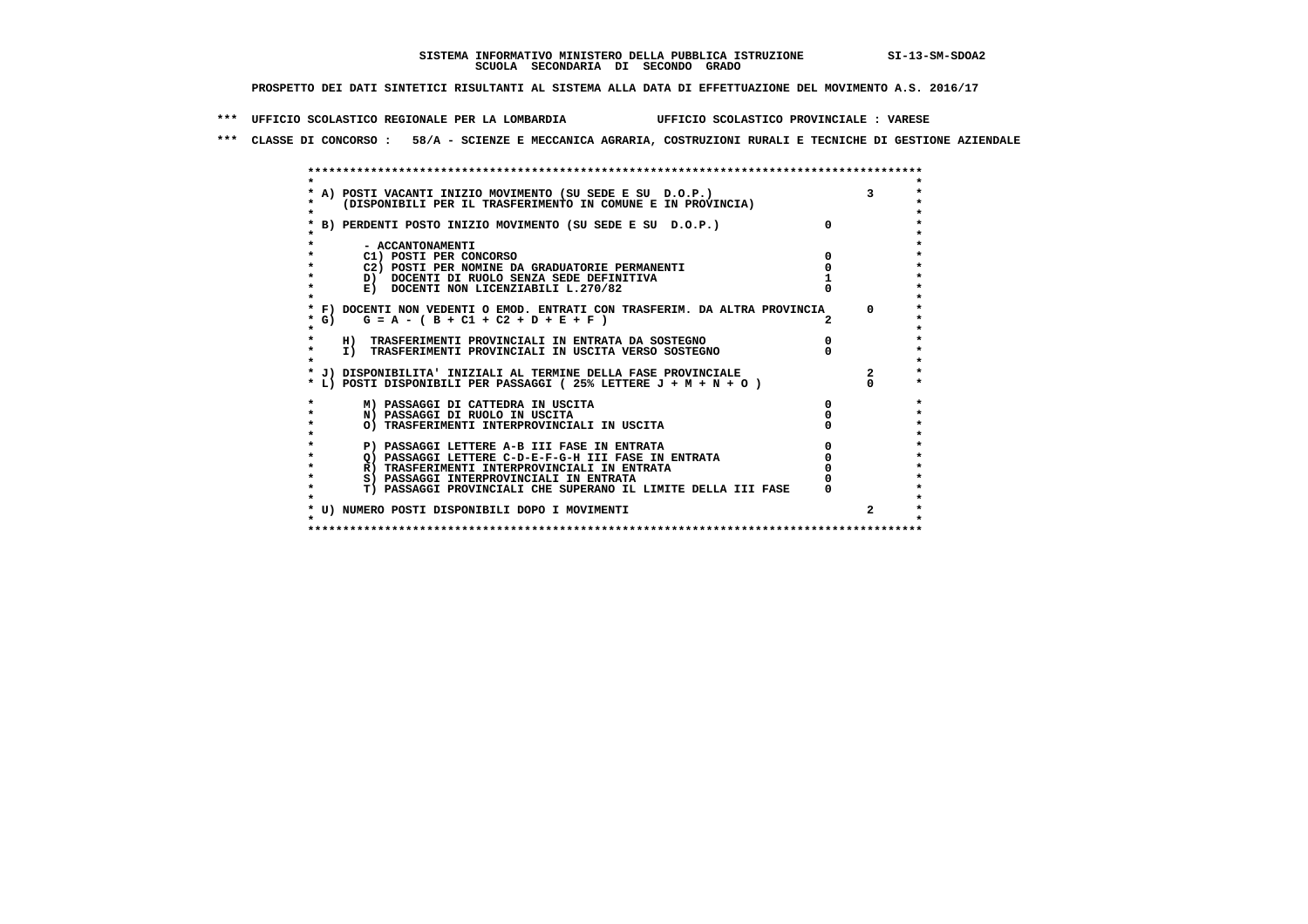**\*\*\* UFFICIO SCOLASTICO REGIONALE PER LA LOMBARDIA UFFICIO SCOLASTICO PROVINCIALE : VARESE**

 **\*\*\* CLASSE DI CONCORSO : 60/A - SCIENZE NATURALI, CHIMICA E GEOGRAFIA, FITOPATOLOGIA,ENTOMOLOGIA AGRARIA,MICROBIOLOGIA**

| A) POSTI VACANTI INIZIO MOVIMENTO (SU SEDE E SU D.O.P.)<br>(DISPONIBILI PER IL TRASFERIMENTO IN COMUNE E IN PROVINCIA) |    | 27       |
|------------------------------------------------------------------------------------------------------------------------|----|----------|
| B) PERDENTI POSTO INIZIO MOVIMENTO (SU SEDE E SU D.O.P.)                                                               |    |          |
| - ACCANTONAMENTI                                                                                                       |    |          |
| C1) POSTI PER CONCORSO                                                                                                 |    |          |
| C2) POSTI PER NOMINE DA GRADUATORIE PERMANENTI                                                                         |    |          |
| D) DOCENTI DI RUOLO SENZA SEDE DEFINITIVA                                                                              |    |          |
| E) DOCENTI NON LICENZIABILI L.270/82                                                                                   |    |          |
| * F) DOCENTI NON VEDENTI O EMOD. ENTRATI CON TRASFERIM. DA ALTRA PROVINCIA                                             |    | $\Omega$ |
| * G) $G = A - (B + C1 + C2 + D + E + F)$                                                                               | 19 |          |
|                                                                                                                        |    |          |
| H) TRASFERIMENTI PROVINCIALI IN ENTRATA DA SOSTEGNO                                                                    |    |          |
| I) TRASFERIMENTI PROVINCIALI IN USCITA VERSO SOSTEGNO                                                                  |    |          |
|                                                                                                                        |    |          |
| * J) DISPONIBILITA' INIZIALI AL TERMINE DELLA FASE PROVINCIALE                                                         |    | 19       |
| * L) POSTI DISPONIBILI PER PASSAGGI (25% LETTERE J + M + N + O)                                                        |    |          |
| M) PASSAGGI DI CATTEDRA IN USCITA                                                                                      |    |          |
| N) PASSAGGI DI RUOLO IN USCITA                                                                                         |    |          |
| O) TRASFERIMENTI INTERPROVINCIALI IN USCITA                                                                            |    |          |
|                                                                                                                        |    |          |
| P) PASSAGGI LETTERE A-B III FASE IN ENTRATA                                                                            |    |          |
| O) PASSAGGI LETTERE C-D-E-F-G-H III FASE IN ENTRATA                                                                    |    |          |
| R) TRASFERIMENTI INTERPROVINCIALI IN ENTRATA                                                                           |    |          |
| S) PASSAGGI INTERPROVINCIALI IN ENTRATA                                                                                |    |          |
| T) PASSAGGI PROVINCIALI CHE SUPERANO IL LIMITE DELLA III FASE                                                          |    |          |
| * U) NUMERO POSTI DISPONIBILI DOPO I MOVIMENTI                                                                         |    | 19       |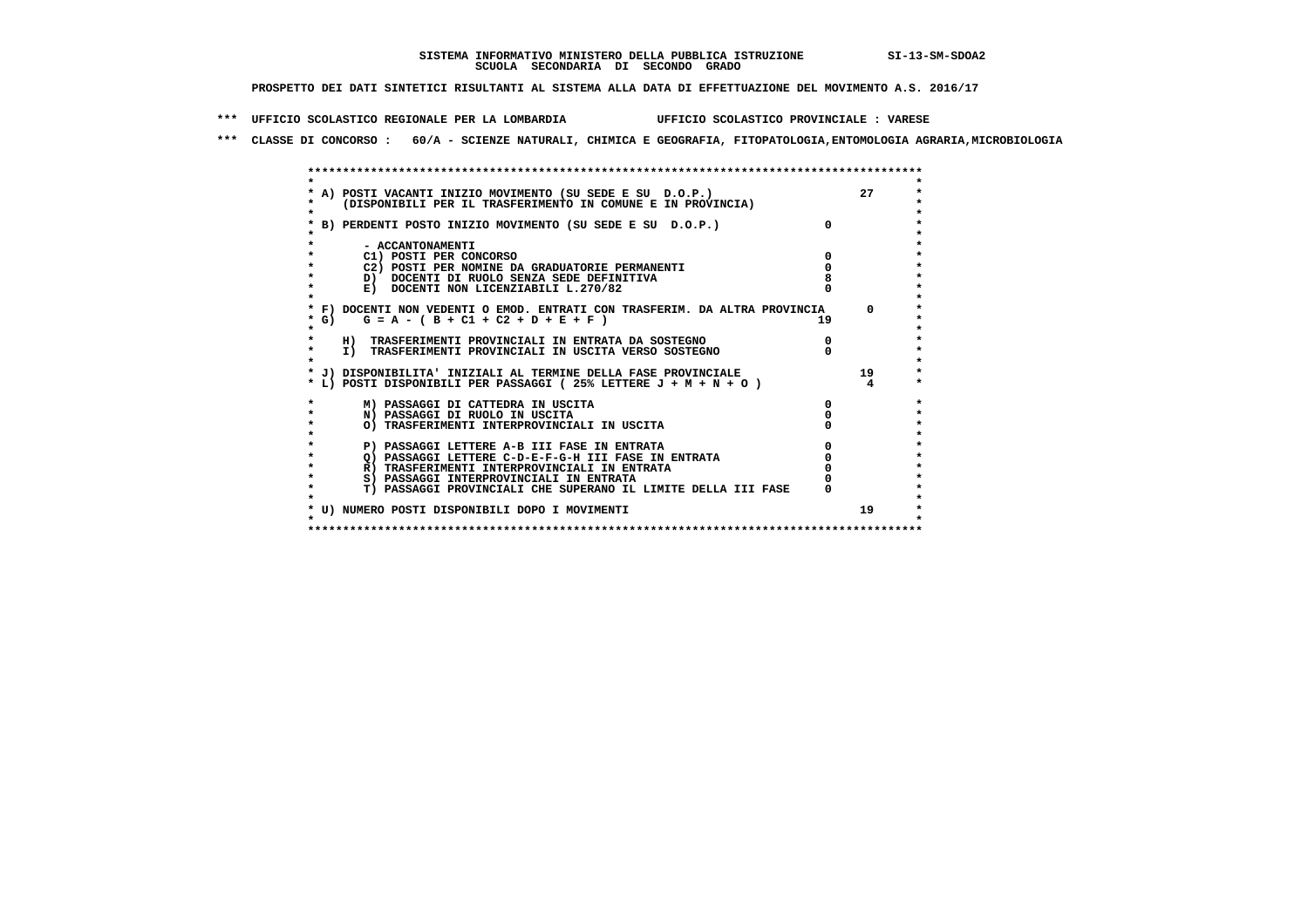**\*\*\* UFFICIO SCOLASTICO REGIONALE PER LA LOMBARDIA UFFICIO SCOLASTICO PROVINCIALE : VARESE**

 **\*\*\* CLASSE DI CONCORSO : 61/A - STORIA DELL'ARTE**

 **\*\*\*\*\*\*\*\*\*\*\*\*\*\*\*\*\*\*\*\*\*\*\*\*\*\*\*\*\*\*\*\*\*\*\*\*\*\*\*\*\*\*\*\*\*\*\*\*\*\*\*\*\*\*\*\*\*\*\*\*\*\*\*\*\*\*\*\*\*\*\*\*\*\*\*\*\*\*\*\*\*\*\*\*\*\*\*\* \* \*** $\ddot{\phantom{1}}$  **\* A) POSTI VACANTI INIZIO MOVIMENTO (SU SEDE E SU D.O.P.) 10 \*** $\star$  **\* (DISPONIBILI PER IL TRASFERIMENTO IN COMUNE E IN PROVINCIA) \*** $\bullet$  **\* \* \* B) PERDENTI POSTO INIZIO MOVIMENTO (SU SEDE E SU D.O.P.) 0 \* \* \* \* - ACCANTONAMENTI \* \* C1) POSTI PER CONCORSO 0 \* \* C2) POSTI PER NOMINE DA GRADUATORIE PERMANENTI 0 \* \* D) DOCENTI DI RUOLO SENZA SEDE DEFINITIVA 1 \*E) DOCENTI NON LICENZIABILI L.270/82 \* \* \* F) DOCENTI NON VEDENTI O EMOD. ENTRATI CON TRASFERIM. DA ALTRA PROVINCIA 0 \* \* G) G = A - ( B + C1 + C2 + D + E + F ) 9 \* \* \*** $\bullet$  **\* H) TRASFERIMENTI PROVINCIALI IN ENTRATA DA SOSTEGNO 0 \* \* I) TRASFERIMENTI PROVINCIALI IN USCITA VERSO SOSTEGNO 0 \* \* \* \* J) DISPONIBILITA' INIZIALI AL TERMINE DELLA FASE PROVINCIALE 9 \* \* L) POSTI DISPONIBILI PER PASSAGGI ( 25% LETTERE J + M + N + O ) 2 \* \* M) PASSAGGI DI CATTEDRA IN USCITA 0 \* \* N) PASSAGGI DI RUOLO IN USCITA 0 \*** $\star$  **\* O) TRASFERIMENTI INTERPROVINCIALI IN USCITA 0 \* \* \* \* P) PASSAGGI LETTERE A-B III FASE IN ENTRATA 0 \*** $\star$  **\* Q) PASSAGGI LETTERE C-D-E-F-G-H III FASE IN ENTRATA 2 \*R) TRASFERIMENTI INTERPROVINCIALI IN ENTRATA** 0<br> **8) PASSAGGI INTERPROVINCIALI IN ENTRATA** 0 **\*** S) PASSAGGI INTERPROVINCIALI IN ENTRATA  $\ddot{\bullet}$  **\* T) PASSAGGI PROVINCIALI CHE SUPERANO IL LIMITE DELLA III FASE 0 \*** $\star$  **\* \* \* U) NUMERO POSTI DISPONIBILI DOPO I MOVIMENTI 7 \* \* \* \*\*\*\*\*\*\*\*\*\*\*\*\*\*\*\*\*\*\*\*\*\*\*\*\*\*\*\*\*\*\*\*\*\*\*\*\*\*\*\*\*\*\*\*\*\*\*\*\*\*\*\*\*\*\*\*\*\*\*\*\*\*\*\*\*\*\*\*\*\*\*\*\*\*\*\*\*\*\*\*\*\*\*\*\*\*\*\***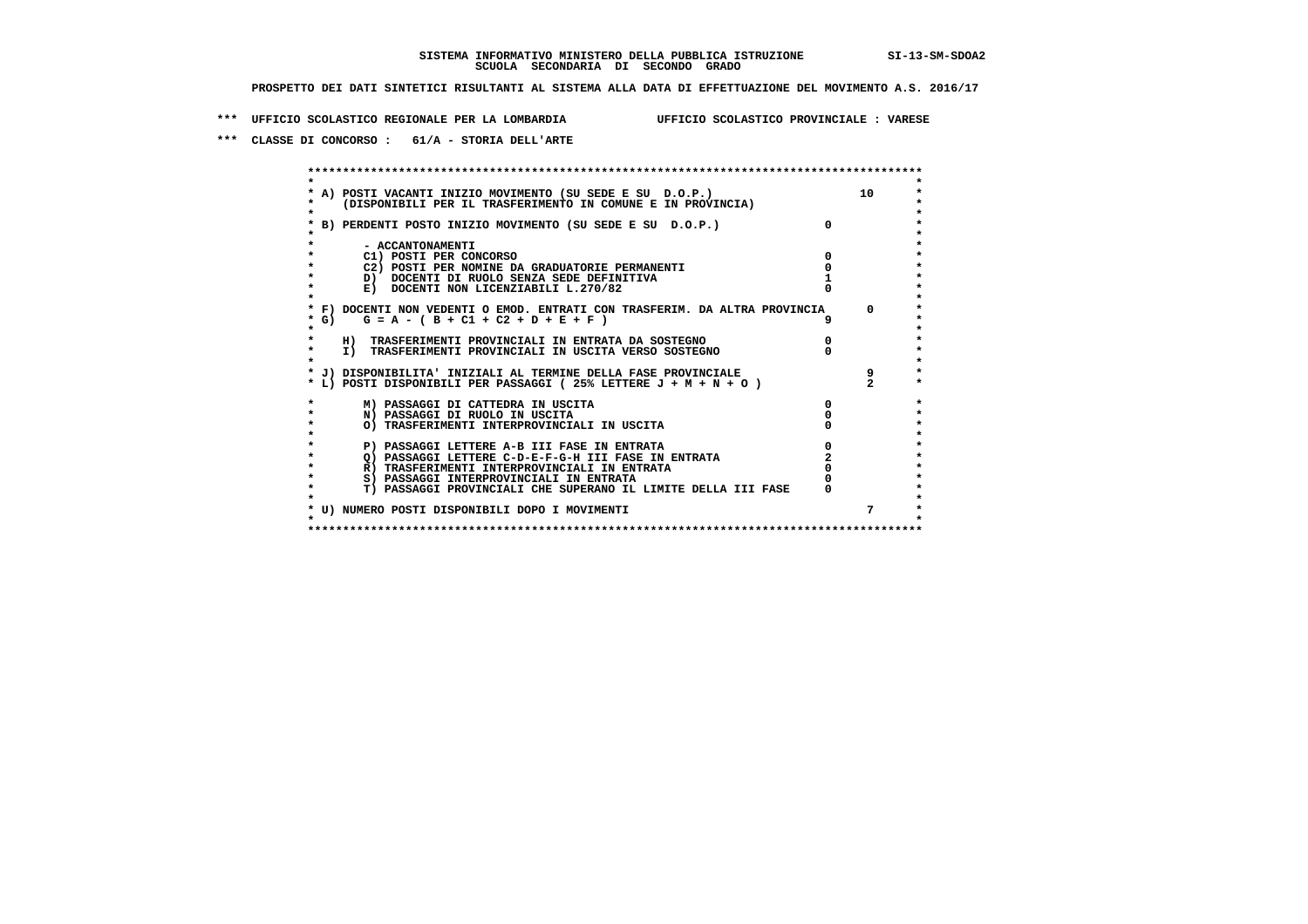**\*\*\* UFFICIO SCOLASTICO REGIONALE PER LA LOMBARDIA UFFICIO SCOLASTICO PROVINCIALE : VARESE**

 **\*\*\* CLASSE DI CONCORSO : 63/A - TECNICA DELLA RIPRESA CINEMATOGRAFICA E TELEVISIVA**

|         | * A) POSTI VACANTI INIZIO MOVIMENTO (SU SEDE E SU D.O.P.)                  |              |              |
|---------|----------------------------------------------------------------------------|--------------|--------------|
|         | (DISPONIBILI PER IL TRASFERIMENTO IN COMUNE E IN PROVINCIA)                |              |              |
|         |                                                                            |              |              |
|         | * B) PERDENTI POSTO INIZIO MOVIMENTO (SU SEDE E SU D.O.P.)                 |              |              |
|         |                                                                            |              |              |
|         | - ACCANTONAMENTI                                                           |              |              |
|         | C1) POSTI PER CONCORSO                                                     |              |              |
|         | C2) POSTI PER NOMINE DA GRADUATORIE PERMANENTI                             |              |              |
|         | D) DOCENTI DI RUOLO SENZA SEDE DEFINITIVA                                  |              |              |
| *       | E) DOCENTI NON LICENZIABILI L.270/82                                       |              |              |
|         |                                                                            |              |              |
|         | * F) DOCENTI NON VEDENTI O EMOD. ENTRATI CON TRASFERIM. DA ALTRA PROVINCIA |              | $\Omega$     |
| $*$ G)  | $G = A - (B + C1 + C2 + D + E + F)$                                        |              |              |
|         |                                                                            |              |              |
|         | H) TRASFERIMENTI PROVINCIALI IN ENTRATA DA SOSTEGNO                        |              |              |
| $\star$ | I) TRASFERIMENTI PROVINCIALI IN USCITA VERSO SOSTEGNO                      |              |              |
|         |                                                                            |              |              |
|         | * J) DISPONIBILITA' INIZIALI AL TERMINE DELLA FASE PROVINCIALE             |              |              |
|         | * L) POSTI DISPONIBILI PER PASSAGGI (25% LETTERE J + M + N + O)            |              |              |
|         |                                                                            |              |              |
|         | M) PASSAGGI DI CATTEDRA IN USCITA                                          | <sup>0</sup> |              |
| *       | N) PASSAGGI DI RUOLO IN USCITA                                             |              |              |
| $\star$ | O) TRASFERIMENTI INTERPROVINCIALI IN USCITA                                |              |              |
|         |                                                                            |              |              |
|         | P) PASSAGGI LETTERE A-B III FASE IN ENTRATA                                |              |              |
|         | O) PASSAGGI LETTERE C-D-E-F-G-H III FASE IN ENTRATA                        |              |              |
|         | R) TRASFERIMENTI INTERPROVINCIALI IN ENTRATA                               |              |              |
|         | S) PASSAGGI INTERPROVINCIALI IN ENTRATA                                    |              |              |
|         | T) PASSAGGI PROVINCIALI CHE SUPERANO IL LIMITE DELLA III FASE              |              |              |
|         |                                                                            |              |              |
|         | * U) NUMERO POSTI DISPONIBILI DOPO I MOVIMENTI                             |              | $\mathbf{1}$ |
|         |                                                                            |              |              |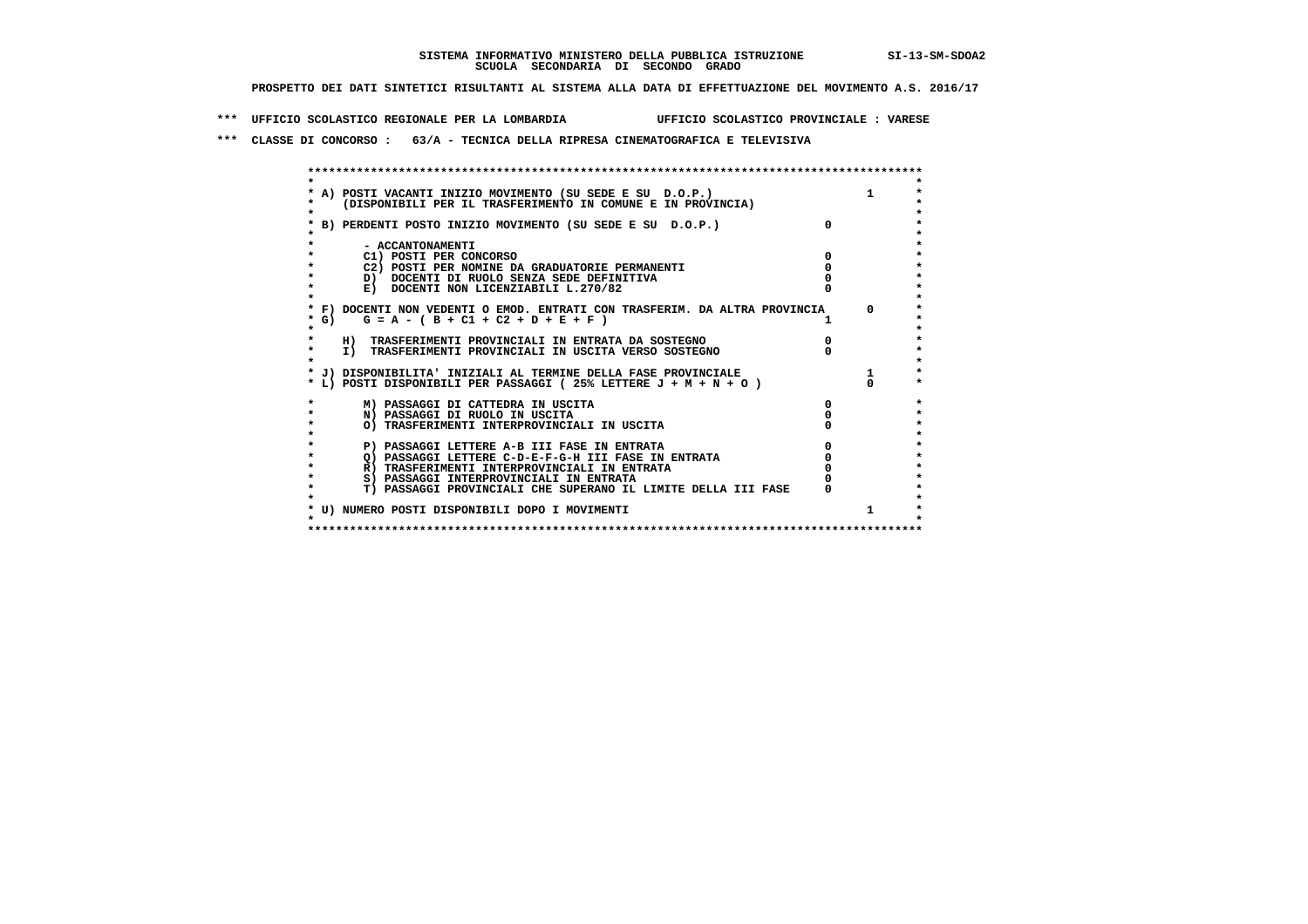**\*\*\* UFFICIO SCOLASTICO REGIONALE PER LA LOMBARDIA UFFICIO SCOLASTICO PROVINCIALE : VARESE**

 **\*\*\* CLASSE DI CONCORSO : 65/A - TECNICA FOTOGRAFICA**

|                                                                                                                                                                                                                                          | A) POSTI VACANTI INIZIO MOVIMENTO (SU SEDE E SU D.O.P.)<br>(DISPONIBILI PER IL TRASFERIMENTO IN COMUNE E IN PROVINCIA) |              |          |
|------------------------------------------------------------------------------------------------------------------------------------------------------------------------------------------------------------------------------------------|------------------------------------------------------------------------------------------------------------------------|--------------|----------|
|                                                                                                                                                                                                                                          | B) PERDENTI POSTO INIZIO MOVIMENTO (SU SEDE E SU D.O.P.)                                                               | $\mathsf{n}$ |          |
|                                                                                                                                                                                                                                          | - ACCANTONAMENTI                                                                                                       |              |          |
|                                                                                                                                                                                                                                          | C1) POSTI PER CONCORSO                                                                                                 |              |          |
|                                                                                                                                                                                                                                          | C2) POSTI PER NOMINE DA GRADUATORIE PERMANENTI                                                                         |              |          |
|                                                                                                                                                                                                                                          | D) DOCENTI DI RUOLO SENZA SEDE DEFINITIVA                                                                              |              |          |
|                                                                                                                                                                                                                                          | E) DOCENTI NON LICENZIABILI L.270/82                                                                                   |              |          |
|                                                                                                                                                                                                                                          | * F) DOCENTI NON VEDENTI O EMOD. ENTRATI CON TRASFERIM. DA ALTRA PROVINCIA                                             |              | $\Omega$ |
| G) and the set of the set of the set of the set of the set of the set of the set of the set of the set of the<br>Set of the set of the set of the set of the set of the set of the set of the set of the set of the set of the<br>S<br>* | $G = A - (B + C1 + C2 + D + E + F)$                                                                                    |              |          |
|                                                                                                                                                                                                                                          | H) TRASFERIMENTI PROVINCIALI IN ENTRATA DA SOSTEGNO                                                                    |              |          |
|                                                                                                                                                                                                                                          | I) TRASFERIMENTI PROVINCIALI IN USCITA VERSO SOSTEGNO                                                                  |              |          |
|                                                                                                                                                                                                                                          | * J) DISPONIBILITA' INIZIALI AL TERMINE DELLA FASE PROVINCIALE                                                         |              |          |
|                                                                                                                                                                                                                                          | * L) POSTI DISPONIBILI PER PASSAGGI (25% LETTERE $J + M + N + O$ )                                                     |              |          |
|                                                                                                                                                                                                                                          | M) PASSAGGI DI CATTEDRA IN USCITA                                                                                      |              |          |
|                                                                                                                                                                                                                                          | N) PASSAGGI DI RUOLO IN USCITA                                                                                         |              |          |
|                                                                                                                                                                                                                                          | O) TRASFERIMENTI INTERPROVINCIALI IN USCITA                                                                            |              |          |
|                                                                                                                                                                                                                                          | P) PASSAGGI LETTERE A-B III FASE IN ENTRATA                                                                            |              |          |
|                                                                                                                                                                                                                                          | O) PASSAGGI LETTERE C-D-E-F-G-H III FASE IN ENTRATA                                                                    |              |          |
|                                                                                                                                                                                                                                          | R) TRASFERIMENTI INTERPROVINCIALI IN ENTRATA                                                                           |              |          |
|                                                                                                                                                                                                                                          | S) PASSAGGI INTERPROVINCIALI IN ENTRATA                                                                                |              |          |
|                                                                                                                                                                                                                                          | T) PASSAGGI PROVINCIALI CHE SUPERANO IL LIMITE DELLA III FASE                                                          |              |          |
|                                                                                                                                                                                                                                          | * U) NUMERO POSTI DISPONIBILI DOPO I MOVIMENTI                                                                         |              |          |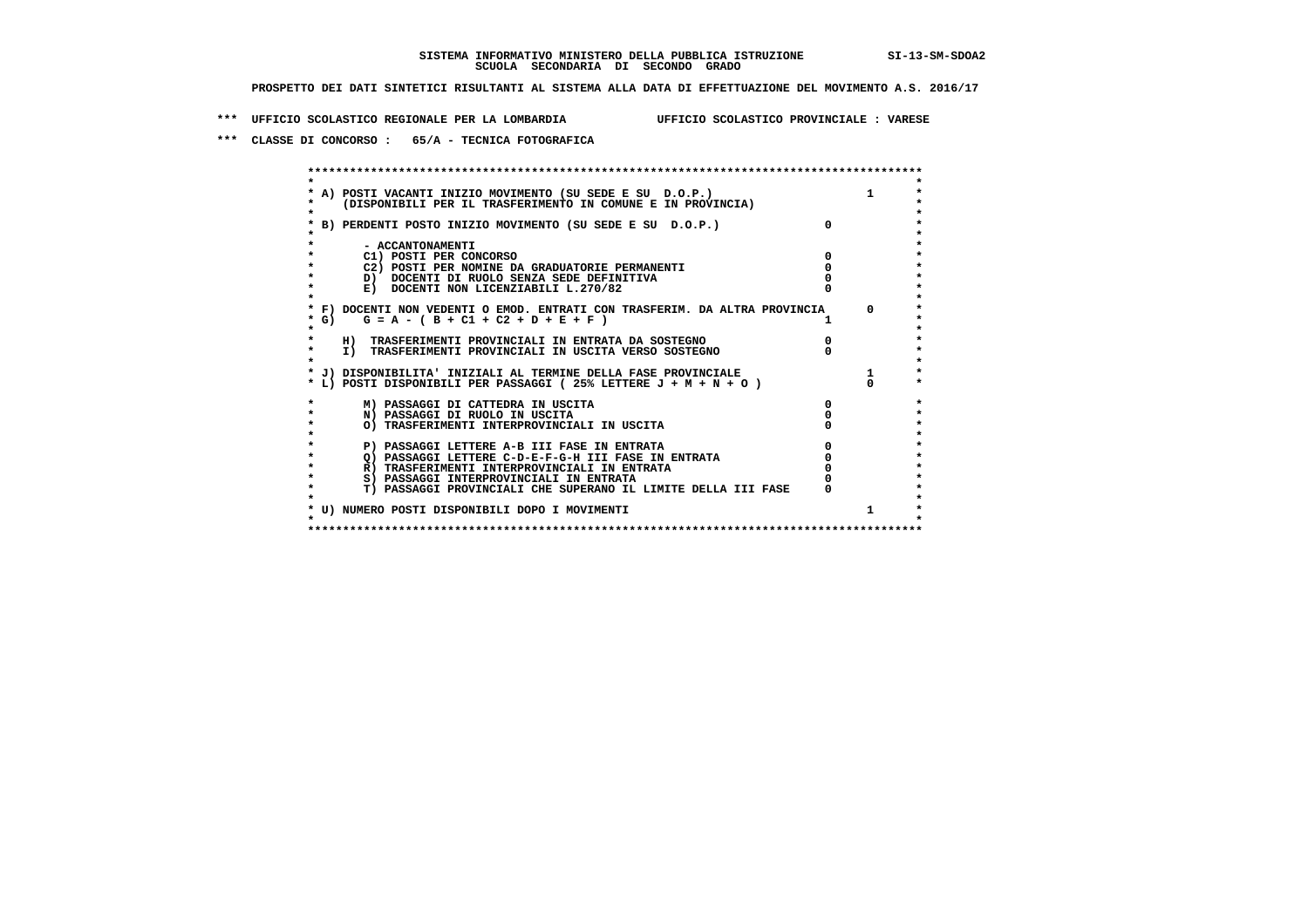**\*\*\* UFFICIO SCOLASTICO REGIONALE PER LA LOMBARDIA UFFICIO SCOLASTICO PROVINCIALE : VARESE**

 **\*\*\* CLASSE DI CONCORSO : 70/A - TECNOLOGIE TESSILI**

|                                                                                                                                                                                                                                          | A) POSTI VACANTI INIZIO MOVIMENTO (SU SEDE E SU D.O.P.)<br>(DISPONIBILI PER IL TRASFERIMENTO IN COMUNE E IN PROVINCIA) |          | $\overline{2}$ |
|------------------------------------------------------------------------------------------------------------------------------------------------------------------------------------------------------------------------------------------|------------------------------------------------------------------------------------------------------------------------|----------|----------------|
|                                                                                                                                                                                                                                          | B) PERDENTI POSTO INIZIO MOVIMENTO (SU SEDE E SU D.O.P.)                                                               | $\Omega$ |                |
|                                                                                                                                                                                                                                          | - ACCANTONAMENTI                                                                                                       |          |                |
|                                                                                                                                                                                                                                          | C1) POSTI PER CONCORSO                                                                                                 |          |                |
|                                                                                                                                                                                                                                          | C2) POSTI PER NOMINE DA GRADUATORIE PERMANENTI                                                                         |          |                |
|                                                                                                                                                                                                                                          | D) DOCENTI DI RUOLO SENZA SEDE DEFINITIVA                                                                              |          |                |
|                                                                                                                                                                                                                                          | E) DOCENTI NON LICENZIABILI L.270/82                                                                                   |          |                |
|                                                                                                                                                                                                                                          | * F) DOCENTI NON VEDENTI O EMOD. ENTRATI CON TRASFERIM. DA ALTRA PROVINCIA                                             |          | $\Omega$       |
| G) and the set of the set of the set of the set of the set of the set of the set of the set of the set of the<br>Set of the set of the set of the set of the set of the set of the set of the set of the set of the set of the<br>S<br>* | $G = A - (B + C1 + C2 + D + E + F)$                                                                                    |          |                |
|                                                                                                                                                                                                                                          | H) TRASFERIMENTI PROVINCIALI IN ENTRATA DA SOSTEGNO                                                                    |          |                |
|                                                                                                                                                                                                                                          | I) TRASFERIMENTI PROVINCIALI IN USCITA VERSO SOSTEGNO                                                                  |          |                |
|                                                                                                                                                                                                                                          | * J) DISPONIBILITA' INIZIALI AL TERMINE DELLA FASE PROVINCIALE                                                         |          | 0              |
|                                                                                                                                                                                                                                          | * L) POSTI DISPONIBILI PER PASSAGGI (25% LETTERE $J + M + N + O$ )                                                     |          |                |
|                                                                                                                                                                                                                                          | M) PASSAGGI DI CATTEDRA IN USCITA                                                                                      |          |                |
|                                                                                                                                                                                                                                          | N) PASSAGGI DI RUOLO IN USCITA                                                                                         |          |                |
|                                                                                                                                                                                                                                          | O) TRASFERIMENTI INTERPROVINCIALI IN USCITA                                                                            |          |                |
|                                                                                                                                                                                                                                          | P) PASSAGGI LETTERE A-B III FASE IN ENTRATA                                                                            |          |                |
|                                                                                                                                                                                                                                          | O) PASSAGGI LETTERE C-D-E-F-G-H III FASE IN ENTRATA                                                                    |          |                |
|                                                                                                                                                                                                                                          | R) TRASFERIMENTI INTERPROVINCIALI IN ENTRATA                                                                           |          |                |
|                                                                                                                                                                                                                                          | S) PASSAGGI INTERPROVINCIALI IN ENTRATA                                                                                |          |                |
|                                                                                                                                                                                                                                          | T) PASSAGGI PROVINCIALI CHE SUPERANO IL LIMITE DELLA III FASE                                                          |          |                |
|                                                                                                                                                                                                                                          | * U) NUMERO POSTI DISPONIBILI DOPO I MOVIMENTI                                                                         |          | $\Omega$       |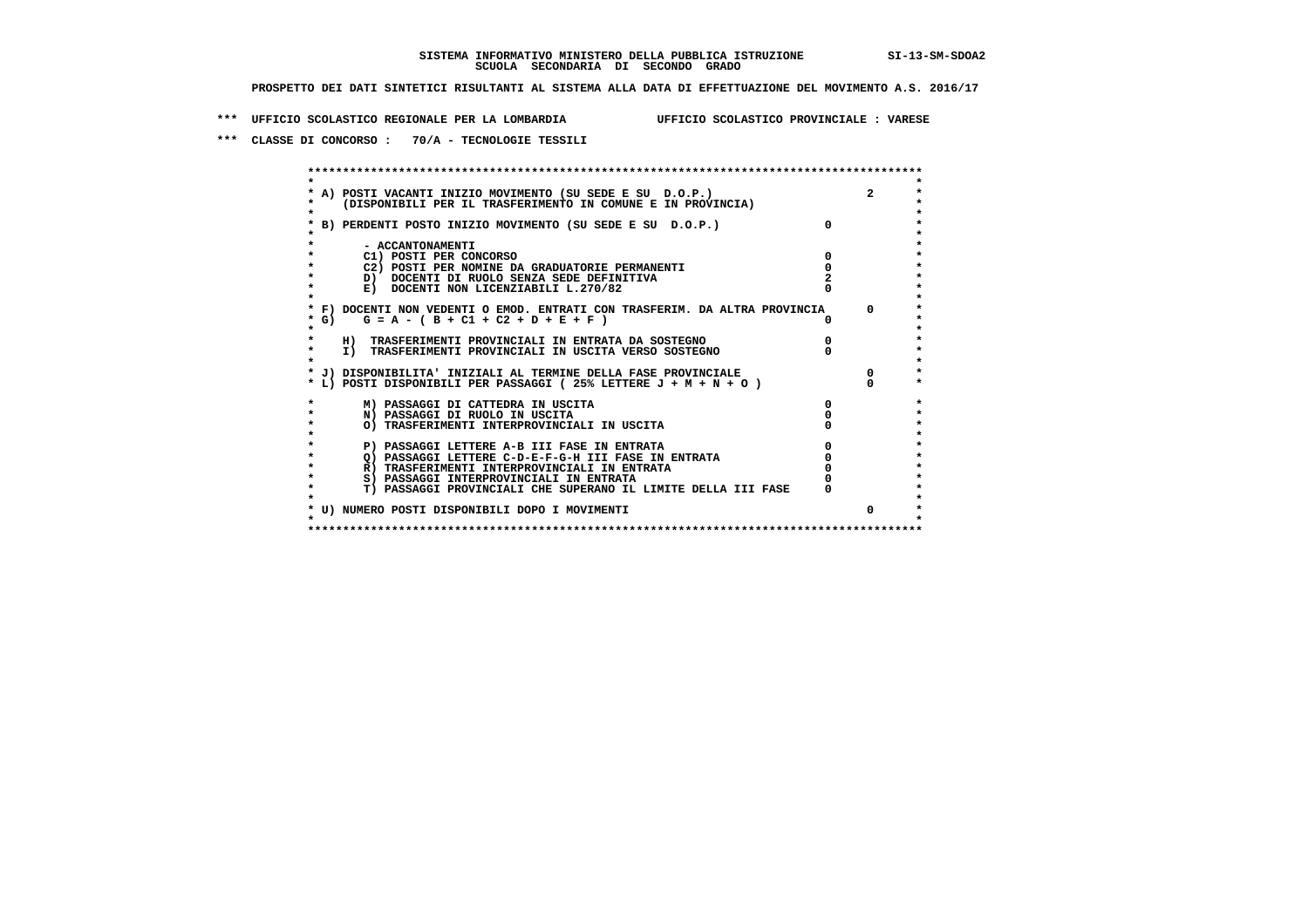**\*\*\* UFFICIO SCOLASTICO REGIONALE PER LA LOMBARDIA UFFICIO SCOLASTICO PROVINCIALE : VARESE**

 **\*\*\* CLASSE DI CONCORSO : 71/A - TECNOLOGIA E DISEGNO**

 **\*\*\*\*\*\*\*\*\*\*\*\*\*\*\*\*\*\*\*\*\*\*\*\*\*\*\*\*\*\*\*\*\*\*\*\*\*\*\*\*\*\*\*\*\*\*\*\*\*\*\*\*\*\*\*\*\*\*\*\*\*\*\*\*\*\*\*\*\*\*\*\*\*\*\*\*\*\*\*\*\*\*\*\*\*\*\*\* \* \*** $\ddot{\phantom{0}}$  **\* A) POSTI VACANTI INIZIO MOVIMENTO (SU SEDE E SU D.O.P.) 3 \*** $\star$  **\* (DISPONIBILI PER IL TRASFERIMENTO IN COMUNE E IN PROVINCIA) \*** $\bullet$  **\* \* \* B) PERDENTI POSTO INIZIO MOVIMENTO (SU SEDE E SU D.O.P.) 0 \* \* \* \* - ACCANTONAMENTI \* \* C1) POSTI PER CONCORSO 0 \* \* C2) POSTI PER NOMINE DA GRADUATORIE PERMANENTI 0 \* \* D) DOCENTI DI RUOLO SENZA SEDE DEFINITIVA 1 \*E)** DOCENTI NON LICENZIABILI L.270/82  **\* \* \* F) DOCENTI NON VEDENTI O EMOD. ENTRATI CON TRASFERIM. DA ALTRA PROVINCIA 0 \* \* G) G = A - ( B + C1 + C2 + D + E + F ) 2 \* \* \*** $\bullet$  **\* H) TRASFERIMENTI PROVINCIALI IN ENTRATA DA SOSTEGNO 0 \* \* I) TRASFERIMENTI PROVINCIALI IN USCITA VERSO SOSTEGNO 0 \* \* \* \* J) DISPONIBILITA' INIZIALI AL TERMINE DELLA FASE PROVINCIALE 2 \*** $\ddot{\bullet}$  **\* L) POSTI DISPONIBILI PER PASSAGGI ( 25% LETTERE J + M + N + O ) 0 \* \* M) PASSAGGI DI CATTEDRA IN USCITA 0 \* \* N) PASSAGGI DI RUOLO IN USCITA 0 \*** $\star$  **\* O) TRASFERIMENTI INTERPROVINCIALI IN USCITA 0 \* \* \*** $\star$ P) PASSAGGI LETTERE A-B III FASE IN ENTRATA **0**<br>Q) PASSAGGI LETTERE C-D-E-F-G-H III FASE IN ENTRATA **0** <sup>0</sup>  $\star$  **\* Q) PASSAGGI LETTERE C-D-E-F-G-H III FASE IN ENTRATA 0 \*R) TRASFERIMENTI INTERPROVINCIALI IN ENTRATA** 0<br> **S)** PASSAGGI INTERPROVINCIALI IN ENTRATA 0 **\*** S) PASSAGGI INTERPROVINCIALI IN ENTRATA  $\bullet$  **\* T) PASSAGGI PROVINCIALI CHE SUPERANO IL LIMITE DELLA III FASE 0 \*** $\star$  **\* \* \* U) NUMERO POSTI DISPONIBILI DOPO I MOVIMENTI 2 \* \* \* \*\*\*\*\*\*\*\*\*\*\*\*\*\*\*\*\*\*\*\*\*\*\*\*\*\*\*\*\*\*\*\*\*\*\*\*\*\*\*\*\*\*\*\*\*\*\*\*\*\*\*\*\*\*\*\*\*\*\*\*\*\*\*\*\*\*\*\*\*\*\*\*\*\*\*\*\*\*\*\*\*\*\*\*\*\*\*\***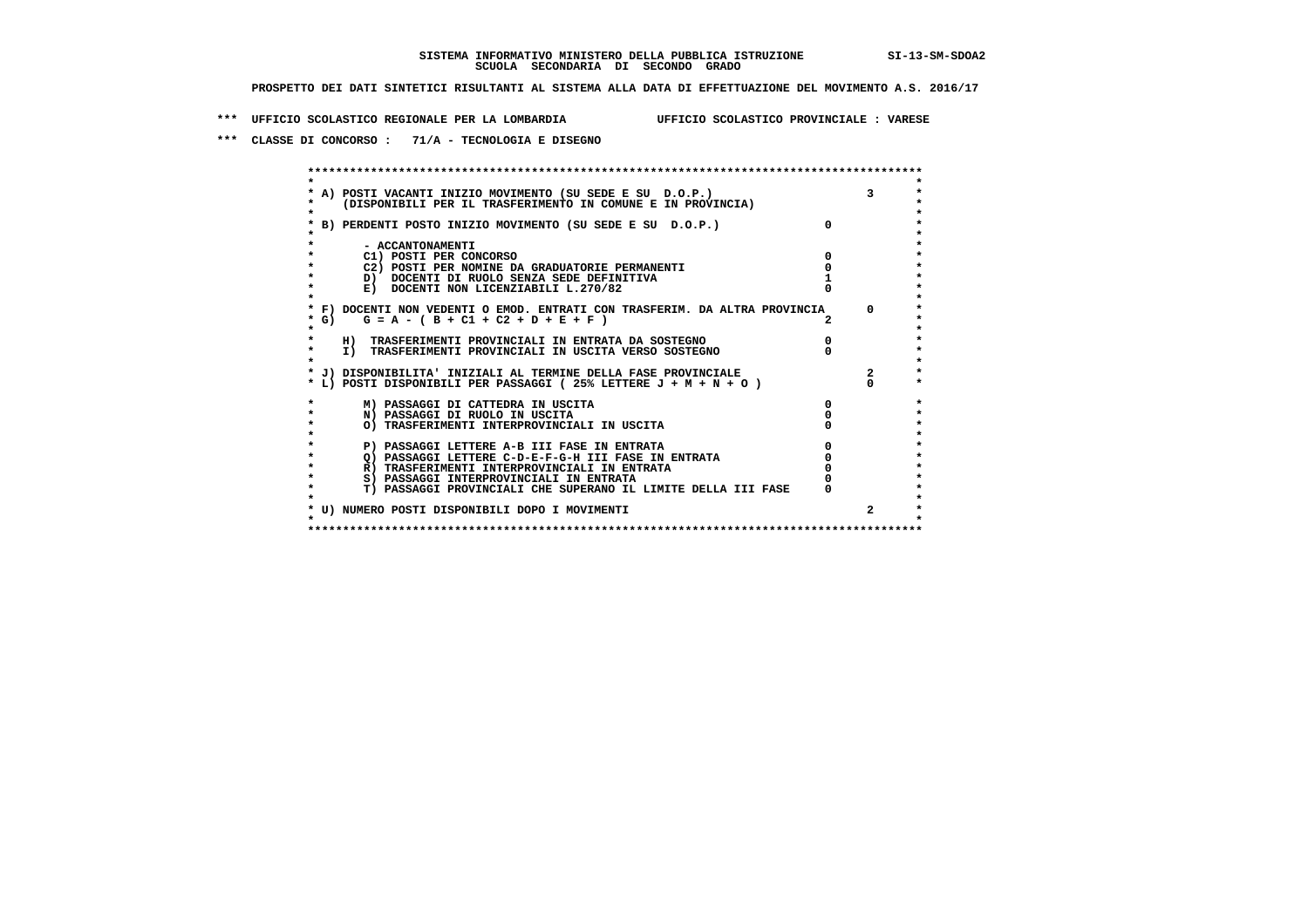**\*\*\* UFFICIO SCOLASTICO REGIONALE PER LA LOMBARDIA UFFICIO SCOLASTICO PROVINCIALE : VARESE**

 **\*\*\* CLASSE DI CONCORSO : 72/A - TOPOGRAFIA GENERALE**

|         | A) POSTI VACANTI INIZIO MOVIMENTO (SU SEDE E SU D.O.P.)<br>(DISPONIBILI PER IL TRASFERIMENTO IN COMUNE E IN PROVINCIA) |          | $\mathbf{3}$ |
|---------|------------------------------------------------------------------------------------------------------------------------|----------|--------------|
|         | B) PERDENTI POSTO INIZIO MOVIMENTO (SU SEDE E SU D.O.P.)                                                               | $\Omega$ |              |
|         | - ACCANTONAMENTI                                                                                                       |          |              |
|         | C1) POSTI PER CONCORSO                                                                                                 |          |              |
|         | C2) POSTI PER NOMINE DA GRADUATORIE PERMANENTI                                                                         |          |              |
|         | D) DOCENTI DI RUOLO SENZA SEDE DEFINITIVA                                                                              |          |              |
|         | E) DOCENTI NON LICENZIABILI L.270/82                                                                                   |          |              |
|         | * F) DOCENTI NON VEDENTI O EMOD. ENTRATI CON TRASFERIM. DA ALTRA PROVINCIA                                             |          | 0            |
| G)<br>* | $G = A - (B + C1 + C2 + D + E + F)$                                                                                    |          |              |
|         | H) TRASFERIMENTI PROVINCIALI IN ENTRATA DA SOSTEGNO                                                                    |          |              |
|         | I) TRASFERIMENTI PROVINCIALI IN USCITA VERSO SOSTEGNO                                                                  |          |              |
|         | * J) DISPONIBILITA' INIZIALI AL TERMINE DELLA FASE PROVINCIALE                                                         |          |              |
|         | * L) POSTI DISPONIBILI PER PASSAGGI (25% LETTERE J + M + N + O)                                                        |          |              |
|         | M) PASSAGGI DI CATTEDRA IN USCITA                                                                                      |          |              |
|         | N) PASSAGGI DI RUOLO IN USCITA                                                                                         |          |              |
|         | O) TRASFERIMENTI INTERPROVINCIALI IN USCITA                                                                            |          |              |
|         |                                                                                                                        |          |              |
|         | P) PASSAGGI LETTERE A-B III FASE IN ENTRATA                                                                            |          |              |
|         | O) PASSAGGI LETTERE C-D-E-F-G-H III FASE IN ENTRATA                                                                    |          |              |
|         | R) TRASFERIMENTI INTERPROVINCIALI IN ENTRATA                                                                           |          |              |
|         | S) PASSAGGI INTERPROVINCIALI IN ENTRATA                                                                                |          |              |
|         | T) PASSAGGI PROVINCIALI CHE SUPERANO IL LIMITE DELLA III FASE                                                          |          |              |
|         | * U) NUMERO POSTI DISPONIBILI DOPO I MOVIMENTI                                                                         |          | 3            |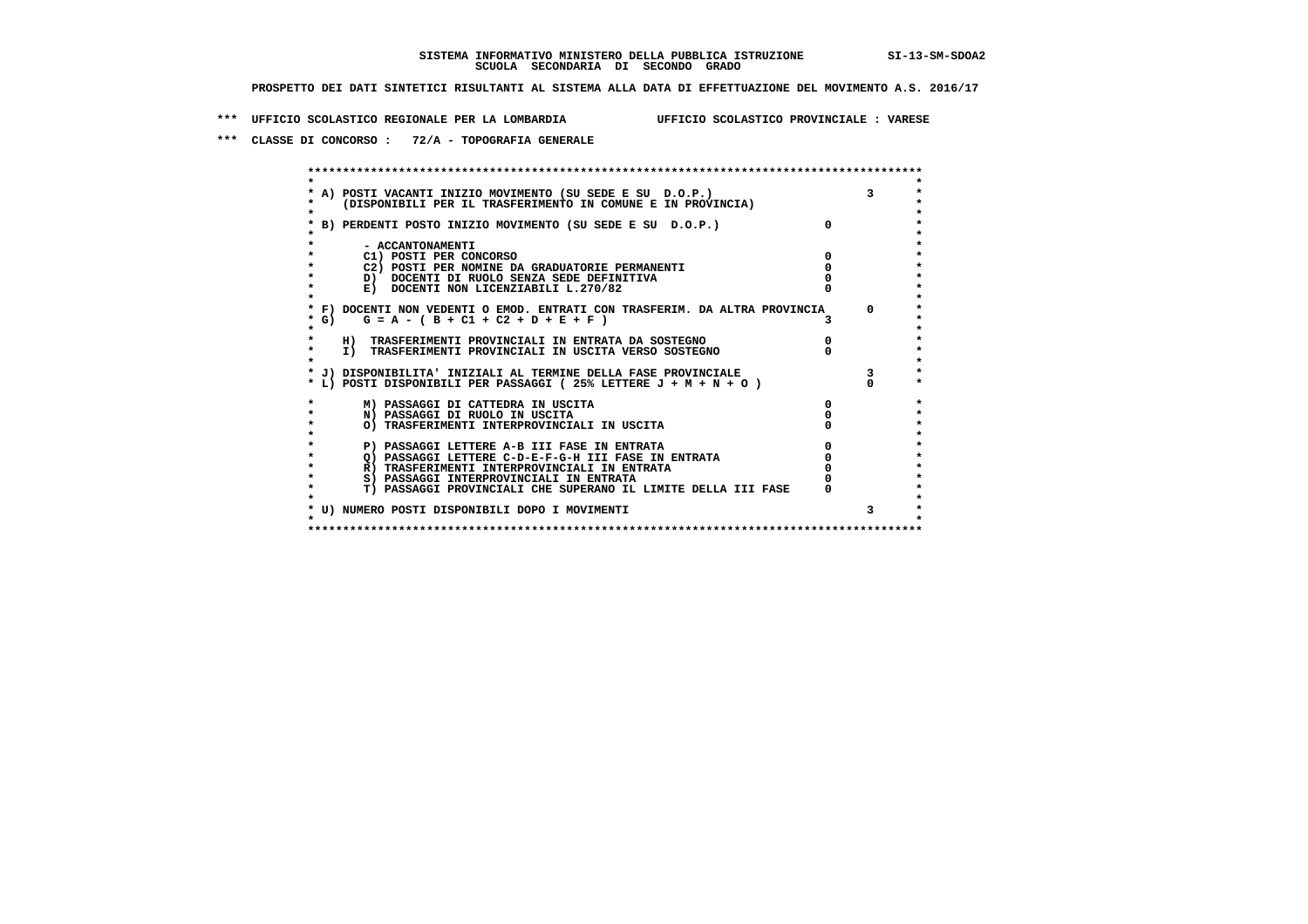**\*\*\* UFFICIO SCOLASTICO REGIONALE PER LA LOMBARDIA UFFICIO SCOLASTICO PROVINCIALE : VARESE**

 **\*\*\* CLASSE DI CONCORSO : 75/A - DATTILOGRAFIA E STENOGRAFIA**

|        | A) POSTI VACANTI INIZIO MOVIMENTO (SU SEDE E SU D.O.P.)<br>(DISPONIBILI PER IL TRASFERIMENTO IN COMUNE E IN PROVINCIA) |            |
|--------|------------------------------------------------------------------------------------------------------------------------|------------|
|        | B) PERDENTI POSTO INIZIO MOVIMENTO (SU SEDE E SU D.O.P.)                                                               |            |
|        | - ACCANTONAMENTI                                                                                                       |            |
|        | C1) POSTI PER CONCORSO                                                                                                 |            |
|        | C2) POSTI PER NOMINE DA GRADUATORIE PERMANENTI                                                                         |            |
|        | D) DOCENTI DI RUOLO SENZA SEDE DEFINITIVA                                                                              |            |
|        | E) DOCENTI NON LICENZIABILI L.270/82                                                                                   |            |
|        |                                                                                                                        |            |
|        | * F) DOCENTI NON VEDENTI O EMOD. ENTRATI CON TRASFERIM. DA ALTRA PROVINCIA                                             | $^{\circ}$ |
| $*$ G) | $G = A - (B + C1 + C2 + D + E + F)$                                                                                    |            |
|        |                                                                                                                        |            |
|        | H) TRASFERIMENTI PROVINCIALI IN ENTRATA DA SOSTEGNO                                                                    |            |
|        | I) TRASFERIMENTI PROVINCIALI IN USCITA VERSO SOSTEGNO                                                                  |            |
|        | * J) DISPONIBILITA' INIZIALI AL TERMINE DELLA FASE PROVINCIALE                                                         |            |
|        | * L) POSTI DISPONIBILI PER PASSAGGI (25% LETTERE J + M + N + O)                                                        |            |
|        |                                                                                                                        |            |
|        | M) PASSAGGI DI CATTEDRA IN USCITA                                                                                      |            |
|        | N) PASSAGGI DI RUOLO IN USCITA                                                                                         |            |
|        | O) TRASFERIMENTI INTERPROVINCIALI IN USCITA                                                                            |            |
|        |                                                                                                                        |            |
|        | P) PASSAGGI LETTERE A-B III FASE IN ENTRATA                                                                            |            |
|        | O) PASSAGGI LETTERE C-D-E-F-G-H III FASE IN ENTRATA                                                                    |            |
|        | R) TRASFERIMENTI INTERPROVINCIALI IN ENTRATA                                                                           |            |
|        | S) PASSAGGI INTERPROVINCIALI IN ENTRATA                                                                                |            |
|        | T) PASSAGGI PROVINCIALI CHE SUPERANO IL LIMITE DELLA III FASE                                                          |            |
|        |                                                                                                                        |            |
|        | * U) NUMERO POSTI DISPONIBILI DOPO I MOVIMENTI                                                                         | 1          |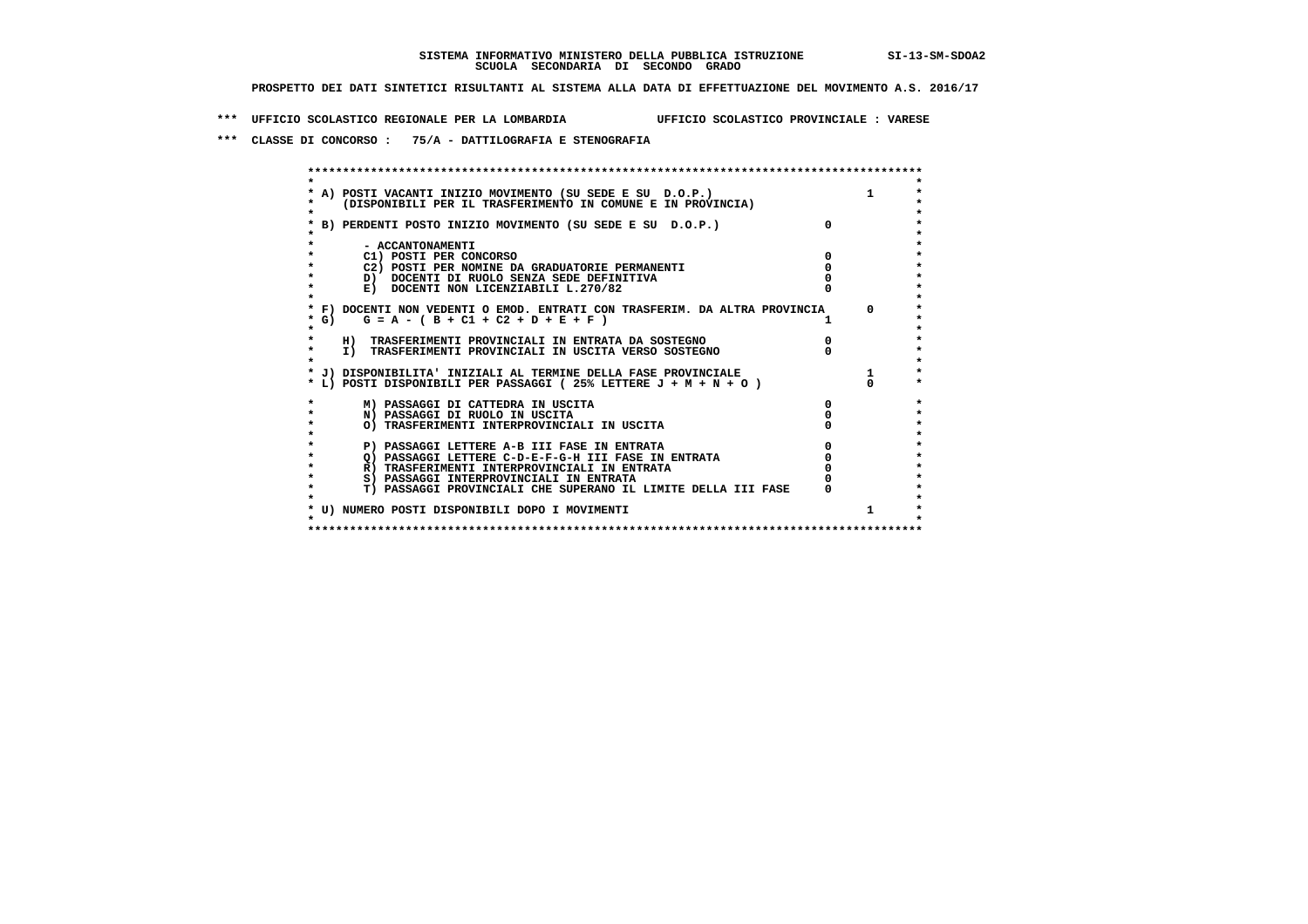**\*\*\* UFFICIO SCOLASTICO REGIONALE PER LA LOMBARDIA UFFICIO SCOLASTICO PROVINCIALE : VARESE**

 **\*\*\* CLASSE DI CONCORSO : 76/A - TRATTAMENTO TESTI, CALCOLO, CONTABILITA' ELETTRONICA ED APPLICAZIONI GESTIONALI**

|         | * A) POSTI VACANTI INIZIO MOVIMENTO (SU SEDE E SU D.O.P.)                  |          |
|---------|----------------------------------------------------------------------------|----------|
|         | (DISPONIBILI PER IL TRASFERIMENTO IN COMUNE E IN PROVINCIA)                |          |
|         |                                                                            |          |
|         | * B) PERDENTI POSTO INIZIO MOVIMENTO (SU SEDE E SU D.O.P.)                 |          |
|         |                                                                            |          |
|         | - ACCANTONAMENTI                                                           |          |
|         | C1) POSTI PER CONCORSO                                                     |          |
|         | C2) POSTI PER NOMINE DA GRADUATORIE PERMANENTI                             |          |
| $\star$ | D) DOCENTI DI RUOLO SENZA SEDE DEFINITIVA                                  |          |
| $\star$ | E) DOCENTI NON LICENZIABILI L.270/82                                       |          |
|         |                                                                            |          |
|         | * F) DOCENTI NON VEDENTI O EMOD. ENTRATI CON TRASFERIM. DA ALTRA PROVINCIA | $\Omega$ |
| $*$ G)  | $G = A - (B + C1 + C2 + D + E + F)$                                        |          |
|         |                                                                            |          |
|         | H) TRASFERIMENTI PROVINCIALI IN ENTRATA DA SOSTEGNO                        |          |
| $\star$ | I) TRASFERIMENTI PROVINCIALI IN USCITA VERSO SOSTEGNO                      |          |
|         |                                                                            |          |
|         | * J) DISPONIBILITA' INIZIALI AL TERMINE DELLA FASE PROVINCIALE             |          |
|         | * L) POSTI DISPONIBILI PER PASSAGGI (25% LETTERE J + M + N + O )           |          |
|         | M) PASSAGGI DI CATTEDRA IN USCITA                                          |          |
| $\star$ | N) PASSAGGI DI RUOLO IN USCITA                                             |          |
| $\star$ | O) TRASFERIMENTI INTERPROVINCIALI IN USCITA                                |          |
|         |                                                                            |          |
| $\star$ | P) PASSAGGI LETTERE A-B III FASE IN ENTRATA                                |          |
| $\star$ | O) PASSAGGI LETTERE C-D-E-F-G-H III FASE IN ENTRATA                        |          |
| $\star$ | R) TRASFERIMENTI INTERPROVINCIALI IN ENTRATA                               |          |
| $\star$ | S) PASSAGGI INTERPROVINCIALI IN ENTRATA                                    |          |
| $\star$ | T) PASSAGGI PROVINCIALI CHE SUPERANO IL LIMITE DELLA III FASE              |          |
|         |                                                                            |          |
|         | * U) NUMERO POSTI DISPONIBILI DOPO I MOVIMENTI                             | 1        |
|         |                                                                            |          |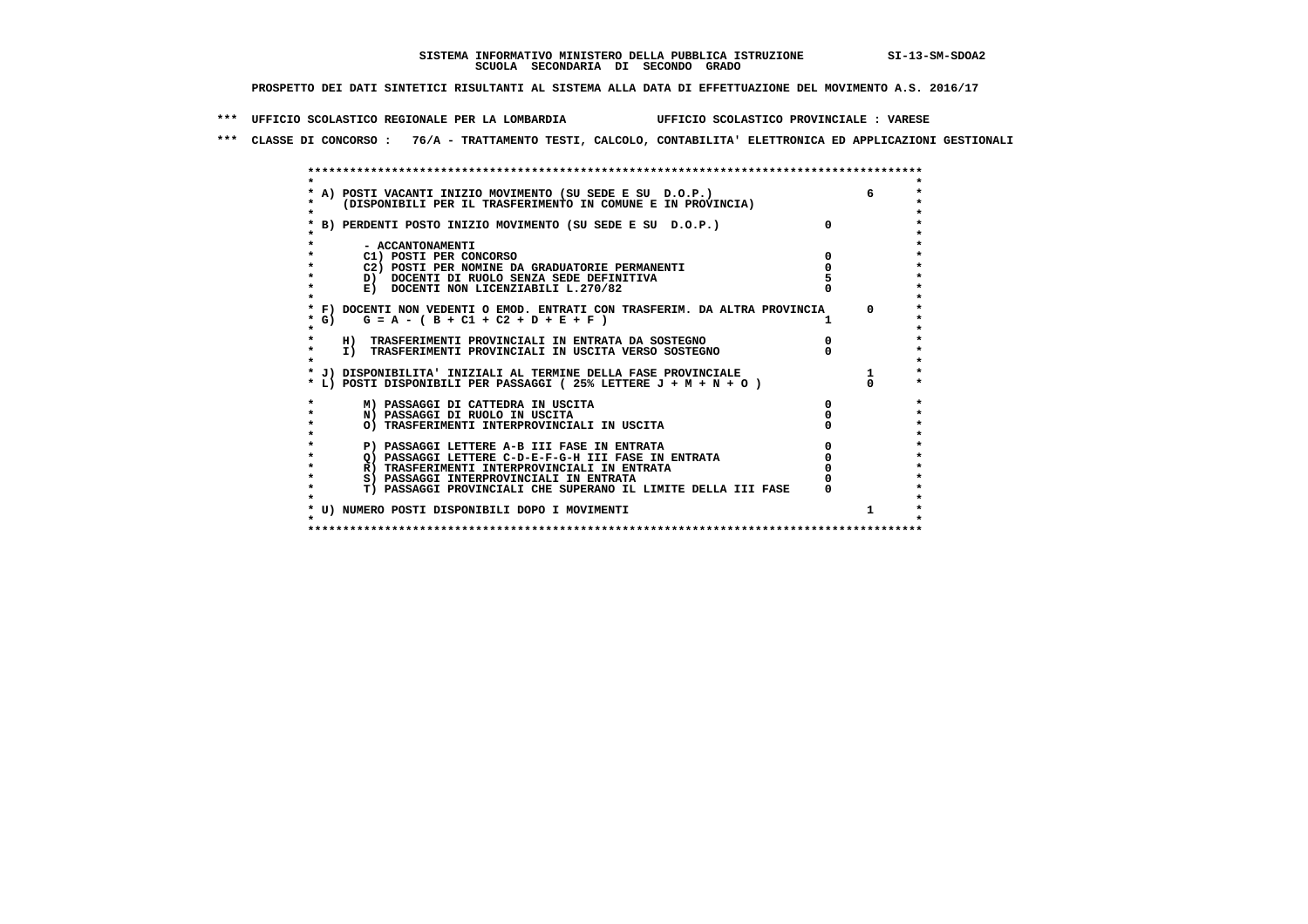**\*\*\* UFFICIO SCOLASTICO REGIONALE PER LA LOMBARDIA UFFICIO SCOLASTICO PROVINCIALE : VARESE**

 **\*\*\* CLASSE DI CONCORSO : 46/A - LINGUE E CIVILTA' STRANIERE (FRANCESE)**

|         | * A) POSTI VACANTI INIZIO MOVIMENTO (SU SEDE E SU D.O.P.)                  |            | 12              |
|---------|----------------------------------------------------------------------------|------------|-----------------|
|         | (DISPONIBILI PER IL TRASFERIMENTO IN COMUNE E IN PROVINCIA)                |            |                 |
|         |                                                                            |            |                 |
|         | * B) PERDENTI POSTO INIZIO MOVIMENTO (SU SEDE E SU D.O.P.)                 |            |                 |
|         |                                                                            |            |                 |
|         | - ACCANTONAMENTI                                                           |            |                 |
|         | C1) POSTI PER CONCORSO                                                     |            |                 |
|         | C2) POSTI PER NOMINE DA GRADUATORIE PERMANENTI                             |            |                 |
|         | D) DOCENTI DI RUOLO SENZA SEDE DEFINITIVA                                  |            |                 |
|         | E) DOCENTI NON LICENZIABILI L.270/82                                       |            |                 |
|         |                                                                            |            |                 |
|         | * F) DOCENTI NON VEDENTI O EMOD. ENTRATI CON TRASFERIM. DA ALTRA PROVINCIA |            | $^{\circ}$      |
| $*$ G)  | $G = A - (B + C1 + C2 + D + E + F)$                                        | 10 D       |                 |
|         |                                                                            |            |                 |
|         | H) TRASFERIMENTI PROVINCIALI IN ENTRATA DA SOSTEGNO                        | $^{\circ}$ |                 |
|         | I) TRASFERIMENTI PROVINCIALI IN USCITA VERSO SOSTEGNO                      |            |                 |
|         | * J) DISPONIBILITA' INIZIALI AL TERMINE DELLA FASE PROVINCIALE             |            | 10 <sup>1</sup> |
|         | * L) POSTI DISPONIBILI PER PASSAGGI (25% LETTERE J + M + N + O )           |            | $\mathbf{2}$    |
|         |                                                                            |            |                 |
|         | M) PASSAGGI DI CATTEDRA IN USCITA                                          |            |                 |
| $\star$ | N) PASSAGGI DI RUOLO IN USCITA                                             |            |                 |
| $\star$ | O) TRASFERIMENTI INTERPROVINCIALI IN USCITA                                |            |                 |
|         |                                                                            |            |                 |
|         | P) PASSAGGI LETTERE A-B III FASE IN ENTRATA                                |            |                 |
|         | O) PASSAGGI LETTERE C-D-E-F-G-H III FASE IN ENTRATA                        |            |                 |
|         | R) TRASFERIMENTI INTERPROVINCIALI IN ENTRATA                               |            |                 |
| $\star$ | S) PASSAGGI INTERPROVINCIALI IN ENTRATA                                    |            |                 |
|         | T) PASSAGGI PROVINCIALI CHE SUPERANO IL LIMITE DELLA III FASE              |            |                 |
|         |                                                                            |            |                 |
|         | * U) NUMERO POSTI DISPONIBILI DOPO I MOVIMENTI                             |            |                 |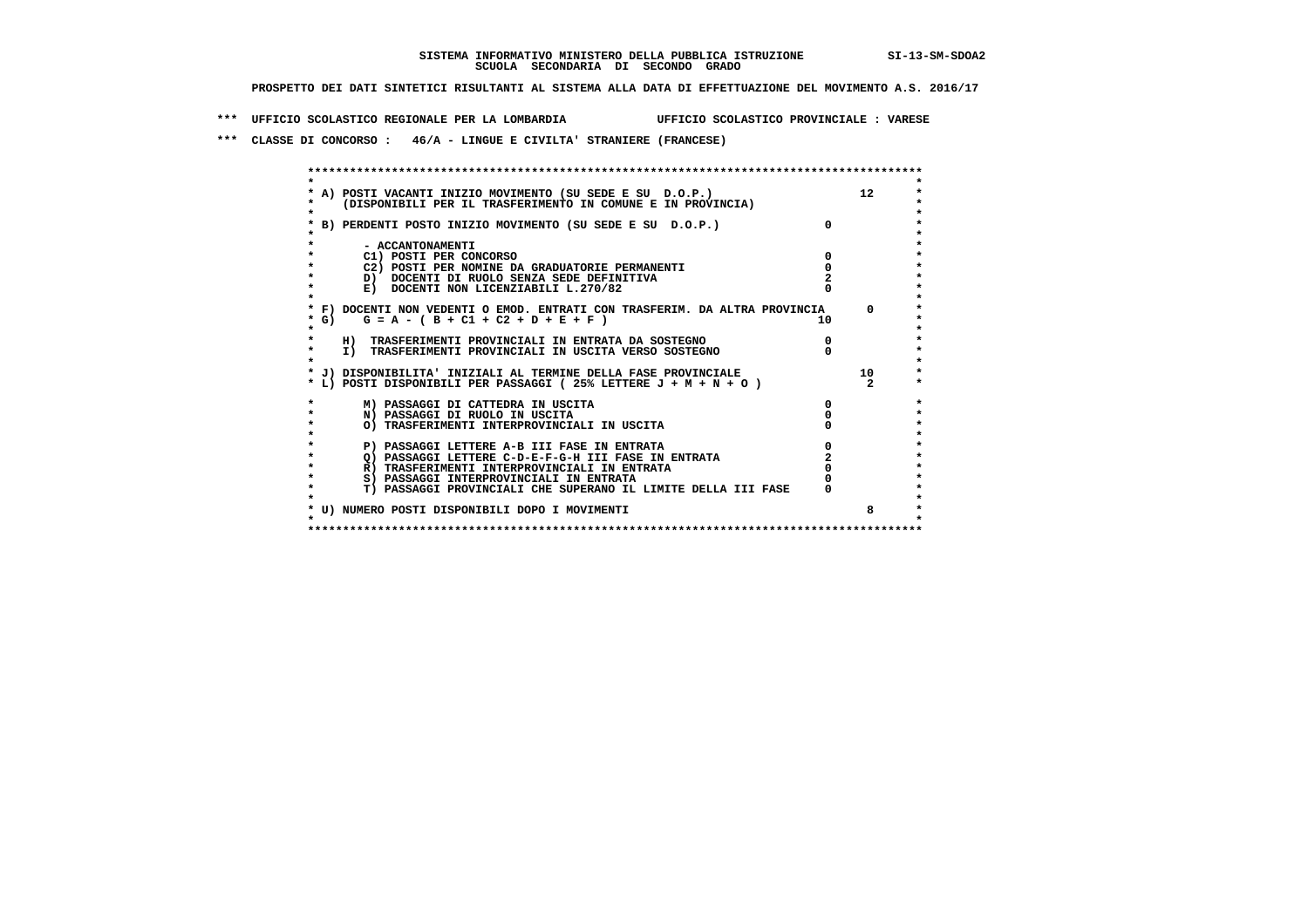**\*\*\* UFFICIO SCOLASTICO REGIONALE PER LA LOMBARDIA UFFICIO SCOLASTICO PROVINCIALE : VARESE**

 **\*\*\* CLASSE DI CONCORSO : 46/A - LINGUE E CIVILTA' STRANIERE (INGLESE)**

|           | A) POSTI VACANTI INIZIO MOVIMENTO (SU SEDE E SU D.O.P.)                                                                           |    | 40         |
|-----------|-----------------------------------------------------------------------------------------------------------------------------------|----|------------|
|           | (DISPONIBILI PER IL TRASFERIMENTO IN COMUNE E IN PROVINCIA)                                                                       |    |            |
|           |                                                                                                                                   |    |            |
|           | B) PERDENTI POSTO INIZIO MOVIMENTO (SU SEDE E SU D.O.P.)                                                                          |    |            |
|           |                                                                                                                                   |    |            |
|           | - ACCANTONAMENTI                                                                                                                  |    |            |
|           | C1) POSTI PER CONCORSO                                                                                                            |    |            |
|           | C2) POSTI PER NOMINE DA GRADUATORIE PERMANENTI                                                                                    |    |            |
|           | D) DOCENTI DI RUOLO SENZA SEDE DEFINITIVA                                                                                         | 12 |            |
| $\star$   | E) DOCENTI NON LICENZIABILI L.270/82                                                                                              |    |            |
|           |                                                                                                                                   |    |            |
|           | * F) DOCENTI NON VEDENTI O EMOD. ENTRATI CON TRASFERIM. DA ALTRA PROVINCIA                                                        |    | $^{\circ}$ |
| * G)      | $G = A - (B + C1 + C2 + D + E + F)$                                                                                               | 27 |            |
|           |                                                                                                                                   |    |            |
| $\star$   | H) TRASFERIMENTI PROVINCIALI IN ENTRATA DA SOSTEGNO                                                                               |    |            |
|           | I) TRASFERIMENTI PROVINCIALI IN USCITA VERSO SOSTEGNO                                                                             |    |            |
|           |                                                                                                                                   |    | 28         |
|           | * J) DISPONIBILITA' INIZIALI AL TERMINE DELLA FASE PROVINCIALE<br>* L) POSTI DISPONIBILI PER PASSAGGI (25% LETTERE J + M + N + O) |    |            |
|           |                                                                                                                                   |    |            |
|           | M) PASSAGGI DI CATTEDRA IN USCITA                                                                                                 |    |            |
| $\star$   | N) PASSAGGI DI RUOLO IN USCITA                                                                                                    |    |            |
| $\bullet$ | O) TRASFERIMENTI INTERPROVINCIALI IN USCITA                                                                                       |    |            |
|           |                                                                                                                                   |    |            |
| $\star$   | P) PASSAGGI LETTERE A-B III FASE IN ENTRATA                                                                                       |    |            |
|           | O) PASSAGGI LETTERE C-D-E-F-G-H III FASE IN ENTRATA                                                                               |    |            |
|           | R) TRASFERIMENTI INTERPROVINCIALI IN ENTRATA                                                                                      |    |            |
|           | S) PASSAGGI INTERPROVINCIALI IN ENTRATA                                                                                           |    |            |
|           | T) PASSAGGI PROVINCIALI CHE SUPERANO IL LIMITE DELLA III FASE                                                                     |    |            |
|           |                                                                                                                                   |    |            |
|           | * U) NUMERO POSTI DISPONIBILI DOPO I MOVIMENTI                                                                                    |    | 26         |
|           |                                                                                                                                   |    |            |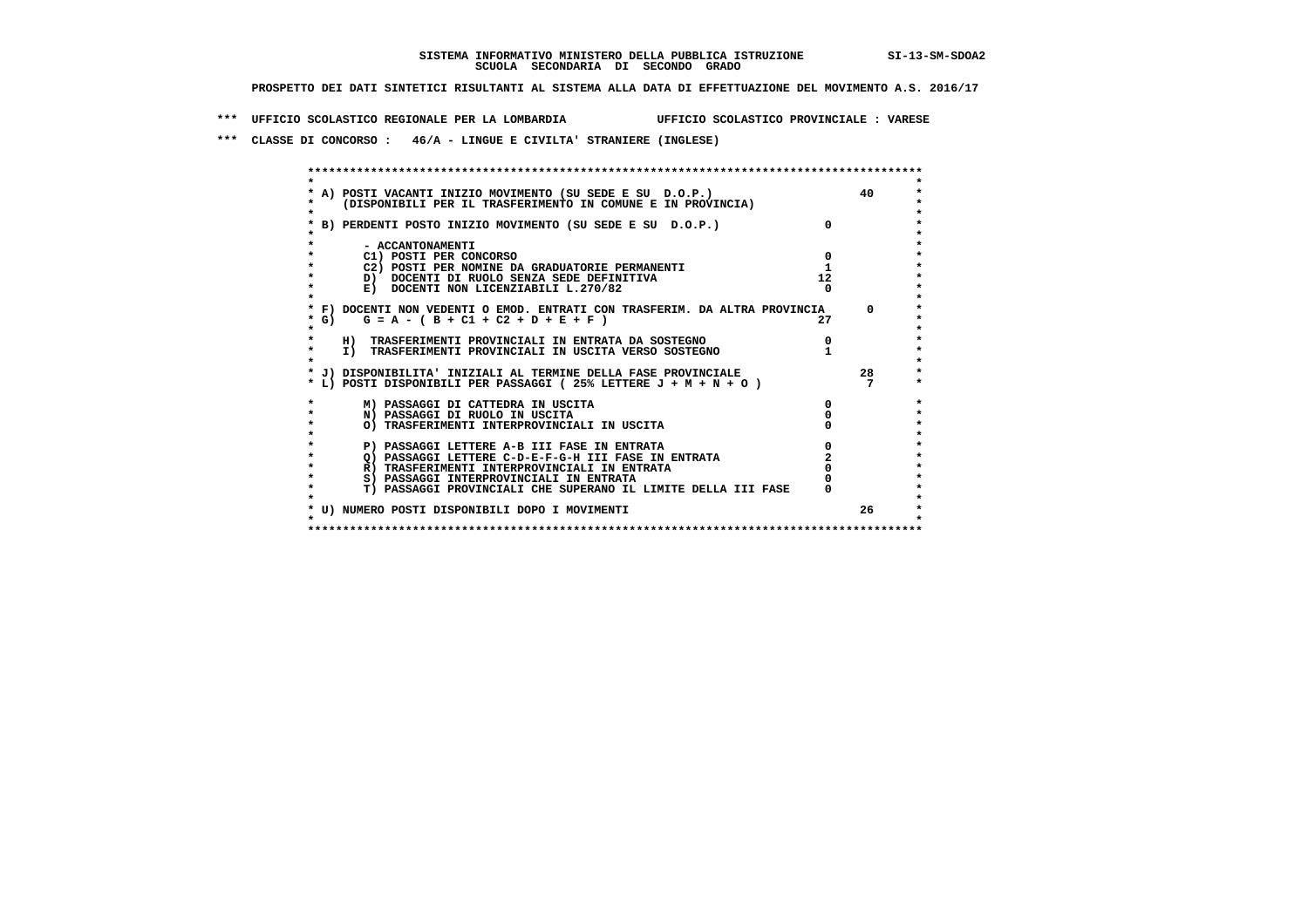**\*\*\* UFFICIO SCOLASTICO REGIONALE PER LA LOMBARDIA UFFICIO SCOLASTICO PROVINCIALE : VARESE**

 **\*\*\* CLASSE DI CONCORSO : 46/A - LINGUE E CIVILTA' STRANIERE (SPAGNOLO)**

|         | * A) POSTI VACANTI INIZIO MOVIMENTO (SU SEDE E SU D.O.P.)                  |            |
|---------|----------------------------------------------------------------------------|------------|
|         | (DISPONIBILI PER IL TRASFERIMENTO IN COMUNE E IN PROVINCIA)                |            |
|         |                                                                            |            |
|         | * B) PERDENTI POSTO INIZIO MOVIMENTO (SU SEDE E SU D.O.P.)                 |            |
|         | - ACCANTONAMENTI                                                           |            |
|         | C1) POSTI PER CONCORSO                                                     |            |
|         | C2) POSTI PER NOMINE DA GRADUATORIE PERMANENTI                             |            |
|         | D) DOCENTI DI RUOLO SENZA SEDE DEFINITIVA                                  |            |
| $\star$ | E) DOCENTI NON LICENZIABILI L.270/82                                       |            |
|         |                                                                            |            |
|         | * F) DOCENTI NON VEDENTI O EMOD. ENTRATI CON TRASFERIM. DA ALTRA PROVINCIA | $^{\circ}$ |
| $*$ G)  | $G = A - (B + C1 + C2 + D + E + F)$                                        |            |
|         |                                                                            |            |
|         | H) TRASFERIMENTI PROVINCIALI IN ENTRATA DA SOSTEGNO                        |            |
| $\star$ | I) TRASFERIMENTI PROVINCIALI IN USCITA VERSO SOSTEGNO                      |            |
|         |                                                                            |            |
|         | * J) DISPONIBILITA' INIZIALI AL TERMINE DELLA FASE PROVINCIALE             |            |
|         | * L) POSTI DISPONIBILI PER PASSAGGI (25% LETTERE J + M + N + O )           |            |
|         |                                                                            |            |
|         | M) PASSAGGI DI CATTEDRA IN USCITA                                          |            |
|         | N) PASSAGGI DI RUOLO IN USCITA                                             |            |
| $\star$ | O) TRASFERIMENTI INTERPROVINCIALI IN USCITA                                |            |
|         |                                                                            |            |
|         | P) PASSAGGI LETTERE A-B III FASE IN ENTRATA                                |            |
| $\star$ | O) PASSAGGI LETTERE C-D-E-F-G-H III FASE IN ENTRATA                        |            |
| $\star$ | R) TRASFERIMENTI INTERPROVINCIALI IN ENTRATA                               |            |
| $\star$ | S) PASSAGGI INTERPROVINCIALI IN ENTRATA                                    |            |
|         | T) PASSAGGI PROVINCIALI CHE SUPERANO IL LIMITE DELLA III FASE              |            |
|         |                                                                            |            |
|         | * U) NUMERO POSTI DISPONIBILI DOPO I MOVIMENTI                             | 7          |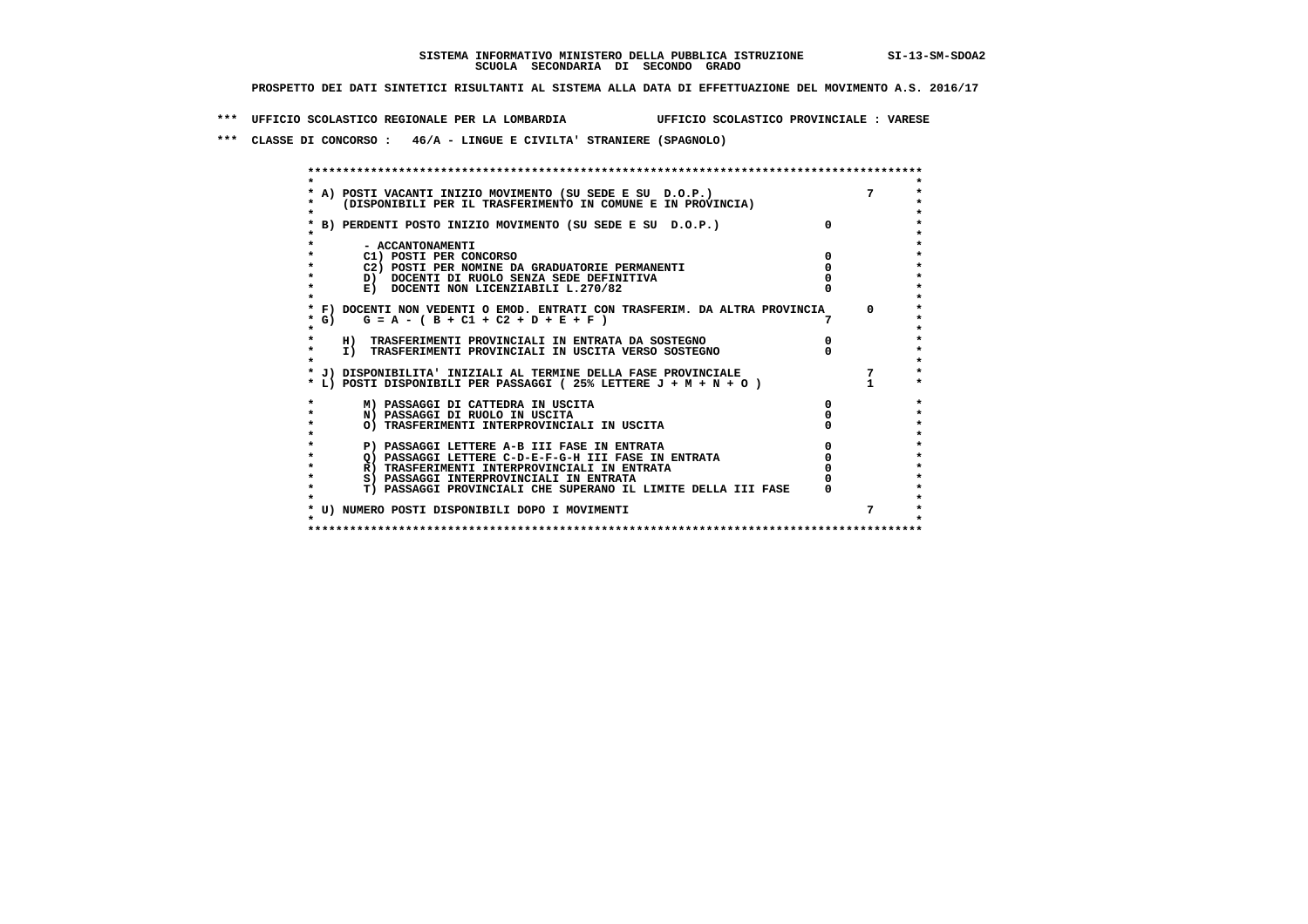**\*\*\* UFFICIO SCOLASTICO REGIONALE PER LA LOMBARDIA UFFICIO SCOLASTICO PROVINCIALE : VARESE**

 **\*\*\* CLASSE DI CONCORSO : 46/A - LINGUE E CIVILTA' STRANIERE (TEDESCO)**

|        | A) POSTI VACANTI INIZIO MOVIMENTO (SU SEDE E SU D.O.P.)<br>(DISPONIBILI PER IL TRASFERIMENTO IN COMUNE E IN PROVINCIA) | 11       |
|--------|------------------------------------------------------------------------------------------------------------------------|----------|
|        | B) PERDENTI POSTO INIZIO MOVIMENTO (SU SEDE E SU D.O.P.)                                                               |          |
|        | - ACCANTONAMENTI                                                                                                       |          |
|        | C1) POSTI PER CONCORSO                                                                                                 |          |
|        | C2) POSTI PER NOMINE DA GRADUATORIE PERMANENTI                                                                         |          |
|        | D) DOCENTI DI RUOLO SENZA SEDE DEFINITIVA                                                                              |          |
|        | E) DOCENTI NON LICENZIABILI L.270/82                                                                                   |          |
|        |                                                                                                                        |          |
|        | * F) DOCENTI NON VEDENTI O EMOD. ENTRATI CON TRASFERIM. DA ALTRA PROVINCIA                                             | $\Omega$ |
| $*$ G) | $G = A - (B + C1 + C2 + D + E + F)$                                                                                    |          |
|        |                                                                                                                        |          |
|        | H) TRASFERIMENTI PROVINCIALI IN ENTRATA DA SOSTEGNO                                                                    |          |
|        | I) TRASFERIMENTI PROVINCIALI IN USCITA VERSO SOSTEGNO                                                                  |          |
|        |                                                                                                                        |          |
|        | * J) DISPONIBILITA' INIZIALI AL TERMINE DELLA FASE PROVINCIALE                                                         |          |
|        | * L) POSTI DISPONIBILI PER PASSAGGI (25% LETTERE J + M + N + O )                                                       |          |
|        |                                                                                                                        |          |
|        | M) PASSAGGI DI CATTEDRA IN USCITA                                                                                      |          |
|        | N) PASSAGGI DI RUOLO IN USCITA                                                                                         |          |
|        | O) TRASFERIMENTI INTERPROVINCIALI IN USCITA                                                                            |          |
|        |                                                                                                                        |          |
|        | P) PASSAGGI LETTERE A-B III FASE IN ENTRATA                                                                            |          |
|        | Q) PASSAGGI LETTERE C-D-E-F-G-H III FASE IN ENTRATA                                                                    |          |
|        | R) TRASFERIMENTI INTERPROVINCIALI IN ENTRATA                                                                           |          |
|        | S) PASSAGGI INTERPROVINCIALI IN ENTRATA                                                                                |          |
|        | T) PASSAGGI PROVINCIALI CHE SUPERANO IL LIMITE DELLA III FASE                                                          |          |
|        |                                                                                                                        |          |
|        | * U) NUMERO POSTI DISPONIBILI DOPO I MOVIMENTI                                                                         |          |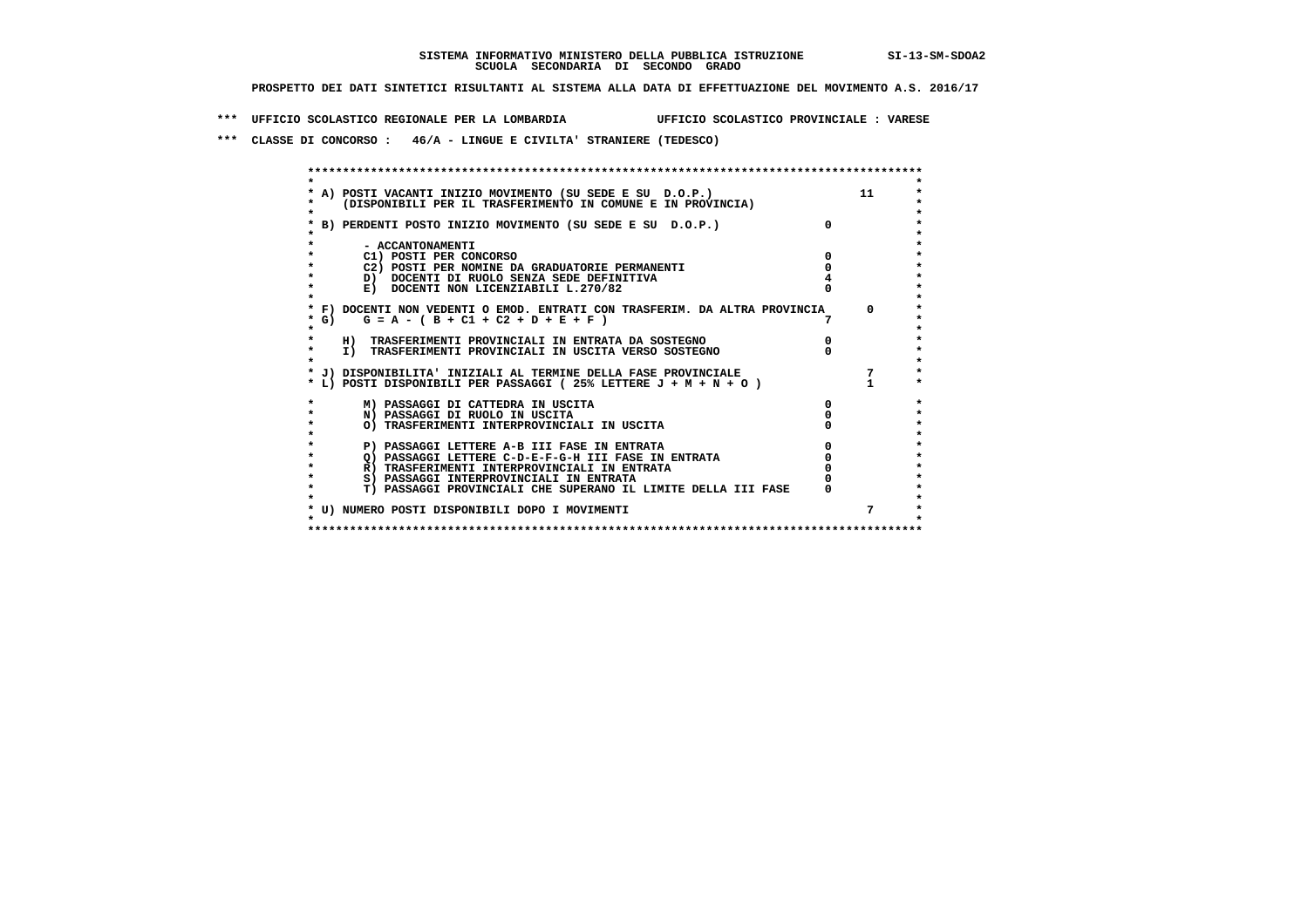**\*\*\* UFFICIO SCOLASTICO REGIONALE PER LA LOMBARDIA UFFICIO SCOLASTICO PROVINCIALE : VARESE**

 **\*\*\* POSTI DI SOSTEGNO**

 **\*\*\*\*\*\*\*\*\*\*\*\*\*\*\*\*\*\*\*\*\*\*\*\*\*\*\*\*\*\*\*\*\*\*\*\*\*\*\*\*\*\*\*\*\*\*\*\*\*\*\*\*\*\*\*\*\*\*\*\*\*\*\*\*\*\*\*\*\*\*\*\*\*\*\*\*\*\*\*\*\*\*\*\*\*\*\*\* \* \*** $\ddot{\phantom{0}}$  **\* A) POSTI VACANTI INIZIO MOVIMENTO (SU SEDE E SU D.O.P.) 83 \*** $\star$  **\* (DISPONIBILI PER IL TRASFERIMENTO IN COMUNE E IN PROVINCIA) \*** $\bullet$  **\* \* \* B) PERDENTI POSTO INIZIO MOVIMENTO (SU SEDE E SU D.O.P.) 58 \* \* \* \* - ACCANTONAMENTI \* \* C1) POSTI PER CONCORSO 0 \* \* C2) POSTI PER NOMINE DA GRADUATORIE PERMANENTI 0 \*b b** docenti di RUOLO SENZA SEDE DEFINITIVA  $\overline{D}$  **b**  $\overline{D}$  0  $\overline{D}$  0  $\overline{D}$  0  $\overline{D}$  0  $\overline{D}$  0  $\overline{D}$  0  $\overline{D}$  0  $\overline{D}$  0  $\overline{D}$  0  $\overline{D}$  0  $\overline{D}$  0  $\overline{D}$  0  $\overline{D}$  0  $\overline{D}$  0  $\overline{D}$ **E)** DOCENTI NON LICENZIABILI L.270/82  **\* \* \* F) DOCENTI NON VEDENTI O EMOD. ENTRATI CON TRASFERIM. DA ALTRA PROVINCIA 0 \* \* G) G = A - ( B + C1 + C2 + D + E + F ) 25 \* \* \*** $\star$  **\* H) TRASFERIMENTI PROVINCIALI IN ENTRATA DA NORMALE 5 \* \* I) TRASFERIMENTI PROVINCIALI IN USCITA VERSO NORMALE 4 \* \* \* \* J) DISPONIBILITA' INIZIALI AL TERMINE DELLA FASE PROVINCIALE 24 \* \* L) POSTI DISPONIBILI PER PASSAGGI ( 25% LETTERE J + M + N + O ) 6 \*** $\ddot{\bullet}$  **\* M) PASSAGGI DI CATTEDRA IN USCITA 0 \* \* N) PASSAGGI DI RUOLO IN USCITA 0 \*** $\star$  **\* O) TRASFERIMENTI INTERPROVINCIALI IN USCITA 0 \* \* \*** $\star$  **P) PASSAGGI LETTERE A-B III FASE IN ENTRATA de la passaggi LETTERE C-D-E-F-G-H III FASE IN ENTRATA de la passaggi de la passaggi de la passaggi de la passaggi de la passaggi de la passaggi de la passaggi de la passaggi d**  $\star$  **\* Q) PASSAGGI LETTERE C-D-E-F-G-H III FASE IN ENTRATA 1 \*R) TRASFERIMENTI INTERPROVINCIALI IN ENTRATA** 0<br> **8) PASSAGGI INTERPROVINCIALI IN ENTRATA** 0 **\*** S) PASSAGGI INTERPROVINCIALI IN ENTRATA  $\bullet$  **\* T) PASSAGGI PROVINCIALI CHE SUPERANO IL LIMITE DELLA III FASE 0 \*** $\star$  **\* \*** $\star$  **\* U) NUMERO POSTI DISPONIBILI DOPO I MOVIMENTI 23 \* \* \* \*\*\*\*\*\*\*\*\*\*\*\*\*\*\*\*\*\*\*\*\*\*\*\*\*\*\*\*\*\*\*\*\*\*\*\*\*\*\*\*\*\*\*\*\*\*\*\*\*\*\*\*\*\*\*\*\*\*\*\*\*\*\*\*\*\*\*\*\*\*\*\*\*\*\*\*\*\*\*\*\*\*\*\*\*\*\*\***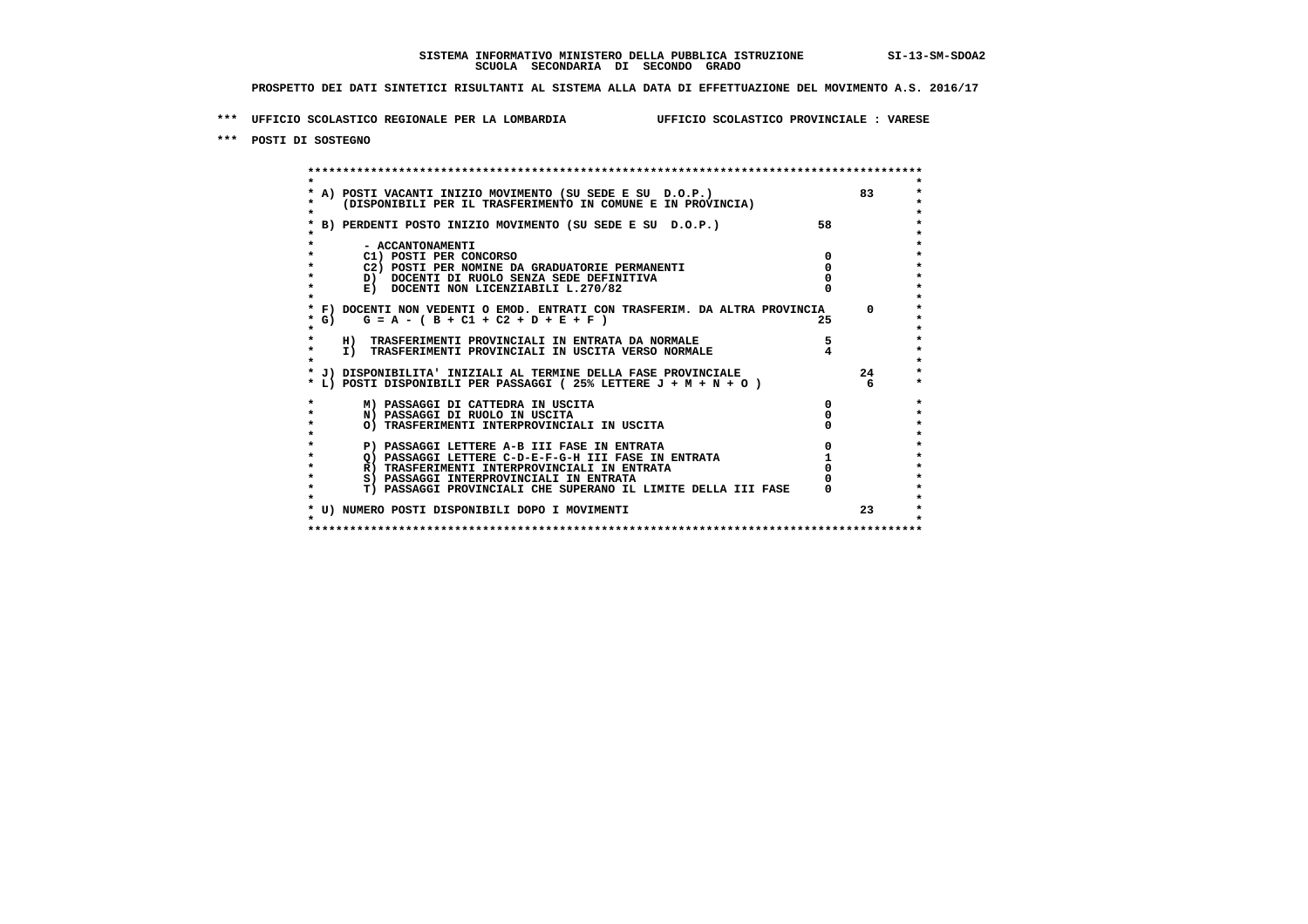**\*\*\* UFFICIO SCOLASTICO REGIONALE PER LA LOMBARDIA UFFICIO SCOLASTICO PROVINCIALE : VARESE**

 **\*\*\* CLASSE DI CONCORSO : 3/C - CONVERSAZIONE IN LINGUA STRANIERA (FRANCESE)**

|           | * A) POSTI VACANTI INIZIO MOVIMENTO (SU SEDE E SU D.O.P.)                  |            |
|-----------|----------------------------------------------------------------------------|------------|
|           | (DISPONIBILI PER IL TRASFERIMENTO IN COMUNE E IN PROVINCIA)                |            |
|           | * B) PERDENTI POSTO INIZIO MOVIMENTO (SU SEDE E SU D.O.P.)                 |            |
|           |                                                                            |            |
|           | - ACCANTONAMENTI                                                           |            |
|           | C1) POSTI PER CONCORSO                                                     |            |
|           | C2) POSTI PER NOMINE DA GRADUATORIE PERMANENTI                             |            |
| $\star$   | D) DOCENTI DI RUOLO SENZA SEDE DEFINITIVA                                  |            |
| $\star$   | E) DOCENTI NON LICENZIABILI L.270/82                                       |            |
|           |                                                                            |            |
|           | * F) DOCENTI NON VEDENTI O EMOD. ENTRATI CON TRASFERIM. DA ALTRA PROVINCIA | $\Omega$   |
| $*$ G)    | $G = A - (B + C1 + C2 + D + E + F)$                                        |            |
|           |                                                                            |            |
|           | H) TRASFERIMENTI PROVINCIALI IN ENTRATA DA SOSTEGNO                        |            |
| $\star$   | I) TRASFERIMENTI PROVINCIALI IN USCITA VERSO SOSTEGNO                      |            |
|           |                                                                            |            |
|           | * J) DISPONIBILITA' INIZIALI AL TERMINE DELLA FASE PROVINCIALE             | $^{\circ}$ |
|           | * L) POSTI DISPONIBILI PER PASSAGGI (25% LETTERE J + M + N + O )           |            |
|           | M) PASSAGGI DI CATTEDRA IN USCITA                                          |            |
| $\star$   | N) PASSAGGI DI RUOLO IN USCITA                                             |            |
| $\bullet$ | O) TRASFERIMENTI INTERPROVINCIALI IN USCITA                                |            |
|           |                                                                            |            |
| $\star$   | P) PASSAGGI LETTERE A-B III FASE IN ENTRATA                                |            |
|           | Q) PASSAGGI LETTERE C-D-E-F-G-H III FASE IN ENTRATA                        |            |
|           | R) TRASFERIMENTI INTERPROVINCIALI IN ENTRATA                               |            |
| $\star$   | S) PASSAGGI INTERPROVINCIALI IN ENTRATA                                    |            |
|           | T) PASSAGGI PROVINCIALI CHE SUPERANO IL LIMITE DELLA III FASE              |            |
|           | * U) NUMERO POSTI DISPONIBILI DOPO I MOVIMENTI                             |            |
|           |                                                                            |            |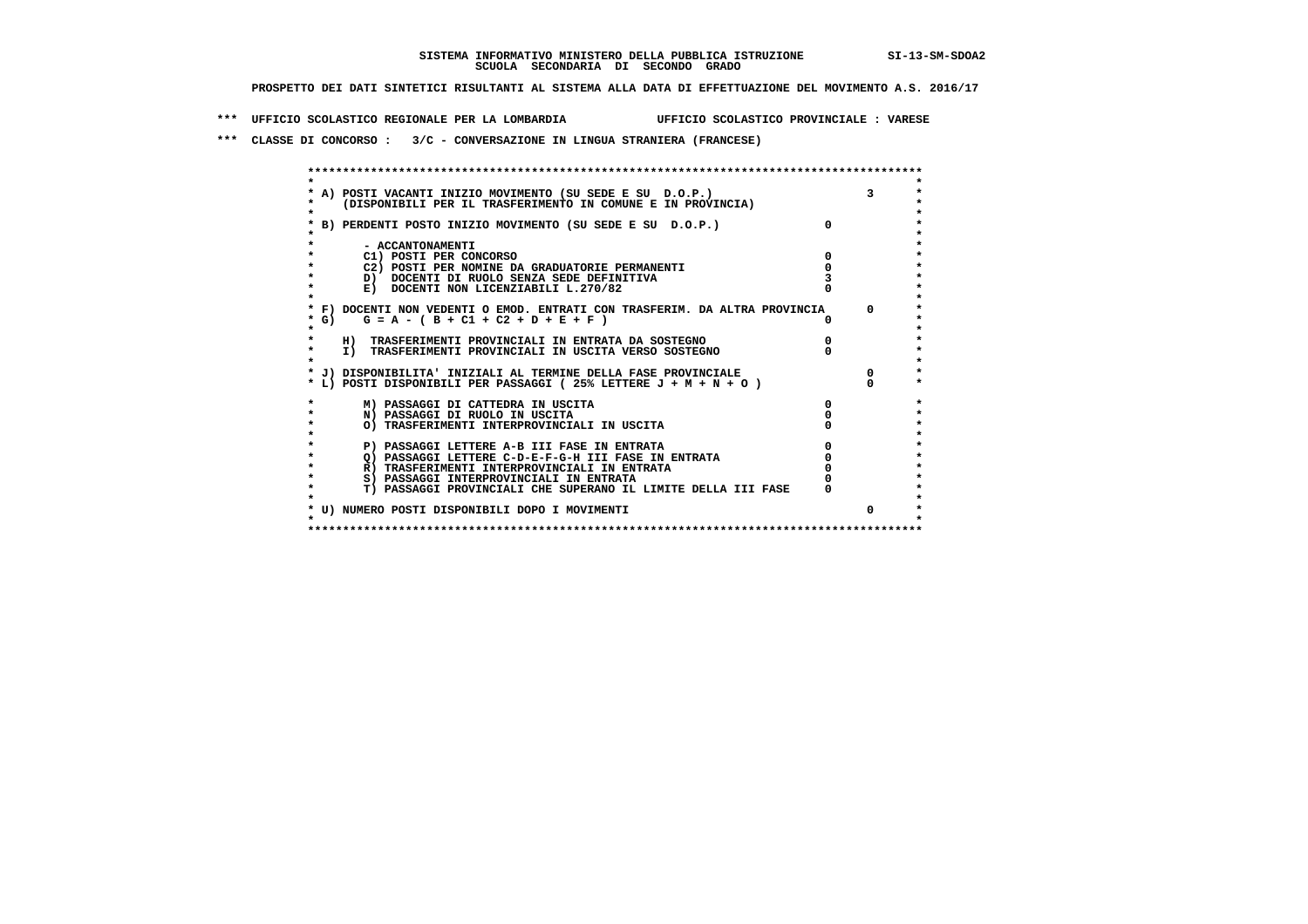**\*\*\* UFFICIO SCOLASTICO REGIONALE PER LA LOMBARDIA UFFICIO SCOLASTICO PROVINCIALE : VARESE**

 **\*\*\* CLASSE DI CONCORSO : 3/C - CONVERSAZIONE IN LINGUA STRANIERA (INGLESE)**

|         | * A) POSTI VACANTI INIZIO MOVIMENTO (SU SEDE E SU D.O.P.)                  | $\Omega$ |
|---------|----------------------------------------------------------------------------|----------|
|         | (DISPONIBILI PER IL TRASFERIMENTO IN COMUNE E IN PROVINCIA)                |          |
|         |                                                                            |          |
|         | * B) PERDENTI POSTO INIZIO MOVIMENTO (SU SEDE E SU D.O.P.)                 |          |
|         |                                                                            |          |
|         | - ACCANTONAMENTI                                                           |          |
|         | C1) POSTI PER CONCORSO                                                     |          |
| $\star$ | C2) POSTI PER NOMINE DA GRADUATORIE PERMANENTI                             |          |
|         | D) DOCENTI DI RUOLO SENZA SEDE DEFINITIVA                                  |          |
| $\star$ | E) DOCENTI NON LICENZIABILI L.270/82                                       |          |
| $\star$ |                                                                            |          |
|         | * F) DOCENTI NON VEDENTI O EMOD. ENTRATI CON TRASFERIM. DA ALTRA PROVINCIA | $\Omega$ |
| $*$ G)  | $G = A - (B + C1 + C2 + D + E + F)$                                        |          |
|         |                                                                            |          |
| $\star$ | H) TRASFERIMENTI PROVINCIALI IN ENTRATA DA SOSTEGNO                        |          |
| $\star$ | I) TRASFERIMENTI PROVINCIALI IN USCITA VERSO SOSTEGNO                      |          |
|         |                                                                            |          |
|         | * J) DISPONIBILITA' INIZIALI AL TERMINE DELLA FASE PROVINCIALE             | $\Omega$ |
|         | * L) POSTI DISPONIBILI PER PASSAGGI (25% LETTERE J + M + N + O )           |          |
| *       | M) PASSAGGI DI CATTEDRA IN USCITA                                          |          |
| $\star$ | N) PASSAGGI DI RUOLO IN USCITA                                             |          |
| $\star$ | O) TRASFERIMENTI INTERPROVINCIALI IN USCITA                                |          |
|         |                                                                            |          |
|         | P) PASSAGGI LETTERE A-B III FASE IN ENTRATA                                |          |
| $\star$ | O) PASSAGGI LETTERE C-D-E-F-G-H III FASE IN ENTRATA                        |          |
|         | R) TRASFERIMENTI INTERPROVINCIALI IN ENTRATA                               |          |
| $\star$ | S) PASSAGGI INTERPROVINCIALI IN ENTRATA                                    |          |
| $\star$ | T) PASSAGGI PROVINCIALI CHE SUPERANO IL LIMITE DELLA III FASE              |          |
|         |                                                                            |          |
|         | * U) NUMERO POSTI DISPONIBILI DOPO I MOVIMENTI                             |          |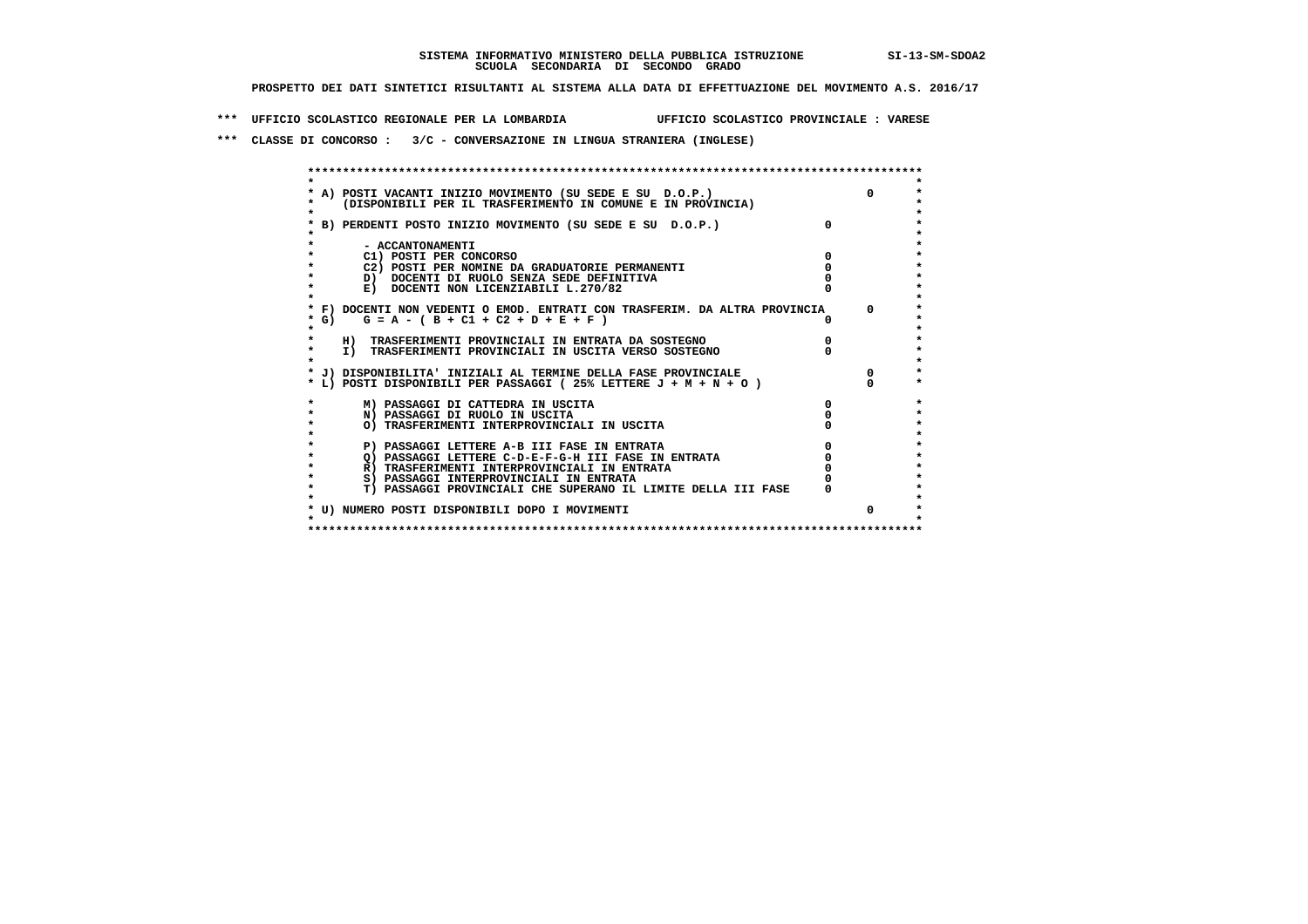**\*\*\* UFFICIO SCOLASTICO REGIONALE PER LA LOMBARDIA UFFICIO SCOLASTICO PROVINCIALE : VARESE**

 **\*\*\* CLASSE DI CONCORSO : 3/C - CONVERSAZIONE IN LINGUA STRANIERA (SPAGNOLO)**

|           | * A) POSTI VACANTI INIZIO MOVIMENTO (SU SEDE E SU D.O.P.)                  | $\Omega$     |
|-----------|----------------------------------------------------------------------------|--------------|
|           | (DISPONIBILI PER IL TRASFERIMENTO IN COMUNE E IN PROVINCIA)                |              |
|           |                                                                            |              |
|           | * B) PERDENTI POSTO INIZIO MOVIMENTO (SU SEDE E SU D.O.P.)                 |              |
|           |                                                                            |              |
|           | - ACCANTONAMENTI                                                           |              |
|           | C1) POSTI PER CONCORSO                                                     |              |
|           | C2) POSTI PER NOMINE DA GRADUATORIE PERMANENTI                             |              |
| $\bullet$ | D) DOCENTI DI RUOLO SENZA SEDE DEFINITIVA                                  |              |
|           | E) DOCENTI NON LICENZIABILI L.270/82                                       |              |
| $\star$   |                                                                            |              |
|           | * F) DOCENTI NON VEDENTI O EMOD. ENTRATI CON TRASFERIM. DA ALTRA PROVINCIA | $\mathbf{O}$ |
| * G)      | $G = A - (B + C1 + C2 + D + E + F)$                                        |              |
|           |                                                                            |              |
| $\star$   | H) TRASFERIMENTI PROVINCIALI IN ENTRATA DA SOSTEGNO                        |              |
| $\star$   | I) TRASFERIMENTI PROVINCIALI IN USCITA VERSO SOSTEGNO                      |              |
|           |                                                                            |              |
|           | * J) DISPONIBILITA' INIZIALI AL TERMINE DELLA FASE PROVINCIALE             | $^{\circ}$   |
|           | * L) POSTI DISPONIBILI PER PASSAGGI (25% LETTERE J + M + N + O )           |              |
|           | M) PASSAGGI DI CATTEDRA IN USCITA                                          |              |
| $\star$   | N) PASSAGGI DI RUOLO IN USCITA                                             |              |
| $\star$   | O) TRASFERIMENTI INTERPROVINCIALI IN USCITA                                |              |
|           |                                                                            |              |
|           | P) PASSAGGI LETTERE A-B III FASE IN ENTRATA                                |              |
| $\star$   | O) PASSAGGI LETTERE C-D-E-F-G-H III FASE IN ENTRATA                        |              |
|           | R) TRASFERIMENTI INTERPROVINCIALI IN ENTRATA                               |              |
| $\star$   | S) PASSAGGI INTERPROVINCIALI IN ENTRATA                                    |              |
|           | T) PASSAGGI PROVINCIALI CHE SUPERANO IL LIMITE DELLA III FASE              |              |
|           |                                                                            |              |
|           | * U) NUMERO POSTI DISPONIBILI DOPO I MOVIMENTI                             |              |
|           |                                                                            |              |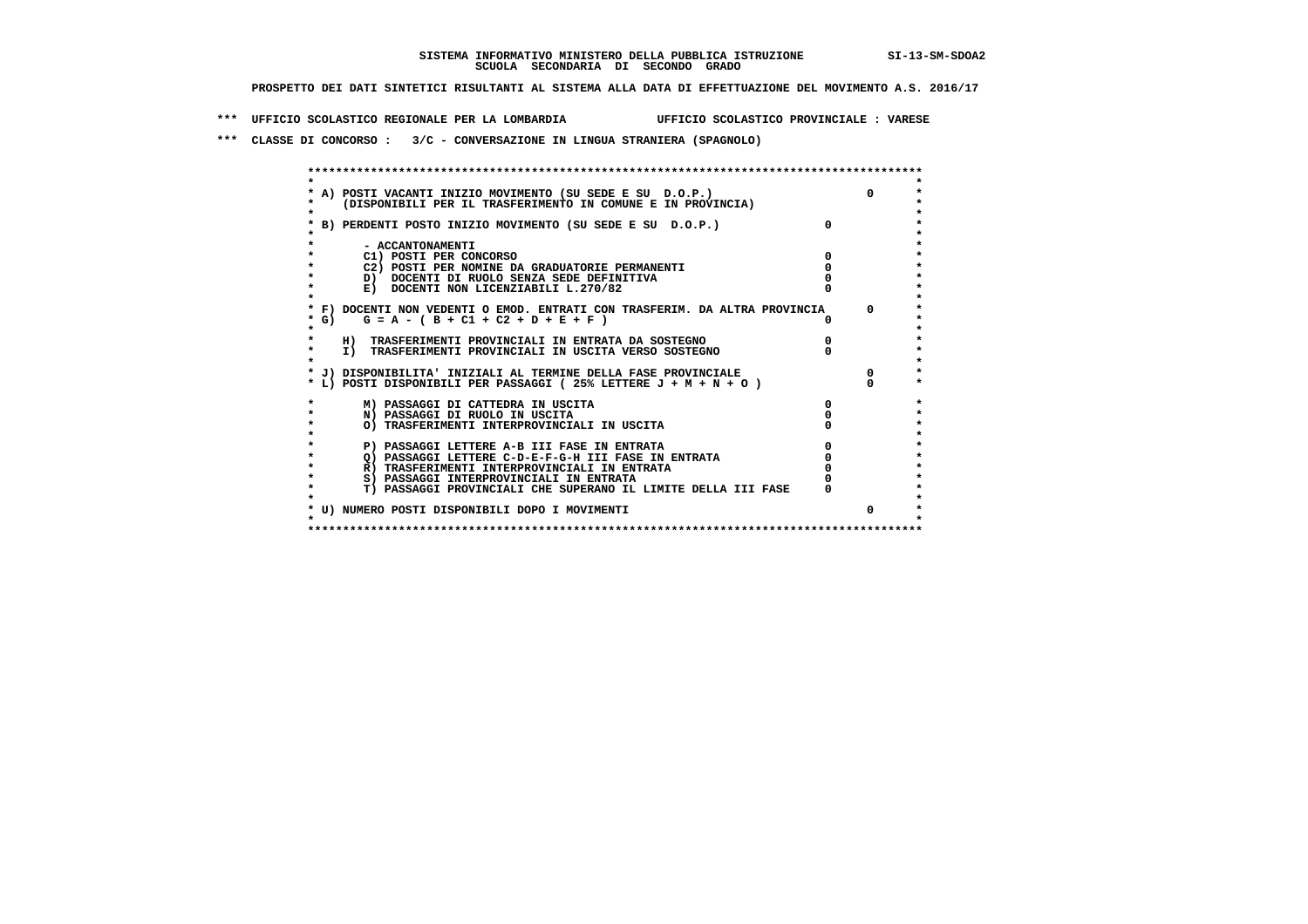**\*\*\* UFFICIO SCOLASTICO REGIONALE PER LA LOMBARDIA UFFICIO SCOLASTICO PROVINCIALE : VARESE**

 **\*\*\* CLASSE DI CONCORSO : 3/C - CONVERSAZIONE IN LINGUA STRANIERA (TEDESCO)**

|           | * A) POSTI VACANTI INIZIO MOVIMENTO (SU SEDE E SU D.O.P.)                  |            |
|-----------|----------------------------------------------------------------------------|------------|
|           | (DISPONIBILI PER IL TRASFERIMENTO IN COMUNE E IN PROVINCIA)                |            |
|           |                                                                            |            |
|           | * B) PERDENTI POSTO INIZIO MOVIMENTO (SU SEDE E SU D.O.P.)                 |            |
|           |                                                                            |            |
|           | - ACCANTONAMENTI                                                           |            |
|           | C1) POSTI PER CONCORSO                                                     |            |
|           | C2) POSTI PER NOMINE DA GRADUATORIE PERMANENTI                             |            |
|           | D) DOCENTI DI RUOLO SENZA SEDE DEFINITIVA                                  |            |
|           | E) DOCENTI NON LICENZIABILI L.270/82                                       |            |
|           |                                                                            |            |
|           | * F) DOCENTI NON VEDENTI O EMOD. ENTRATI CON TRASFERIM. DA ALTRA PROVINCIA | $^{\circ}$ |
| $*$ G)    | $G = A - (B + C1 + C2 + D + E + F)$                                        |            |
|           |                                                                            |            |
|           | H) TRASFERIMENTI PROVINCIALI IN ENTRATA DA SOSTEGNO                        |            |
|           | I) TRASFERIMENTI PROVINCIALI IN USCITA VERSO SOSTEGNO                      |            |
|           |                                                                            |            |
|           | * J) DISPONIBILITA' INIZIALI AL TERMINE DELLA FASE PROVINCIALE             | $\Omega$   |
|           | * L) POSTI DISPONIBILI PER PASSAGGI (25% LETTERE J + M + N + O )           |            |
|           | M) PASSAGGI DI CATTEDRA IN USCITA                                          |            |
| $\star$   | N) PASSAGGI DI RUOLO IN USCITA                                             |            |
| $\bullet$ | O) TRASFERIMENTI INTERPROVINCIALI IN USCITA                                |            |
|           |                                                                            |            |
| $\star$   | P) PASSAGGI LETTERE A-B III FASE IN ENTRATA                                |            |
|           | O) PASSAGGI LETTERE C-D-E-F-G-H III FASE IN ENTRATA                        |            |
| $\star$   | R) TRASFERIMENTI INTERPROVINCIALI IN ENTRATA                               |            |
|           | S) PASSAGGI INTERPROVINCIALI IN ENTRATA                                    |            |
|           | T) PASSAGGI PROVINCIALI CHE SUPERANO IL LIMITE DELLA III FASE              |            |
|           |                                                                            |            |
|           | * U) NUMERO POSTI DISPONIBILI DOPO I MOVIMENTI                             | $\Omega$   |
|           |                                                                            |            |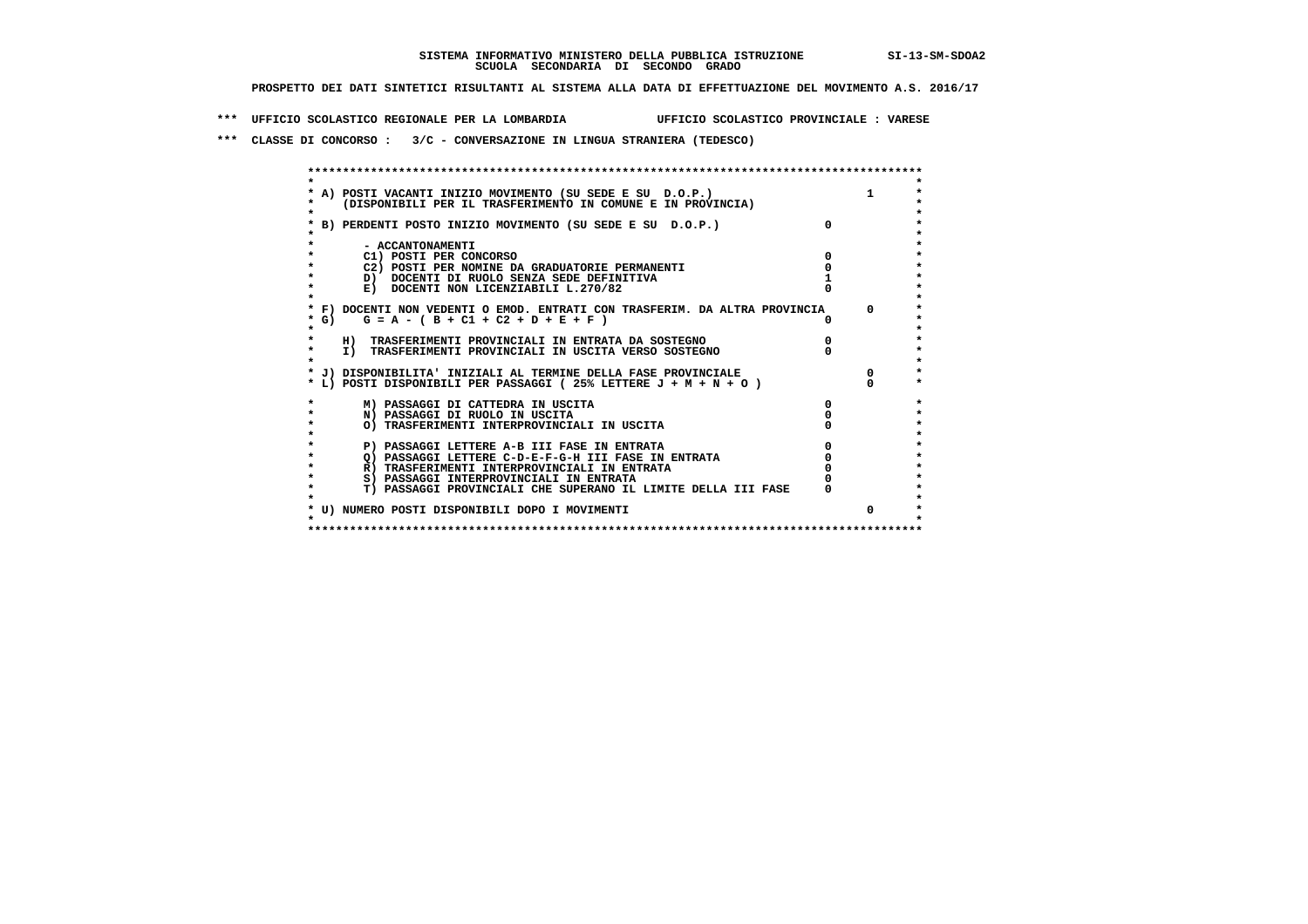**\*\*\* UFFICIO SCOLASTICO REGIONALE PER LA LOMBARDIA UFFICIO SCOLASTICO PROVINCIALE : VARESE**

 **\*\*\* CLASSE DI CONCORSO : 5/C - ESERCITAZIONI AGRARIE**

 **\*\*\*\*\*\*\*\*\*\*\*\*\*\*\*\*\*\*\*\*\*\*\*\*\*\*\*\*\*\*\*\*\*\*\*\*\*\*\*\*\*\*\*\*\*\*\*\*\*\*\*\*\*\*\*\*\*\*\*\*\*\*\*\*\*\*\*\*\*\*\*\*\*\*\*\*\*\*\*\*\*\*\*\*\*\*\*\* \* \*** $\ddot{\phantom{0}}$  **\* A) POSTI VACANTI INIZIO MOVIMENTO (SU SEDE E SU D.O.P.) 2 \*** $\star$  **\* (DISPONIBILI PER IL TRASFERIMENTO IN COMUNE E IN PROVINCIA) \*** $\bullet$  **\* \* \* B) PERDENTI POSTO INIZIO MOVIMENTO (SU SEDE E SU D.O.P.) 0 \* \* \* \* - ACCANTONAMENTI \* \* C1) POSTI PER CONCORSO 0 \* \* C2) POSTI PER NOMINE DA GRADUATORIE PERMANENTI 0 \*b b** docenti di RUOLO SENZA SEDE DEFINITIVA  $\overline{D}$  **b**  $\overline{D}$  0  $\overline{D}$  0  $\overline{D}$  0  $\overline{D}$  0  $\overline{D}$  0  $\overline{D}$  0  $\overline{D}$  0  $\overline{D}$  0  $\overline{D}$  0  $\overline{D}$  0  $\overline{D}$  0  $\overline{D}$  0  $\overline{D}$  0  $\overline{D}$  0  $\overline{D}$ **E) DOCENTI NON LICENZIABILI L.270/82 \* \* \* F) DOCENTI NON VEDENTI O EMOD. ENTRATI CON TRASFERIM. DA ALTRA PROVINCIA 0 \* \* G) G = A - ( B + C1 + C2 + D + E + F ) 2 \* \* \*** $\bullet$  **\* H) TRASFERIMENTI PROVINCIALI IN ENTRATA DA SOSTEGNO 0 \* \* I) TRASFERIMENTI PROVINCIALI IN USCITA VERSO SOSTEGNO 0 \* \* \* \* J) DISPONIBILITA' INIZIALI AL TERMINE DELLA FASE PROVINCIALE 2 \*** $\ddot{\bullet}$  **\* L) POSTI DISPONIBILI PER PASSAGGI ( 25% LETTERE J + M + N + O ) 0 \* \* M) PASSAGGI DI CATTEDRA IN USCITA 0 \* \* N) PASSAGGI DI RUOLO IN USCITA 0 \*** $\star$  **\* O) TRASFERIMENTI INTERPROVINCIALI IN USCITA 0 \* \* \* \* P) PASSAGGI LETTERE A-B III FASE IN ENTRATA 0 \*** $\star$  **\* Q) PASSAGGI LETTERE C-D-E-F-G-H III FASE IN ENTRATA 0 \*R) TRASFERIMENTI INTERPROVINCIALI IN ENTRATA** 0<br> **S)** PASSAGGI INTERPROVINCIALI IN ENTRATA 0 **\*** S) PASSAGGI INTERPROVINCIALI IN ENTRATA  $\ddot{\bullet}$  **\* T) PASSAGGI PROVINCIALI CHE SUPERANO IL LIMITE DELLA III FASE 0 \*** $\star$  **\* \* \* U) NUMERO POSTI DISPONIBILI DOPO I MOVIMENTI 2 \* \* \* \*\*\*\*\*\*\*\*\*\*\*\*\*\*\*\*\*\*\*\*\*\*\*\*\*\*\*\*\*\*\*\*\*\*\*\*\*\*\*\*\*\*\*\*\*\*\*\*\*\*\*\*\*\*\*\*\*\*\*\*\*\*\*\*\*\*\*\*\*\*\*\*\*\*\*\*\*\*\*\*\*\*\*\*\*\*\*\***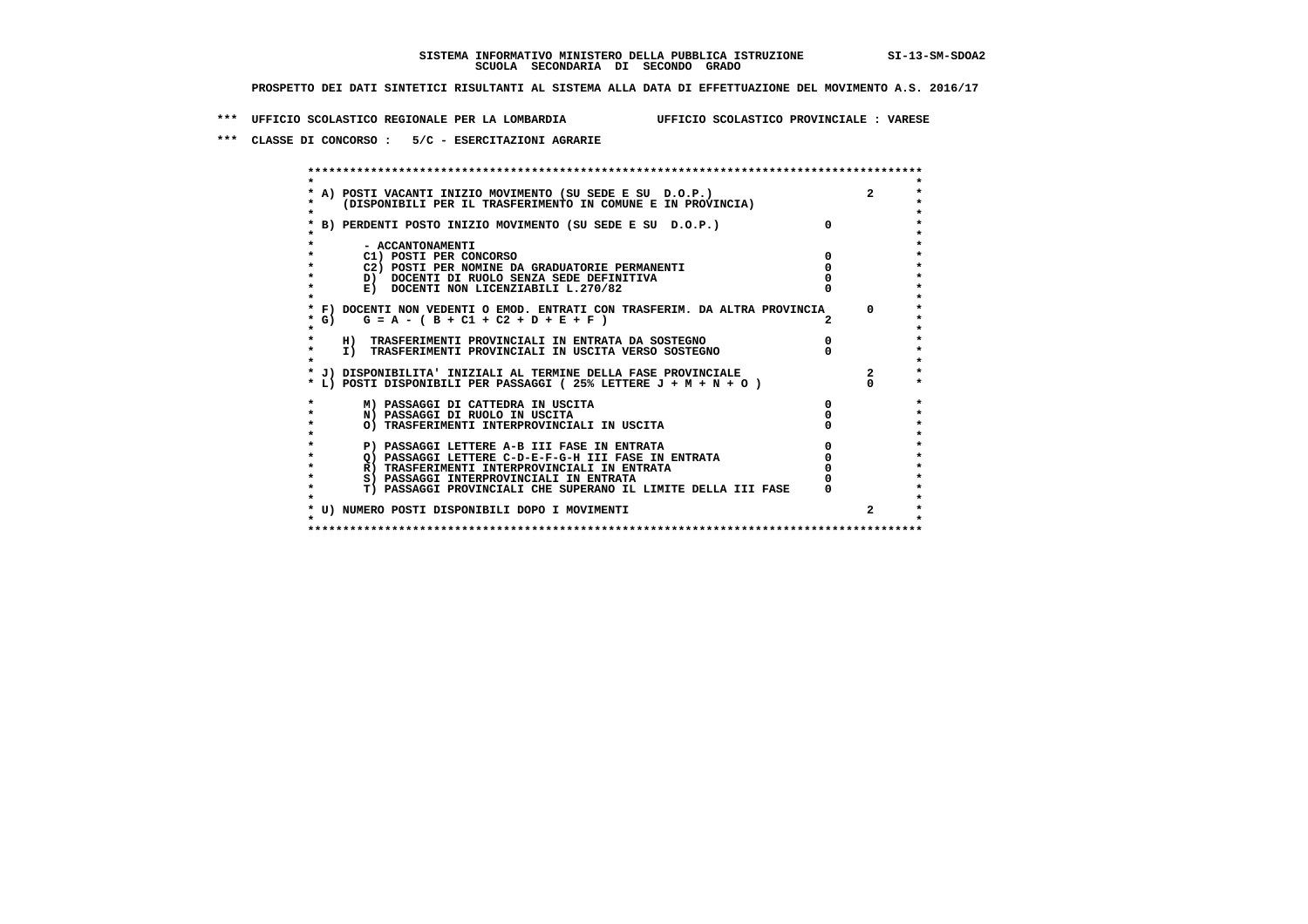**\*\*\* UFFICIO SCOLASTICO REGIONALE PER LA LOMBARDIA UFFICIO SCOLASTICO PROVINCIALE : VARESE**

 **\*\*\* CLASSE DI CONCORSO : 20/C - ESERCITAZIONI PRATICHE DI OTTICA**

|        | A) POSTI VACANTI INIZIO MOVIMENTO (SU SEDE E SU D.O.P.)                    |   |  |
|--------|----------------------------------------------------------------------------|---|--|
|        | (DISPONIBILI PER IL TRASFERIMENTO IN COMUNE E IN PROVINCIA)                |   |  |
|        |                                                                            |   |  |
|        | B) PERDENTI POSTO INIZIO MOVIMENTO (SU SEDE E SU D.O.P.)                   |   |  |
|        |                                                                            |   |  |
|        | - ACCANTONAMENTI                                                           |   |  |
|        | C1) POSTI PER CONCORSO                                                     |   |  |
|        | C2) POSTI PER NOMINE DA GRADUATORIE PERMANENTI                             |   |  |
|        | D) DOCENTI DI RUOLO SENZA SEDE DEFINITIVA                                  |   |  |
|        | E) DOCENTI NON LICENZIABILI L.270/82                                       |   |  |
|        | * F) DOCENTI NON VEDENTI O EMOD. ENTRATI CON TRASFERIM. DA ALTRA PROVINCIA |   |  |
| $*$ G) | $G = A - (B + C1 + C2 + D + E + F)$                                        |   |  |
|        |                                                                            |   |  |
|        | H) TRASFERIMENTI PROVINCIALI IN ENTRATA DA SOSTEGNO                        |   |  |
|        | I) TRASFERIMENTI PROVINCIALI IN USCITA VERSO SOSTEGNO                      |   |  |
|        |                                                                            |   |  |
|        | * J) DISPONIBILITA' INIZIALI AL TERMINE DELLA FASE PROVINCIALE             |   |  |
|        | * L) POSTI DISPONIBILI PER PASSAGGI (25% LETTERE $J + M + N + O$ )         |   |  |
|        |                                                                            |   |  |
|        | M) PASSAGGI DI CATTEDRA IN USCITA                                          | 0 |  |
|        | N) PASSAGGI DI RUOLO IN USCITA                                             |   |  |
|        | O) TRASFERIMENTI INTERPROVINCIALI IN USCITA                                |   |  |
|        |                                                                            |   |  |
|        | P) PASSAGGI LETTERE A-B III FASE IN ENTRATA                                |   |  |
|        | O) PASSAGGI LETTERE C-D-E-F-G-H III FASE IN ENTRATA                        |   |  |
|        | R) TRASFERIMENTI INTERPROVINCIALI IN ENTRATA                               |   |  |
|        | S) PASSAGGI INTERPROVINCIALI IN ENTRATA                                    |   |  |
|        | T) PASSAGGI PROVINCIALI CHE SUPERANO IL LIMITE DELLA III FASE              |   |  |
|        |                                                                            |   |  |
|        | * U) NUMERO POSTI DISPONIBILI DOPO I MOVIMENTI                             |   |  |
|        |                                                                            |   |  |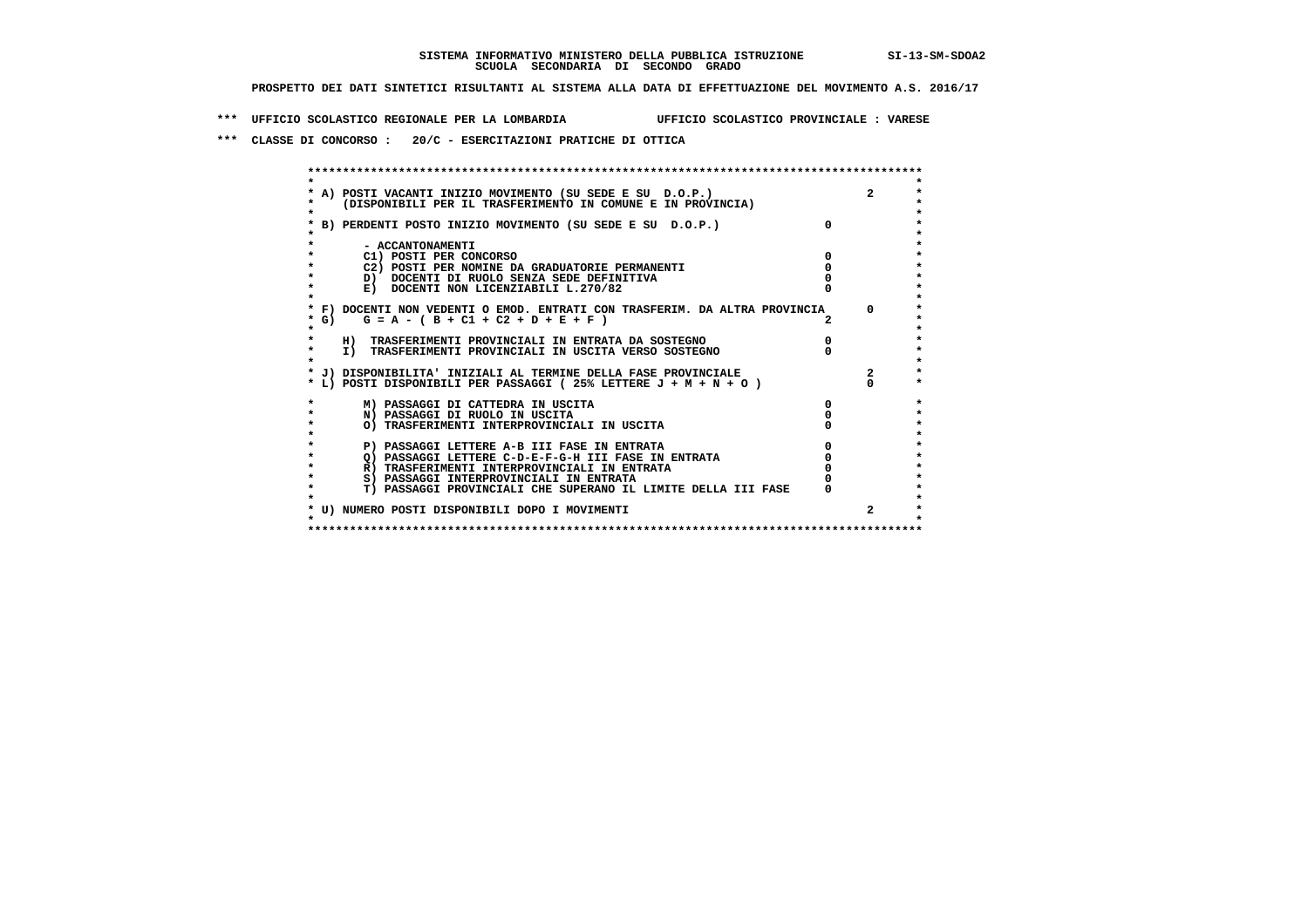**\*\*\* UFFICIO SCOLASTICO REGIONALE PER LA LOMBARDIA UFFICIO SCOLASTICO PROVINCIALE : VARESE**

 **\*\*\* CLASSE DI CONCORSO : 22/C - LABORATORI DI TECNOL. TESSILI E DELL'ABBIGLIAM. E REPARTI DI LAVORAZ. TESSILI E ABBIGL.**

|      | A) POSTI VACANTI INIZIO MOVIMENTO (SU SEDE E SU D.O.P.)                                                                           |  |
|------|-----------------------------------------------------------------------------------------------------------------------------------|--|
|      | (DISPONIBILI PER IL TRASFERIMENTO IN COMUNE E IN PROVINCIA)                                                                       |  |
|      |                                                                                                                                   |  |
|      | B) PERDENTI POSTO INIZIO MOVIMENTO (SU SEDE E SU D.O.P.)                                                                          |  |
|      |                                                                                                                                   |  |
|      | - ACCANTONAMENTI                                                                                                                  |  |
|      | C1) POSTI PER CONCORSO                                                                                                            |  |
|      | C2) POSTI PER NOMINE DA GRADUATORIE PERMANENTI                                                                                    |  |
|      | D) DOCENTI DI RUOLO SENZA SEDE DEFINITIVA                                                                                         |  |
|      | E) DOCENTI NON LICENZIABILI L.270/82                                                                                              |  |
|      |                                                                                                                                   |  |
|      | * F) DOCENTI NON VEDENTI O EMOD. ENTRATI CON TRASFERIM. DA ALTRA PROVINCIA                                                        |  |
| * G) | $G = A - (B + C1 + C2 + D + E + F)$                                                                                               |  |
|      |                                                                                                                                   |  |
|      | H) TRASFERIMENTI PROVINCIALI IN ENTRATA DA SOSTEGNO                                                                               |  |
|      | I) TRASFERIMENTI PROVINCIALI IN USCITA VERSO SOSTEGNO                                                                             |  |
|      |                                                                                                                                   |  |
|      | * J) DISPONIBILITA' INIZIALI AL TERMINE DELLA FASE PROVINCIALE<br>* L) POSTI DISPONIBILI PER PASSAGGI (25% LETTERE J + M + N + O) |  |
|      |                                                                                                                                   |  |
|      | M) PASSAGGI DI CATTEDRA IN USCITA                                                                                                 |  |
|      | N) PASSAGGI DI RUOLO IN USCITA                                                                                                    |  |
|      | O) TRASFERIMENTI INTERPROVINCIALI IN USCITA                                                                                       |  |
|      |                                                                                                                                   |  |
|      | P) PASSAGGI LETTERE A-B III FASE IN ENTRATA                                                                                       |  |
|      | Q) PASSAGGI LETTERE C-D-E-F-G-H III FASE IN ENTRATA                                                                               |  |
|      | R) TRASFERIMENTI INTERPROVINCIALI IN ENTRATA                                                                                      |  |
|      | S) PASSAGGI INTERPROVINCIALI IN ENTRATA                                                                                           |  |
|      | T) PASSAGGI PROVINCIALI CHE SUPERANO IL LIMITE DELLA III FASE                                                                     |  |
|      |                                                                                                                                   |  |
|      | * U) NUMERO POSTI DISPONIBILI DOPO I MOVIMENTI                                                                                    |  |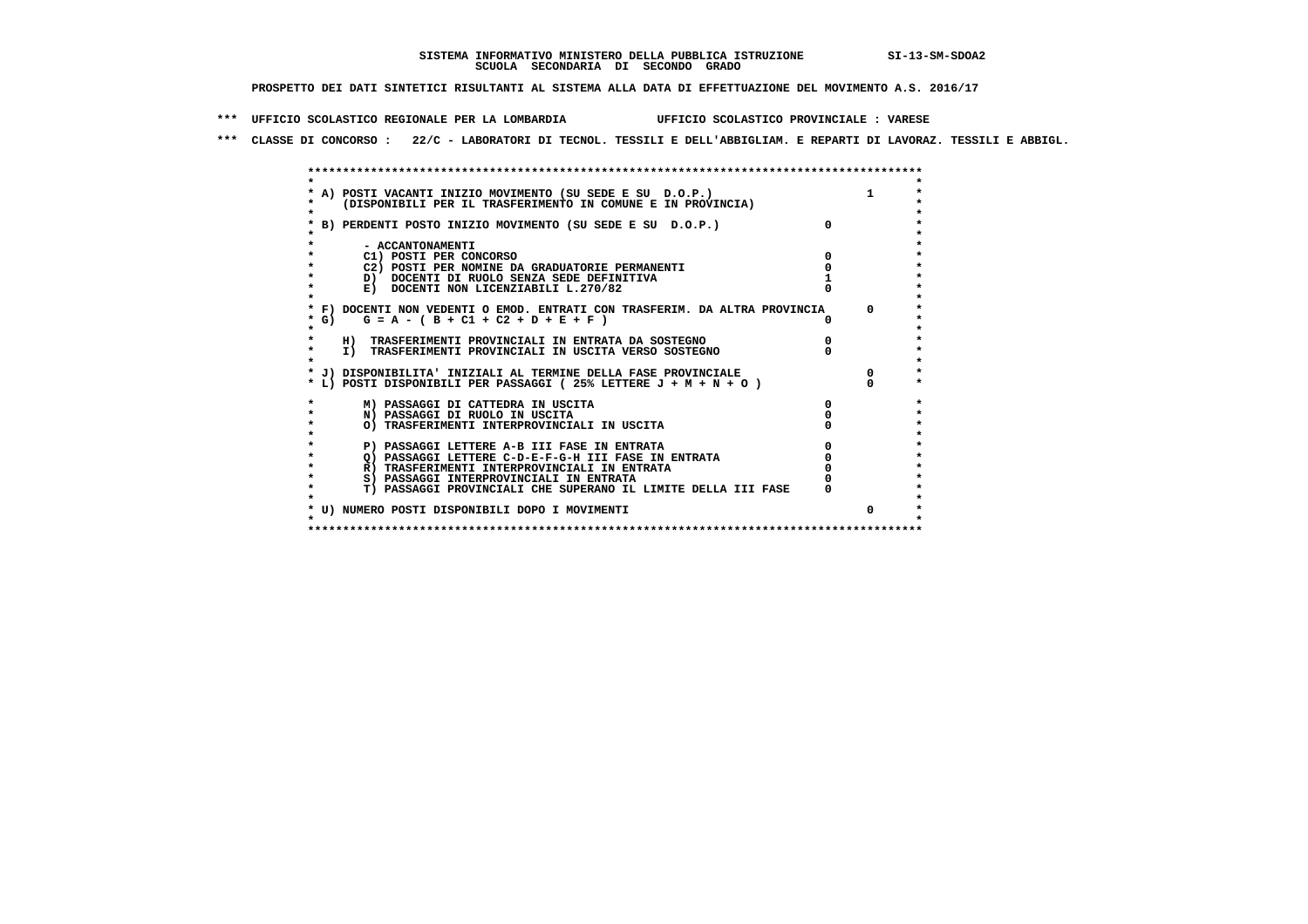**\*\*\* UFFICIO SCOLASTICO REGIONALE PER LA LOMBARDIA UFFICIO SCOLASTICO PROVINCIALE : VARESE**

 **\*\*\* CLASSE DI CONCORSO : 23/C - LABORATORIO DI AEROTECNICA, COSTRUZIONI E TECNOLOGIE AERONAUTICHE**

|        | * A) POSTI VACANTI INIZIO MOVIMENTO (SU SEDE E SU D.O.P.)                  |              |         |
|--------|----------------------------------------------------------------------------|--------------|---------|
|        | (DISPONIBILI PER IL TRASFERIMENTO IN COMUNE E IN PROVINCIA)                |              |         |
|        |                                                                            |              |         |
|        | * B) PERDENTI POSTO INIZIO MOVIMENTO (SU SEDE E SU D.O.P.)                 | $\Omega$     |         |
|        |                                                                            |              |         |
|        | - ACCANTONAMENTI                                                           |              |         |
|        | C1) POSTI PER CONCORSO                                                     |              |         |
|        | C2) POSTI PER NOMINE DA GRADUATORIE PERMANENTI                             |              |         |
|        | D) DOCENTI DI RUOLO SENZA SEDE DEFINITIVA                                  |              |         |
|        | E) DOCENTI NON LICENZIABILI L.270/82                                       |              |         |
|        |                                                                            |              |         |
|        | * F) DOCENTI NON VEDENTI O EMOD. ENTRATI CON TRASFERIM. DA ALTRA PROVINCIA |              | $\circ$ |
| $*$ G) | $G = A - (B + C1 + C2 + D + E + F)$                                        |              |         |
|        |                                                                            |              |         |
|        | H) TRASFERIMENTI PROVINCIALI IN ENTRATA DA SOSTEGNO                        |              |         |
|        | I) TRASFERIMENTI PROVINCIALI IN USCITA VERSO SOSTEGNO                      |              |         |
|        |                                                                            |              |         |
|        | * J) DISPONIBILITA' INIZIALI AL TERMINE DELLA FASE PROVINCIALE             |              |         |
|        | * L) POSTI DISPONIBILI PER PASSAGGI (25% LETTERE J + M + N + O )           |              |         |
|        |                                                                            |              |         |
|        | M) PASSAGGI DI CATTEDRA IN USCITA                                          | <sup>0</sup> |         |
|        | N) PASSAGGI DI RUOLO IN USCITA                                             |              |         |
|        | O) TRASFERIMENTI INTERPROVINCIALI IN USCITA                                |              |         |
|        |                                                                            |              |         |
|        | P) PASSAGGI LETTERE A-B III FASE IN ENTRATA                                |              |         |
|        | O) PASSAGGI LETTERE C-D-E-F-G-H III FASE IN ENTRATA                        |              |         |
|        | R) TRASFERIMENTI INTERPROVINCIALI IN ENTRATA                               |              |         |
|        | S) PASSAGGI INTERPROVINCIALI IN ENTRATA                                    |              |         |
|        |                                                                            |              |         |
|        | T) PASSAGGI PROVINCIALI CHE SUPERANO IL LIMITE DELLA III FASE              |              |         |
|        |                                                                            |              |         |
|        | * U) NUMERO POSTI DISPONIBILI DOPO I MOVIMENTI                             |              | 1.      |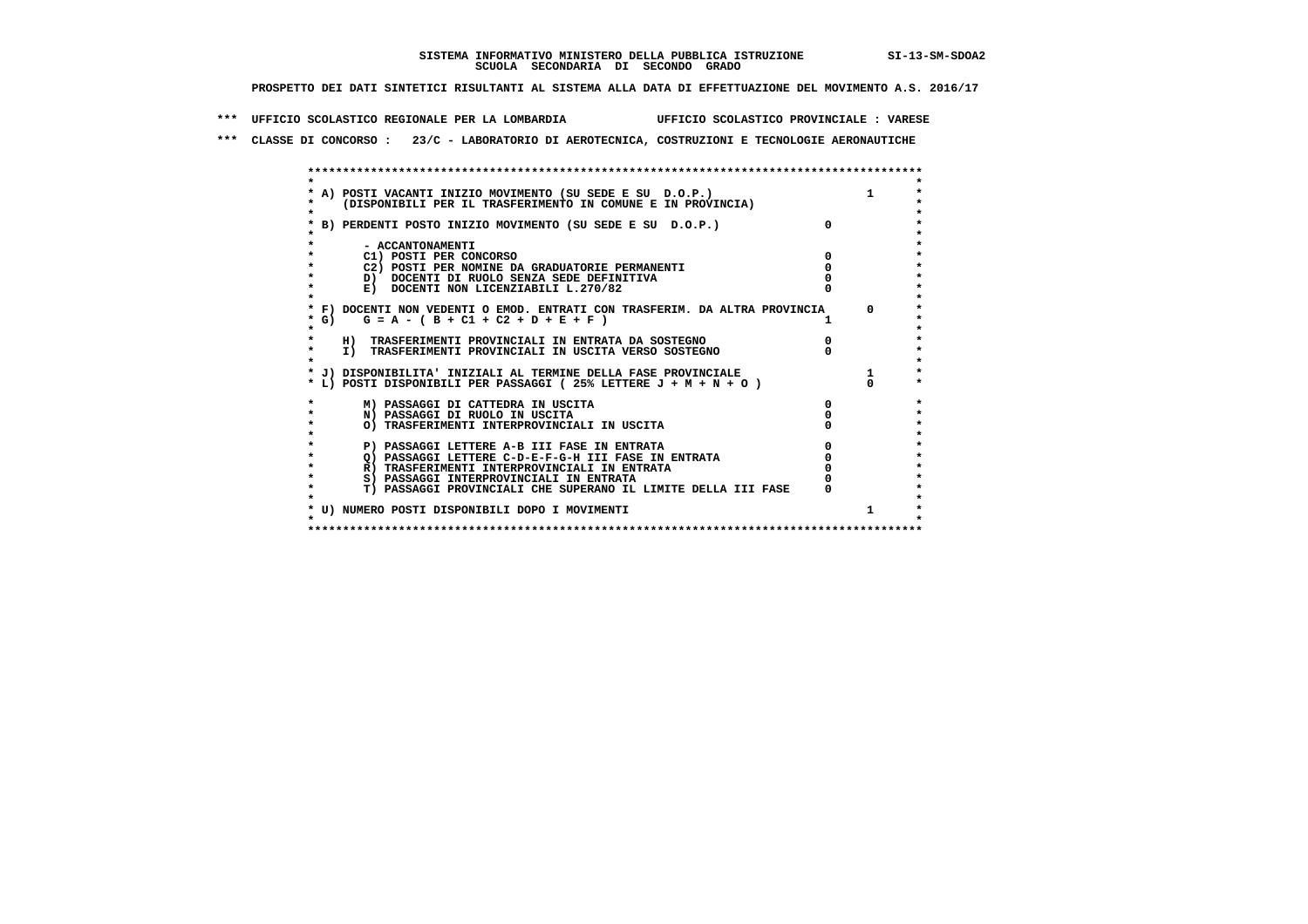**\*\*\* UFFICIO SCOLASTICO REGIONALE PER LA LOMBARDIA UFFICIO SCOLASTICO PROVINCIALE : VARESE**

 **\*\*\* CLASSE DI CONCORSO : 24/C - LABORATORIO DI CHIMICA E CHIMICA INDUSTRIALE**

 **\*\*\*\*\*\*\*\*\*\*\*\*\*\*\*\*\*\*\*\*\*\*\*\*\*\*\*\*\*\*\*\*\*\*\*\*\*\*\*\*\*\*\*\*\*\*\*\*\*\*\*\*\*\*\*\*\*\*\*\*\*\*\*\*\*\*\*\*\*\*\*\*\*\*\*\*\*\*\*\*\*\*\*\*\*\*\*\* \* \*** $\ddot{\phantom{0}}$  **\* A) POSTI VACANTI INIZIO MOVIMENTO (SU SEDE E SU D.O.P.) 6 \*** $\star$  **\* (DISPONIBILI PER IL TRASFERIMENTO IN COMUNE E IN PROVINCIA) \*** $\bullet$  **\* \* \* B) PERDENTI POSTO INIZIO MOVIMENTO (SU SEDE E SU D.O.P.) 0 \* \* \* \* - ACCANTONAMENTI \* \* C1) POSTI PER CONCORSO 0 \* \* C2) POSTI PER NOMINE DA GRADUATORIE PERMANENTI 0 \* \* D) DOCENTI DI RUOLO SENZA SEDE DEFINITIVA 5 \*E) DOCENTI NON LICENZIABILI L.270/82 \* \* \* F) DOCENTI NON VEDENTI O EMOD. ENTRATI CON TRASFERIM. DA ALTRA PROVINCIA 0 \* \* G) G = A - ( B + C1 + C2 + D + E + F ) 1 \* \* \*** $\bullet$  **\* H) TRASFERIMENTI PROVINCIALI IN ENTRATA DA SOSTEGNO 0 \* \* I) TRASFERIMENTI PROVINCIALI IN USCITA VERSO SOSTEGNO 0 \* \* \* \* J) DISPONIBILITA' INIZIALI AL TERMINE DELLA FASE PROVINCIALE 1 \* \* L) POSTI DISPONIBILI PER PASSAGGI ( 25% LETTERE J + M + N + O ) 0 \*** $\ddot{\bullet}$  **\* M) PASSAGGI DI CATTEDRA IN USCITA 0 \* \* N) PASSAGGI DI RUOLO IN USCITA 0 \*** $\star$  **\* O) TRASFERIMENTI INTERPROVINCIALI IN USCITA 0 \* \* \*** $\star$  **P) PASSAGGI LETTERE A-B III FASE IN ENTRATA**  $\begin{array}{c} 0 \\ 0 \\ 0 \end{array}$  **PASSAGGI LETTERE C-D-E-F-G-H III FASE IN ENTRATA**  $\begin{array}{c} 0 \\ 0 \\ \end{array}$  $\star$  **\* Q) PASSAGGI LETTERE C-D-E-F-G-H III FASE IN ENTRATA 0 \*R) TRASFERIMENTI INTERPROVINCIALI IN ENTRATA** 0<br> **S)** PASSAGGI INTERPROVINCIALI IN ENTRATA 0 **\*** S) PASSAGGI INTERPROVINCIALI IN ENTRATA  $\bullet$  **\* T) PASSAGGI PROVINCIALI CHE SUPERANO IL LIMITE DELLA III FASE 0 \*** $\star$  **\* \* \* U) NUMERO POSTI DISPONIBILI DOPO I MOVIMENTI 1 \* \* \* \*\*\*\*\*\*\*\*\*\*\*\*\*\*\*\*\*\*\*\*\*\*\*\*\*\*\*\*\*\*\*\*\*\*\*\*\*\*\*\*\*\*\*\*\*\*\*\*\*\*\*\*\*\*\*\*\*\*\*\*\*\*\*\*\*\*\*\*\*\*\*\*\*\*\*\*\*\*\*\*\*\*\*\*\*\*\*\***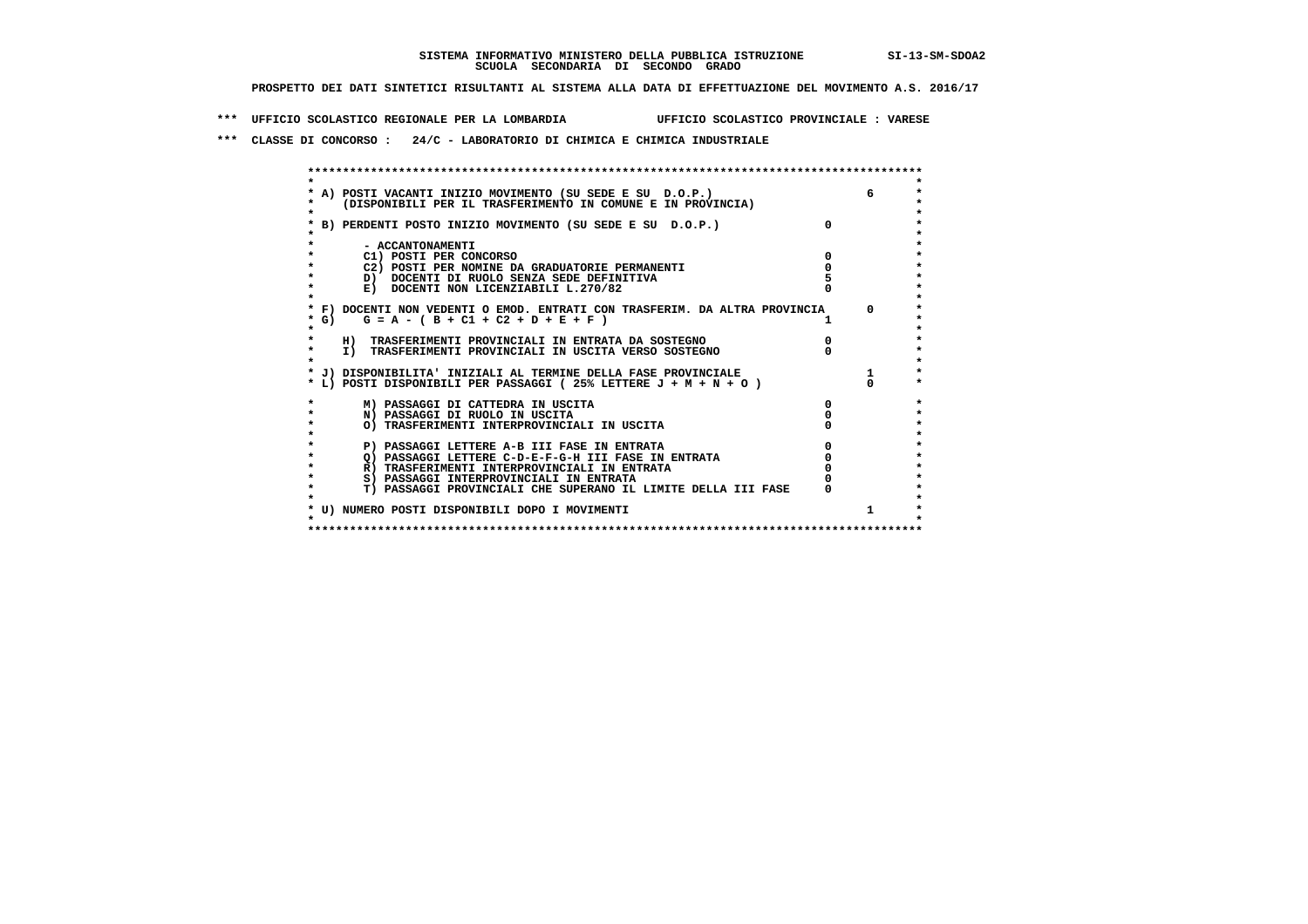**\*\*\* UFFICIO SCOLASTICO REGIONALE PER LA LOMBARDIA UFFICIO SCOLASTICO PROVINCIALE : VARESE**

 **\*\*\* CLASSE DI CONCORSO : 26/C - LABORATORIO DI ELETTRONICA**

|        | A) POSTI VACANTI INIZIO MOVIMENTO (SU SEDE E SU D.O.P.)<br>(DISPONIBILI PER IL TRASFERIMENTO IN COMUNE E IN PROVINCIA) |              | 6        |
|--------|------------------------------------------------------------------------------------------------------------------------|--------------|----------|
|        | B) PERDENTI POSTO INIZIO MOVIMENTO (SU SEDE E SU D.O.P.)                                                               | $\Omega$     |          |
|        | - ACCANTONAMENTI                                                                                                       |              |          |
|        | C1) POSTI PER CONCORSO                                                                                                 |              |          |
|        | C2) POSTI PER NOMINE DA GRADUATORIE PERMANENTI                                                                         |              |          |
|        | D) DOCENTI DI RUOLO SENZA SEDE DEFINITIVA                                                                              |              |          |
|        | E) DOCENTI NON LICENZIABILI L.270/82                                                                                   |              |          |
|        | * F) DOCENTI NON VEDENTI O EMOD. ENTRATI CON TRASFERIM. DA ALTRA PROVINCIA                                             |              | $\Omega$ |
| $*$ G) | $G = A - (B + C1 + C2 + D + E + F)$                                                                                    | 5.           |          |
|        | H) TRASFERIMENTI PROVINCIALI IN ENTRATA DA SOSTEGNO                                                                    |              |          |
|        | I) TRASFERIMENTI PROVINCIALI IN USCITA VERSO SOSTEGNO                                                                  |              |          |
|        | * J) DISPONIBILITA' INIZIALI AL TERMINE DELLA FASE PROVINCIALE                                                         |              | 5        |
|        | * L) POSTI DISPONIBILI PER PASSAGGI (25% LETTERE $J + M + N + O$ )                                                     |              |          |
|        | M) PASSAGGI DI CATTEDRA IN USCITA                                                                                      | <sup>n</sup> |          |
|        | N) PASSAGGI DI RUOLO IN USCITA                                                                                         |              |          |
|        | O) TRASFERIMENTI INTERPROVINCIALI IN USCITA                                                                            |              |          |
|        | P) PASSAGGI LETTERE A-B III FASE IN ENTRATA                                                                            |              |          |
|        | O) PASSAGGI LETTERE C-D-E-F-G-H III FASE IN ENTRATA                                                                    |              |          |
|        | R) TRASFERIMENTI INTERPROVINCIALI IN ENTRATA                                                                           |              |          |
|        | S) PASSAGGI INTERPROVINCIALI IN ENTRATA                                                                                |              |          |
|        | T) PASSAGGI PROVINCIALI CHE SUPERANO IL LIMITE DELLA III FASE                                                          |              |          |
|        | * U) NUMERO POSTI DISPONIBILI DOPO I MOVIMENTI                                                                         |              | 5        |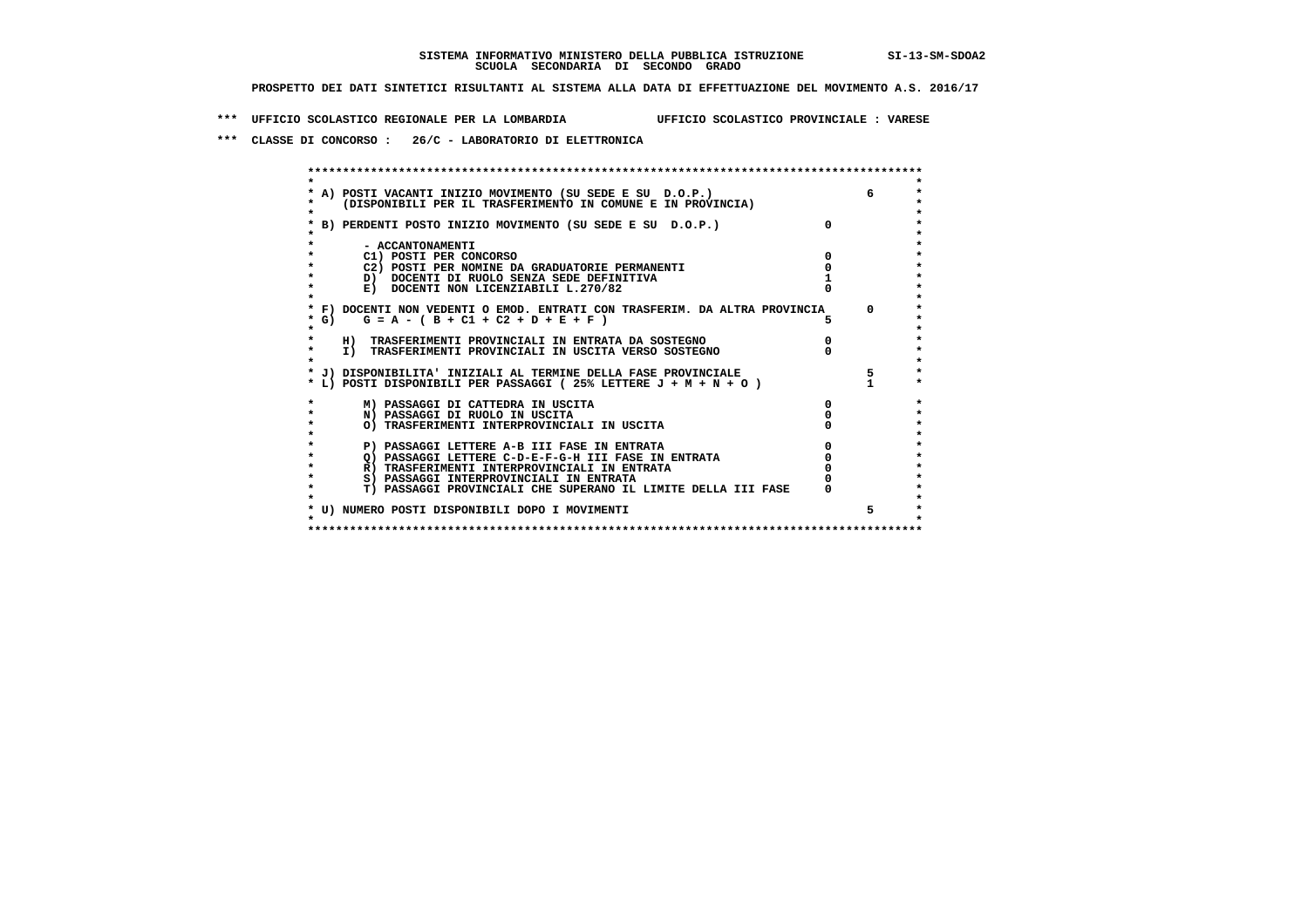**\*\*\* UFFICIO SCOLASTICO REGIONALE PER LA LOMBARDIA UFFICIO SCOLASTICO PROVINCIALE : VARESE**

 **\*\*\* CLASSE DI CONCORSO : 27/C - LABORATORIO DI ELETTROTECNICA**

|        | * A) POSTI VACANTI INIZIO MOVIMENTO (SU SEDE E SU D.O.P.)                                                |              |
|--------|----------------------------------------------------------------------------------------------------------|--------------|
|        | (DISPONIBILI PER IL TRASFERIMENTO IN COMUNE E IN PROVINCIA)                                              |              |
|        | B) PERDENTI POSTO INIZIO MOVIMENTO (SU SEDE E SU D.O.P.)                                                 |              |
|        |                                                                                                          |              |
|        | - ACCANTONAMENTI                                                                                         |              |
|        | C1) POSTI PER CONCORSO                                                                                   |              |
|        | C2) POSTI PER NOMINE DA GRADUATORIE PERMANENTI                                                           |              |
|        | D) DOCENTI DI RUOLO SENZA SEDE DEFINITIVA                                                                |              |
|        | E) DOCENTI NON LICENZIABILI L.270/82                                                                     |              |
|        | * F) DOCENTI NON VEDENTI O EMOD. ENTRATI CON TRASFERIM. DA ALTRA PROVINCIA                               | $\Omega$     |
| $*$ G) | $G = A - (B + C1 + C2 + D + E + F)$                                                                      |              |
|        |                                                                                                          |              |
|        | H) TRASFERIMENTI PROVINCIALI IN ENTRATA DA SOSTEGNO                                                      |              |
|        | I) TRASFERIMENTI PROVINCIALI IN USCITA VERSO SOSTEGNO                                                    |              |
|        |                                                                                                          |              |
|        | * J) DISPONIBILITA' INIZIALI AL TERMINE DELLA FASE PROVINCIALE                                           |              |
|        | * L) POSTI DISPONIBILI PER PASSAGGI (25% LETTERE J + M + N + O )                                         |              |
|        | M) PASSAGGI DI CATTEDRA IN USCITA                                                                        |              |
|        | N) PASSAGGI DI RUOLO IN USCITA                                                                           |              |
|        | O) TRASFERIMENTI INTERPROVINCIALI IN USCITA                                                              |              |
|        |                                                                                                          |              |
|        | P) PASSAGGI LETTERE A-B III FASE IN ENTRATA                                                              |              |
|        | O) PASSAGGI LETTERE C-D-E-F-G-H III FASE IN ENTRATA                                                      |              |
|        | R) TRASFERIMENTI INTERPROVINCIALI IN ENTRATA                                                             |              |
|        | S) PASSAGGI INTERPROVINCIALI IN ENTRATA<br>T) PASSAGGI PROVINCIALI CHE SUPERANO IL LIMITE DELLA III FASE |              |
|        |                                                                                                          |              |
|        | * U) NUMERO POSTI DISPONIBILI DOPO I MOVIMENTI                                                           | $\mathbf{2}$ |
|        |                                                                                                          |              |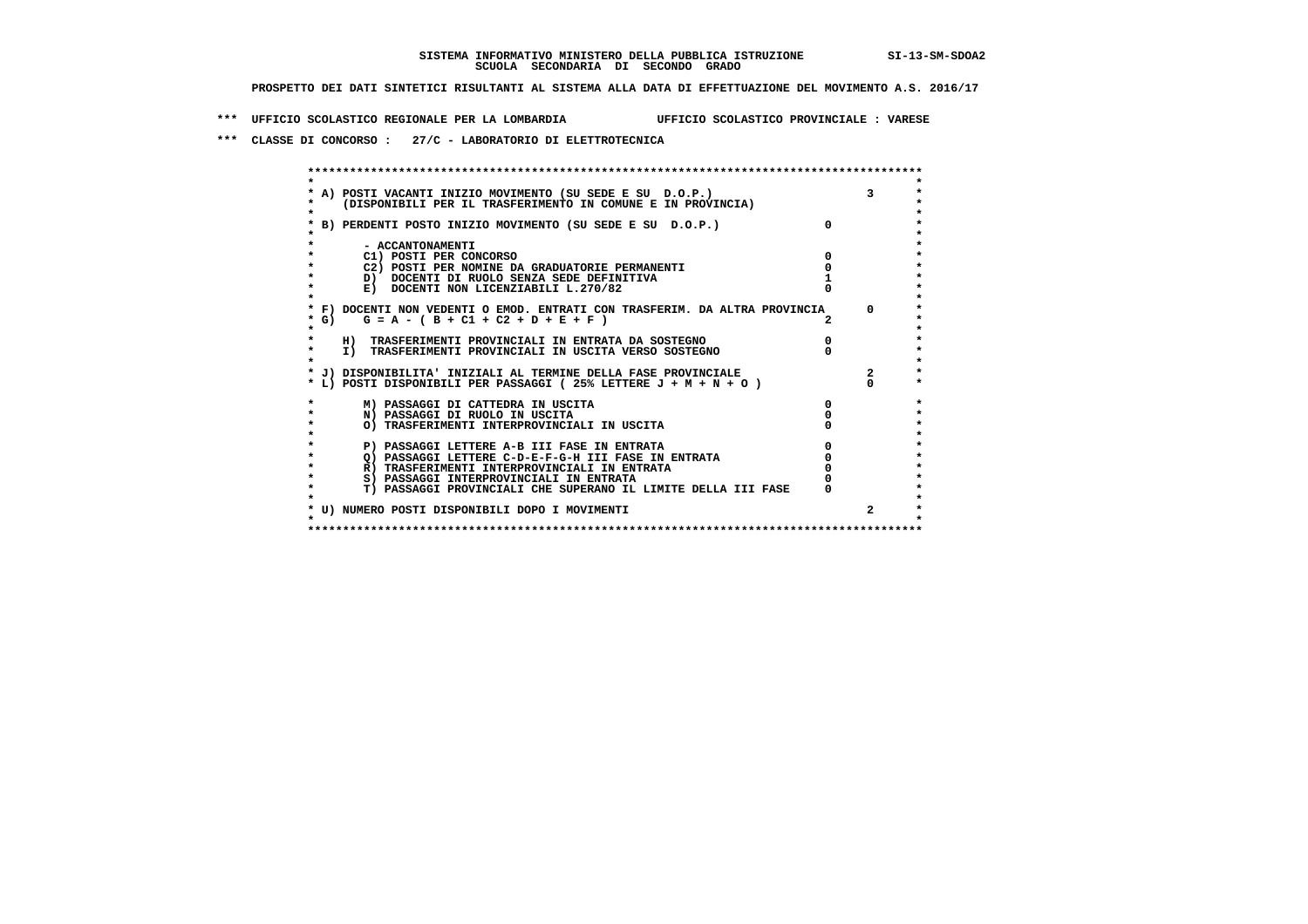**\*\*\* UFFICIO SCOLASTICO REGIONALE PER LA LOMBARDIA UFFICIO SCOLASTICO PROVINCIALE : VARESE**

 **\*\*\* CLASSE DI CONCORSO : 29/C - LABORATORIO DI FISICA E FISICA APPLICATA**

| A) POSTI VACANTI INIZIO MOVIMENTO (SU SEDE E SU D.O.P.)                    |            |
|----------------------------------------------------------------------------|------------|
| (DISPONIBILI PER IL TRASFERIMENTO IN COMUNE E IN PROVINCIA)                |            |
|                                                                            |            |
| B) PERDENTI POSTO INIZIO MOVIMENTO (SU SEDE E SU D.O.P.)                   |            |
|                                                                            |            |
| - ACCANTONAMENTI                                                           |            |
| C1) POSTI PER CONCORSO                                                     |            |
| C2) POSTI PER NOMINE DA GRADUATORIE PERMANENTI                             |            |
| D) DOCENTI DI RUOLO SENZA SEDE DEFINITIVA                                  |            |
| E) DOCENTI NON LICENZIABILI L.270/82                                       |            |
|                                                                            |            |
| * F) DOCENTI NON VEDENTI O EMOD. ENTRATI CON TRASFERIM. DA ALTRA PROVINCIA | $^{\circ}$ |
| * G) $G = A - (B + C1 + C2 + D + E + F)$                                   |            |
|                                                                            |            |
| H) TRASFERIMENTI PROVINCIALI IN ENTRATA DA SOSTEGNO                        |            |
| I) TRASFERIMENTI PROVINCIALI IN USCITA VERSO SOSTEGNO                      |            |
| * J) DISPONIBILITA' INIZIALI AL TERMINE DELLA FASE PROVINCIALE             |            |
| * L) POSTI DISPONIBILI PER PASSAGGI (25% LETTERE $J + M + N + O$ )         |            |
|                                                                            |            |
| M) PASSAGGI DI CATTEDRA IN USCITA                                          |            |
| N) PASSAGGI DI RUOLO IN USCITA                                             |            |
| O) TRASFERIMENTI INTERPROVINCIALI IN USCITA                                |            |
|                                                                            |            |
| P) PASSAGGI LETTERE A-B III FASE IN ENTRATA                                |            |
| O) PASSAGGI LETTERE C-D-E-F-G-H III FASE IN ENTRATA                        |            |
| R) TRASFERIMENTI INTERPROVINCIALI IN ENTRATA                               |            |
| S) PASSAGGI INTERPROVINCIALI IN ENTRATA                                    |            |
| T) PASSAGGI PROVINCIALI CHE SUPERANO IL LIMITE DELLA III FASE              |            |
|                                                                            |            |
| * U) NUMERO POSTI DISPONIBILI DOPO I MOVIMENTI                             |            |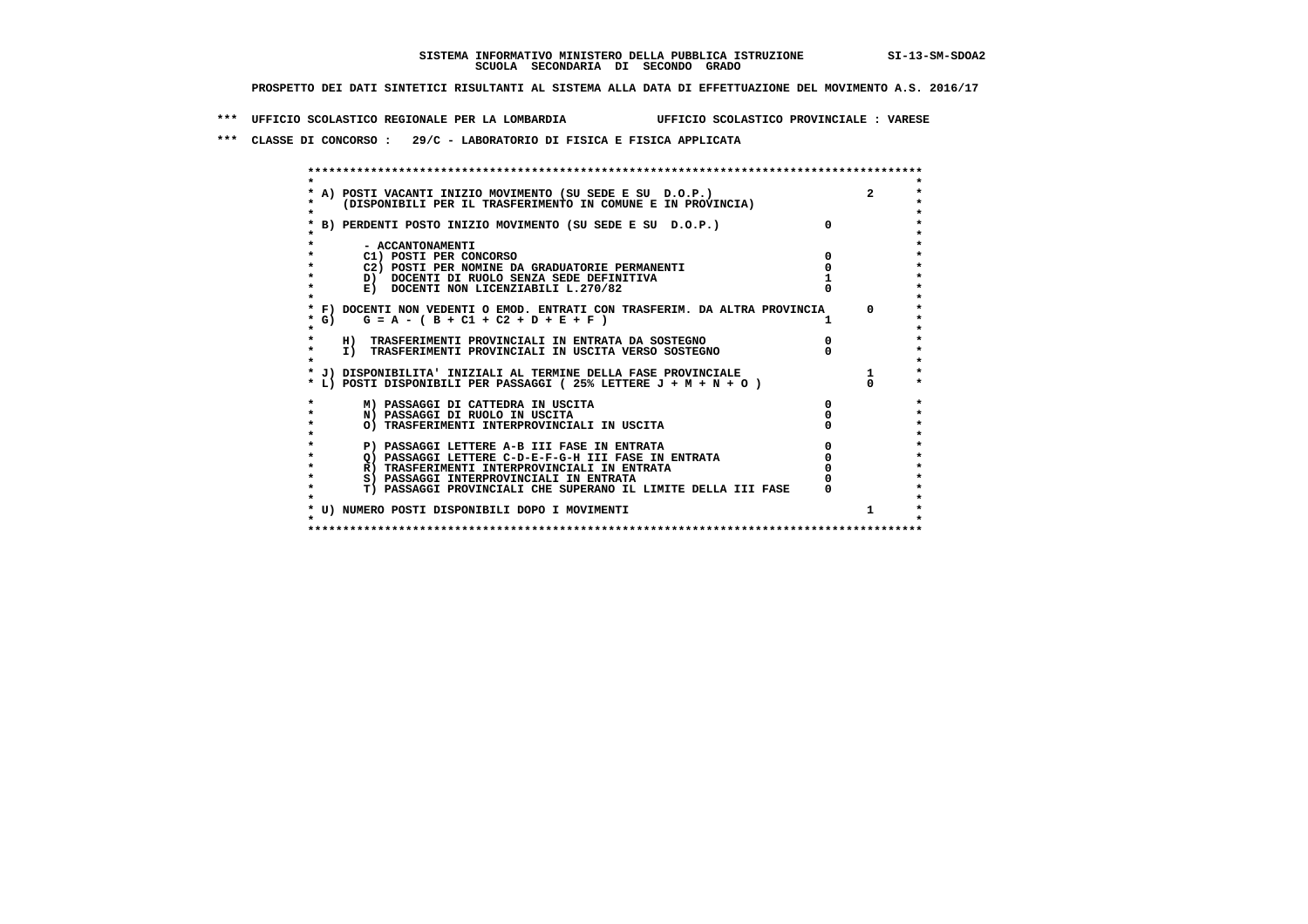**\*\*\* UFFICIO SCOLASTICO REGIONALE PER LA LOMBARDIA UFFICIO SCOLASTICO PROVINCIALE : VARESE**

 **\*\*\* CLASSE DI CONCORSO : 30/C - LABORATORIO DI INFORMATICA GESTIONALE**

| A) POSTI VACANTI INIZIO MOVIMENTO (SU SEDE E SU D.O.P.)                    | $\overline{2}$ |
|----------------------------------------------------------------------------|----------------|
| (DISPONIBILI PER IL TRASFERIMENTO IN COMUNE E IN PROVINCIA)                |                |
|                                                                            |                |
| B) PERDENTI POSTO INIZIO MOVIMENTO (SU SEDE E SU D.O.P.)                   |                |
|                                                                            |                |
| - ACCANTONAMENTI                                                           |                |
| C1) POSTI PER CONCORSO                                                     |                |
| C2) POSTI PER NOMINE DA GRADUATORIE PERMANENTI                             |                |
| D) DOCENTI DI RUOLO SENZA SEDE DEFINITIVA                                  |                |
| E) DOCENTI NON LICENZIABILI L.270/82                                       |                |
|                                                                            |                |
| * F) DOCENTI NON VEDENTI O EMOD. ENTRATI CON TRASFERIM. DA ALTRA PROVINCIA | $\Omega$       |
| * G) $G = A - (B + C1 + C2 + D + E + F)$                                   |                |
|                                                                            |                |
| H) TRASFERIMENTI PROVINCIALI IN ENTRATA DA SOSTEGNO                        |                |
| I) TRASFERIMENTI PROVINCIALI IN USCITA VERSO SOSTEGNO                      |                |
|                                                                            |                |
| * J) DISPONIBILITA' INIZIALI AL TERMINE DELLA FASE PROVINCIALE             |                |
| * L) POSTI DISPONIBILI PER PASSAGGI (25% LETTERE J + M + N + O)            |                |
| M) PASSAGGI DI CATTEDRA IN USCITA                                          |                |
| N) PASSAGGI DI RUOLO IN USCITA                                             |                |
| O) TRASFERIMENTI INTERPROVINCIALI IN USCITA                                |                |
|                                                                            |                |
| P) PASSAGGI LETTERE A-B III FASE IN ENTRATA                                |                |
| O) PASSAGGI LETTERE C-D-E-F-G-H III FASE IN ENTRATA                        |                |
| R) TRASFERIMENTI INTERPROVINCIALI IN ENTRATA                               |                |
| S) PASSAGGI INTERPROVINCIALI IN ENTRATA                                    |                |
| T) PASSAGGI PROVINCIALI CHE SUPERANO IL LIMITE DELLA III FASE              |                |
|                                                                            |                |
| * U) NUMERO POSTI DISPONIBILI DOPO I MOVIMENTI                             |                |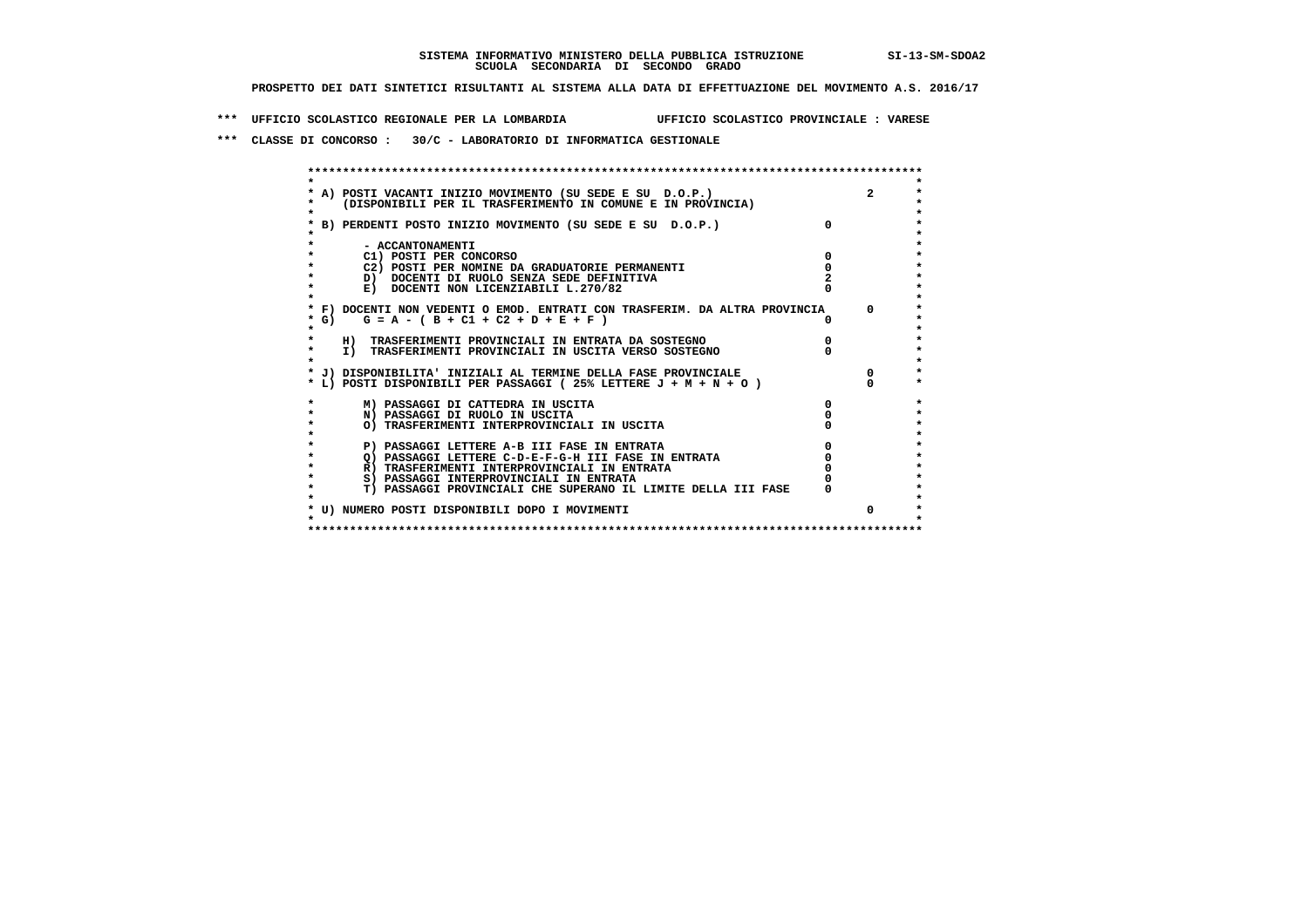**\*\*\* UFFICIO SCOLASTICO REGIONALE PER LA LOMBARDIA UFFICIO SCOLASTICO PROVINCIALE : VARESE**

 **\*\*\* CLASSE DI CONCORSO : 31/C - LABORATORIO DI INFORMATICA INDUSTRIALE**

|        | A) POSTI VACANTI INIZIO MOVIMENTO (SU SEDE E SU D.O.P.)                    |          |    |
|--------|----------------------------------------------------------------------------|----------|----|
|        | (DISPONIBILI PER IL TRASFERIMENTO IN COMUNE E IN PROVINCIA)                |          |    |
|        |                                                                            |          |    |
|        | B) PERDENTI POSTO INIZIO MOVIMENTO (SU SEDE E SU D.O.P.)                   | $\Omega$ |    |
|        |                                                                            |          |    |
|        | - ACCANTONAMENTI                                                           |          |    |
|        | C1) POSTI PER CONCORSO                                                     |          |    |
|        | C2) POSTI PER NOMINE DA GRADUATORIE PERMANENTI                             |          |    |
|        | D) DOCENTI DI RUOLO SENZA SEDE DEFINITIVA                                  |          |    |
|        | E) DOCENTI NON LICENZIABILI L.270/82                                       |          |    |
|        |                                                                            |          |    |
|        | * F) DOCENTI NON VEDENTI O EMOD. ENTRATI CON TRASFERIM. DA ALTRA PROVINCIA |          |    |
| $*$ G) | $G = A - (B + C1 + C2 + D + E + F)$                                        |          |    |
|        |                                                                            |          |    |
|        | H) TRASFERIMENTI PROVINCIALI IN ENTRATA DA SOSTEGNO                        |          |    |
|        | I) TRASFERIMENTI PROVINCIALI IN USCITA VERSO SOSTEGNO                      |          |    |
|        | * J) DISPONIBILITA' INIZIALI AL TERMINE DELLA FASE PROVINCIALE             |          |    |
|        | * L) POSTI DISPONIBILI PER PASSAGGI (25% LETTERE $J + M + N + O$ )         |          |    |
|        |                                                                            |          |    |
|        | M) PASSAGGI DI CATTEDRA IN USCITA                                          |          |    |
|        | N) PASSAGGI DI RUOLO IN USCITA                                             |          |    |
|        | O) TRASFERIMENTI INTERPROVINCIALI IN USCITA                                |          |    |
|        |                                                                            |          |    |
|        | P) PASSAGGI LETTERE A-B III FASE IN ENTRATA                                |          |    |
|        | Q) PASSAGGI LETTERE C-D-E-F-G-H III FASE IN ENTRATA                        |          |    |
|        | R) TRASFERIMENTI INTERPROVINCIALI IN ENTRATA                               |          |    |
|        | S) PASSAGGI INTERPROVINCIALI IN ENTRATA                                    |          |    |
|        | T) PASSAGGI PROVINCIALI CHE SUPERANO IL LIMITE DELLA III FASE              |          |    |
|        | * U) NUMERO POSTI DISPONIBILI DOPO I MOVIMENTI                             |          |    |
|        |                                                                            |          | 5. |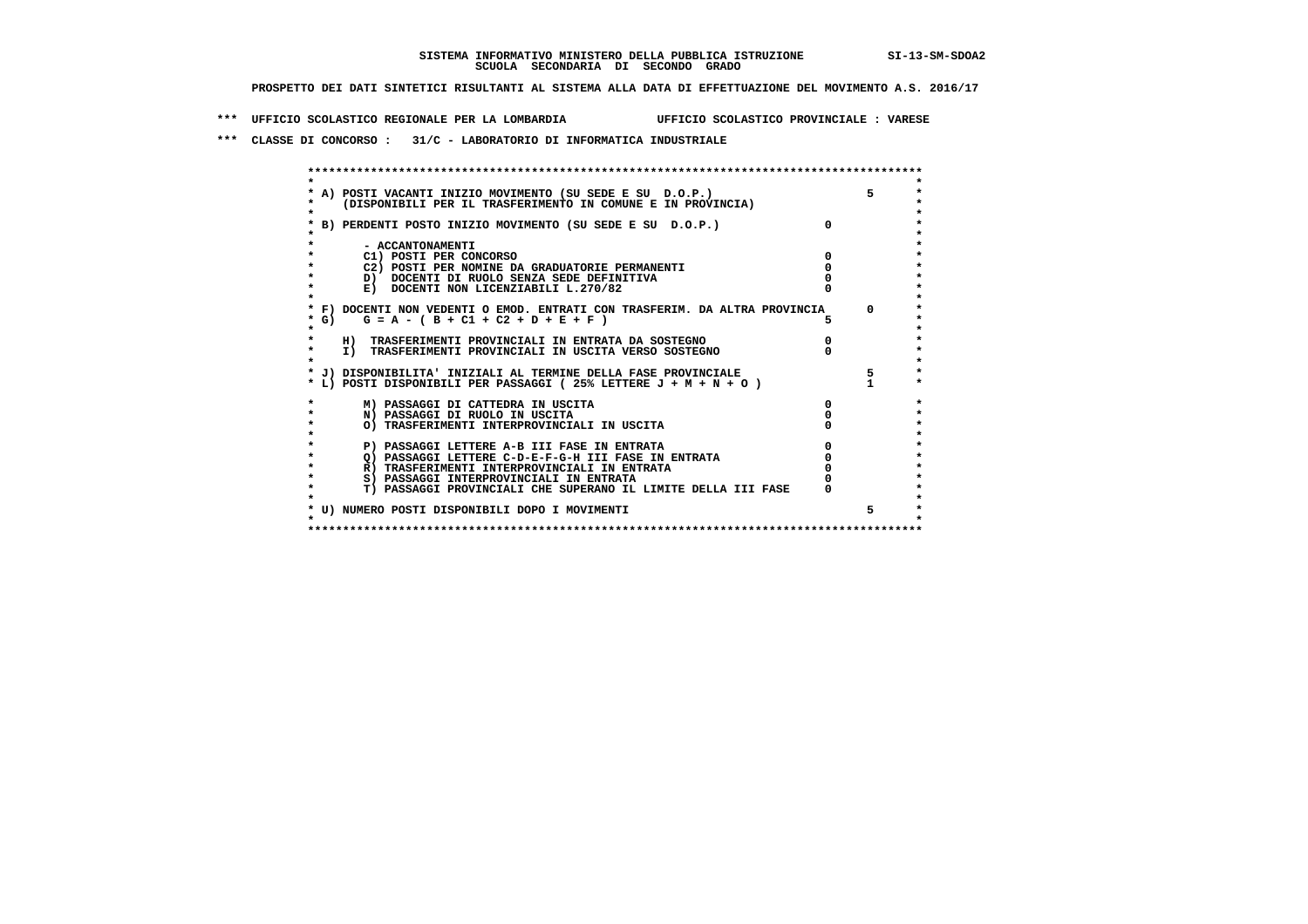**\*\*\* UFFICIO SCOLASTICO REGIONALE PER LA LOMBARDIA UFFICIO SCOLASTICO PROVINCIALE : VARESE**

 **\*\*\* CLASSE DI CONCORSO : 32/C - LABORATORIO MECCANICO-TECNOLOGICO**

|        | A) POSTI VACANTI INIZIO MOVIMENTO (SU SEDE E SU D.O.P.)                    |              |
|--------|----------------------------------------------------------------------------|--------------|
|        | (DISPONIBILI PER IL TRASFERIMENTO IN COMUNE E IN PROVINCIA)                |              |
|        |                                                                            |              |
|        | B) PERDENTI POSTO INIZIO MOVIMENTO (SU SEDE E SU D.O.P.)                   |              |
|        |                                                                            |              |
|        | - ACCANTONAMENTI                                                           |              |
|        | C1) POSTI PER CONCORSO                                                     |              |
|        | C2) POSTI PER NOMINE DA GRADUATORIE PERMANENTI                             |              |
|        | D) DOCENTI DI RUOLO SENZA SEDE DEFINITIVA                                  |              |
|        | E) DOCENTI NON LICENZIABILI L.270/82                                       |              |
|        |                                                                            |              |
|        | * F) DOCENTI NON VEDENTI O EMOD. ENTRATI CON TRASFERIM. DA ALTRA PROVINCIA | $\mathsf{D}$ |
| $*$ G) | $G = A - (B + C1 + C2 + D + E + F)$                                        |              |
|        |                                                                            |              |
|        | H) TRASFERIMENTI PROVINCIALI IN ENTRATA DA SOSTEGNO                        |              |
|        | I) TRASFERIMENTI PROVINCIALI IN USCITA VERSO SOSTEGNO                      |              |
|        |                                                                            |              |
|        | * J) DISPONIBILITA' INIZIALI AL TERMINE DELLA FASE PROVINCIALE             |              |
|        | * L) POSTI DISPONIBILI PER PASSAGGI (25% LETTERE $J + M + N + O$ )         |              |
|        | M) PASSAGGI DI CATTEDRA IN USCITA                                          |              |
|        | N) PASSAGGI DI RUOLO IN USCITA                                             |              |
|        | O) TRASFERIMENTI INTERPROVINCIALI IN USCITA                                |              |
|        |                                                                            |              |
|        | P) PASSAGGI LETTERE A-B III FASE IN ENTRATA                                |              |
|        | O) PASSAGGI LETTERE C-D-E-F-G-H III FASE IN ENTRATA                        |              |
|        | R) TRASFERIMENTI INTERPROVINCIALI IN ENTRATA                               |              |
|        | S) PASSAGGI INTERPROVINCIALI IN ENTRATA                                    |              |
|        | T) PASSAGGI PROVINCIALI CHE SUPERANO IL LIMITE DELLA III FASE              |              |
|        |                                                                            |              |
|        | * U) NUMERO POSTI DISPONIBILI DOPO I MOVIMENTI                             |              |
|        |                                                                            |              |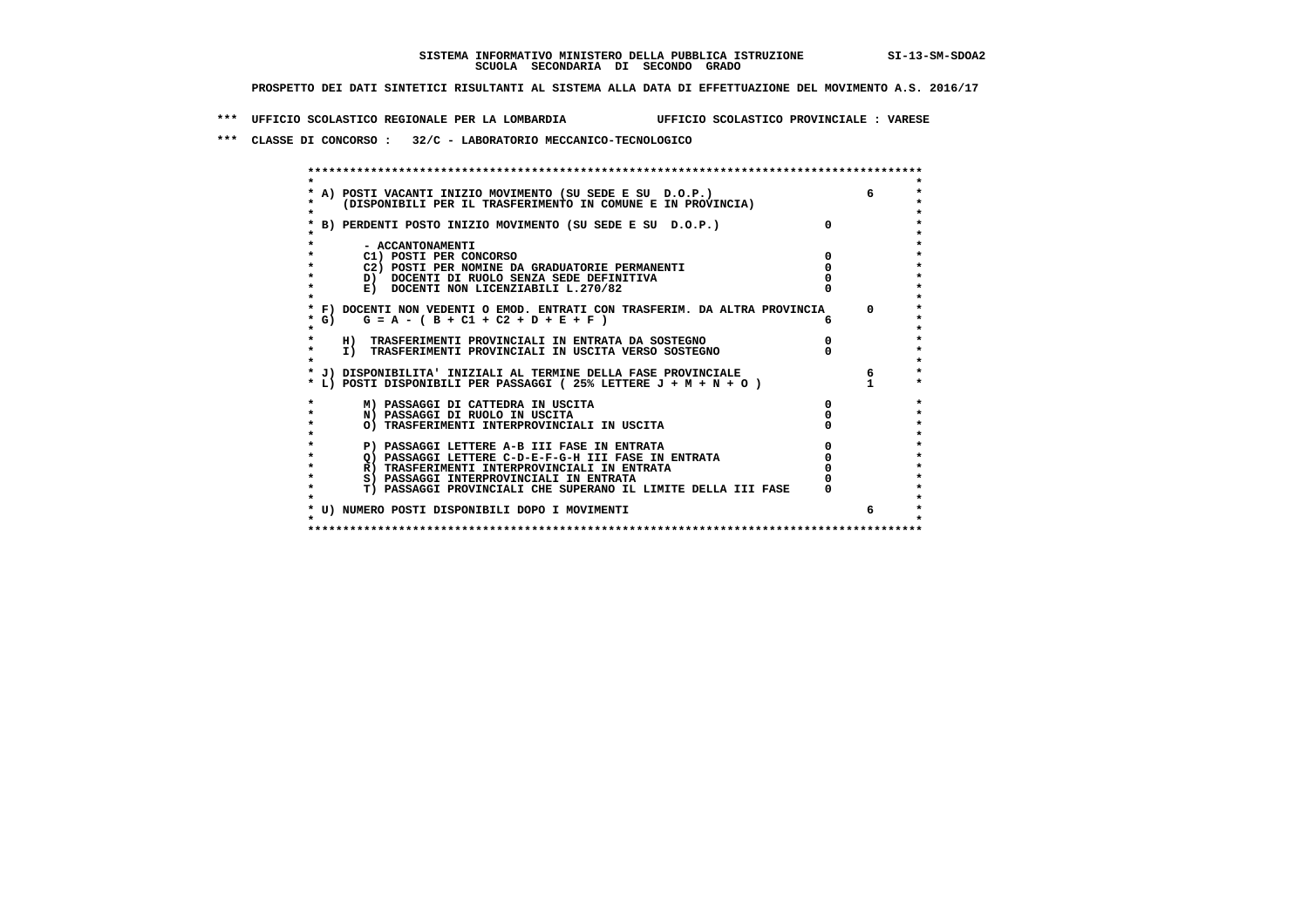**\*\*\* UFFICIO SCOLASTICO REGIONALE PER LA LOMBARDIA UFFICIO SCOLASTICO PROVINCIALE : VARESE**

 **\*\*\* CLASSE DI CONCORSO : 35/C - LABORATORIO DI TECNICA MICROBIOLOGICA**

|      | A) POSTI VACANTI INIZIO MOVIMENTO (SU SEDE E SU D.O.P.)                                                                           |  |
|------|-----------------------------------------------------------------------------------------------------------------------------------|--|
|      | (DISPONIBILI PER IL TRASFERIMENTO IN COMUNE E IN PROVINCIA)                                                                       |  |
|      |                                                                                                                                   |  |
|      | B) PERDENTI POSTO INIZIO MOVIMENTO (SU SEDE E SU D.O.P.)                                                                          |  |
|      |                                                                                                                                   |  |
|      | - ACCANTONAMENTI                                                                                                                  |  |
|      | C1) POSTI PER CONCORSO                                                                                                            |  |
|      | C2) POSTI PER NOMINE DA GRADUATORIE PERMANENTI                                                                                    |  |
|      | D) DOCENTI DI RUOLO SENZA SEDE DEFINITIVA                                                                                         |  |
|      | E) DOCENTI NON LICENZIABILI L.270/82                                                                                              |  |
|      |                                                                                                                                   |  |
|      | * F) DOCENTI NON VEDENTI O EMOD. ENTRATI CON TRASFERIM. DA ALTRA PROVINCIA                                                        |  |
| * G) | $G = A - (B + C1 + C2 + D + E + F)$                                                                                               |  |
|      |                                                                                                                                   |  |
|      | H) TRASFERIMENTI PROVINCIALI IN ENTRATA DA SOSTEGNO                                                                               |  |
|      | I) TRASFERIMENTI PROVINCIALI IN USCITA VERSO SOSTEGNO                                                                             |  |
|      |                                                                                                                                   |  |
|      | * J) DISPONIBILITA' INIZIALI AL TERMINE DELLA FASE PROVINCIALE<br>* L) POSTI DISPONIBILI PER PASSAGGI (25% LETTERE J + M + N + O) |  |
|      |                                                                                                                                   |  |
|      | M) PASSAGGI DI CATTEDRA IN USCITA                                                                                                 |  |
|      | N) PASSAGGI DI RUOLO IN USCITA                                                                                                    |  |
|      | O) TRASFERIMENTI INTERPROVINCIALI IN USCITA                                                                                       |  |
|      |                                                                                                                                   |  |
|      | P) PASSAGGI LETTERE A-B III FASE IN ENTRATA                                                                                       |  |
|      | Q) PASSAGGI LETTERE C-D-E-F-G-H III FASE IN ENTRATA                                                                               |  |
|      | R) TRASFERIMENTI INTERPROVINCIALI IN ENTRATA                                                                                      |  |
|      | S) PASSAGGI INTERPROVINCIALI IN ENTRATA                                                                                           |  |
|      | T) PASSAGGI PROVINCIALI CHE SUPERANO IL LIMITE DELLA III FASE                                                                     |  |
|      |                                                                                                                                   |  |
|      | * U) NUMERO POSTI DISPONIBILI DOPO I MOVIMENTI                                                                                    |  |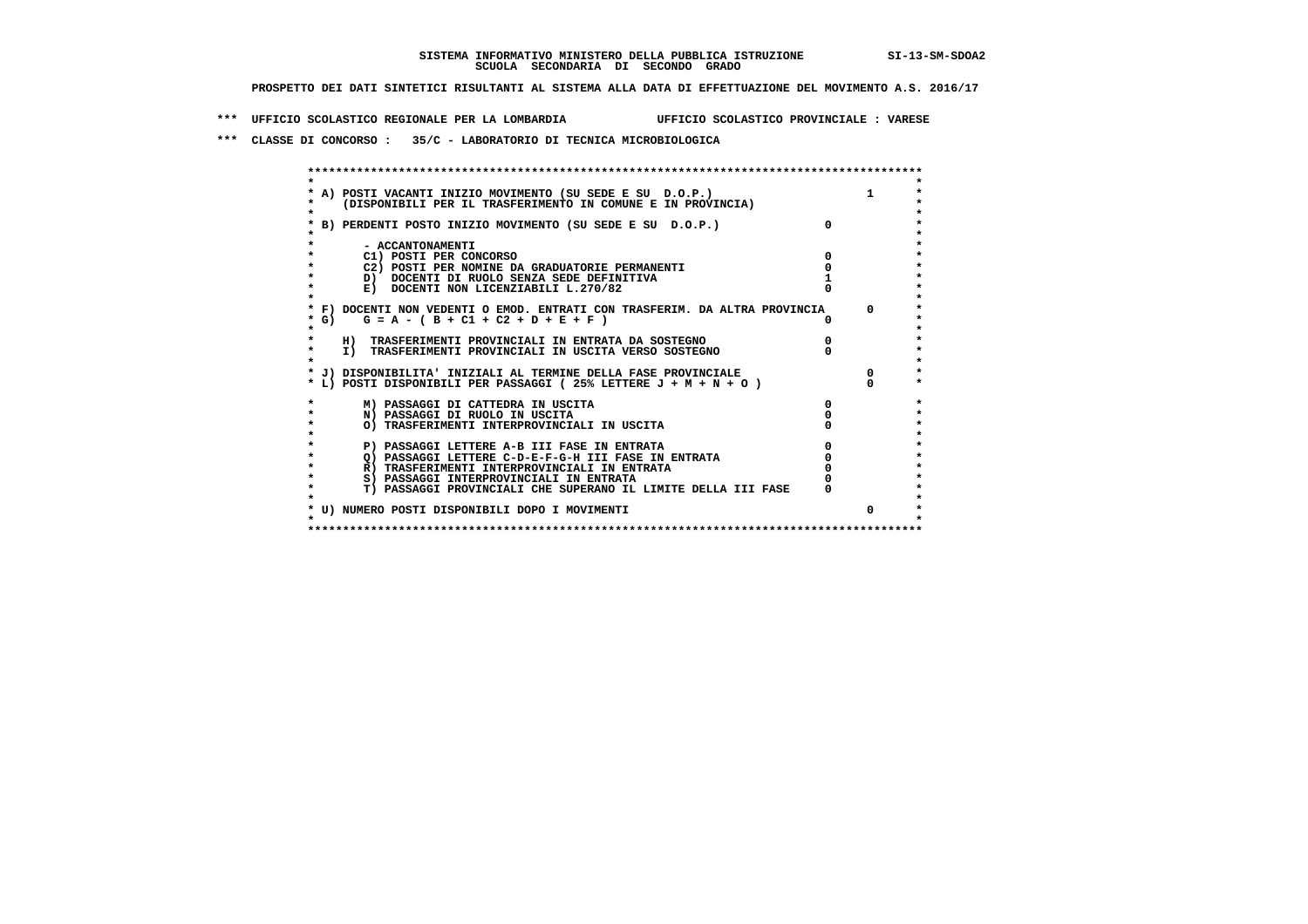**\*\*\* UFFICIO SCOLASTICO REGIONALE PER LA LOMBARDIA UFFICIO SCOLASTICO PROVINCIALE : VARESE**

 **\*\*\* CLASSE DI CONCORSO : 43/C - LABORATORIO TECNOLOGICO PER L'EDILIZIA ED ESERCITAZIONI DI TOPOGRAFIA**

|         | * A) POSTI VACANTI INIZIO MOVIMENTO (SU SEDE E SU D.O.P.)                  |          |
|---------|----------------------------------------------------------------------------|----------|
|         | (DISPONIBILI PER IL TRASFERIMENTO IN COMUNE E IN PROVINCIA)                |          |
|         |                                                                            |          |
|         | * B) PERDENTI POSTO INIZIO MOVIMENTO (SU SEDE E SU D.O.P.)                 |          |
|         |                                                                            |          |
|         | - ACCANTONAMENTI                                                           |          |
|         | C1) POSTI PER CONCORSO                                                     |          |
|         | C2) POSTI PER NOMINE DA GRADUATORIE PERMANENTI                             |          |
|         | D) DOCENTI DI RUOLO SENZA SEDE DEFINITIVA                                  |          |
|         | E) DOCENTI NON LICENZIABILI L.270/82                                       |          |
|         |                                                                            |          |
|         | * F) DOCENTI NON VEDENTI O EMOD. ENTRATI CON TRASFERIM. DA ALTRA PROVINCIA | $\Omega$ |
| * G) +  | $G = A - (B + C1 + C2 + D + E + F)$                                        |          |
|         |                                                                            |          |
|         | H) TRASFERIMENTI PROVINCIALI IN ENTRATA DA SOSTEGNO                        |          |
| $\star$ | I) TRASFERIMENTI PROVINCIALI IN USCITA VERSO SOSTEGNO                      |          |
|         |                                                                            |          |
|         | * J) DISPONIBILITA' INIZIALI AL TERMINE DELLA FASE PROVINCIALE             |          |
|         | * L) POSTI DISPONIBILI PER PASSAGGI (25% LETTERE J + M + N + O )           |          |
|         |                                                                            |          |
| $\star$ | M) PASSAGGI DI CATTEDRA IN USCITA                                          |          |
|         | N) PASSAGGI DI RUOLO IN USCITA                                             |          |
|         | O) TRASFERIMENTI INTERPROVINCIALI IN USCITA                                |          |
|         |                                                                            |          |
|         | P) PASSAGGI LETTERE A-B III FASE IN ENTRATA                                |          |
|         | Q) PASSAGGI LETTERE C-D-E-F-G-H III FASE IN ENTRATA                        |          |
|         | R) TRASFERIMENTI INTERPROVINCIALI IN ENTRATA                               |          |
| $\star$ | S) PASSAGGI INTERPROVINCIALI IN ENTRATA                                    |          |
|         | T) PASSAGGI PROVINCIALI CHE SUPERANO IL LIMITE DELLA III FASE              |          |
|         |                                                                            |          |
|         |                                                                            | 7        |
|         | * U) NUMERO POSTI DISPONIBILI DOPO I MOVIMENTI                             |          |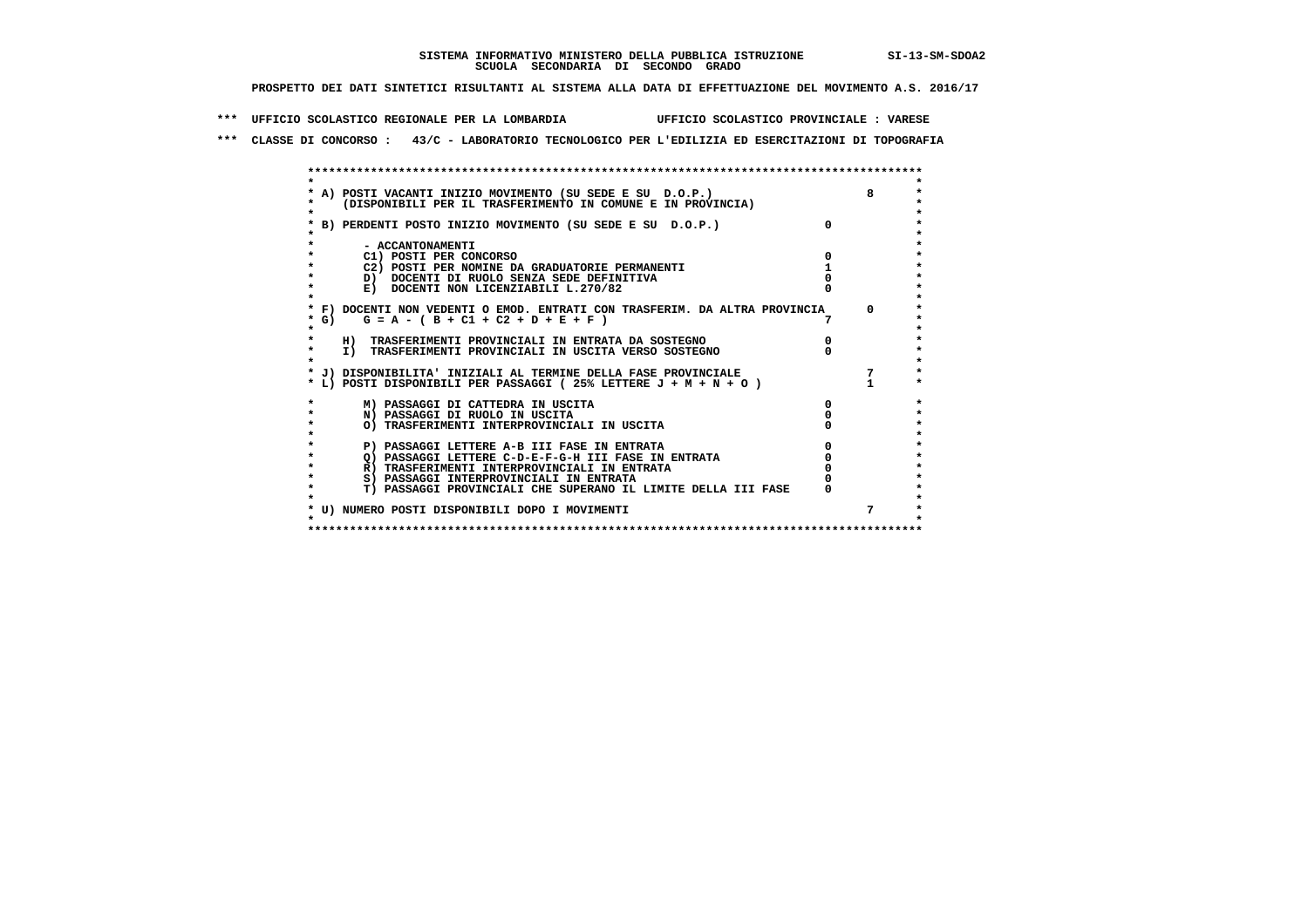**\*\*\* UFFICIO SCOLASTICO REGIONALE PER LA LOMBARDIA UFFICIO SCOLASTICO PROVINCIALE : VARESE**

 **\*\*\* CLASSE DI CONCORSO : 45/C - METODOLOGIE OPERATIVE NEI SERVIZI SOCIALI**

| A) POSTI VACANTI INIZIO MOVIMENTO (SU SEDE E SU D.O.P.)                    |              | $\mathsf{n}$ |
|----------------------------------------------------------------------------|--------------|--------------|
| (DISPONIBILI PER IL TRASFERIMENTO IN COMUNE E IN PROVINCIA)                |              |              |
| B) PERDENTI POSTO INIZIO MOVIMENTO (SU SEDE E SU D.O.P.)                   |              |              |
|                                                                            |              |              |
| - ACCANTONAMENTI                                                           |              |              |
| C1) POSTI PER CONCORSO                                                     |              |              |
| C2) POSTI PER NOMINE DA GRADUATORIE PERMANENTI                             |              |              |
| D) DOCENTI DI RUOLO SENZA SEDE DEFINITIVA                                  |              |              |
| E) DOCENTI NON LICENZIABILI L.270/82                                       |              |              |
|                                                                            |              |              |
| * F) DOCENTI NON VEDENTI O EMOD. ENTRATI CON TRASFERIM. DA ALTRA PROVINCIA |              | $\Omega$     |
| * G) $G = A - (B + C1 + C2 + D + E + F)$                                   |              |              |
|                                                                            |              |              |
| H) TRASFERIMENTI PROVINCIALI IN ENTRATA DA SOSTEGNO                        |              |              |
| I) TRASFERIMENTI PROVINCIALI IN USCITA VERSO SOSTEGNO                      |              |              |
|                                                                            |              |              |
| * J) DISPONIBILITA' INIZIALI AL TERMINE DELLA FASE PROVINCIALE             |              | $\Omega$     |
| * L) POSTI DISPONIBILI PER PASSAGGI (25% LETTERE J + M + N + O )           |              |              |
| M) PASSAGGI DI CATTEDRA IN USCITA                                          | <sup>0</sup> |              |
| N) PASSAGGI DI RUOLO IN USCITA                                             |              |              |
| O) TRASFERIMENTI INTERPROVINCIALI IN USCITA                                |              |              |
|                                                                            |              |              |
| P) PASSAGGI LETTERE A-B III FASE IN ENTRATA                                |              |              |
| O) PASSAGGI LETTERE C-D-E-F-G-H III FASE IN ENTRATA                        |              |              |
| R) TRASFERIMENTI INTERPROVINCIALI IN ENTRATA                               |              |              |
| S) PASSAGGI INTERPROVINCIALI IN ENTRATA                                    |              |              |
| T) PASSAGGI PROVINCIALI CHE SUPERANO IL LIMITE DELLA III FASE              |              |              |
|                                                                            |              |              |
|                                                                            |              | 0            |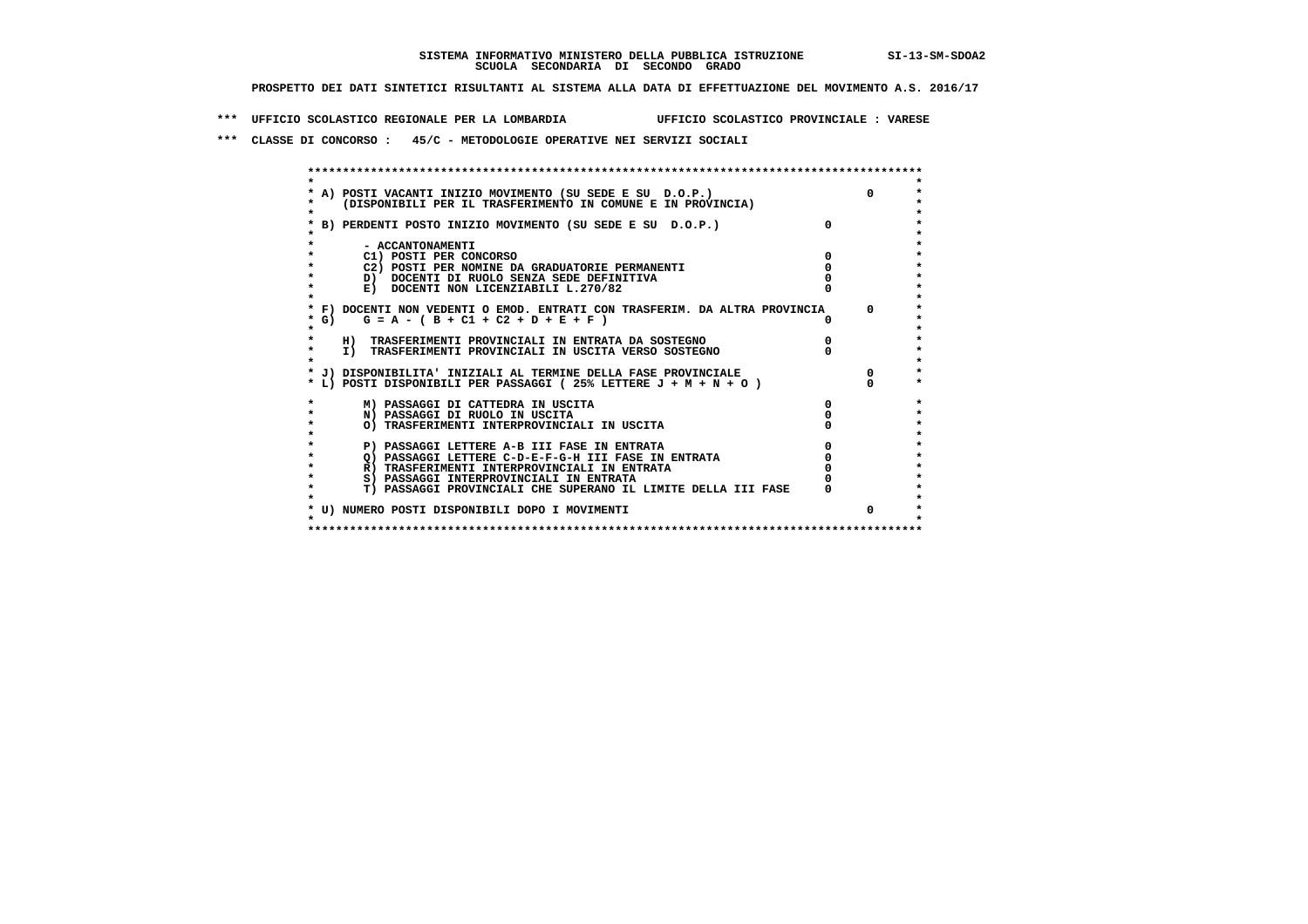**\*\*\* UFFICIO SCOLASTICO REGIONALE PER LA LOMBARDIA UFFICIO SCOLASTICO PROVINCIALE : VARESE**

 **\*\*\* CLASSE DI CONCORSO : 48/C - REPARTI DI LAVORAZIONE PER LA RIPRESA CINEMATOGRAFICA E TELEVISIVA**

| * A) POSTI VACANTI INIZIO MOVIMENTO (SU SEDE E SU D.O.P.) |                                                                                                                                                                                                                                                                                                                                                                                                                                                                                                                                                                                                                                                                                                          |                                                                                                                                                             |
|-----------------------------------------------------------|----------------------------------------------------------------------------------------------------------------------------------------------------------------------------------------------------------------------------------------------------------------------------------------------------------------------------------------------------------------------------------------------------------------------------------------------------------------------------------------------------------------------------------------------------------------------------------------------------------------------------------------------------------------------------------------------------------|-------------------------------------------------------------------------------------------------------------------------------------------------------------|
|                                                           |                                                                                                                                                                                                                                                                                                                                                                                                                                                                                                                                                                                                                                                                                                          |                                                                                                                                                             |
|                                                           |                                                                                                                                                                                                                                                                                                                                                                                                                                                                                                                                                                                                                                                                                                          |                                                                                                                                                             |
|                                                           |                                                                                                                                                                                                                                                                                                                                                                                                                                                                                                                                                                                                                                                                                                          |                                                                                                                                                             |
|                                                           |                                                                                                                                                                                                                                                                                                                                                                                                                                                                                                                                                                                                                                                                                                          |                                                                                                                                                             |
|                                                           |                                                                                                                                                                                                                                                                                                                                                                                                                                                                                                                                                                                                                                                                                                          |                                                                                                                                                             |
|                                                           |                                                                                                                                                                                                                                                                                                                                                                                                                                                                                                                                                                                                                                                                                                          |                                                                                                                                                             |
|                                                           |                                                                                                                                                                                                                                                                                                                                                                                                                                                                                                                                                                                                                                                                                                          |                                                                                                                                                             |
|                                                           |                                                                                                                                                                                                                                                                                                                                                                                                                                                                                                                                                                                                                                                                                                          |                                                                                                                                                             |
|                                                           |                                                                                                                                                                                                                                                                                                                                                                                                                                                                                                                                                                                                                                                                                                          |                                                                                                                                                             |
|                                                           |                                                                                                                                                                                                                                                                                                                                                                                                                                                                                                                                                                                                                                                                                                          |                                                                                                                                                             |
|                                                           |                                                                                                                                                                                                                                                                                                                                                                                                                                                                                                                                                                                                                                                                                                          | $\Omega$                                                                                                                                                    |
|                                                           |                                                                                                                                                                                                                                                                                                                                                                                                                                                                                                                                                                                                                                                                                                          |                                                                                                                                                             |
|                                                           |                                                                                                                                                                                                                                                                                                                                                                                                                                                                                                                                                                                                                                                                                                          |                                                                                                                                                             |
|                                                           |                                                                                                                                                                                                                                                                                                                                                                                                                                                                                                                                                                                                                                                                                                          |                                                                                                                                                             |
|                                                           |                                                                                                                                                                                                                                                                                                                                                                                                                                                                                                                                                                                                                                                                                                          |                                                                                                                                                             |
|                                                           |                                                                                                                                                                                                                                                                                                                                                                                                                                                                                                                                                                                                                                                                                                          |                                                                                                                                                             |
|                                                           |                                                                                                                                                                                                                                                                                                                                                                                                                                                                                                                                                                                                                                                                                                          |                                                                                                                                                             |
|                                                           |                                                                                                                                                                                                                                                                                                                                                                                                                                                                                                                                                                                                                                                                                                          |                                                                                                                                                             |
| M) PASSAGGI DI CATTEDRA IN USCITA                         |                                                                                                                                                                                                                                                                                                                                                                                                                                                                                                                                                                                                                                                                                                          |                                                                                                                                                             |
| N) PASSAGGI DI RUOLO IN USCITA                            |                                                                                                                                                                                                                                                                                                                                                                                                                                                                                                                                                                                                                                                                                                          |                                                                                                                                                             |
| O) TRASFERIMENTI INTERPROVINCIALI IN USCITA               |                                                                                                                                                                                                                                                                                                                                                                                                                                                                                                                                                                                                                                                                                                          |                                                                                                                                                             |
|                                                           |                                                                                                                                                                                                                                                                                                                                                                                                                                                                                                                                                                                                                                                                                                          |                                                                                                                                                             |
| P) PASSAGGI LETTERE A-B III FASE IN ENTRATA               |                                                                                                                                                                                                                                                                                                                                                                                                                                                                                                                                                                                                                                                                                                          |                                                                                                                                                             |
| O) PASSAGGI LETTERE C-D-E-F-G-H III FASE IN ENTRATA       |                                                                                                                                                                                                                                                                                                                                                                                                                                                                                                                                                                                                                                                                                                          |                                                                                                                                                             |
|                                                           |                                                                                                                                                                                                                                                                                                                                                                                                                                                                                                                                                                                                                                                                                                          |                                                                                                                                                             |
|                                                           |                                                                                                                                                                                                                                                                                                                                                                                                                                                                                                                                                                                                                                                                                                          |                                                                                                                                                             |
|                                                           |                                                                                                                                                                                                                                                                                                                                                                                                                                                                                                                                                                                                                                                                                                          |                                                                                                                                                             |
|                                                           |                                                                                                                                                                                                                                                                                                                                                                                                                                                                                                                                                                                                                                                                                                          |                                                                                                                                                             |
| * U) NUMERO POSTI DISPONIBILI DOPO I MOVIMENTI            |                                                                                                                                                                                                                                                                                                                                                                                                                                                                                                                                                                                                                                                                                                          | 4                                                                                                                                                           |
|                                                           | (DISPONIBILI PER IL TRASFERIMENTO IN COMUNE E IN PROVINCIA)<br>* B) PERDENTI POSTO INIZIO MOVIMENTO (SU SEDE E SU D.O.P.)<br>- ACCANTONAMENTI<br>C1) POSTI PER CONCORSO<br>C2) POSTI PER NOMINE DA GRADUATORIE PERMANENTI<br>D) DOCENTI DI RUOLO SENZA SEDE DEFINITIVA<br>E) DOCENTI NON LICENZIABILI L.270/82<br>$G = A - (B + C1 + C2 + D + E + F)$<br>H) TRASFERIMENTI PROVINCIALI IN ENTRATA DA SOSTEGNO<br>I) TRASFERIMENTI PROVINCIALI IN USCITA VERSO SOSTEGNO<br>* J) DISPONIBILITA' INIZIALI AL TERMINE DELLA FASE PROVINCIALE<br>* L) POSTI DISPONIBILI PER PASSAGGI (25% LETTERE $J + M + N + O$ )<br>R) TRASFERIMENTI INTERPROVINCIALI IN ENTRATA<br>S) PASSAGGI INTERPROVINCIALI IN ENTRATA | <sup>o</sup><br>* F) DOCENTI NON VEDENTI O EMOD. ENTRATI CON TRASFERIM. DA ALTRA PROVINCIA<br>T) PASSAGGI PROVINCIALI CHE SUPERANO IL LIMITE DELLA III FASE |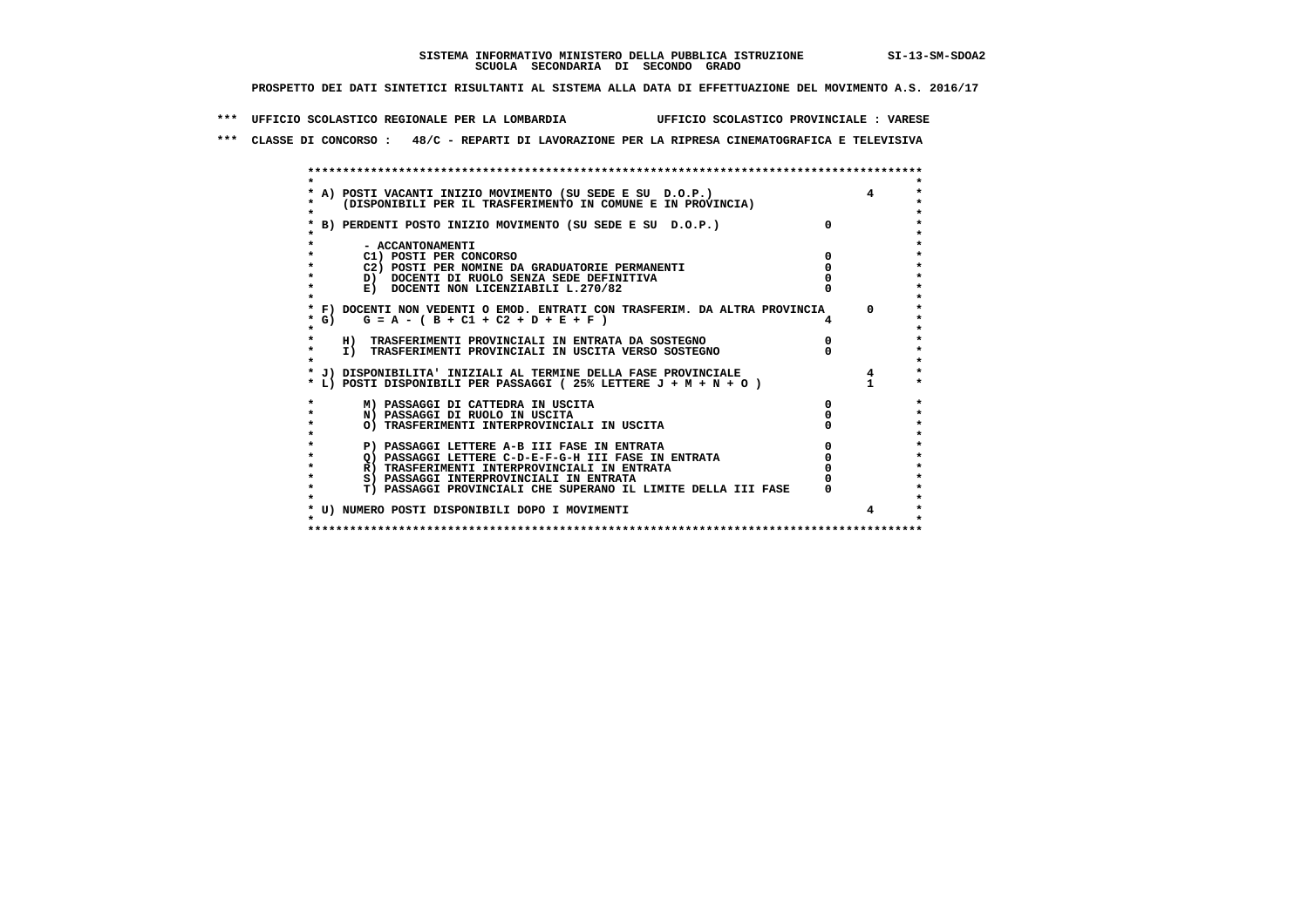**\*\*\* UFFICIO SCOLASTICO REGIONALE PER LA LOMBARDIA UFFICIO SCOLASTICO PROVINCIALE : VARESE**

 **\*\*\* CLASSE DI CONCORSO : 49/C - REPARTI DI LAVORAZIONE PER LE ARTI FOTOGRAFICHE**

|         | * A) POSTI VACANTI INIZIO MOVIMENTO (SU SEDE E SU D.O.P.)                  |   |  |
|---------|----------------------------------------------------------------------------|---|--|
|         | (DISPONIBILI PER IL TRASFERIMENTO IN COMUNE E IN PROVINCIA)                |   |  |
|         |                                                                            |   |  |
|         | * B) PERDENTI POSTO INIZIO MOVIMENTO (SU SEDE E SU D.O.P.)                 |   |  |
|         |                                                                            |   |  |
|         | - ACCANTONAMENTI                                                           |   |  |
|         | C1) POSTI PER CONCORSO                                                     |   |  |
|         | C2) POSTI PER NOMINE DA GRADUATORIE PERMANENTI                             |   |  |
|         | D) DOCENTI DI RUOLO SENZA SEDE DEFINITIVA                                  |   |  |
|         | E) DOCENTI NON LICENZIABILI L.270/82                                       |   |  |
|         |                                                                            |   |  |
|         | * F) DOCENTI NON VEDENTI O EMOD. ENTRATI CON TRASFERIM. DA ALTRA PROVINCIA |   |  |
| $*$ G)  | $G = A - (B + C1 + C2 + D + E + F)$                                        |   |  |
|         |                                                                            |   |  |
|         | H) TRASFERIMENTI PROVINCIALI IN ENTRATA DA SOSTEGNO                        |   |  |
| $\star$ | I) TRASFERIMENTI PROVINCIALI IN USCITA VERSO SOSTEGNO                      |   |  |
|         |                                                                            |   |  |
|         | * J) DISPONIBILITA' INIZIALI AL TERMINE DELLA FASE PROVINCIALE             |   |  |
|         | * L) POSTI DISPONIBILI PER PASSAGGI (25% LETTERE J + M + N + O )           |   |  |
|         | M) PASSAGGI DI CATTEDRA IN USCITA                                          | 0 |  |
| $\star$ | N) PASSAGGI DI RUOLO IN USCITA                                             |   |  |
| ÷       | O) TRASFERIMENTI INTERPROVINCIALI IN USCITA                                |   |  |
|         |                                                                            |   |  |
|         | P) PASSAGGI LETTERE A-B III FASE IN ENTRATA                                |   |  |
|         | O) PASSAGGI LETTERE C-D-E-F-G-H III FASE IN ENTRATA                        |   |  |
|         | R) TRASFERIMENTI INTERPROVINCIALI IN ENTRATA                               |   |  |
|         | S) PASSAGGI INTERPROVINCIALI IN ENTRATA                                    |   |  |
| $\star$ | T) PASSAGGI PROVINCIALI CHE SUPERANO IL LIMITE DELLA III FASE              |   |  |
|         |                                                                            |   |  |
|         | * U) NUMERO POSTI DISPONIBILI DOPO I MOVIMENTI                             |   |  |
|         |                                                                            |   |  |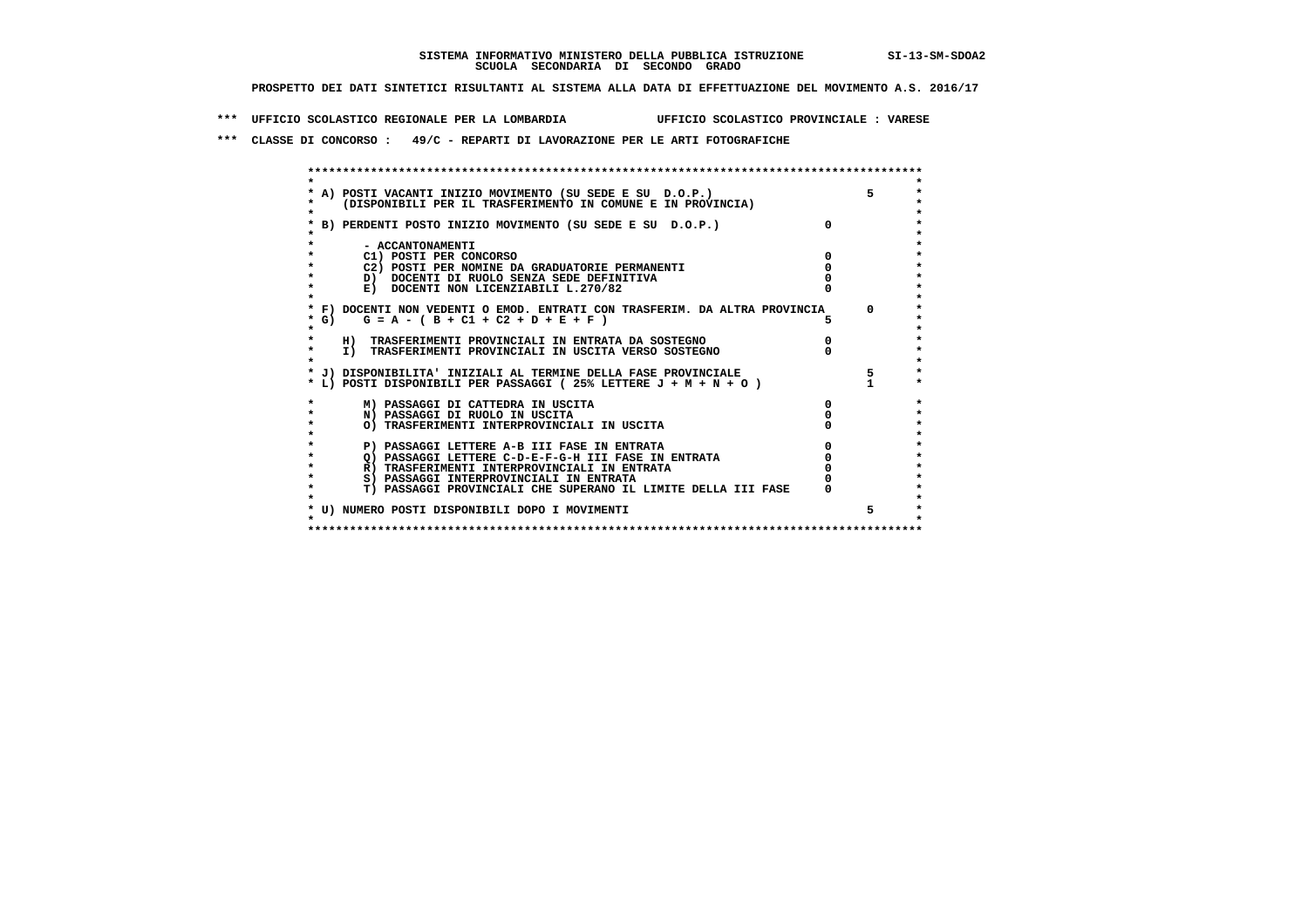**\*\*\* UFFICIO SCOLASTICO REGIONALE PER LA LOMBARDIA UFFICIO SCOLASTICO PROVINCIALE : VARESE**

 **\*\*\* CLASSE DI CONCORSO : 50/C - TECNICA DEI SERVIZI ED ESERCITAZIONI PRATICHE DI CUCINA**

 **\*\*\*\*\*\*\*\*\*\*\*\*\*\*\*\*\*\*\*\*\*\*\*\*\*\*\*\*\*\*\*\*\*\*\*\*\*\*\*\*\*\*\*\*\*\*\*\*\*\*\*\*\*\*\*\*\*\*\*\*\*\*\*\*\*\*\*\*\*\*\*\*\*\*\*\*\*\*\*\*\*\*\*\*\*\*\*\* \* \*** $\ddot{\phantom{1}}$  **\* A) POSTI VACANTI INIZIO MOVIMENTO (SU SEDE E SU D.O.P.) 10 \*** $\star$  **\* (DISPONIBILI PER IL TRASFERIMENTO IN COMUNE E IN PROVINCIA) \*** $\bullet$  **\* \* \* B) PERDENTI POSTO INIZIO MOVIMENTO (SU SEDE E SU D.O.P.) 0 \* \* \* \* - ACCANTONAMENTI \* \* C1) POSTI PER CONCORSO 0 \* \* C2) POSTI PER NOMINE DA GRADUATORIE PERMANENTI 0 \*b b** docenti di RUOLO SENZA SEDE DEFINITIVA  $\overline{D}$  **b**  $\overline{D}$  0  $\overline{D}$  0  $\overline{D}$  0  $\overline{D}$  0  $\overline{D}$  0  $\overline{D}$  0  $\overline{D}$  0  $\overline{D}$  0  $\overline{D}$  0  $\overline{D}$  0  $\overline{D}$  0  $\overline{D}$  0  $\overline{D}$  0  $\overline{D}$  0  $\overline{D}$ **E) DOCENTI NON LICENZIABILI L.270/82 \* \* \* F) DOCENTI NON VEDENTI O EMOD. ENTRATI CON TRASFERIM. DA ALTRA PROVINCIA 0 \* \* G) G = A - ( B + C1 + C2 + D + E + F ) 10 \* \* \*** $\bullet$  **\* H) TRASFERIMENTI PROVINCIALI IN ENTRATA DA SOSTEGNO 0 \* \* I) TRASFERIMENTI PROVINCIALI IN USCITA VERSO SOSTEGNO 0 \* \* \* \* J) DISPONIBILITA' INIZIALI AL TERMINE DELLA FASE PROVINCIALE 10 \* \* L) POSTI DISPONIBILI PER PASSAGGI ( 25% LETTERE J + M + N + O ) 2 \*** $\ddot{\phantom{1}}$  **\* M) PASSAGGI DI CATTEDRA IN USCITA 0 \* \* N) PASSAGGI DI RUOLO IN USCITA 0 \*** $\star$  **\* O) TRASFERIMENTI INTERPROVINCIALI IN USCITA 0 \* \* \*** $\star$  **\* P) PASSAGGI LETTERE A-B III FASE IN ENTRATA 0 \*** $\star$  **\* Q) PASSAGGI LETTERE C-D-E-F-G-H III FASE IN ENTRATA 0 \*R) TRASFERIMENTI INTERPROVINCIALI IN ENTRATA** 0<br> **S)** PASSAGGI INTERPROVINCIALI IN ENTRATA 0 **\*** S) PASSAGGI INTERPROVINCIALI IN ENTRATA  $\bullet$  **\* T) PASSAGGI PROVINCIALI CHE SUPERANO IL LIMITE DELLA III FASE 0 \*** $\star$  **\* \*** $\star$  **\* U) NUMERO POSTI DISPONIBILI DOPO I MOVIMENTI 10 \* \* \* \*\*\*\*\*\*\*\*\*\*\*\*\*\*\*\*\*\*\*\*\*\*\*\*\*\*\*\*\*\*\*\*\*\*\*\*\*\*\*\*\*\*\*\*\*\*\*\*\*\*\*\*\*\*\*\*\*\*\*\*\*\*\*\*\*\*\*\*\*\*\*\*\*\*\*\*\*\*\*\*\*\*\*\*\*\*\*\***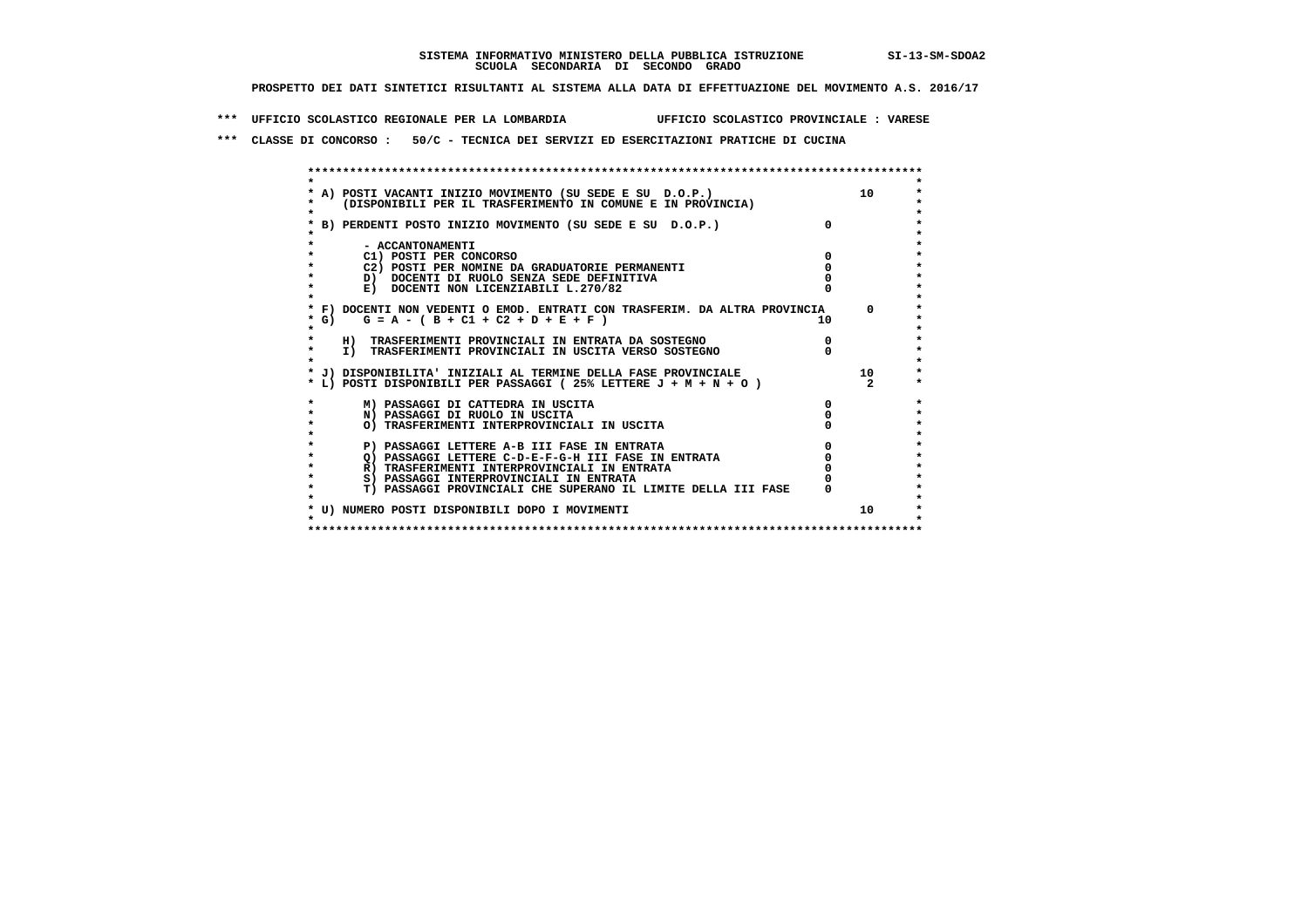**\*\*\* UFFICIO SCOLASTICO REGIONALE PER LA LOMBARDIA UFFICIO SCOLASTICO PROVINCIALE : VARESE**

 **\*\*\* CLASSE DI CONCORSO : 51/C - TECNICA DEI SERVIZI ED ESERCITAZIONI PRATICHE DI SALA E DI BAR**

| * A) POSTI VACANTI INIZIO MOVIMENTO (SU SEDE E SU D.O.P.)                  |              |              |
|----------------------------------------------------------------------------|--------------|--------------|
|                                                                            |              |              |
|                                                                            |              |              |
| (DISPONIBILI PER IL TRASFERIMENTO IN COMUNE E IN PROVINCIA)                |              |              |
|                                                                            |              |              |
| * B) PERDENTI POSTO INIZIO MOVIMENTO (SU SEDE E SU D.O.P.)                 | <sup>o</sup> |              |
|                                                                            |              |              |
| - ACCANTONAMENTI                                                           |              |              |
| C1) POSTI PER CONCORSO                                                     |              |              |
| C2) POSTI PER NOMINE DA GRADUATORIE PERMANENTI                             |              |              |
| D) DOCENTI DI RUOLO SENZA SEDE DEFINITIVA                                  |              |              |
| E) DOCENTI NON LICENZIABILI L.270/82                                       |              |              |
|                                                                            |              |              |
| * F) DOCENTI NON VEDENTI O EMOD. ENTRATI CON TRASFERIM. DA ALTRA PROVINCIA |              | $\Omega$     |
| $G = A - (B + C1 + C2 + D + E + F)$<br>* G) +                              |              |              |
|                                                                            |              |              |
| H) TRASFERIMENTI PROVINCIALI IN ENTRATA DA SOSTEGNO                        |              |              |
| $\star$<br>I) TRASFERIMENTI PROVINCIALI IN USCITA VERSO SOSTEGNO           |              |              |
|                                                                            |              |              |
| * J) DISPONIBILITA' INIZIALI AL TERMINE DELLA FASE PROVINCIALE             |              | $\mathbf{3}$ |
| * L) POSTI DISPONIBILI PER PASSAGGI (25% LETTERE J + M + N + O)            |              |              |
|                                                                            |              |              |
| M) PASSAGGI DI CATTEDRA IN USCITA                                          |              |              |
| N) PASSAGGI DI RUOLO IN USCITA                                             |              |              |
| O) TRASFERIMENTI INTERPROVINCIALI IN USCITA                                |              |              |
|                                                                            |              |              |
| P) PASSAGGI LETTERE A-B III FASE IN ENTRATA                                |              |              |
| O) PASSAGGI LETTERE C-D-E-F-G-H III FASE IN ENTRATA                        |              |              |
| R) TRASFERIMENTI INTERPROVINCIALI IN ENTRATA                               |              |              |
| S) PASSAGGI INTERPROVINCIALI IN ENTRATA                                    |              |              |
| T) PASSAGGI PROVINCIALI CHE SUPERANO IL LIMITE DELLA III FASE              |              |              |
|                                                                            |              |              |
| * U) NUMERO POSTI DISPONIBILI DOPO I MOVIMENTI                             |              | 3            |
|                                                                            |              |              |